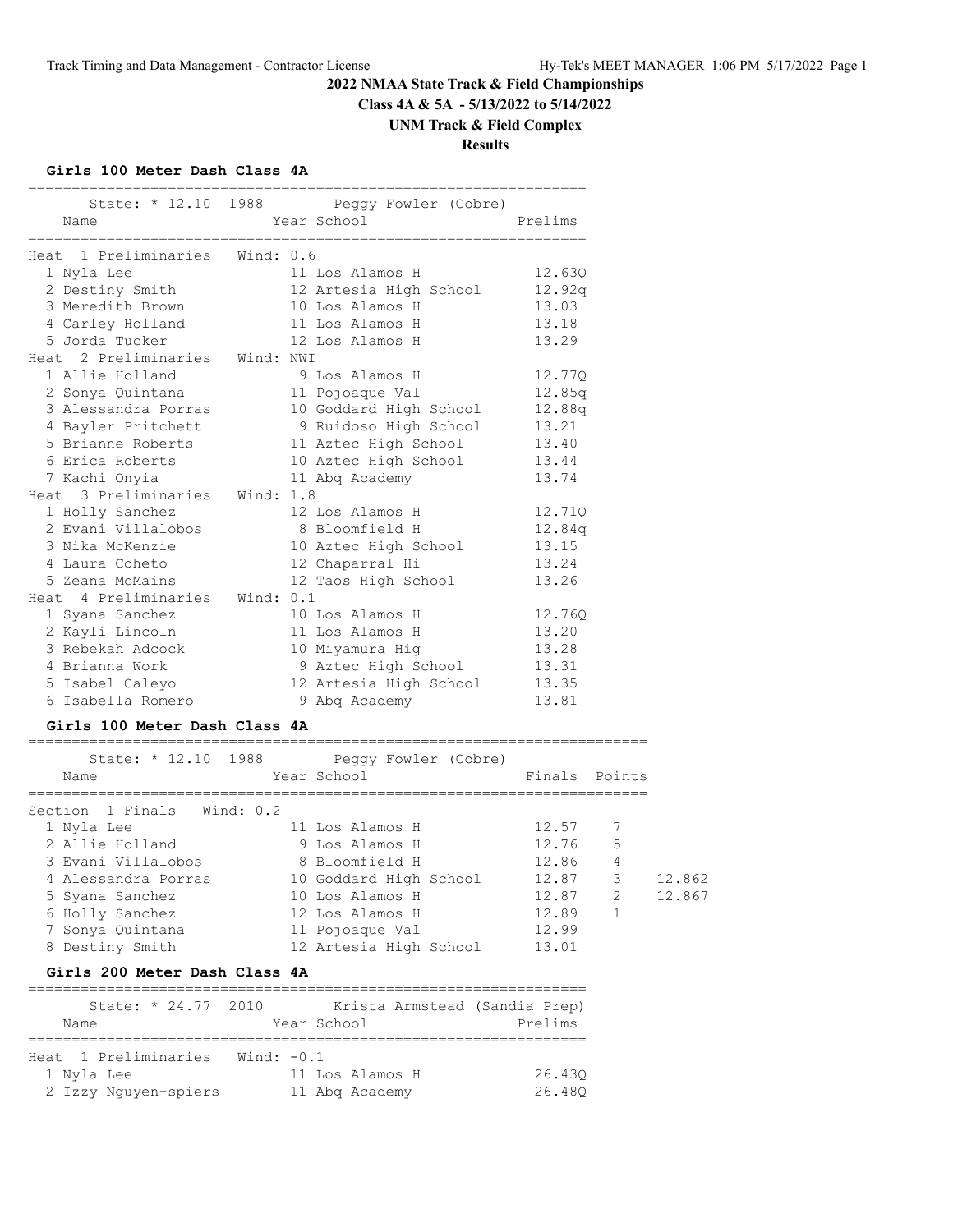**Class 4A & 5A - 5/13/2022 to 5/14/2022**

# **UNM Track & Field Complex**

=======================================================================

# **Results**

#### **....Girls 200 Meter Dash Class 4A**

| 3 Sonya Quintana               |  | 11 Pojoaque Val        | 26.63q |
|--------------------------------|--|------------------------|--------|
| 4 Kristen Gabaldon             |  | 12 Artesia High School | 27.39  |
| 5 Hailey Sanchez               |  | 8 Hope Christi         | 27.61  |
| Heat 2 Preliminaries Wind: 4.1 |  |                        |        |
| 1 Allie Holland                |  | 9 Los Alamos H         | 26.310 |
| 2 Alessandra Porras            |  | 10 Goddard High School | 26.370 |
| 3 Gigi Galles                  |  | 11 Abg Academy         | 26.49q |
| 4 Nika McKenzie                |  | 10 Aztec High School   | 27.06  |
| 5 Samantha Romero              |  | 11 Hope Christi        | 27.32  |
| Heat 3 Preliminaries Wind: 1.7 |  |                        |        |
| 1 Syana Sanchez                |  | 10 Los Alamos H        | 26.020 |
| 2 Meredith Brown               |  | 10 Los Alamos H        | 26.560 |
| 3 Laura Coheto                 |  | 12 Chaparral Hi        | 26.66  |
| 4 Morgan Sanchez               |  | 11 Valencia Hig        | 27.03  |
| 5 Brianna Work                 |  | 9 Aztec High School    | 27.63  |
| 6 Bayler Pritchett             |  | 9 Ruidoso High School  | 27.64  |

#### **Girls 200 Meter Dash Class 4A**

| State: * 24.77 2010<br>Name | Krista Armstead (Sandia Prep)<br>Year School | Finals Points   |
|-----------------------------|----------------------------------------------|-----------------|
| Section 1 Finals Wind: 0.1  |                                              |                 |
| 1 Nyla Lee                  | 11 Los Alamos H                              | 25.76<br>- 7    |
| 2 Allie Holland             | 9 Los Alamos H                               | 5<br>26.14      |
| 3 Alessandra Porras         | 10 Goddard High School                       | 26.39<br>4      |
| 4 Syana Sanchez             | 10 Los Alamos H                              | 3<br>26.42      |
| 5 Meredith Brown            | 10 Los Alamos H                              | 2<br>26.70      |
| 6 Gigi Galles               | 11 Abg Academy                               | 26.735<br>26.74 |
| 7 Izzy Nguyen-spiers        | 11 Abg Academy                               | 26.738<br>26.74 |
| 8 Sonya Quintana            | 11 Pojoaque Val                              | 26.740<br>26.74 |

#### **Girls 400 Meter Dash Class 4A**

| State: * 55.89 2017  | Shalom Keller (Ruidoso) |          |
|----------------------|-------------------------|----------|
| Name                 | Year School             | Prelims  |
| Heat 1 Preliminaries |                         |          |
| 1 Anna Wetteland     | 10 Los Alamos H         | 59.360   |
| 2 Kamilah Ramirez    | 9 Santa Teresa          | 1:01.580 |
| 3 Bayler Pritchett   | 9 Ruidoso High School   | 1:02.40q |
| 4 Colette Bibeault   | 9 Los Alamos H          | 1:03.10q |
| 5 Kadance Reeves     | 9 Portales Hig          | 1:03.58  |
| 6 Audrey Paden       | 10 Portales Hig         | 1:04.92  |
| Heat 2 Preliminaries |                         |          |
| 1 Meghan Rodriguez   | 12 Hope Christi         | 1:01.000 |
| 2 Savannah Ellison   | 9 St. Pius X H          | 1:01.130 |
| 3 Michelle Cruz      | 12 Del Norte Hi         | 1:01.72q |
| 4 Aleea Bridges      | 10 Abg Academy          | 1:03.46q |
| 5 Sonya Quintana     | 11 Pojoaque Val         | 1:03.68  |
| 6 Ericka Torres      | 12 Chaparral Hi         | 1:05.30  |
| 7 Desirea Gurule     | 10 Bloomfield H         | 1:05.61  |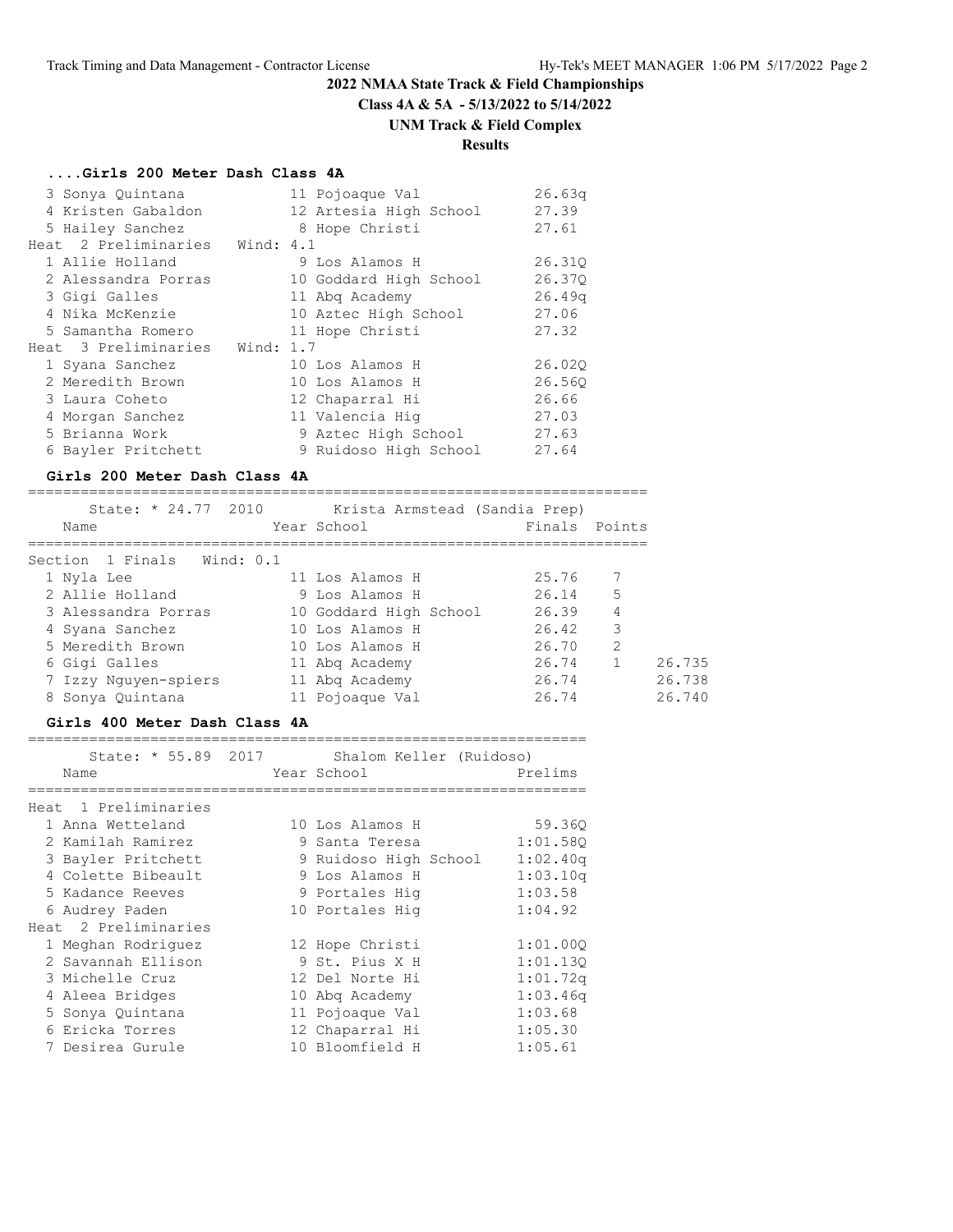**Class 4A & 5A - 5/13/2022 to 5/14/2022**

# **UNM Track & Field Complex**

# **Results**

#### **Girls 400 Meter Dash Class 4A**

| Name               |                     |                                                                                                                                              |                                                                   |
|--------------------|---------------------|----------------------------------------------------------------------------------------------------------------------------------------------|-------------------------------------------------------------------|
| Section 1 Finals   |                     |                                                                                                                                              |                                                                   |
| 1 Anna Wetteland   |                     | 58.50                                                                                                                                        | 7                                                                 |
| 2 Meghan Rodriguez |                     | 59.18                                                                                                                                        | 5                                                                 |
| 3 Kamilah Ramirez  |                     | 1:00.42                                                                                                                                      | $\overline{4}$                                                    |
| 4 Savannah Ellison |                     | 1:00.88                                                                                                                                      | 3                                                                 |
| 5 Bayler Pritchett |                     | 1:00.90                                                                                                                                      | $\mathcal{P}$                                                     |
| 6 Michelle Cruz    |                     | 1:01.23                                                                                                                                      | 1                                                                 |
| 7 Aleea Bridges    |                     | 1:03.66                                                                                                                                      |                                                                   |
| 8 Colette Bibeault |                     | 1:03.67                                                                                                                                      |                                                                   |
|                    | State: * 55.89 2017 | Year School<br>10 Los Alamos H<br>12 Hope Christi<br>9 Santa Teresa<br>9 St. Pius X H<br>12 Del Norte Hi<br>10 Abg Academy<br>9 Los Alamos H | Shalom Keller (Ruidoso)<br>Finals Points<br>9 Ruidoso High School |

#### **Girls 800 Meter Run Class 4A**

| State: * 2:15.76 2019 | Grace Alley (ABQ Academy |               |                |
|-----------------------|--------------------------|---------------|----------------|
| Name                  | Year School              | Finals Points |                |
| Section 1             |                          |               |                |
| 1 Delaney Ulrich      | 10 Los Alamos H          | 2:23.18       | 7              |
| 2 Aisha Ramone        | 12 Kirtland Cen          | $2:23.26$ 5   |                |
| 3 Vanessa Gallegos    | 12 Lovington Hi          | 2:24.49       | $\overline{4}$ |
| 4 Emma Patton         | 12 Abg Academy           | 2:26.66       | 3              |
| 5 Morgan Waltmire     | 12 Goddard High School   | 2:27.18       | $\overline{2}$ |
| 6 Cora Cox            | 12 Artesia High School   | 2:31.22       | 1              |
| 7 Lindsey Green       | 12 Silver High School    | 2:32.78       |                |
| 8 Aaliyah Padilla     | 8 Taos High School       | 2:38.14       |                |
| 9 Daniella Garcia     | 11 Chaparral Hi          | 2:41.51       |                |
| 10 Zorah Fullop       | 11 Los Alamos H          | 2:43.23       |                |
| -- Kelly Wetteland    | 12 Los Alamos H          | DNF           |                |
| -- Emma Hurren        | 10 Portales Hig          | DO.           | Interfer       |

#### **Girls 1600 Meter Run Class 4A**

=======================================================================

| Name               | State: * 4:51.68 1997 Amy Swier (Aztec)<br>Year School | Finals Points |                |
|--------------------|--------------------------------------------------------|---------------|----------------|
|                    |                                                        |               |                |
| 1 Emma Montoya     | 11 Los Alamos H                                        | 5:19.47       | 7              |
| 2 Katie Patton     | 11 Abg Academy                                         | 5:19.78       | 5              |
| 3 Hailey McDowell  | 11 Los Alamos H                                        | 5:29.41       | $\overline{4}$ |
| 4 Audrey Brunner   | 12 Abg Academy                                         | 5:29.67       | 3              |
| 5 Anna Hastings    | 8 Abg Academy                                          | 5:30.27       | $\overline{2}$ |
| 6 Sara Perez       | 12 Abg Academy                                         | 5:30.65       | $\mathbf{1}$   |
| 7 Savanna Strother | 8 Los Alamos H                                         | 5:31.29       |                |
| 8 Aisha Ramone     | 12 Kirtland Cen                                        | 5:34.32       |                |
| 9 Eri McClain-Yu   | 11 Highland Hig                                        | 5:42.98       |                |
| 10 Rebecca Beaux   | 9 Los Alamos H                                         | 5:43.55       |                |
| 11 Emma Mclaughlin | 12 Abg Academy                                         | 5:49.78       |                |
| 12 Lindsey Green   | 12 Silver High School 6:02.41                          |               |                |
| 13 Daniella Garcia | 11 Chaparral Hi                                        | 6:16.17       |                |
| 14 Emma Hurren     | 10 Portales Hiq                                        | 6:24.56       |                |
| 15 Wileily Labori  | 9 Goddard High School                                  | 6:31.33       |                |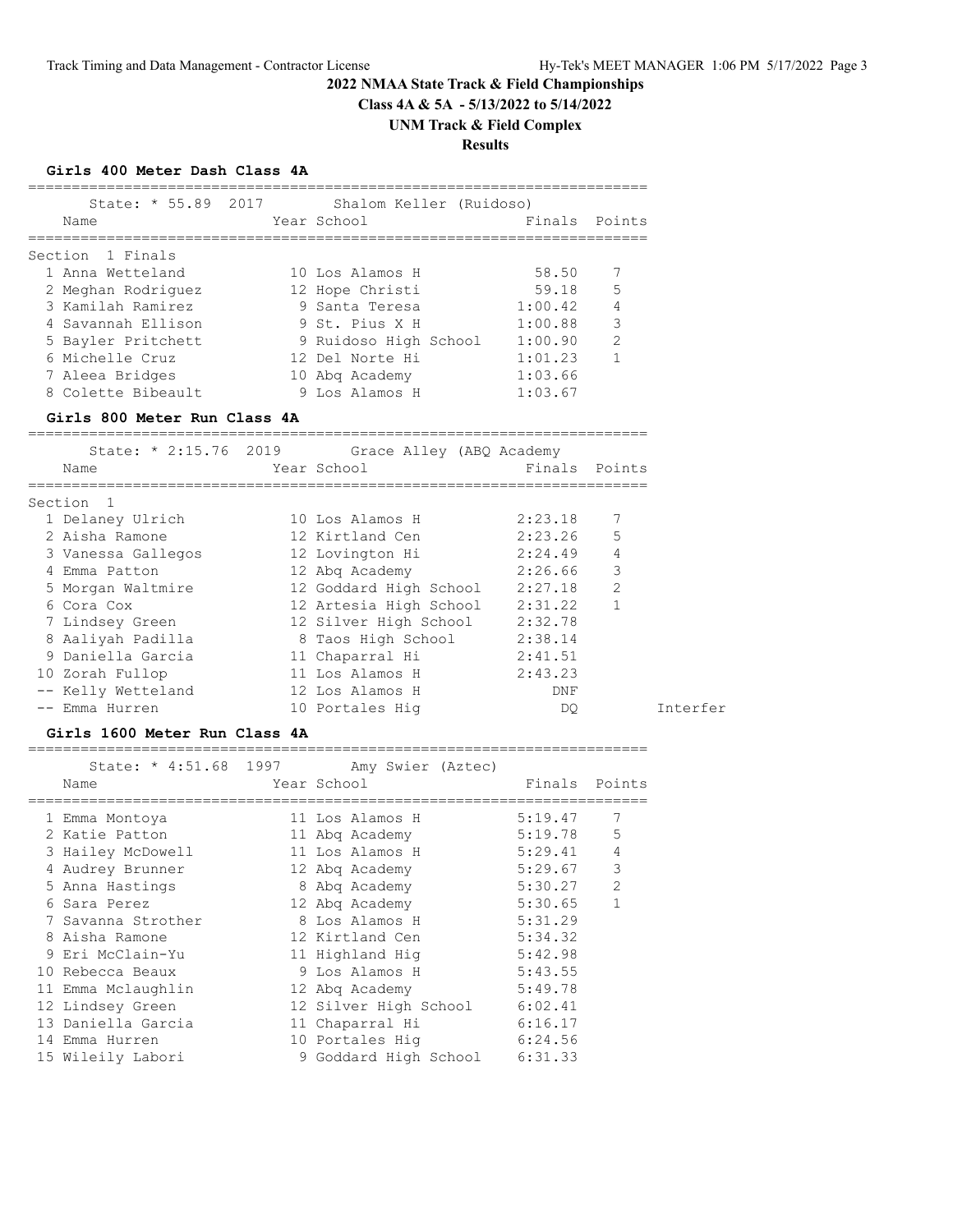**Class 4A & 5A - 5/13/2022 to 5/14/2022**

# **UNM Track & Field Complex**

# **Results**

#### **Girls 3200 Meter Run Class 4A**

|                                        | State: * 10:32.79 1997 Amy Swier (Aztec) |               |                |
|----------------------------------------|------------------------------------------|---------------|----------------|
| Name                                   | Year School                              | Finals Points |                |
| ==================<br>1 Delaney Ulrich | ============<br>10 Los Alamos H          | 11:26.46      | 7              |
| 2 Katie Patton                         | 11 Abq Academy 11:29.96                  |               | 5              |
| 3 Addison Julian                       | 8 Abq Academy                            | 11:47.03      | $\overline{4}$ |
| 4 Lisette Sanchez                      | 9 Belen High School 11:47.04             |               | 3              |
| 5 Audrey Brunner                       | 12 Abq Academy 11:49.35                  |               | $\overline{c}$ |
| 6 Trista Cordova                       | 11 St. Pius X H 11:57.91                 |               | $\mathbf{1}$   |
| 7 Savanna Strother                     | 8 Los Alamos H                           | 11:59.82      |                |
| 8 Anna Hastings                        | 8 Abq Academy                            | 12:15.28      |                |
| 9 Rebecca Beaux                        | 9 Los Alamos H 12:27.72                  |               |                |
| 10 Kaydence Platero                    | 11 Shiprock Hig 12:46.49                 |               |                |
| 11 Merisha Long                        | 10 Gallup High School 13:18.31           |               |                |
| 12 Catherine Doscher                   | 11 Abq Academy 13:27.16                  |               |                |
| 13 Pearl Hilderbrand                   | 12 Los Alamos H                          | 13:27.65      |                |
| 14 Lucy Kelley                         | 10 Los Alamos H                          | 13:28.71      |                |
| 15 Daniella Garcia                     | 11 Chaparral Hi 13:45.32                 |               |                |
| 16 Valeria Martinez                    | 12 Goddard High School 14:06.02          |               |                |
| 17 Jaelyn Bustamante                   | 12 Artesia High School 14:33.62          |               |                |
| 18 Kathryn Woodward                    | 9 Silver High School                     | 17:45.91      |                |

#### **Girls 100 Meter Hurdles Class 4A**

|                                |   | State: * 14.88 1992 Abby Hoover (ABQ Academy); mo |         |
|--------------------------------|---|---------------------------------------------------|---------|
| Name                           |   | Year School                                       | Prelims |
|                                |   |                                                   |         |
| Heat 1 Preliminaries Wind: 0.3 |   |                                                   |         |
| 1 Hattie Harrison              |   | 9 Artesia High School                             | 15.990  |
| 2 Lylie Nunez                  |   | 12 Bloomfield H                                   | 16.30Q  |
| 3 Dani Trellue                 |   | 9 Los Alamos H                                    | 16.64q  |
| 4 Destiny Smith                |   | 12 Artesia High School                            | 17.02q  |
| 5 Molly Apodaca                |   | 12 Moriarty Hig                                   | 17.67q  |
| 6 Evie Soule                   |   | 8 Abg Academy                                     | 18.09   |
| 7 Alizae Torres                |   | 11 Silver High School                             | 18.76   |
| 8 Alexia Thomison              |   | 11 Santa Teresa                                   | 19.12   |
| Heat 2 Preliminaries Wind: 1.2 |   |                                                   |         |
| 1 Angelina Passalacqua         |   | 10 Los Alamos H                                   | 15.710  |
| 2 Jalyn Gould                  |   | 12 Los Alamos H                                   | 16.85Q  |
| 3 Keira Abney                  | 8 | Bloomfield H                                      | 16.90q  |
| 4 Isabella Romero              |   | 9 Abg Academy                                     | 17.98   |
| 5 Grace Aragon                 |   | 11 St. Pius X H                                   | 18.71   |
| 6 Elena Valdez                 |   | 11 St. Pius X H                                   | 18.74   |
| -- Alessandra Porras           |   | 10 Goddard High School                            | FS      |

#### **Girls 100 Meter Hurdles Class 4A**

| State: * 14.88 1992        | Abby Hoover (ABQ Academy); most rece |               |                 |
|----------------------------|--------------------------------------|---------------|-----------------|
| Name                       | Year School                          | Finals Points |                 |
|                            |                                      |               |                 |
| Section 1 Finals Wind: 1.6 |                                      |               |                 |
| 1 Angelina Passalacqua     | 10 Los Alamos H                      | 15.40         | $7\overline{ }$ |
| 2 Hattie Harrison          | 9 Artesia High School                | 15.84         | -5              |
|                            |                                      |               |                 |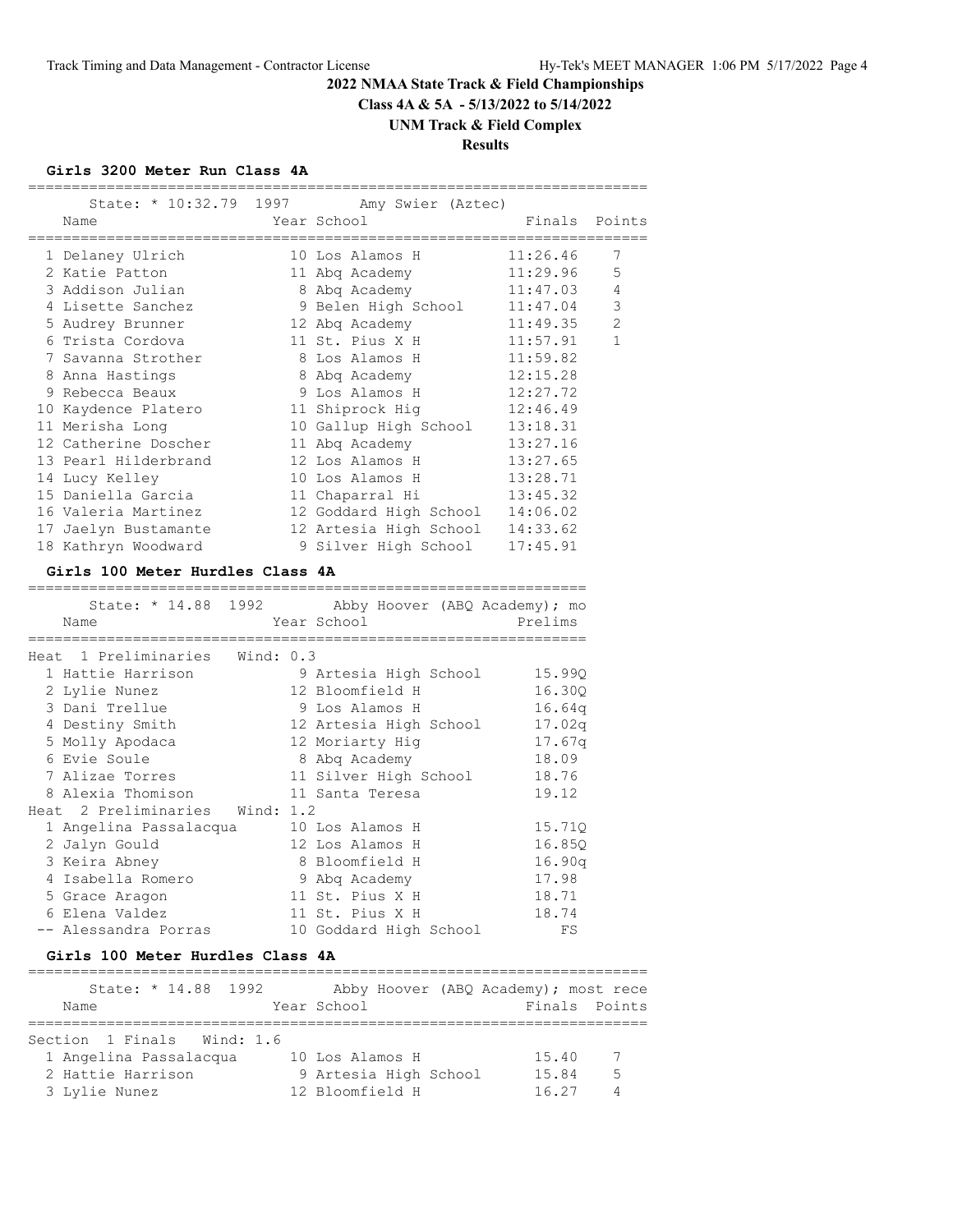# **2022 NMAA State Track & Field Championships Class 4A & 5A - 5/13/2022 to 5/14/2022**

# **UNM Track & Field Complex**

# **Results**

# **....Girls 100 Meter Hurdles Class 4A**

| 4 Destiny Smith | 12 Artesia High School | 16.31 | -3- |
|-----------------|------------------------|-------|-----|
| 5 Jalyn Gould   | 12 Los Alamos H        | 16.84 | -2  |
| 6 Keira Abney   | 8 Bloomfield H         | 16.97 | 1   |
| 7 Molly Apodaca | 12 Moriarty Hig        | 17.49 |     |
| 8 Dani Trellue  | 9 Los Alamos H         | 22.15 |     |

#### **Girls 300 Meter Hurdles Class 4A**

|       | State: * 43.67 1993    | Abby Hoover (ABQ Academy) |         |
|-------|------------------------|---------------------------|---------|
|       | Name                   | Year School               | Prelims |
| Heat. | 1 Preliminaries        |                           |         |
|       | 1 Kylyie Paden         | 12 Portales Hig           | 48.460  |
|       | 2 Hayden Saul          | 10 Hope Christi           | 48.900  |
|       | 3 Hattie Harrison      | 9 Artesia High School     | 49.38q  |
|       | 4 Taylor Donalson      | 12 Taos High School       | 49.89q  |
|       | 5 Caroline Klein       | 11 Abg Academy            | 50.77q  |
|       | 6 Carolina Martinez    | 11 Abg Academy            | 53.34   |
|       | 7 Jadarose Wright      | 9 Belen High School       | 54.23   |
|       | Heat 2 Preliminaries   |                           |         |
|       | 1 Angelina Passalacqua | 10 Los Alamos H           | 47.310  |
|       | 2 Keira Abney          | 8 Bloomfield H            | 49.51Q  |
|       | 3 Lylie Nunez          | 12 Bloomfield H           | 50.05q  |
|       | 4 Molly Apodaca        | 12 Moriarty Hig           | 50.92   |
|       | 5 Alizae Torres        | 11 Silver High School     | 51.49   |
|       | 6 Morgan Sanchez       | 11 Valencia Hiq           | 51.78   |
|       | 7 Emma Peters          | 12 Silver High School     | 54.10   |

#### **Girls 300 Meter Hurdles Class 4A**

| State: * 43.67 1993<br>Name | Abby Hoover (ABQ Academy)<br>Year School | Finals | Points         |
|-----------------------------|------------------------------------------|--------|----------------|
| Section 1 Finals            |                                          |        |                |
| 1 Angelina Passalacqua      | 10 Los Alamos H                          | 46.36  |                |
| 2 Hayden Saul               | 10 Hope Christi                          | 47.98  | .5             |
| 3 Kylyie Paden              | 12 Portales Hig                          | 48.10  | $\overline{4}$ |
| 4 Hattie Harrison           | 9 Artesia High School                    | 48.17  | $\mathcal{R}$  |
| 5 Keira Abney               | 8 Bloomfield H                           | 48.61  | $\mathcal{P}$  |
| 6 Taylor Donalson           | 12 Taos High School                      | 49.47  |                |
| 7 Caroline Klein            | 11 Abg Academy                           | 52.12  |                |

# **Girls 4x100 Meter Relay Class 4A**

| State: * 48.60 1984<br>School | Lovington<br>Prelims   |
|-------------------------------|------------------------|
|                               |                        |
| Heat 1 Preliminaries          |                        |
| 1 Hope Christian High School  | 50.030                 |
| 1) Samantha Romero 11         | 2) Meghan Rodriguez 12 |
| 3) Heather Gibbs 12           | 4) Hayden Saul 10      |
| 2 Artesia High School         | 50.110                 |
| 1) Destiny Smith 12           | 2) Kearsty Nielson 11  |
| 3) Isabel Caleyo 12           | 4) Kristen Gabaldon 12 |
|                               |                        |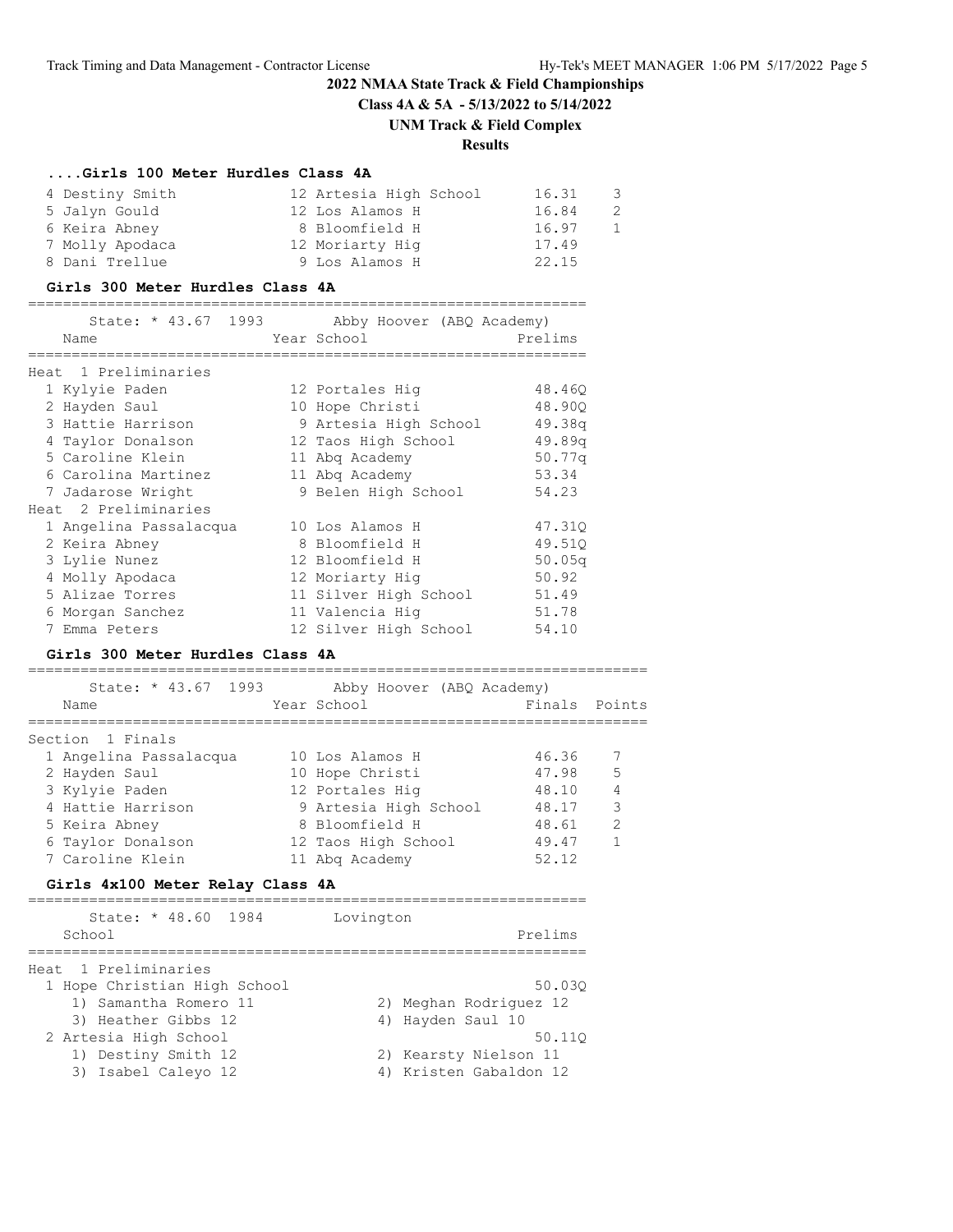**Class 4A & 5A - 5/13/2022 to 5/14/2022**

#### **UNM Track & Field Complex**

#### **Results**

#### **....Girls 4x100 Meter Relay Class 4A**

|  | 3 Aztec High School      |    | 50.99q                 |
|--|--------------------------|----|------------------------|
|  | 1) Rheala Herrera 10     |    | 2) Brianne Roberts 11  |
|  | 3) Erica Roberts 10      |    | 4) Nika McKenzie 10    |
|  | 4 Belen High School      |    | 52.05q                 |
|  | 1) Selena Fresquez 12    |    | 2) Sara Rodriquez 11   |
|  | 3) Alisha Tuttle 11      |    | 4) Madison Cox 10      |
|  | 5 Chaparral High School  |    | 53.18                  |
|  | 1) Ericka Torres 12      |    | 2) Damaris Enriquez 11 |
|  | 3) Daniella Garcia 11    |    | 4) Laura Coheto 12     |
|  | 6 Valencia High School   |    | 53.41                  |
|  | 1) Morgan Sanchez 11     |    | 2) Kolbi Sanchez 9     |
|  | 3) Sonja Lopez 12        |    | 4) Melissa Orozco 12   |
|  | Heat 2 Preliminaries     |    |                        |
|  | 1 Los Alamos High School |    | 49.820                 |
|  | 1) Kayli Lincoln 11      |    | 2) Holly Sanchez 12    |
|  | 3) Meredith Brown 10     |    | 4) Nyla Lee 11         |
|  | 2 Abg Academy            |    | 50.750                 |
|  | 1) Izzy Nguyen-spiers 11 |    | 2) Kachi Onyia 11      |
|  | 3) Jocelyn Garcia 12     |    | 4) Gigi Galles 11      |
|  | 3 Bloomfield High School |    | 51.29q                 |
|  | 1) Lylie Nunez 12        |    | 2) Desirea Gurule 10   |
|  | 3) Alivia Waite 9        |    | 4) Evani Villalobos 8  |
|  | 4 Moriarty High School   |    | 52.40q                 |
|  | 1) Sadie Barela 9        |    | 2) Payton Edwards 12   |
|  | 3) Molly Apodaca 12      |    | 4) Matea Cronin 12     |
|  | 5 Portales High School   |    | 52.83                  |
|  | 1) Alondra Acosta 10     |    | 2) Abby Ontiveros 10   |
|  | 3) Audrey Paden 10       | 4) | Savana Heflin 10       |
|  | 6 Silver High School     |    | 53.98                  |
|  | 1) Alizae Torres 11      |    | 2) Faith Wenzel 8      |
|  | 3) Makayla Martinez 11   |    | 4) Aujineah Rosales 11 |

#### **Girls 4x100 Meter Relay Class 4A**

State: \* 48.60 1984 Lovington School **Finals** Points ======================================================================= Section 1 Finals 1 Los Alamos High School 49.69 10 1) Kayli Lincoln 11 2) Holly Sanchez 12 3) Meredith Brown 10 (4) Ayla Lee 11 2 Hope Christian High School 49.83 8 1) Samantha Romero 11 2) Meghan Rodriguez 12 3) Heather Gibbs 12 4) Hayden Saul 10 3 Bloomfield High School 50.19 6 1) Lylie Nunez 12 2) Desirea Gurule 10 3) Alivia Waite 9 4) Evani Villalobos 8 4 Artesia High School 50.33 4 1) Destiny Smith 12 2) Kearsty Nielson 11 3) Isabel Caleyo 12 4) Kristen Gabaldon 12 5 Abq Academy 50.66 2 1) Izzy Nguyen-spiers 11 2) Kachi Onyia 11 3) Jocelyn Garcia 12 (4) Gigi Galles 11 6 Aztec High School 51.11 1

=======================================================================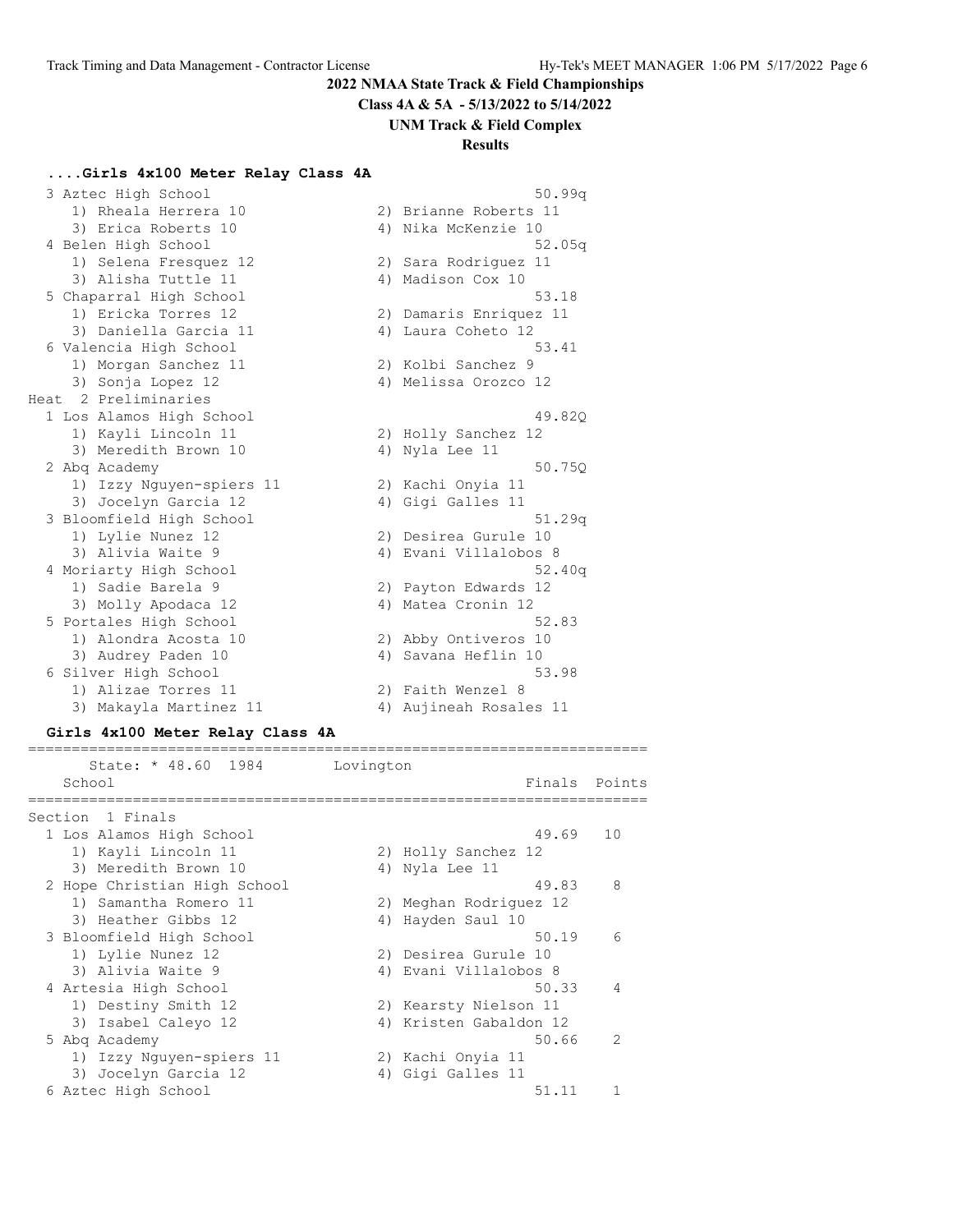**Class 4A & 5A - 5/13/2022 to 5/14/2022**

**UNM Track & Field Complex**

# **Results**

# **....Girls 4x100 Meter Relay Class 4A**

| 1) Rheala Herrera 10   | 2) Brianne Roberts 11 |
|------------------------|-----------------------|
| 3) Erica Roberts 10    | 4) Nika McKenzie 10   |
| 7 Moriarty High School | 52.09                 |
| 1) Sadie Barela 9      | 2) Payton Edwards 12  |
| 3) Molly Apodaca 12    | 4) Matea Cronin 12    |
| 8 Belen High School    | 52.30                 |
| 1) Selena Fresquez 12  | 2) Sara Rodriguez 11  |
| 3) Alisha Tuttle 11    | 4) Madison Cox 10     |
|                        |                       |

# **Girls 4x200 Meter Relay Class 4A**

| State: * 1:43.79<br>1984     | Lovington                  |
|------------------------------|----------------------------|
| School<br>__________         | Prelims<br>-------------   |
| Heat 1 Preliminaries         |                            |
| 1 Hope Christian High School | 1:47.28Q                   |
| 1) Samantha Romero 11        | 2) Meghan Rodriguez 12     |
| 3) Heather Gibbs 12          | 4) Hayden Saul 10          |
| 2 Abq Academy                | 1:48.03Q                   |
| 1) Izzy Nguyen-spiers 11     | 2) Tess Hatchell 11        |
| 3) Jocelyn Garcia 12         | 4) Gigi Galles 11          |
| 3 Belen High School          | 1:49.20q                   |
| 1) Selena Fresquez 12        | 2) Sara Rodriguez 11       |
| 3) Madison Cox 10            | 4) Alisha Tuttle 11        |
| 4 Aztec High School          | 1:51.03q                   |
| 1) Erica Roberts 10          | 2) Brianne Roberts 11      |
| 3) Ashley Sexton 12          | 4) Stevie McNeal 11        |
| 5 Portales High School       | 1:54.34                    |
| 1) Alondra Acosta 10         | 2) Abby Ontiveros 10       |
| 3) Jolie Griffith 11         | 4) Savana Heflin 10        |
| 6 Miyamura High School       | 1:56.66                    |
| 1) Amparo Chavarria 12       | 2) Rebekah Adcock 10       |
| 3) Carley James 12           | 4) Andrea Riley 9          |
| Heat 2 Preliminaries         |                            |
| 1 Los Alamos High School     | $* 1:43.490$               |
| 1) Nyla Lee 11               | 2) Syana Sanchez 10        |
| 3) Holly Sanchez 12          | 4) Angelina Passalacqua 10 |
| 2 Artesia High School        | 1:48.04Q                   |
| 1) Kearsty Nielson 11        | 2) Carley Simer 12         |
| 3) Isabel Caleyo 12          | 4) Kristen Gabaldon 12     |
| 3 Bloomfield High School     | 1:48.62q                   |
| 1) Lylie Nunez 12            | 2) Keira Abney 8           |
| 3) Alivia Waite 9            | 4) Evani Villalobos 8      |
| 4 Moriarty High School       | 1:49.27q                   |
| 1) Sadie Barela 9            | 2) Payton Edwards 12       |
| 3) Victoria Alvarado 9       | 4) Matea Cronin 12         |
| 5 Chaparral High School      | 1:53.09                    |
| 1) Laura Coheto 12           | 2) Damaris Enriquez 11     |
| 3) Ericka Torres 12          | 4) Josselyn Martinez 9     |
| 6 St. Pius X High School     | 1:56.42                    |
| 1) Isabel Roddy 12           | 2) Gabriella Jeantete 12   |
| 3) Gracie Baca 12            | 4) Kyera Chavez 12         |
| 7 Ruidoso High School        | 1:56.54                    |
| 1) Aliyah Vega 9             | 2) Mia Puga 10             |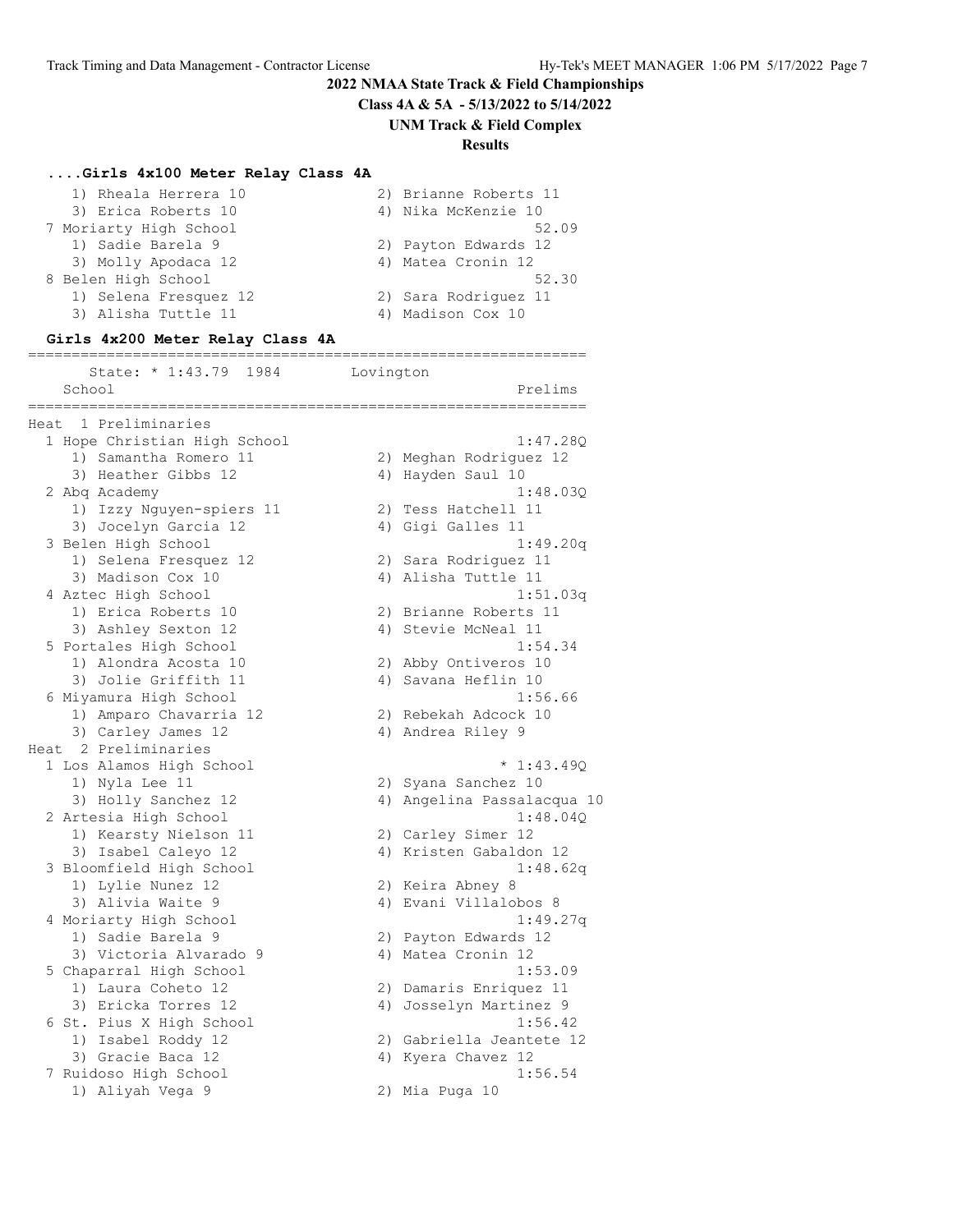**Class 4A & 5A - 5/13/2022 to 5/14/2022**

**UNM Track & Field Complex**

#### **Results**

**....Girls 4x200 Meter Relay Class 4A**

3) Montana McMinn 11 4) Alexa Cape 11

#### **Girls 4x200 Meter Relay Class 4A**

| State: * 1:43.79 1984 Lovington<br>School | Finals Points              |    |
|-------------------------------------------|----------------------------|----|
| Section 1 Finals                          |                            |    |
| 1 Los Alamos High School                  | $1:43.44*$                 | 10 |
| 1) Nyla Lee 11                            | 2) Syana Sanchez 10        |    |
| 3) Allie Holland 9                        | 4) Angelina Passalacqua 10 |    |
| 2 Hope Christian High School              | 1:44.56                    | -8 |
| 1) Samantha Romero 11                     | 2) Meghan Rodriguez 12     |    |
| 3) Heather Gibbs 12                       | 4) Hayden Saul 10          |    |
| 3 Abg Academy                             | 1:47.56                    | 6  |
| 1) Izzy Nguyen-spiers 11                  | 2) Tess Hatchell 11        |    |
| 3) Jocelyn Garcia 12                      | 4) Gigi Galles 11          |    |
| 4 Artesia High School                     | 1:47.83                    | 4  |
| 1) Kearsty Nielson 11                     | 2) Carley Simer 12         |    |
| 3) Isabel Caleyo 12                       | 4) Kristen Gabaldon 12     |    |
| 5 Moriarty High School                    | 1:48.81                    | -2 |
| 1) Sadie Barela 9                         | 2) Payton Edwards 12       |    |
| 3) Victoria Alvarado 9                    | 4) Matea Cronin 12         |    |
| 6 Aztec High School                       | 1:49.96                    |    |
| 1) Erica Roberts 10                       | 2) Brianne Roberts 11      |    |
| 3) Ashley Sexton 12                       | 4) Stevie McNeal 11        |    |
| 7 Belen High School                       | 1:51.11                    |    |
| 1) Selena Fresquez 12                     | 2) Sara Rodriquez 11       |    |
| 3) Madison Cox 10                         | 4) Alisha Tuttle 11        |    |
| -- Bloomfield High School                 | DO                         |    |
| 1) Lylie Nunez 12                         | 2) Keira Abney 8           |    |
| 3) Alivia Waite 9                         | 4) Evani Villalobos 8      |    |

#### **Girls 4x400 Meter Relay Class 4A**

================================================================ State: \* 4:00.59 1994 Deming School Prelims ================================================================ Heat 1 Preliminaries 1 Los Alamos High School 4:11.87Q 1) Colette Bibeault 9 2) Norissa Valdez 12 3) Kelly Wetteland 12 4) Angelina Passalacqua 10 2 Portales High School 4:16.33Q 1) Audrey Paden 10 2) Abby Ontiveros 10 3) Kadance Reeves 9 4) Kylyie Paden 12 3 Belen High School 4:16.37q 1) Alisha Tuttle 11 2) Madison Cox 10 3) Selena Fresquez 12 (4) Sofia Castillo 12 4 Aztec High School 4:21.14q 1) Brianna Work 9 2) Ella Palmer 12 3) Mary Kate Villarrial 10 4) Ashley Sexton 12 5 Bloomfield High School 4:23.63q 1) Keira Abney 8 2) Alivia Waite 9 3) Kaitlyn Aguilar 10 1988 - 400 Desirea Gurule 10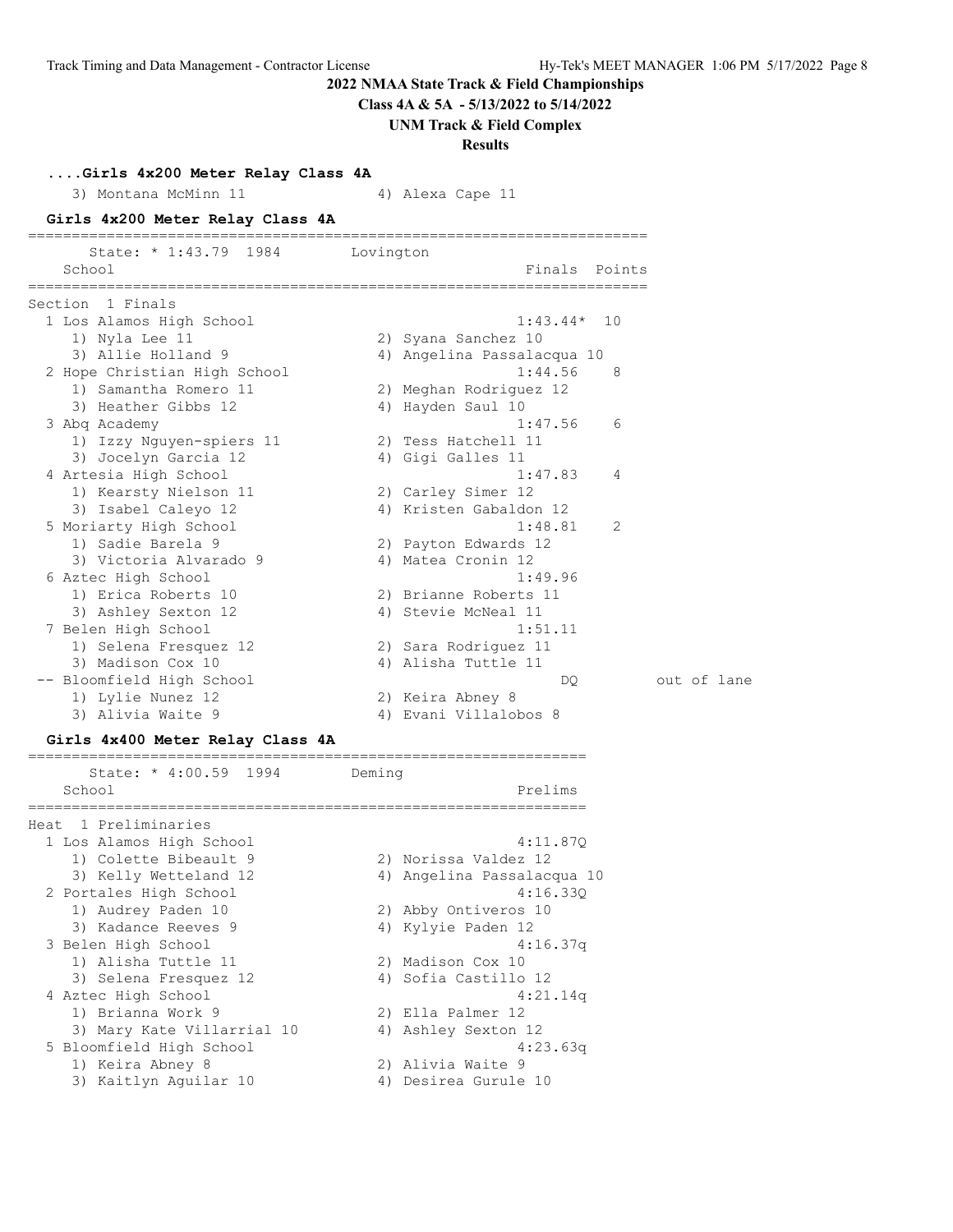**Class 4A & 5A - 5/13/2022 to 5/14/2022**

#### **UNM Track & Field Complex**

#### **Results**

#### **....Girls 4x400 Meter Relay Class 4A**

|    | 4:38.85                    |
|----|----------------------------|
|    | 2) Kamilah Ramirez 9       |
|    | Elora Bowron 11            |
|    |                            |
|    | 4:13.060                   |
|    | 2) Heather Gibbs 12        |
|    | Meghan Rodriguez 12        |
|    | 4:15.65Q                   |
|    | 2) Victoria Alvarado 9     |
| 4) | Matea Cronin 12            |
|    | 4:17.26q                   |
|    | 2) Isabel Caleyo 12        |
|    | Kearsty Nielson 11         |
|    | 4:26.41                    |
|    | 2) Tess Hatchell 11        |
|    | Jocelyn Garcia 12          |
|    | 4:31.09                    |
|    | 2) Mia Puga 10             |
|    | 4) Alexa Cape 11           |
|    | 4:40.33                    |
|    | 2) Alyssa Armijo 10        |
|    | Sonja Lopez 12             |
|    | 4)<br>4)<br>4)<br>4)<br>4) |

=======================================================================

#### **Girls 4x400 Meter Relay Class 4A**

State: \* 4:00.59 1994 Deming School **Finals** Points ======================================================================= Section 1 Finals 1 Los Alamos High School 4:01.16 10 1) Colette Bibeault 9 2) Norissa Valdez 12 3) Kelly Wetteland 12 4) Angelina Passalacqua 10 2 Hope Christian High School 4:04.72 8 1) Samantha Romero 11 2) Heather Gibbs 12 3) Hayden Saul 10 4) Meghan Rodriguez 12 3 Portales High School 4:12.70 6 1) Audrey Paden 10 2) Abby Ontiveros 10 3) Kadance Reeves 9 4) Kylyie Paden 12 4 Moriarty High School 4:13.75 4 1) Brooklyn Olivas 9 2) Victoria Alvarado 9 3) Payton Edwards 12 (4) Matea Cronin 12 5 Artesia High School 4:15.47 2 1) Carley Simer 12 2) Isabel Caleyo 12 3) Kristen Gabaldon 12 4) Kearsty Nielson 11 6 Aztec High School 4:23.70 1 1) Brianna Work 9 2) Ella Palmer 12 3) Mary Kate Villarrial 10 4) Ashley Sexton 12 7 Bloomfield High School 4:28.53 1) Keira Abney 8 2) Alivia Waite 9 3) Kaitlyn Aguilar 10 1988 - 400 Desirea Gurule 10 -- Belen High School DQ Out of the Zone 1) Alisha Tuttle 11 2) Madison Cox 10 3) Selena Fresquez 12 (4) Sofia Castillo 12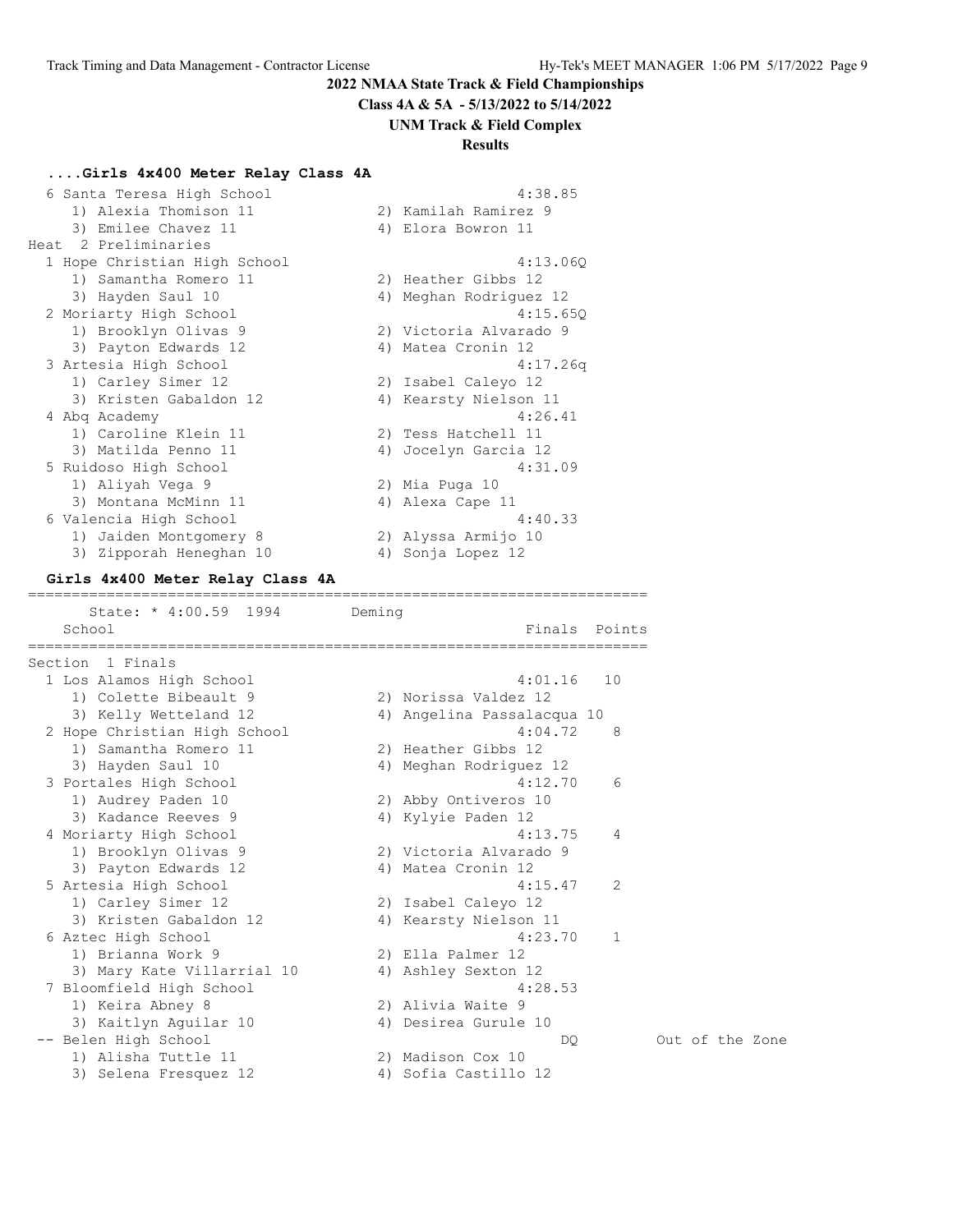**Class 4A & 5A - 5/13/2022 to 5/14/2022**

**UNM Track & Field Complex**

**Results**

# **Girls 4x800 Meter Relay Class 4A**

|                                         |                         | ======================== |              |
|-----------------------------------------|-------------------------|--------------------------|--------------|
| State: * 10:26.28 2021<br>School        | Albuquerque Academy     | Finals                   | Points       |
| ==============<br>===================== |                         | =================        |              |
| 1<br>Section                            |                         |                          |              |
| 1 Los Alamos High School                |                         | $9:58.95*$               | 10           |
| 1) Hailey McDowell 11                   | 2) Zorah Fullop 11      |                          |              |
| 3) Norissa Valdez 12                    | 4) Emma Montoya 11      |                          |              |
| 2 Abq Academy                           |                         | $9:59.22*$               | 8            |
| 1) Audrey Brunner 12                    | 2) Emma Patton 12       |                          |              |
| 3) Luna Romero 12                       | 4) Addison Julian 8     |                          |              |
| 3 Belen High School                     |                         | $10:02.19*$              | 6            |
| 1) Sara Martinez 9                      | 2) Lisette Sanchez 9    |                          |              |
| 3) Jadarose Wright 9                    | 4) Sofia Castillo 12    |                          |              |
| 4 Highland High School                  |                         | 10:33.30                 | 4            |
| 1) Eri McClain-Yu 11                    | 2) Makayla Lovato 9     |                          |              |
| 3) Harmony Jenkins 11                   | 4) Aelea Thomas 12      |                          |              |
| 5 St. Pius X High School                |                         | 10:35.82                 | 2            |
| 1) Maricia Marquez 11                   | 2) Athena Martinez 9    |                          |              |
| 3) Trista Cordova 11                    | 4) Gracie Baca 12       |                          |              |
| 6 Taos High School                      |                         | 10:37.61                 | $\mathbf{1}$ |
| 1) Jade Mares 10                        | 2) Elaina Cisneros 8    |                          |              |
| 3) Jacqueline Limas 9                   | 4) Zoe Torres 9         |                          |              |
| 7 Artesia High School                   |                         | 10:47.24                 |              |
| 1) Vivian Vazquez 11                    | 2) Kailyn Owens 10      |                          |              |
| 3) Kymber Beltran 10                    | 4) Cora Cox 12          |                          |              |
| 8 Portales High School                  |                         | 10:47.81                 |              |
| 1) Aubrey McNeill 8                     | 2) Zoe Roy 12           |                          |              |
| 3) Kadance Reeves 9                     | 4) Emma Hurren 10       |                          |              |
| 9 Aztec High School                     |                         | 10:50.78                 |              |
| 1) Autumn Villanueva 8                  | 2) Alisia Valerio 8     |                          |              |
| 3) Mary Kate Villarrial 10              | 4) Stella Albright 10   |                          |              |
| 10 Shiprock High School                 |                         | 10:58.33                 |              |
| 1) Brianna Whitehorse 12                | 2) Taylor Begay 9       |                          |              |
| 3) Kailiah Peters 9                     | 4) Kaydence Platero 11  |                          |              |
| 11 Lovington High School                |                         | 10:59.58                 |              |
| 1) Jenitza Herrera 11                   | 2) Celeste Dominguez 12 |                          |              |
| 3) Stephanie Herrera 12                 | 4) Vanessa Gallegos 12  |                          |              |
| 12 Moriarty High School                 |                         | 11:15.47                 |              |
| 1) Kyndal Wiltbank 9                    | 2) Ashtyn Walter 8      |                          |              |
| 3) Jade Anaya 11                        | 4) Miranda Quintana 10  |                          |              |
| 13 Kirtland Central High School         |                         | 11:16.43                 |              |
| 1) Jazmine Smith 12                     | 2) Haylee Nocki 8       |                          |              |
| 3) Johnaya Tyler 9                      | 4) Bryanne Morgan 10    |                          |              |

# **Girls 1600 Sprint Medley Class 4A**

| Silver                |
|-----------------------|
| Prelims               |
|                       |
|                       |
| 4:23.770              |
| 2) Carley Holland 11  |
| 4) Hailey McDowell 11 |
| 4:32.990              |
|                       |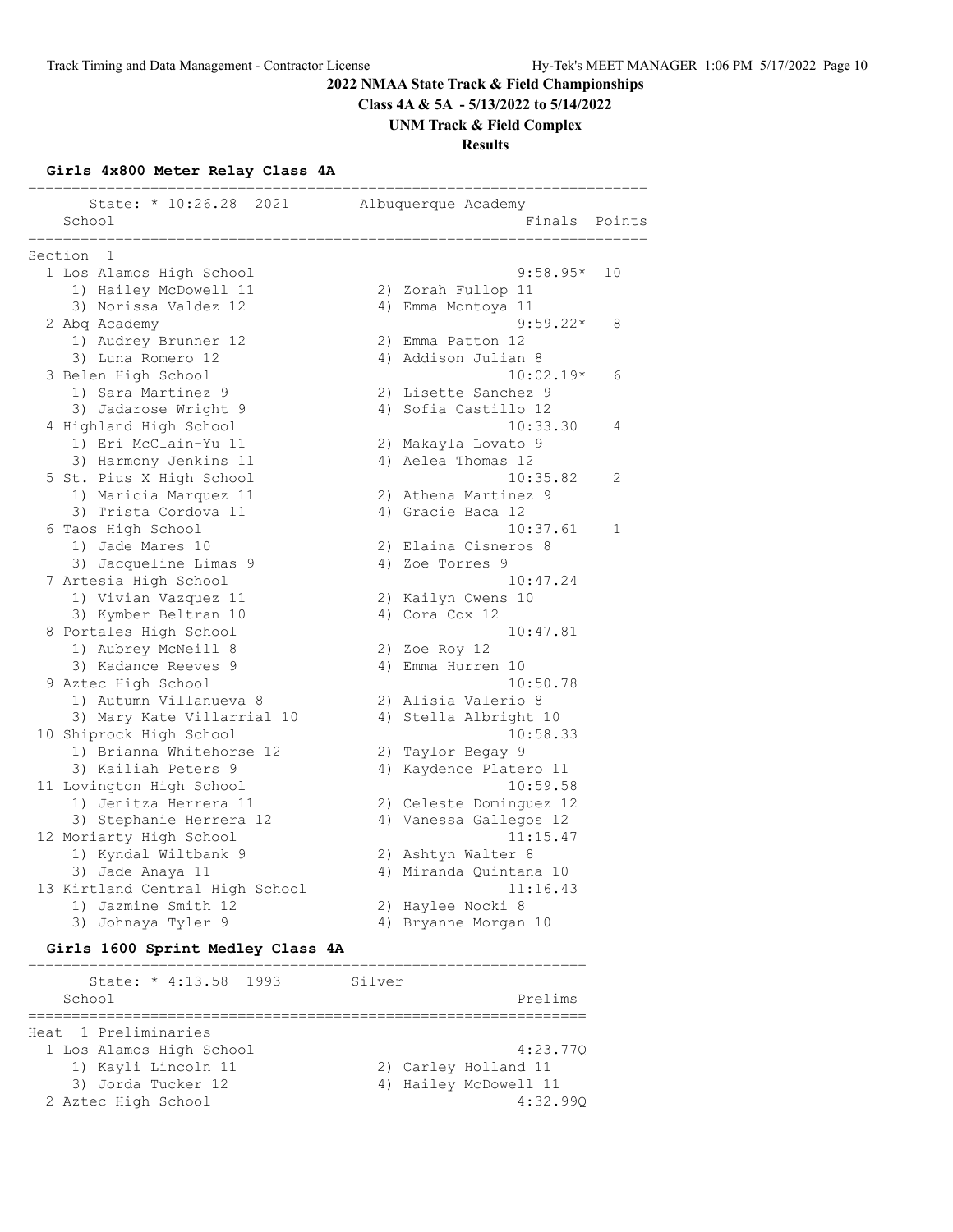**Class 4A & 5A - 5/13/2022 to 5/14/2022**

**UNM Track & Field Complex**

# **Results**

# **....Girls 1600 Sprint Medley Class 4A**

| 1) Erica Roberts 10                         |    | 2) Brianne Roberts 11     |
|---------------------------------------------|----|---------------------------|
| 3) Brianna Work 9                           |    | 4) Ashley Sexton 12       |
|                                             |    |                           |
| 3 Grants High School<br>1) Marina Lucero 12 | 2) | 4:36.43q                  |
|                                             |    | Skylar Charlie 12         |
| 3) Mia Apodaca 12                           | 4) | Iyessa Arriaga 12         |
| 4 Bloomfield High School                    |    | 4:37.23q                  |
| 1) Evani Villalobos 8                       |    | 2) Annette Serrano 9      |
| 3) Alivia Waite 9                           |    | 4) Desirea Gurule 10      |
| 5 Chaparral High School                     |    | 4:39.49                   |
| 1) Laura Coheto 12                          |    | 2) Damaris Enriquez 11    |
| 3) Ericka Torres 12                         |    | 4) Daniella Garcia 11     |
| 6 Kirtland Central High School              |    | 4:56.71                   |
| 1) Kylie Huttinga 12                        |    | 2) Jaylene Harris-Rhea 11 |
| 3) Kaylee Pierro 10                         |    | 4) Bryanne Morgan 10      |
| 7 Valley High School                        |    | 5:06.15                   |
| 1) Marissa Apodaca 11                       |    | 2) Sofia Roch 9           |
| 3) Ariana Martinez 11                       |    | 4) Malila Deschiney 9     |
| Heat 2 Preliminaries                        |    |                           |
| 1 Abq Academy                               |    | 4:24.80Q                  |
| 1) Izzy Nguyen-spiers 11                    |    | 2) Jocelyn Garcia 12      |
| 3) Tess Hatchell 11                         | 4) | Emma Patton 12            |
| 2 Belen High School                         |    | 4:25.800                  |
| 1) Selena Fresquez 12                       |    | 2) Madison Cox 10         |
| 3) Sofia Castillo 12                        |    | 4) Sara Martinez 9        |
| 3 Lovington High School                     |    | 4:26.99q                  |
| 1) Mia Contreras 10                         |    | 2) Lexi Kilpatrick 9      |
| 3) Celeste Dominquez 12                     |    | 4) Vanessa Gallegos 12    |
| 4 Goddard High School                       |    | 4:30.57q                  |
| 1) Zay'D Rhoads 9                           |    | 2) Ruby Ruiz 10           |
| 3) Lauren Medrano 9                         |    | 4) Morgan Waltmire 12     |
| 5 Moriarty High School                      |    | 4:38.49                   |
| 1) Sadie Barela 9                           |    | 2) Victoria Alvarado 9    |
| 3) Matea Cronin 12                          |    | 4) Kyndal Wiltbank 9      |
| 6 Santa Teresa High School                  |    | 5:06.10                   |
| 1) Marissa Ortiz 11                         | 2) | Saile Portillo 9          |
| 3) Emilee Chavez 11                         |    | 4) Gabriella Varga 10     |
|                                             |    |                           |

# **Girls 1600 Sprint Medley Class 4A**

|        | State: * 4:13.58 1993    | Silver |                       |               |
|--------|--------------------------|--------|-----------------------|---------------|
| School |                          |        |                       | Finals Points |
|        | Section 1 Finals         |        |                       |               |
|        | 1 Los Alamos High School |        | $4:21.68$ 10          |               |
|        | 1) Kayli Lincoln 11      |        | 2) Carley Holland 11  |               |
|        | 3) Jorda Tucker 12       |        | 4) Hailey McDowell 11 |               |
|        | 2 Abg Academy            |        | 4:24.18               | - 8           |
|        | 1) Izzy Nguyen-spiers 11 |        | 2) Jocelyn Garcia 12  |               |
|        | 3) Tess Hatchell 11      |        | 4) Emma Patton 12     |               |
|        | 3 Belen High School      |        | 4:26.96               | - 6           |
|        | 1) Selena Fresquez 12    |        | 2) Madison Cox 10     |               |
|        | 3) Sofia Castillo 12     |        | 4) Sara Martinez 9    |               |
|        | 4 Aztec High School      |        | 4:27.57               |               |
|        | 1) Erica Roberts 10      |        | 2) Brianne Roberts 11 |               |
|        |                          |        |                       |               |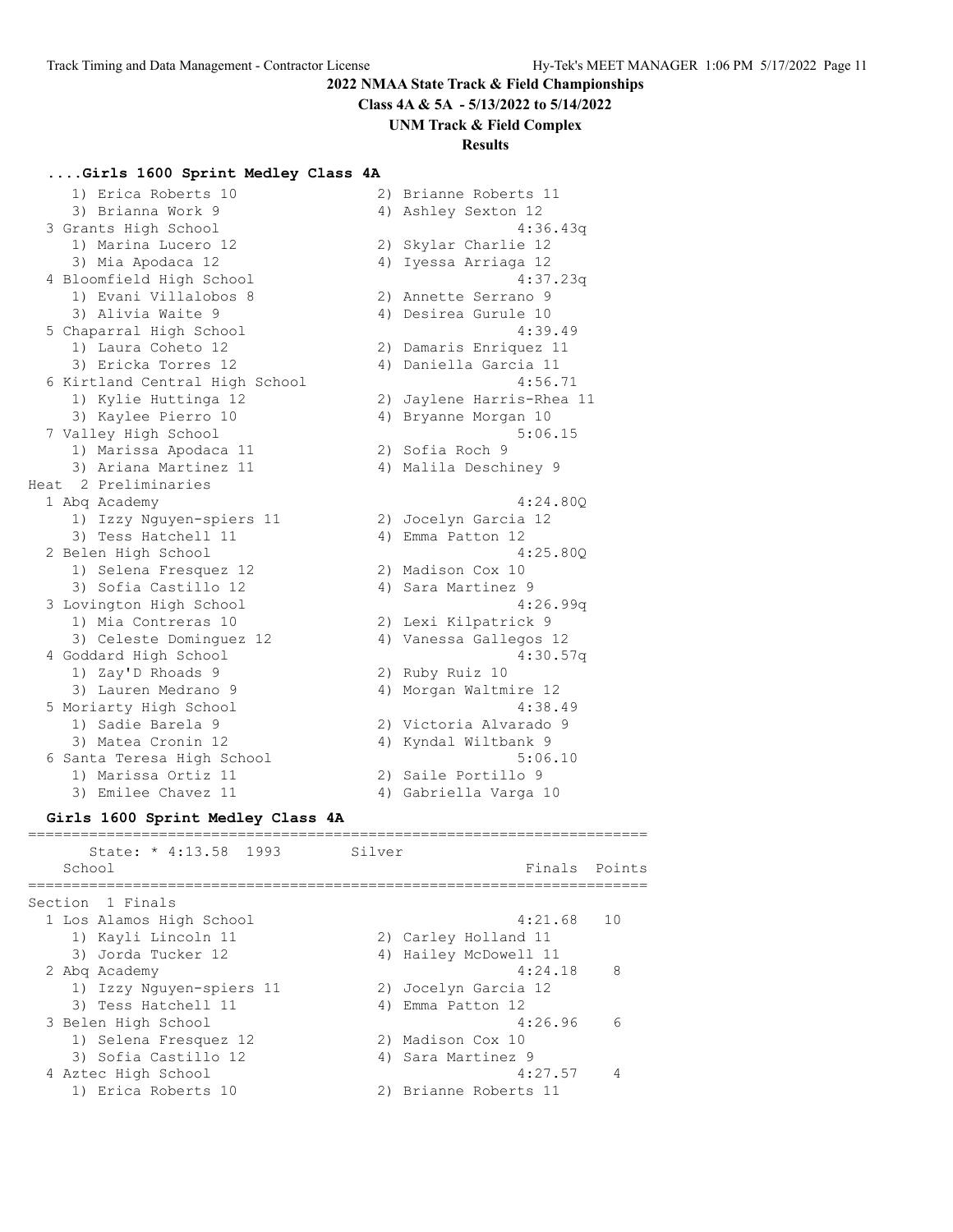**Class 4A & 5A - 5/13/2022 to 5/14/2022**

# **UNM Track & Field Complex**

# **Results**

#### **....Girls 1600 Sprint Medley Class 4A**

| 3) Brianna Work 9        | 4) Ashley Sexton 12    |
|--------------------------|------------------------|
| 5 Lovington High School  | 4:28.65<br>2           |
| 1) Mia Contreras 10      | 2) Lexi Kilpatrick 9   |
| 3) Celeste Dominguez 12  | 4) Vanessa Gallegos 12 |
| 6 Goddard High School    | 4:30.47                |
| 1) Zay'D Rhoads 9        | 2) Ruby Ruiz 10        |
| 3) Lauren Medrano 9      | 4) Morgan Waltmire 12  |
| 7 Bloomfield High School | 4:37.26                |
| 1) Evani Villalobos 8    | 2) Annette Serrano 9   |
| 3) Alivia Waite 9        | 4) Desirea Gurule 10   |
| 8 Grants High School     | 4:39.86                |
| 1) Marina Lucero 12      | 2) Skylar Charlie 12   |
| 3) Mia Apodaca 12        | 4) Iyessa Arriaga 12   |

#### **Girls High Jump Class 4A**

======================================================================= State: \* 5-09 1999 Kelli Myers (Lovington)

| Name                                                                                              | $101111$ $119011$<br>Year School      | Finals Points |      |
|---------------------------------------------------------------------------------------------------|---------------------------------------|---------------|------|
| Flight 1                                                                                          |                                       |               |      |
| 1 Kylyie Paden 12 Portales Hig 5-02.00<br>$4-08$ $4-10$ $5-00$ $5-02$ $5-04$<br>XO O O O XXX      |                                       |               | 7    |
| 2 Kaitrin Polich<br>$4-06$ $4-08$ $4-10$ $5-00$ $5-02$<br>XOOXOXXOXXX                             | 8 Hope Christi                        | $5 - 00.00$   | 5    |
| 3 Ambrosia Teasyatwho 12 Goddard High School 4-10.00<br>$4-06$ $4-08$ $4-10$ $5-00$<br>XO O O XXX |                                       |               | 4    |
| 4 Jaiden Montgomery<br>$4-06$ $4-08$ $4-10$ $5-00$<br>XO O XXO XXX                                | 8 Valencia Hig               J4-10.00 |               | 3    |
| 5 Annie Beus<br>$4 - 08$ $4 - 10$<br>O XXX                                                        | $12$ Los Alamos H $4-08.00$           |               | 1.50 |
| 5 Meghan Rodriguez<br>$4 - 06$ $4 - 08$ $4 - 10$<br>O O XXX                                       | 12 Hope Christi 4-08.00 1.50          |               |      |
| 7 Nori Little<br>$4 - 06$ $4 - 08$ $4 - 10$<br>XO XO XXX                                          | 9 Abq Academy                         | $J4 - 08.00$  |      |
| 8 Madelynn Quintana<br>$4 - 06$ $4 - 08$ $4 - 10$<br>XO XXO XXX                                   | 12 Taos High School J4-08.00          |               |      |
| 9 Bayler Pritchett<br>$4 - 06$ $4 - 08$<br>O XXX                                                  | 9 Ruidoso High School 4-06.00         |               |      |
| 9 Colette Bibeault 9 Los Alamos H<br>$4 - 06$ $4 - 08$<br>O XXX                                   |                                       | $4 - 06.00$   |      |
| 9 Olivia Low<br>$4 - 06$ $4 - 08$<br>O XXX                                                        | 10 Portales Hig                       | $4 - 06.00$   |      |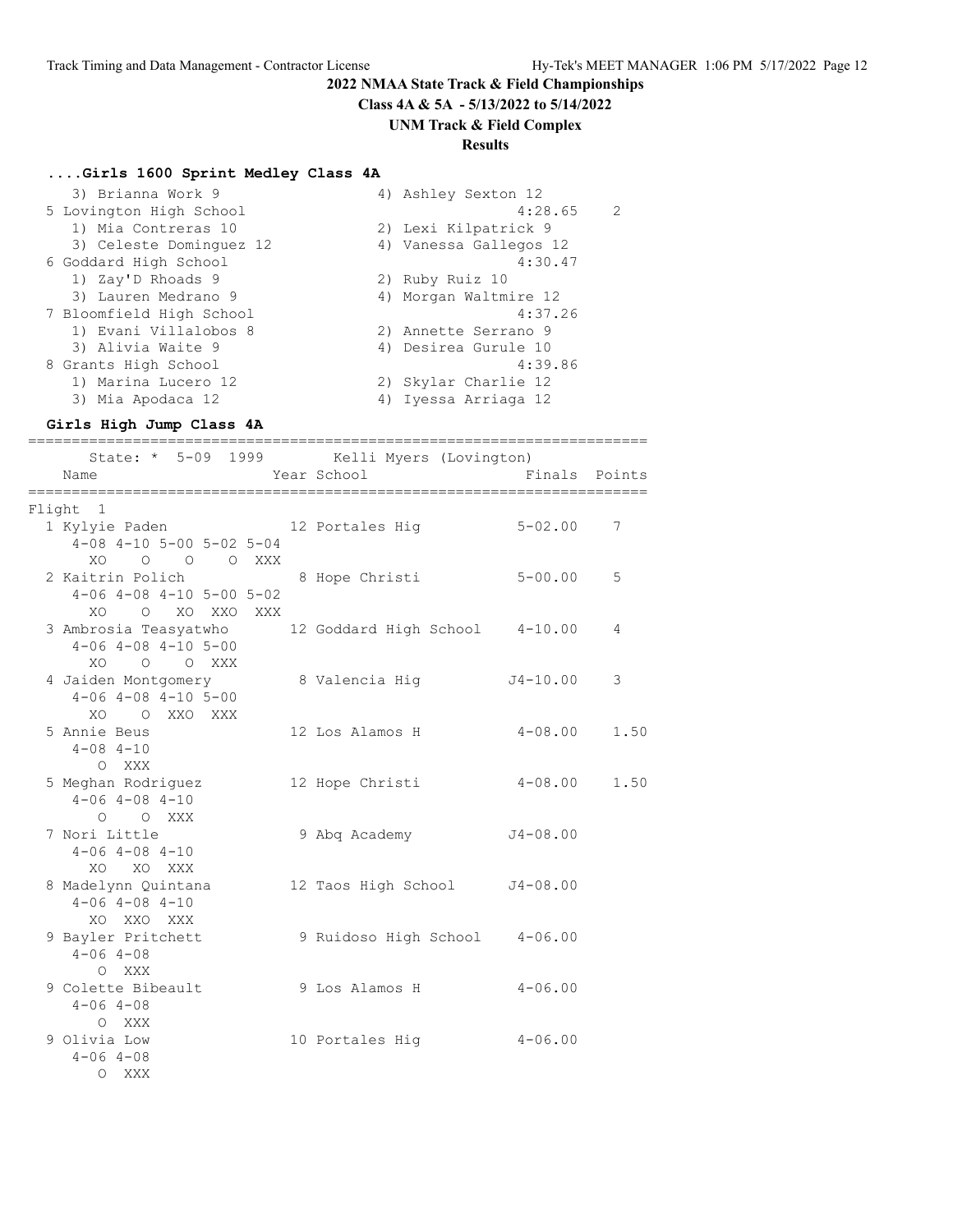**Class 4A & 5A - 5/13/2022 to 5/14/2022**

# **UNM Track & Field Complex**

# **Results**

| Girls High Jump Class 4A                      |                        |              |
|-----------------------------------------------|------------------------|--------------|
| 9 Dani Trellue<br>$4 - 06$ $4 - 08$           | 9 Los Alamos H         | $4 - 06.00$  |
| O XXX                                         |                        |              |
| 13 Shelby Becerra-Romero<br>$4 - 06$ $4 - 08$ | 10 Del Norte Hi        | $J4 - 06.00$ |
| XO XXX                                        |                        |              |
| 13 Emma Peters                                | 12 Silver High School  | $J4 - 06.00$ |
| $4 - 06$ $4 - 08$<br>XO XXX                   |                        |              |
| -- Camilla Dominquez                          | 8 Aztec High School    | NΗ           |
| $4 - 06$<br>XXX                               |                        |              |
| -- Jamie Williams                             | 11 Belen High School   | ΝH           |
| $4 - 06$                                      |                        |              |
| XXX                                           |                        |              |
| -- Montana McMinn<br>$4 - 06$                 | 11 Ruidoso High School | ΝH           |
| XXX                                           |                        |              |

#### **Girls Pole Vault Class 4A**

| ===========<br>State: * 11-06 2016 Hannah Cabledue (Portales)<br>Name  |                             |            |                |
|------------------------------------------------------------------------|-----------------------------|------------|----------------|
|                                                                        |                             |            |                |
| 1 Kylyie Paden 12 Portales Hig 11-00.00 7                              |                             |            |                |
| 10-00 10-06 11-00 11-07                                                |                             |            |                |
| XO XO O XXX                                                            |                             |            |                |
| 2 Colette Bibeault 9 Los Alamos H 10-00.00                             |                             |            | 5              |
| 8-00 8-06 9-00 9-06 10-00 10-06                                        |                             |            |                |
| OXXO OXO OXXX                                                          |                             |            |                |
| 3 Brianne Roberts 11 Aztec High School 9-06.00<br>8-06 9-00 9-06 10-00 |                             |            | 4              |
| O O O XXX                                                              |                             |            |                |
| 4 Zailor Lopez 12 Artesia High School J9-06.00                         |                             |            | 3              |
| 8-00 8-06 9-00 9-06 10-00                                              |                             |            |                |
| O XO O O XXX                                                           |                             |            |                |
| 5 Norissa Valdez 12 Los Alamos H                                       |                             | J9-06.00   | $\overline{2}$ |
| $8 - 00$ $8 - 06$ $9 - 00$ $9 - 06$ $10 - 00$                          |                             |            |                |
| O O O XO XXX                                                           |                             |            |                |
| 6 Dani Trellue                                                         | 9 Los Alamos H 9-00.00 0.50 |            |                |
| 8-00 8-06 9-00 9-06                                                    |                             |            |                |
| O O O XXX                                                              |                             |            |                |
| 6 Kadance Reeves                                                       |                             |            |                |
| $8 - 00$ $8 - 06$ $9 - 00$ $9 - 06$                                    |                             |            |                |
| O O O XXX                                                              |                             |            |                |
| 8 Siena Rolfe                                                          | 10 Los Alamos H             | $J9-00.00$ |                |
| 8-00 8-06 9-00 9-06                                                    |                             |            |                |
| O O XXO XXX                                                            |                             |            |                |
| 9 Mia Contreras                                                        | 10 Lovington Hi 8-06.00     |            |                |
| $8 - 00$ $8 - 06$ $9 - 00$                                             |                             |            |                |
| O O XXX                                                                |                             |            |                |
| 10 J'lynn Maestas                                                      | 8 Portales Hig 8-00.00      |            |                |
| $7 - 068 - 008 - 06$                                                   |                             |            |                |
| O O XXX                                                                |                             |            |                |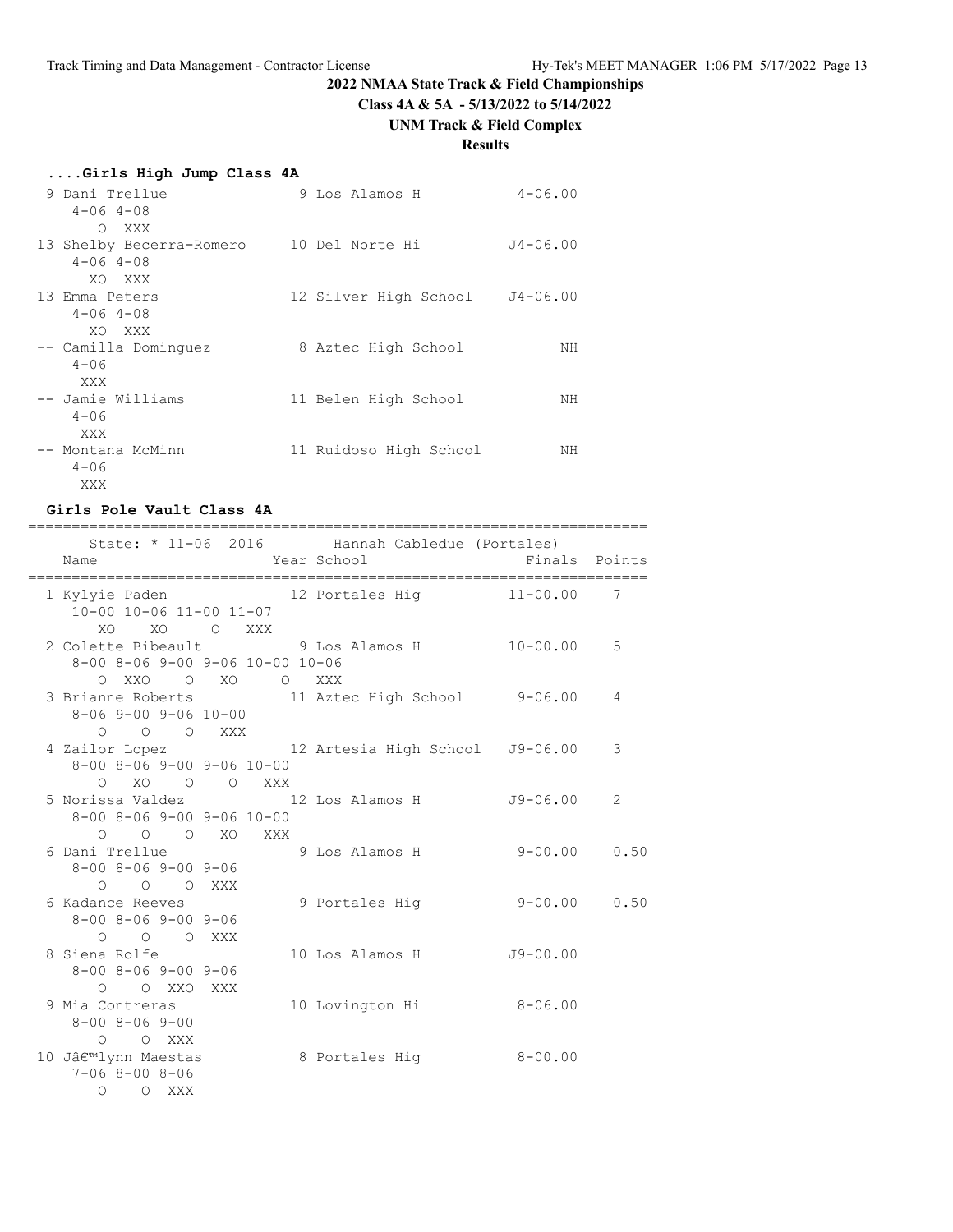**Class 4A & 5A - 5/13/2022 to 5/14/2022**

# **UNM Track & Field Complex**

# **Results**

| Girls Pole Vault Class 4A |  |  |  |  |  |
|---------------------------|--|--|--|--|--|
|---------------------------|--|--|--|--|--|

| 11 Zoe Roy<br>$7 - 068 - 008 - 06$<br>O XO XXX    | 12 Portales Hig                | $J8 - 00.00$ |
|---------------------------------------------------|--------------------------------|--------------|
| 12 Ambrosia Teasyatwho<br>$7 - 068 - 00$<br>O XXX | 12 Goddard High School 7-06.00 |              |
| 13 Kaylee Pierro<br>$7 - 068 - 00$<br>XO XXX      | 10 Kirtland Cen                | $J7 - 06.00$ |
| 13 Makayla Martinez<br>$7 - 068 - 00$<br>XO XXX   | 11 Silver High School J7-06.00 |              |
| -- Zenaida Diaz<br>$7 - 06$<br>XXX                | 12 Bernalillo H                | NH           |
| -- Lindsey Green<br>$7 - 06$<br>XXX               | 12 Silver High School          | NH           |
| -- Isabella Vigil<br>$7 - 06$<br>XXX              | 11 Valencia Hig                | NH           |
| -- Kamilah Ramirez<br>$7 - 06$<br>XXX             | 9 Santa Teresa                 | NH           |
| -- Maya Jesurun<br>$7 - 06$<br>XXX                | 9 Abq Academy                  | NH           |

#### **Girls Long Jump Class 4A**

|                                     | State: * 18-06.75 1991 Lanelle Scarbrough (Onate)       |                                                                                                       |  |
|-------------------------------------|---------------------------------------------------------|-------------------------------------------------------------------------------------------------------|--|
| Name                                | Year School Terms of Finals Wind Points                 |                                                                                                       |  |
|                                     | 1 Allie Holland 9 Los Alamos H 17-02.50 +0.0 7          |                                                                                                       |  |
|                                     |                                                         | $15-07.75(+0.0)$ $16-06.75(0.7)$ $16-05(+0.0)$ $16-04.25(+0.0)$ $17-02.50(+0.0)$ $16-07.75(+0.0)$     |  |
|                                     | 2 Gigi Galles 11 Abq Academy 17-02.00 +0.0 5            |                                                                                                       |  |
|                                     |                                                         | $15-04.25(-0.5)$ $16-03.25(+0.0)$ $16-10.75(+0.0)$ $16-07(-1.1)$ $17-02(+0.0)$ $17-02(-1.1)$          |  |
|                                     | 3 Angelina Passalacqua 10 Los Alamos H 17-00.25 +0.0 4  |                                                                                                       |  |
|                                     |                                                         | $16-03.25(+0.0)$ $17-00.25(+0.0)$ $16-09.75(+0.0)$ $15-10.25(-0.8)$ $16-07.25(+0.0)$ $17-00.25(+0.0)$ |  |
|                                     | 4 Nyla Lee 11 Los Alamos H 16-08.75 +0.0 3              |                                                                                                       |  |
|                                     |                                                         | $15-03.75(+0.0)$ $15-10.50(0.4)$ $15-06.25(+0.0)$ $15-05.25(+0.0)$ $16-08.75(+0.0)$ FOUL $(1.0)$      |  |
|                                     | 5 Evani Villalobos 8 Bloomfield H 16-00.25 +0.0 2       |                                                                                                       |  |
|                                     |                                                         | $15-11.50(+0.0)$ $14-05.75(-0.1)$ $15-04(+0.0)$ $15-02.50(-1.1)$ $16-00.25(+0.0)$ $15-07.75(+0.0)$    |  |
|                                     | 6 Iliana Aragon 11 Valley High School 15-06.00 -0.1 1   |                                                                                                       |  |
|                                     |                                                         | $14-01.25(-0.4)$ $14-05.50(+0.0)$ $15-04.50(0.5)$ $14-04.25(-0.3)$ $15-06(-0.1)$ $14-06(+0.0)$        |  |
|                                     | 7 Zay'D Rhoads 9 Goddard High School 15-04.25 0.9       |                                                                                                       |  |
|                                     |                                                         | $15-04.25(0.9)$ $14-07.25(+0.0)$ $13-03.25(+0.0)$ $14-03.50(-0.1)$ $14-07.75(+0.0)$ $15-02.50(-1.1)$  |  |
|                                     | 8 Juleima Jaquez 10 Bloomfield H 14-09.25 +0.0          |                                                                                                       |  |
|                                     | $14-02.25(0.7)$ $14-09.25(+0.0)$ $13-11(+0.0)$          |                                                                                                       |  |
|                                     | 8 Mia Vega (a) 11 Santa Teresa (a) 14-09.25 +0.0        |                                                                                                       |  |
| FOUL $13-11(-0.3) 14-09.25(+0.0)$   |                                                         |                                                                                                       |  |
|                                     | 10 Destiny Willard 10 Goddard High School 14-09.00 +0.0 |                                                                                                       |  |
| $14-09(+0.0)$ FOUL $14-05.50(-0.4)$ |                                                         |                                                                                                       |  |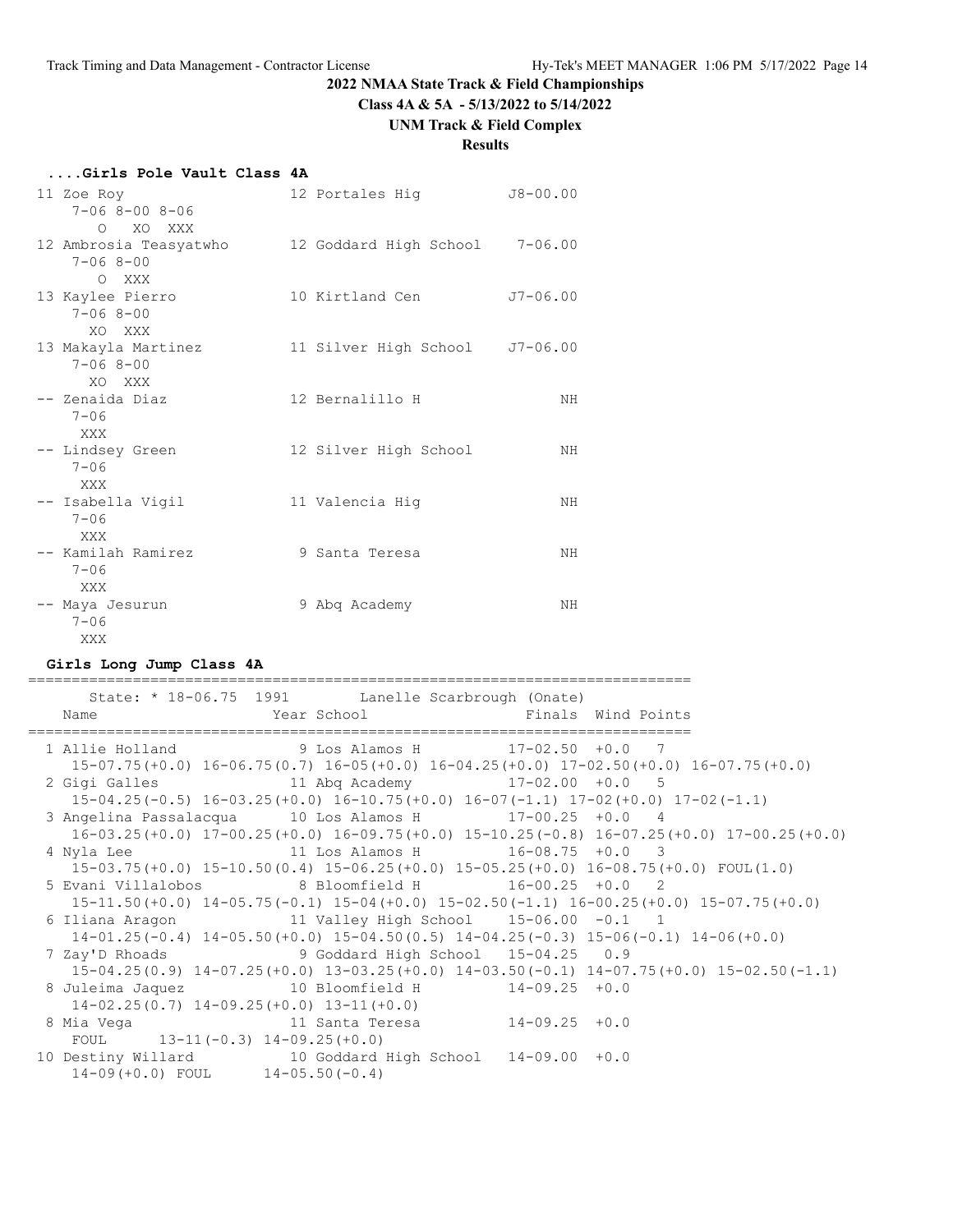**Class 4A & 5A - 5/13/2022 to 5/14/2022**

#### **UNM Track & Field Complex**

# **Results**

#### **....Girls Long Jump Class 4A**

|                                                | 10 Heather Gibbs 12 Hope Christi 14-09.00 +0.0                                         |                    |                      |  |
|------------------------------------------------|----------------------------------------------------------------------------------------|--------------------|----------------------|--|
| $14-07.50(0.3)$ $14-03.75(-0.2)$ $14-09(+0.0)$ |                                                                                        |                    |                      |  |
|                                                | 12 Ruby Ruiz 10 Goddard High School 14-02.75 -0.5                                      |                    |                      |  |
| FOUL $14-02.75(-0.5)$ $11-02.25(+0.0)$         |                                                                                        |                    |                      |  |
| 13 Melissa Orozco (12 Valencia Hig             |                                                                                        | $13 - 03.50 + 0.0$ |                      |  |
| $13-03.50 (+0.0)$ $12-07(-0.3)$ FOUL           |                                                                                        |                    |                      |  |
|                                                | 14 Faith Wenzel 8 Silver High School 13-00.25 +0.0                                     |                    |                      |  |
| FOUL $12-01(+0.0) 13-00.25(+0.0)$              |                                                                                        |                    |                      |  |
|                                                | -- Samantha Romero 11 Hope Christi CDQ                                                 |                    | NWI video infraction |  |
|                                                | $15-03.50 (+0.0)$ $14-08.25 (-1.3)$ $16-01.50 (0.9)$ $16-02.50 (-1.4)$ FOUL(-0.6) PASS |                    |                      |  |

#### **Girls Triple Jump Class 4A**

============================================================================

| Name                     |                                                                                              |                                                                                                      |
|--------------------------|----------------------------------------------------------------------------------------------|------------------------------------------------------------------------------------------------------|
|                          | 1 Gigi Galles 11 Abq Academy 36-02.50 +0.0 7                                                 |                                                                                                      |
|                          | $33-08(-1.1)$ $35-02(-0.8)$ $35-06.75(-0.6)$ $34-08(+0.0)$ $34-06.75(+0.0)$ $36-02.50(+0.0)$ |                                                                                                      |
|                          | 2 Kayli Lincoln 11 Los Alamos H 35-10.00 +0.0 5                                              |                                                                                                      |
|                          | $33-08.75(+0.0)$ $33-11(-0.8)$ $33-10.75(-1.6)$ $FOUL(+0.0)$ $33-05.75(+0.0)$ $35-10(+0.0)$  |                                                                                                      |
|                          | 3 Nicole Wells 12 Moriarty Hig 34-11.00 +0.0 4                                               |                                                                                                      |
|                          | FOUL $34-02.75(-1.1)$ $34-11(+0.0)$ FOUL $(-0.9)$ $33-08.25(-0.3)$ $34-09.50(-1.1)$          |                                                                                                      |
|                          | 4 Dani Trellue                 9 Los Alamos H           34-10.00 +0.0   3                    |                                                                                                      |
|                          | 32-06.50(-0.9) 33-02.50(+0.0) 34-03.50(+0.0) 34-10(+0.0) 34-05.25(+0.0) FOUL                 |                                                                                                      |
|                          |                                                                                              |                                                                                                      |
|                          | FOUL $32-10.75 (+0.0) 33-01.50 (-0.3) 32-11.75 (-0.7) 33-08.50 (+0.0) 33-07.75 (0.6)$        |                                                                                                      |
|                          | 6 Gabriella Jeantete 12 St. Pius X H 32-06.25 +0.0 1                                         |                                                                                                      |
|                          |                                                                                              | $31-01.75(-0.1)$ $31-08.75(+0.0)$ $32-03.50(+0.0)$ $32-02.50(0.4)$ $32-06.25(+0.0)$ $32-05.75(-0.5)$ |
|                          | 7 Aleea Bridges 10 Abq Academy 32-03.50 -0.5                                                 |                                                                                                      |
|                          | FOUL $31-09.50(-1.0) 31-10.75(-0.9)$ FOUL $31-09.50(+0.0) 32-03.50(-0.5)$                    |                                                                                                      |
|                          | 8 Emily Cano                 10 Artesia High School   32-02.50 -0.8                          |                                                                                                      |
|                          | $32-02.50(-0.8)$ $31-04.75(+0.0)$ $31-11(+0.0)$ $32-00.75(1.0)$ $31-08(+0.0)$ FOUL           |                                                                                                      |
|                          | 9 Alisia Valerio 8 Aztec High School 30-07.00 -0.2                                           |                                                                                                      |
|                          | $29-05(-0.4)$ 30-07(-0.2) 28-05.25(-1.0)                                                     |                                                                                                      |
|                          | 10 Kachi Onyia                   11 Abq Academy             30-03.75 -0.5                    |                                                                                                      |
|                          | FOUL FOUL $30-03.75(-0.5)$                                                                   |                                                                                                      |
|                          | 11 Marina Lucero 12 Grants High School 28-11.75 -1.2                                         |                                                                                                      |
| FOUL 28-11.75(-1.2) FOUL |                                                                                              |                                                                                                      |
|                          | 12 Aubrey McNeill 8 Portales Hig 28-02.00 -1.2                                               |                                                                                                      |
|                          | $27-10.75(-0.3)$ $27-04.25(+0.0)$ $28-02(-1.2)$                                              |                                                                                                      |
|                          | 13 Kaylie Ballard 9 Ruidoso High School 26-01.75 +0.0                                        |                                                                                                      |
|                          | $24-00.25(-0.1)$ $25-09.25(0.1)$ $26-01.75(+0.0)$                                            |                                                                                                      |
|                          | -- Kieki Murillo                   12 Ruidoso High School         FOUL                       |                                                                                                      |
| FOUL FOUL FOUL           |                                                                                              |                                                                                                      |

#### **Girls Shot Put Class 4A**

| State: * $42-05$ 1985 | Wendy Miller (Hot Springs)                                     |               |                |
|-----------------------|----------------------------------------------------------------|---------------|----------------|
| Name                  | Year School                                                    | Finals Points |                |
|                       |                                                                |               |                |
| 1 Lorin Wagner        | 10 Artesia High School 36-01.25                                |               | $\overline{7}$ |
|                       | $35-00$ $34-09.25$ $35-07.75$ $35-10.75$ $32-04.50$ $36-01.25$ |               |                |
| 2 JoJera Dodge        | 12 Kirtland Cen                                                | 36-00.50      | $5^{\circ}$    |
|                       | 31-08.25 32-11 34-07.75 35-05.50 FOUL 36-00.50                 |               |                |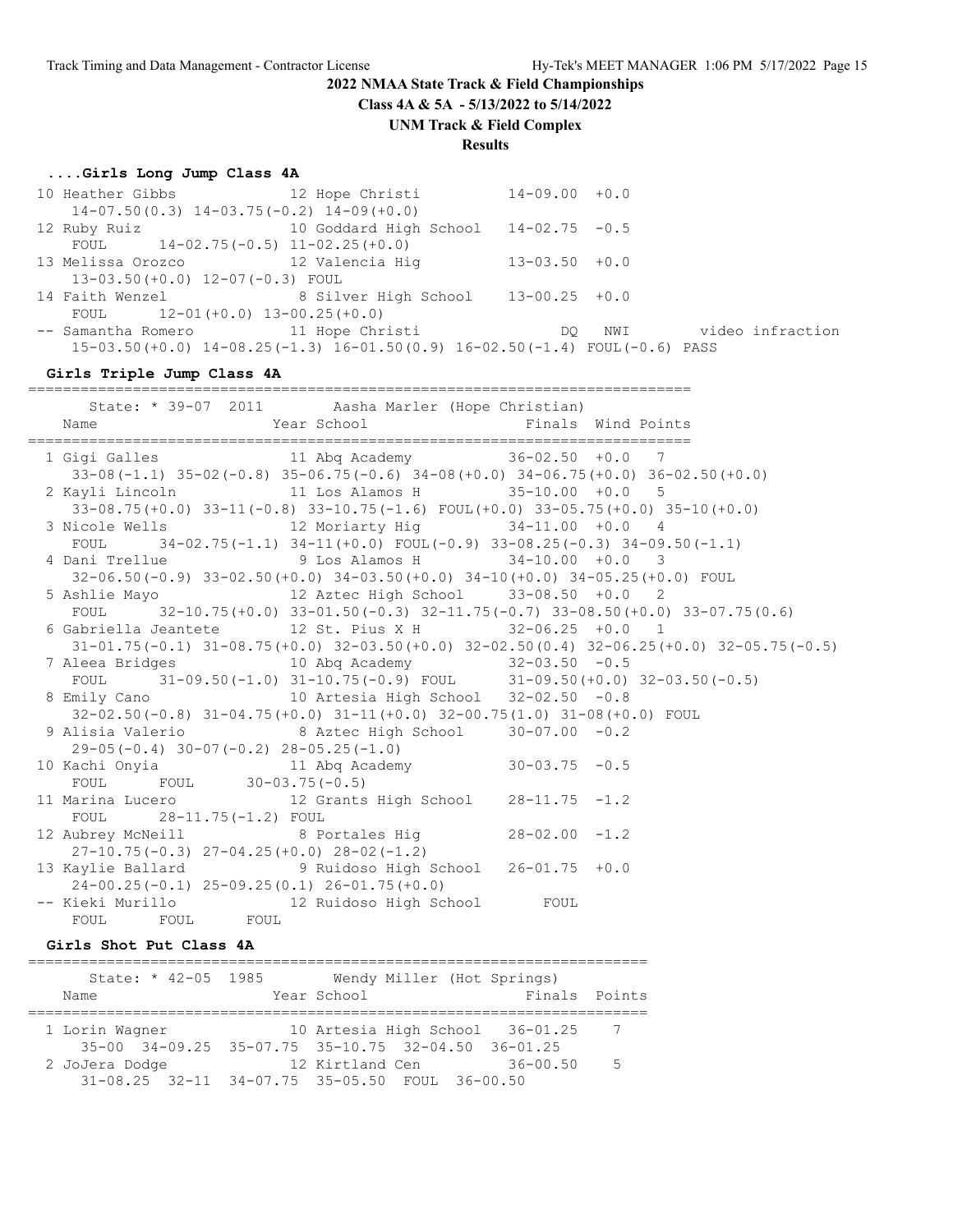**Class 4A & 5A - 5/13/2022 to 5/14/2022**

**UNM Track & Field Complex**

# **Results**

# **....Girls Shot Put Class 4A**

|                            | 3 Shana Elkins 12 Artesia High School 34-03.50 4                               |                |
|----------------------------|--------------------------------------------------------------------------------|----------------|
|                            | 32-04.25 33-11 34-02.75 33-06 34-03.50 34-03.25                                |                |
|                            | 4 Linda Anderson 12 Lovington Hi 34-01.25 3                                    |                |
|                            | 32-10.50 34-01.25 33-06.50 32-05 32-05.50 33-07                                |                |
|                            | 5 Tonn Aquino-talachy 12 Pojoaque Val 33-09.75                                 | $\overline{c}$ |
|                            | 31-02.50 30-04.75 32-01 33-05 32-11.75 33-09.75                                |                |
|                            | 6 Alexys Salas 10 Silver High School 33-05.75                                  | $1\,$          |
|                            | 32-00.25 32-02 30-07.75 33-05.75 FOUL 31-04.25                                 |                |
|                            | 7 Amber Borunda 12 Lovington Hi 32-04.00                                       |                |
|                            | 29-03.50 30-04.75 31-03.25 31-01.25 32-04 29-08.75                             |                |
|                            | 8 Jaiden Williams 12 Bloomfield H 31-11.25                                     |                |
|                            | 27-11.25 29-06 29-08.25 31-11.25 29-08.50 30-09.75                             |                |
|                            | 9 Olivia Low 10 Portales Hig 29-10.75                                          |                |
| 29-10.75 29-02.50 29-05.25 |                                                                                |                |
|                            | 10 Kymber Beltran 10 Artesia High School 29-02.50                              |                |
| 28-01 29-02.50 FOUL        |                                                                                |                |
|                            | 11 Allyanna Brown 11 Kirtland Cen 28-09.75                                     |                |
| 28-06.25 28-08.25 28-09.75 |                                                                                |                |
|                            | 12 Aubryn Shendo 12 Ruidoso High School 28-06.75<br>28-04.25 28-06.75 28-04.75 |                |
|                            |                                                                                |                |
|                            | 13 Mikayla Calabaza (10 Pojoaque Val (27-07.75)                                |                |
| 26-10.50 27-00.25 27-07.75 |                                                                                |                |
|                            | 14 Hannah Topf 11 Abq Academy 27-07.25                                         |                |
| 27-07.25 FOUL 27-01.75     |                                                                                |                |
|                            | 15 Anida Clayton 9 Belen High School 26-10.25                                  |                |
| FOUL 26-08.25 26-10.25     |                                                                                |                |
|                            | 16 Kathy Saavedra 12 Highland Hig 25-08.75                                     |                |
| 23-08.75 24-08.75 25-08.75 |                                                                                |                |
|                            | 17 Nori Little 3 Abq Academy 25-08.50                                          |                |
| FOUL 23-04.75 25-08.50     |                                                                                |                |

#### **Girls Discus Throw Class 4A**

| State: * 136-02 1998 Sarah Prince (Bloomfield)                                                                                                                       |               |                |
|----------------------------------------------------------------------------------------------------------------------------------------------------------------------|---------------|----------------|
| External School Year School<br>Name                                                                                                                                  | Finals Points |                |
| 10 Silver High School<br>1 Alexys Salas<br>100-07 97-00 FOUL 107-05 96-07 103-08                                                                                     | 107-05        | 7              |
| 2 JoJera Dodge 12 Kirtland Cen<br>100-10 107-01 103-04 104-02 102-07 FOUL                                                                                            | $107 - 01$    | 5              |
| 3 Sara Tompkins 12 Los Alamos H<br>92-04 98-01 100-03 93-08 92-09 91-03                                                                                              | $100 - 03$    | $\overline{4}$ |
| 4 Olivia Low 10 Portales Hiq<br>99-08 FOUL FOUL 89-08 94-08 FOUL                                                                                                     | 99-08         | 3              |
| 5 Kathy Saavedra 12 Highland Hig<br>80-02 91-04 FOUL 75-05 FOUL 93-06                                                                                                | $93 - 06$     | $\overline{2}$ |
| 6 Kymber Beltran 10 Artesia High School<br>89-08 FOUL 84-06 88-00 91-08 84-00                                                                                        | 91-08         | 1              |
| 7 Hannah Topf 11 Abq Academy<br>FOUL 90-00 87-11 FOUL 90-09 FOUL                                                                                                     | $90 - 09$     |                |
| 8 Nori Little Contract Service Service Service Service Service Service Service Service Service Service Service<br>9 Abg Academy<br>70-02 89-02 FOUL FOUL 78-09 70-02 | $89 - 02$     |                |
| 9 Hannia Martinez<br>10 Lovington Hi<br>82-01 FOUL 88-04                                                                                                             | $88 - 04$     |                |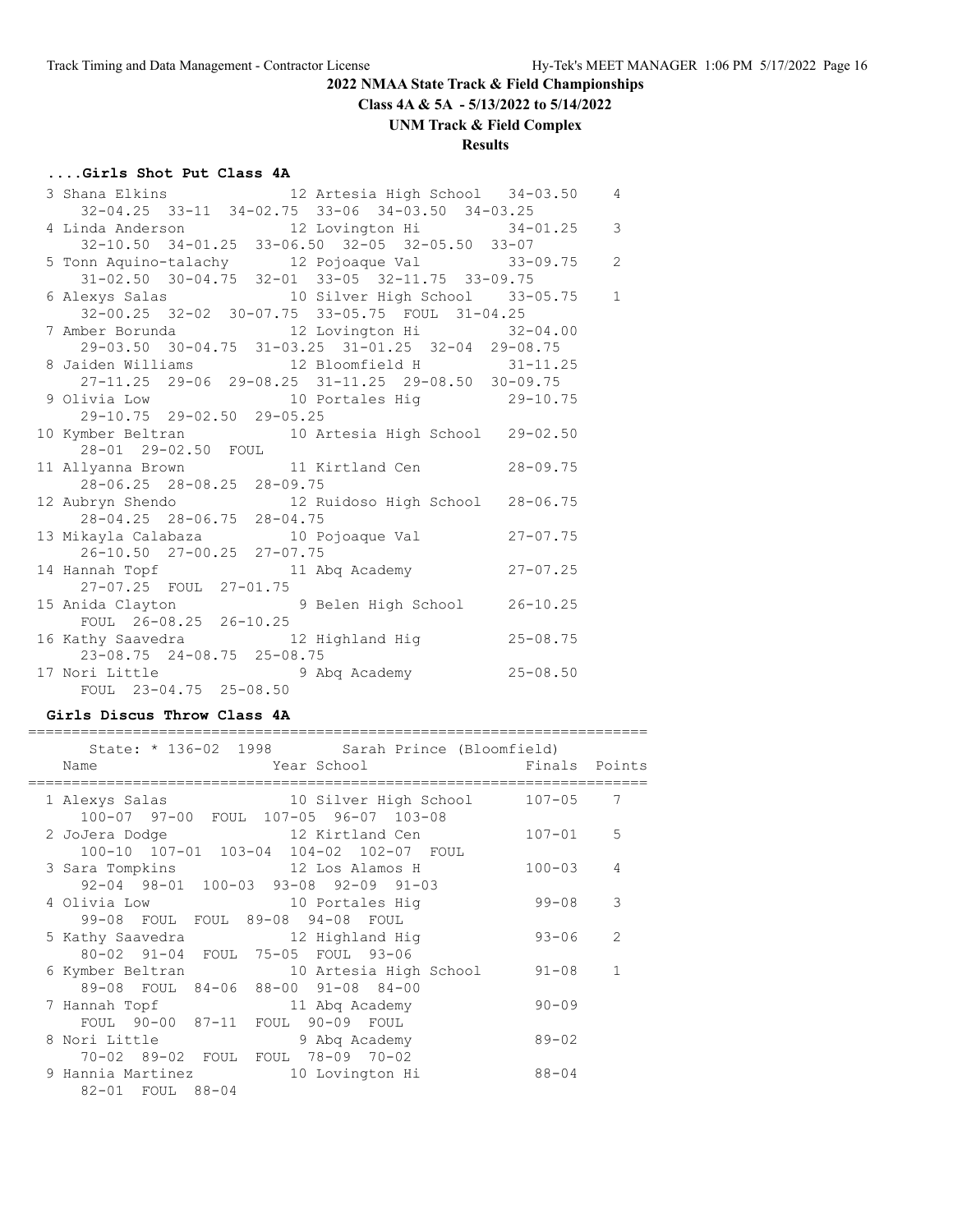**Class 4A & 5A - 5/13/2022 to 5/14/2022**

**UNM Track & Field Complex**

**Results**

#### **....Girls Discus Throw Class 4A**

| 10 Ximena Mendez<br>FOUL 85-03 FOUL          | 12 Highland Hig       | $85 - 0.3$ |
|----------------------------------------------|-----------------------|------------|
| 11 Jaiden Williams                           | 12 Bloomfield H       | $79 - 10$  |
| FOUL 79-10 FOUL<br>12 Mikayla Calabaza       | 10 Pojoaque Val       | $78 - 01$  |
| 78-01 70-00 FOUL                             |                       |            |
| 13 Makayla Martinez<br>$77-09$ FOUL<br>FOUL. | 11 Silver High School | $77 - 09$  |

#### **Girls Javelin Throw Class 4A**

| State: * 142-09 2019 Bailey Beene (Goddard)                        |               |                |
|--------------------------------------------------------------------|---------------|----------------|
| Year School Theory<br>Name                                         | Finals Points |                |
| 1 Meadow Storms 12 Valencia Hig                                    | $117 - 00$    | 7              |
| 108-03 116-00 114-06 117-00 102-01 FOUL                            |               |                |
| 2 Makayla Martinez 11 Silver High School                           | 109-11        | 5              |
| 101-09 102-05 95-06 109-11 104-03 109-08                           |               |                |
| 3 Angelina Maestas 12 Portales Hig                                 | $109 - 04$    | 4              |
| 101-10 91-01 106-08 109-04 95-00 94-06                             |               |                |
| 4 Koda Beltran 11 Artesia High School                              | $107 - 08$    | 3              |
| 104-07 97-01 100-03 99-02 107-08 102-08                            |               |                |
| 5 Kieki Murillo                           12 Ruidoso High School   | $106 - 11$    | $\overline{2}$ |
| 102-01 106-11 94-03 94-01 92-08 83-05                              |               |                |
| 6 Juliet Knouse 12 Abq Academy                                     | $105 - 03$    | $\mathbf{1}$   |
| 96-07 105-03 90-05 86-09 89-02 87-11                               |               |                |
| 7 Danette Heneghan 12 Valencia Hig                                 | $105 - 02$    |                |
| 100-06 105-02 84-03 99-00 91-00 FOUL                               |               |                |
| 8 Presley Edwards 9 Moriarty Hig                                   | $104 - 06$    |                |
| FOUL 104-06 FOUL 82-01 89-01 96-02                                 |               |                |
| 9 Layna Tycksen 12 Bloomfield H                                    | $96 - 02$     |                |
| $91 - 03$ $96 - 02$ $93 - 11$                                      |               |                |
| 10 Loralyn Schmutz<br>12 Moriarty Hig                              | $96 - 01$     |                |
| $96 - 01$ $92 - 03$ $93 - 10$                                      |               |                |
| 11 Julia Savage<br>11 Abq Academy<br>$91 - 10$ $79 - 01$ $85 - 06$ | $91 - 10$     |                |
| 12 Jaiden Williams<br>12 Bloomfield H                              | $83 - 06$     |                |
| 83-00 76-00 83-06                                                  |               |                |
|                                                                    |               |                |

**Girls 100 Meter Dash Class 5A**

| State: * 11.69 2019<br>Name    | Adriana Tatum (Sandia)<br>Year School | Prelims            |
|--------------------------------|---------------------------------------|--------------------|
|                                |                                       |                    |
| Heat 1 Preliminaries Wind: 1.1 |                                       |                    |
| 1 Yvonne Stinson               | 11 Alamogordo H                       | 11.910             |
| 2 Faith Vine                   | 9 Hobbs High School                   | 12.730             |
| 3 Nia Mamuya                   | 12 Sue Clevelan                       | 12.79 <sub>q</sub> |
| 4 Kaselle Davis                | 9 Las Cruces H                        | 12.86 12.859       |
| 5 Alexi Wright                 | 11 Hobbs High School                  | 13.11 13.102       |
| 6 Allison Cooley               | 12 Manzano High School                | 13.11 13.105       |
| Heat 2 Preliminaries           | Wind: 1.4                             |                    |
| 1 Sarah Wulfert                | 10 Piedra Vista                       | 12.490             |
| 2 Imani Smith                  | 11 Cibola High School                 | 12.780             |
|                                |                                       |                    |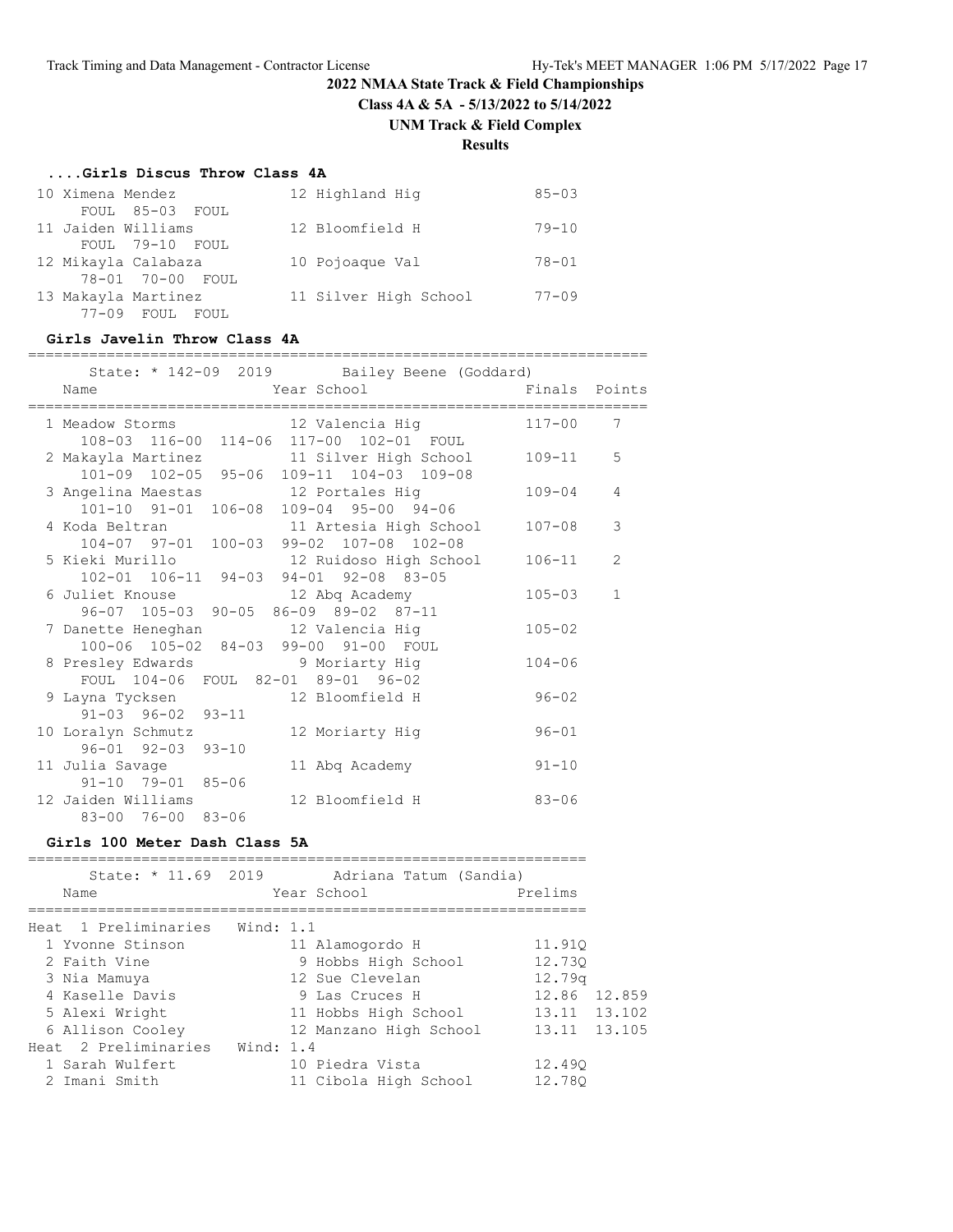**Class 4A & 5A - 5/13/2022 to 5/14/2022**

#### **UNM Track & Field Complex**

# **Results**

#### **....Girls 100 Meter Dash Class 5A**

| 3 Gabrielle Jones    |           | 12 Sue Clevelan       | 12.83q       |  |
|----------------------|-----------|-----------------------|--------------|--|
| 4 Zayla Mitchell     |           | 8 Hobbs High School   | 12.86 12.858 |  |
| 5 Addisyn Leeds      |           | 10 Rio Rancho H       | 12.91        |  |
| 6 Lucille Simpson    |           | 11 Los Lunas Hi       | 12.98        |  |
| 7 Olive Beffort      |           | 12 Santa Fe Hig       | 13.19        |  |
| Heat 3 Preliminaries | Wind: 1.3 |                       |              |  |
| 1 Riley Midgett      |           | 12 Cibola High School | 12.330       |  |
| 2 Kailey Centers     |           | 10 Sandia High School | 12.700       |  |
| 3 Lucia Djaman       |           | 12 Farmington H       | 12.84        |  |
|                      |           |                       |              |  |

#### **Girls 100 Meter Dash Class 5A**

#### =======================================================================

| State: * 11.69 2019        | Adriana Tatum (Sandia) |               |               |
|----------------------------|------------------------|---------------|---------------|
| Name                       | Year School            | Finals Points |               |
| Section 1 Finals Wind: 1.8 |                        |               |               |
| 1 Yvonne Stinson           | 11 Alamogordo H        | 11.94         |               |
| 2 Riley Midgett            | 12 Cibola High School  | 12.26         | .5            |
| 3 Sarah Wulfert            | 10 Piedra Vista        | 12.36         | 4             |
| 4 Nia Mamuya               | 12 Sue Clevelan        | 12.51         | 3             |
| 5 Imani Smith              | 11 Cibola High School  | 12.64         | $\mathcal{L}$ |
| 6 Faith Vine               | 9 Hobbs High School    | 12.67         |               |
| 7 Gabrielle Jones          | 12 Sue Clevelan        | 12.70         |               |
| 8 Kailey Centers           | 10 Sandia High School  | 12.74         |               |

#### **Girls 200 Meter Dash Class 5A**

|                                | State: * 24.44 2014 Tiffany Garcia (Santa Fe) |               |  |
|--------------------------------|-----------------------------------------------|---------------|--|
| Name                           | Year School                                   | Prelims       |  |
| Heat 1 Preliminaries Wind: 2.7 |                                               |               |  |
| 1 Jaelyn Bates                 | 12 Volcano Vist                               | 25.270        |  |
| 2 Sima Lucero                  | 11 La Cueva Hig                               | 25.750        |  |
| 3 Kaselle Davis                | 9 Las Cruces H                                | 26.21g 26.202 |  |
| 4 Nariah Travis                | 10 Clovis High School                         | 27.12         |  |
| Heat 2 Preliminaries Wind: 1.7 |                                               |               |  |
| 1 Yvonne Stinson               | 11 Alamogordo H                               | 25.380        |  |
| 2 Sarah Wulfert                | 10 Piedra Vista                               | 25.900        |  |
| 3 Kaitlyn Russell              | 11 Volcano Vist                               | 26.38         |  |
| 4 Olive Beffort                | 12 Santa Fe Hiq                               | 26.57         |  |
| Heat 3 Preliminaries Wind: 0.9 |                                               |               |  |
| 1 Riley Midgett                | 12 Cibola High School                         | 25.640        |  |
| 2 Kailey Centers               | 10 Sandia High School                         | 26.120        |  |
| 3 Imani Smith                  | 11 Cibola High School                         | 26.21g 26.201 |  |
| 4 Gabrielle Foggie             | 9 Clovis High School                          | 26.43         |  |
| 5 Lucille Simpson              | 11 Los Lunas Hi                               | 26.85         |  |

#### **Girls 200 Meter Dash Class 5A**

| State: $* 24.44 2014$ |            | Tiffany Garcia (Santa Fe) |       |               |
|-----------------------|------------|---------------------------|-------|---------------|
| Name                  |            | Year School               |       | Finals Points |
|                       |            |                           |       |               |
| Section 1 Finals      | Wind: -1.2 |                           |       |               |
| 1 Yvonne Stinson      |            | 11 Alamogordo H           | 25.17 | 7             |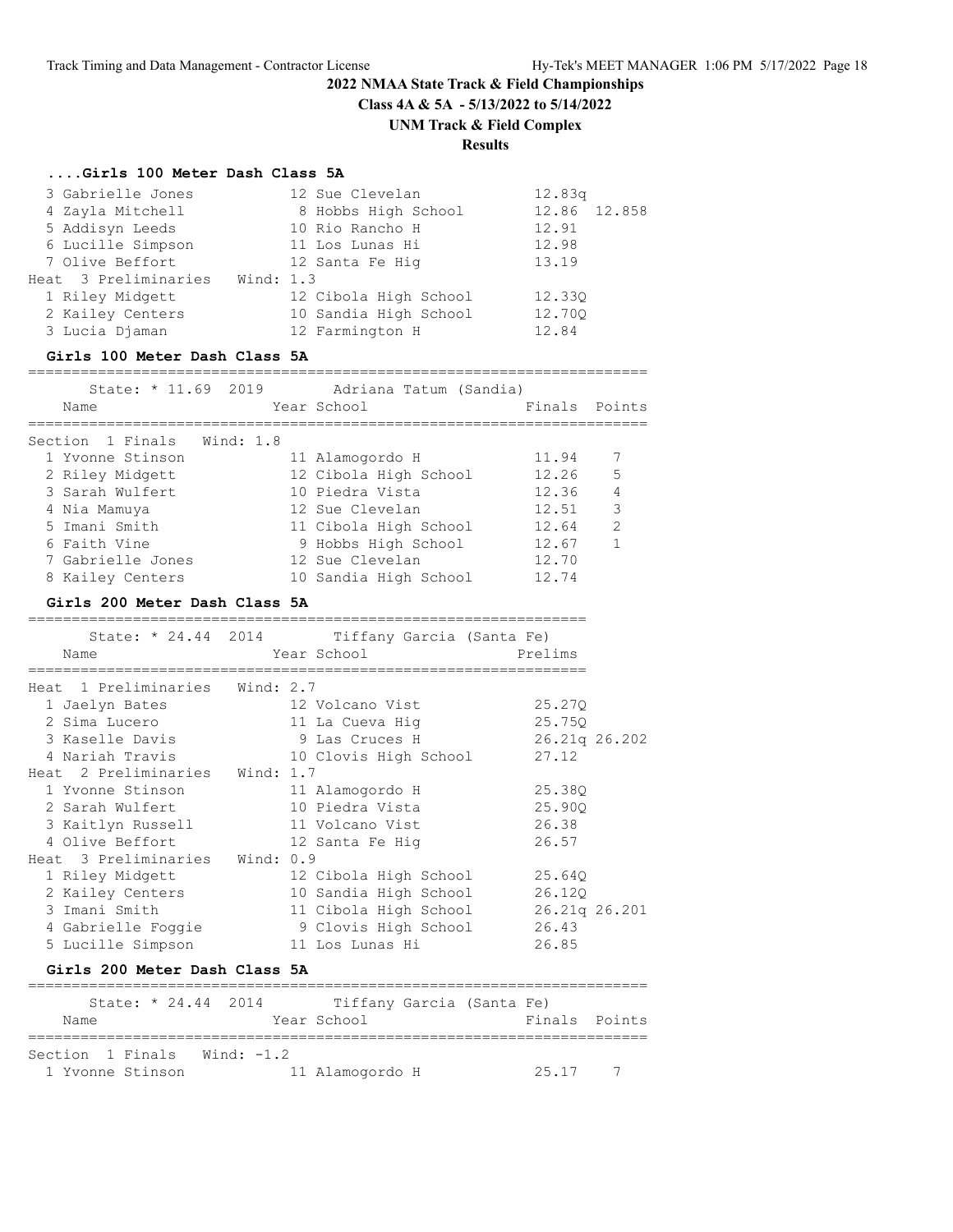# **2022 NMAA State Track & Field Championships Class 4A & 5A - 5/13/2022 to 5/14/2022**

#### **UNM Track & Field Complex**

# **Results**

#### **....Girls 200 Meter Dash Class 5A**

| 2 Jaelyn Bates   | 12 Volcano Vist       | 25.42 | - 5 |
|------------------|-----------------------|-------|-----|
| 3 Sima Lucero    | 11 La Cueva Hig       | 25.49 | 4   |
| 4 Riley Midgett  | 12 Cibola High School | 25.64 | -3  |
| 5 Kailey Centers | 10 Sandia High School | 26.22 |     |
| 6 Kaselle Davis  | 9 Las Cruces H        | 26.68 |     |
| 7 Imani Smith    | 11 Cibola High School | 26.77 |     |
| 8 Sarah Wulfert  | 10 Piedra Vista       | 26.93 |     |

# **Girls 400 Meter Dash Class 5A**

#### =======================================================================

| State: * 55.58 2014<br>Name | Tiffany Garcia (Santa Fe)<br>Year School | Finals  | Points        |
|-----------------------------|------------------------------------------|---------|---------------|
| Section <sub>1</sub>        |                                          |         |               |
| 1 Gabrielle Foggie          | 9 Clovis High School                     | 58.33   |               |
| 2 Analisa Ibarra            | 12 La Cueva Hig                          | 58.37   | 5             |
| 3 Angela Korte              | 12 Volcano Vist                          | 1:00.38 | 4             |
| 4 Tatiana Magallanes        | 10 Atrisco Heri                          | 1:01.24 | 3             |
| 5 Bryana Castro             | 9 Roswell High School                    | 1:01.33 | $\mathcal{L}$ |
| 6 Maija Noopila             | 10 Las Cruces H                          | 1:02.72 |               |
| 7 Ella Zamora               | 10 Los Lunas Hi                          | 1:04.09 |               |
| 8 Isabella Olquin           | 12 Los Lunas Hi                          | 1:05.38 |               |

#### **Girls 800 Meter Run Class 5A**

=======================================================================

| State: $* 2:14.60 2013$ | Britani Gonzales (Santa Teresa) |               |                |
|-------------------------|---------------------------------|---------------|----------------|
| Name                    | Year School                     | Finals Points |                |
|                         |                                 |               |                |
| 1 Ellary Battle         | 11 Alamogordo H                 | 2:17.16       |                |
| 2 Bhret Clay            | 9 Hobbs High School             | 2:20.14       | 5              |
| 3 Janae Shaklee         | 12 Alamogordo H                 | 2:22.31       | $\overline{4}$ |
| 4 Yisel Palacios        | 11 Hobbs High School            | 2:23.42       | 3              |
| 5 Liliana Sanchez       | 11 Volcano Vist                 | 2:23.67       | 2              |
| 6 Savannah Ames         | 11 La Cueva Hig                 | 2:25.51       | $\overline{1}$ |
| 7 Joscelyn Munoz        | 9 Las Cruces H                  | 2:30.89       |                |
| 8 Tessa Jaramillo       | 9 Los Lunas Hi                  | 2:32.21       |                |
| 9 Bella Garciduenas     | 9 La Cueva Hiq                  | 2:35.01       |                |
| 10 Grace Licon          | 12 Albuquerque                  | 2:43.78       |                |

#### **Girls 1600 Meter Run Class 5A**

| State: * 4:58.39 2010<br>Name | Year School     | Julia Foster (ABQ Academy)<br>Finals | Points        |
|-------------------------------|-----------------|--------------------------------------|---------------|
| 1 Leah Futey                  | 11 Sue Clevelan | 5:09.64                              | 7             |
| 2 Daniela Figueroa            | 9 Albuquerque   | 5:09.94                              | 5             |
| 3 Ellary Battle               | 11 Alamogordo H | 5:11.34                              | 4             |
| 4 Gracey Lovato               | 12 Rio Rancho H | 5:14.43                              | 3             |
| 5 Esther Cameron              | 12 Rio Rancho H | 5:17.65                              | $\mathcal{D}$ |
| 6 Carysa Marquez              | 9 Volcano Vist  | 5:21.28                              |               |
| 7 Rayen Martinez              | 10 Eldorado Hig | 5:32.78                              |               |
| 8 Ellie Suo-Anttila           | 11 Eldorado Hig | 5:45.56                              |               |
| 9 Ava Stratton                | 11 Albuquerque  | 5:46.42                              |               |
| 10 Lyla Nielsen               | 10 Las Cruces H | 5:48.67                              |               |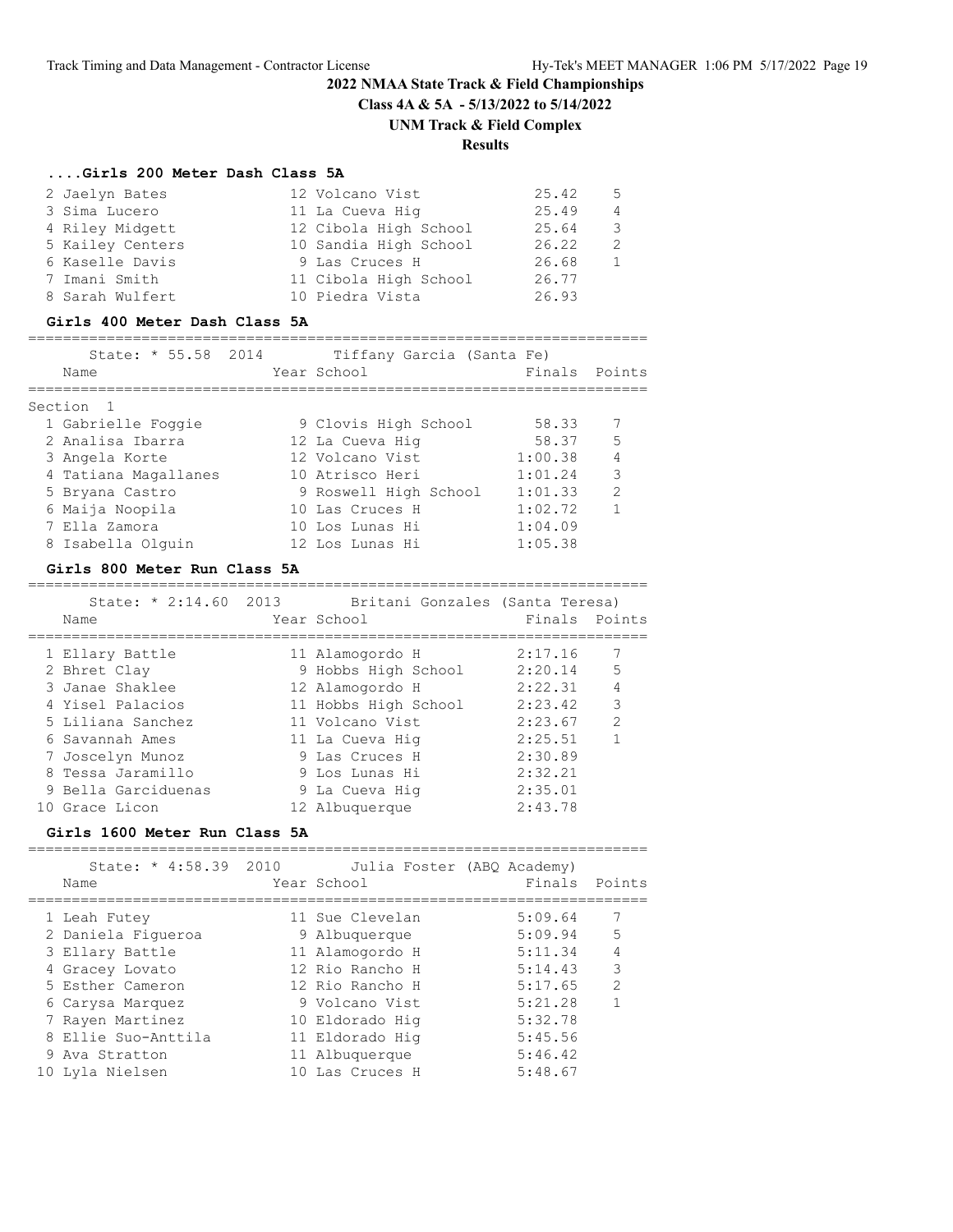**Class 4A & 5A - 5/13/2022 to 5/14/2022**

# **UNM Track & Field Complex**

# **Results**

================================================================

# **....Girls 1600 Meter Run Class 5A**

| 11 Ariana Thiel-Hadjilambri 10 La Cueva Hig |                      | 5:48.85 |
|---------------------------------------------|----------------------|---------|
| 12 Makayla Jefferson                        | 11 Carlsbad Hig      | 5:54.76 |
| 13 Celeste Oaxaca                           | 12 Hobbs High School | 5:56.98 |

#### **Girls 3200 Meter Run Class 5A**

| State: * 11:01.10 2010<br>Name | Year School          | Julia Foster (ABO Academy)<br>Finals | Points        |
|--------------------------------|----------------------|--------------------------------------|---------------|
| 1 Leah Futey                   | 11 Sue Clevelan      | $11:00.15*$                          |               |
| 2 Daniela Fiqueroa             | 9 Albuquerque        | 11:12.19                             | .5            |
| 3 Gracey Lovato                | 12 Rio Rancho H      | 11:17.41                             | 4             |
| 4 Esther Cameron               | 12 Rio Rancho H      | 11:34.02                             | 3             |
| 5 Carysa Marquez               | 9 Volcano Vist       | 11:59.27                             | $\mathcal{L}$ |
| 6 Ava Stratton                 | 11 Albuquerque       | 12:00.30                             |               |
| 7 Loryn Trujillo               | 12 Rio Rancho H      | 12:13.42                             |               |
| 8 Ariana Thiel-Hadjilambri     | 10 La Cueva Hig      | 12:25.30                             |               |
| 9 Ellie Suo-Anttila            | 11 Eldorado Hig      | 12:45.04                             |               |
| 10 Josslynn Ochoa              | 12 Organ Mounta      | 13:46.52                             |               |
| 11 Kira Tree                   | 9 Clovis High School | 14:14.97                             |               |

#### **Girls 100 Meter Hurdles Class 5A**

| State: * 14.39 2018<br>Name    | Haley Rizek (St. Pius X)<br>Year School | Prelims |
|--------------------------------|-----------------------------------------|---------|
| Heat 1 Preliminaries Wind: 0.6 |                                         |         |
| 1 Sima Lucero                  | 11 La Cueva Hiq                         | 16.020  |
| 2 Analisa Ibarra               | 12 La Cueva Hiq                         | 16.190  |
| 3 Kaitlyn Russell              | 11 Volcano Vist                         | 16.47q  |
| 4 Victoria Hogan               | 11 Santa Fe Hiq                         | 16.97q  |
| 5 Anna Riordan                 | 12 Alamogordo H                         | 17.48   |
| Heat 2 Preliminaries           | Wind: 0.5                               |         |
| 1 Malia Dumlao                 | 11 Roswell High School                  | 15.770  |
| 2 Devyn Ericksen               | 10 Piedra Vista                         | 16.260  |
| 3 Brynlee Daughtry             | 11 Carlsbad Hig                         | 16.41q  |
| 4 Trinity Short                | 11 Cibola High School                   | 16.82q  |
| 5 Miriam Bechtel               | 12 Santa Fe Hig                         | 17.75   |
| 6 Lexi Puente                  | 10 Alamogordo H                         | 17.81   |

#### **Girls 100 Meter Hurdles Class 5A**

| State: * 14.39 2018<br>Name | Haley Rizek (St. Pius X)<br>Year School | Finals Points |                |
|-----------------------------|-----------------------------------------|---------------|----------------|
| Section 1 Finals Wind: 1.3  |                                         |               |                |
| 1 Sima Lucero               | 11 La Cueva Hiq                         | 14.93         |                |
| 2 Malia Dumlao              | 11 Roswell High School                  | 15.23         | $5^{\circ}$    |
| 3 Analisa Ibarra            | 12 La Cueva Hiq                         | 15.73         | $\overline{4}$ |
| 4 Devyn Ericksen            | 10 Piedra Vista                         | 15.99         | 3              |
| 5 Kaitlyn Russell           | 11 Volcano Vist                         | 16.18         | $\mathcal{P}$  |
| 6 Brynlee Daughtry          | 11 Carlsbad Hig                         | 16.56         | $\overline{1}$ |
| 7 Victoria Hogan            | 11 Santa Fe Hiq                         | 16.65         |                |
| 8 Trinity Short             | 11 Cibola High School                   | 16.82         |                |
|                             |                                         |               |                |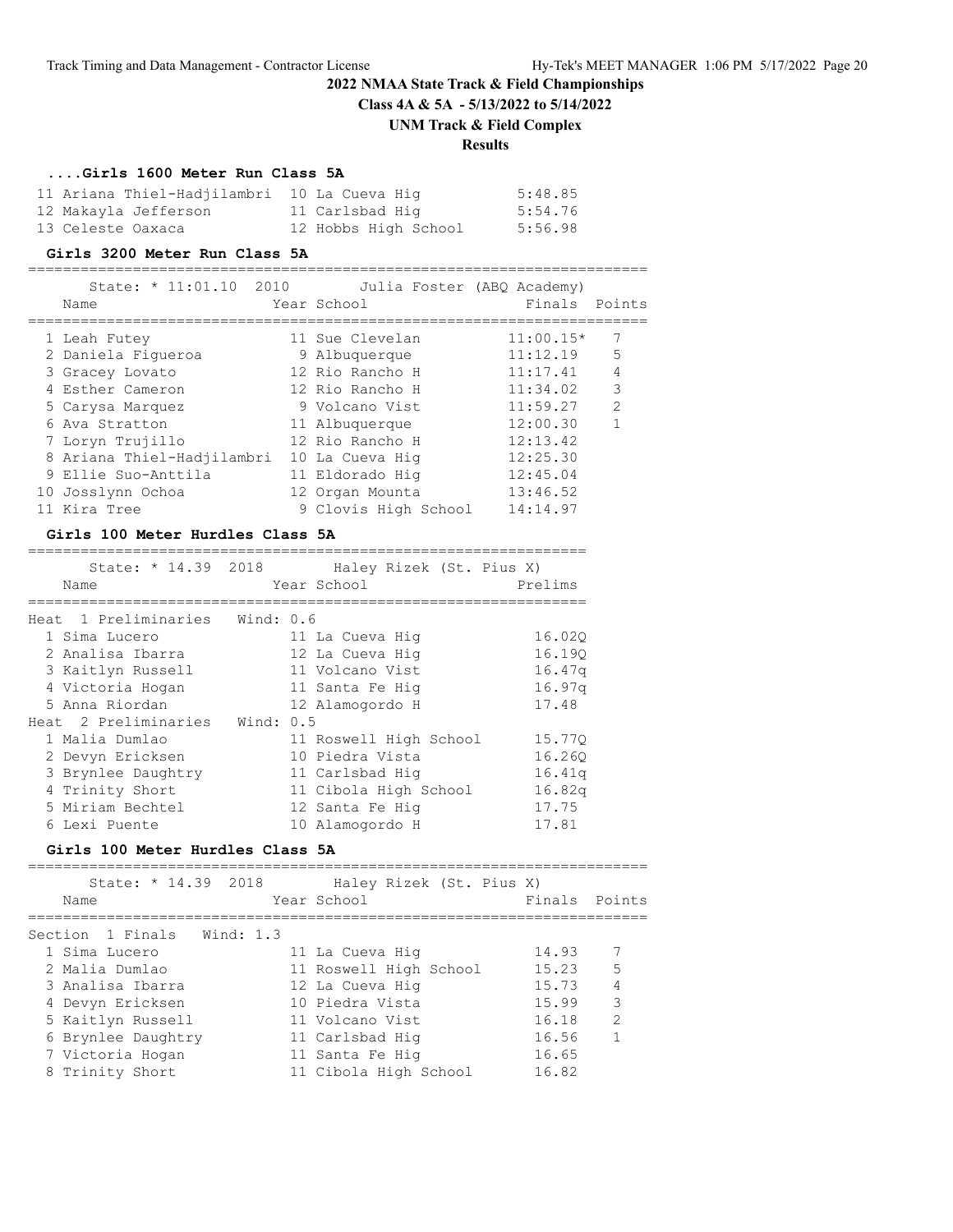**Class 4A & 5A - 5/13/2022 to 5/14/2022**

#### **UNM Track & Field Complex**

**Results**

#### **Girls 300 Meter Hurdles Class 5A**

|                      | State: * 42.89 2014 | Zhianna Flores (Piedra Vista) |         |
|----------------------|---------------------|-------------------------------|---------|
| Name                 |                     | Year School                   | Prelims |
|                      |                     |                               |         |
| Heat 1 Preliminaries |                     |                               |         |
| 1 Trinity Short      |                     | 11 Cibola High School         | 47.910  |
| 2 Miriam Bechtel     |                     | 12 Santa Fe Hiq               | 49.080  |
| 3 Anna Riordan       |                     | 12 Alamogordo H               | 49.48q  |
| 4 Joselyn Fierro     |                     | 12 Organ Mounta               | 50.69   |
| 5 Brynlee Daughtry   |                     | 11 Carlsbad Hig               | 51.13   |
| Heat 2 Preliminaries |                     |                               |         |
| 1 Sima Lucero        |                     | 11 La Cueva Hig               | 45.460  |
| 2 Jaelyn Bates       |                     | 12 Volcano Vist               | 45.760  |
| 3 Kaitlyn Russell    |                     | 11 Volcano Vist               | 47.01q  |
| 4 Devyn Ericksen     |                     | 10 Piedra Vista               | 48.49q  |
| 5 Zoe Linn           |                     | 11 Clovis High School         | 50.26q  |
| 6 Mia Carabajal      |                     | 10 Los Lunas Hi               | 54.42   |

#### **Girls 300 Meter Hurdles Class 5A** =======================================================================

| State: * 42.89 2014<br>Name | Zhianna Flores (Piedra Vista)<br>Year School | Finals Points |                |
|-----------------------------|----------------------------------------------|---------------|----------------|
| Section 1 Finals            |                                              |               |                |
| 1 Sima Lucero               | 11 La Cueva Hig                              | 44.56         |                |
| 2 Jaelyn Bates              | 12 Volcano Vist                              | 45.56         | 5              |
| 3 Kaitlyn Russell           | 11 Volcano Vist                              | 46.87         | $\overline{4}$ |
| 4 Devyn Ericksen            | 10 Piedra Vista                              | 47.35         | 3              |
| 5 Trinity Short             | 11 Cibola High School                        | 47.66         | $\mathcal{L}$  |
| 6 Miriam Bechtel            | 12 Santa Fe Hiq                              | 48.39         | $\overline{1}$ |
| 7 Zoe Linn                  | 11 Clovis High School                        | 48.73         |                |
| 8 Anna Riordan              | 12 Alamogordo H                              | 49.45         |                |

#### **Girls 4x100 Meter Relay Class 5A** ================================================================

| State: * 47.98 2021         | Sandia                |
|-----------------------------|-----------------------|
| School                      | Prelims               |
| Heat 1 Preliminaries        |                       |
| 1 Piedra Vista High School  | 49.720                |
| 1) Narianna Hernandez 12    | 2) Devyn Ericksen 10  |
| 3) Naomi Hess 11            | 4) Sarah Wulfert 10   |
| 2 Hobbs High School         | 49.770                |
| 1) Zayla Mitchell 8         | 2) Alexi Wright 11    |
| 3) Leilani Clay 12          | 4) Faith Vine 9       |
| 3 Alamogordo High School    | 50.54q                |
| 1) Eniola Komolafe 9        | 2) Lynley Koehler 11  |
| 3) Sydney Thomas 11         | 4) Yvonne Stinson 11  |
| 4 Sue Cleveland High School | 50.71q                |
| 1) Aubrey Clemons 9         | 2) Gabrielle Jones 12 |
| 3) Noella Mamuya 11         | 4) Nia Mamuya 12      |
| 5 Centennial High School    | 51.36                 |
| 1) Angelina Randazzo 12     | 2) Audrey Barrio 11   |
| 3) Jadyn Duran 12           | Devyn Gunn 12<br>4)   |
| 6 Volcano Vista High School | 51.40                 |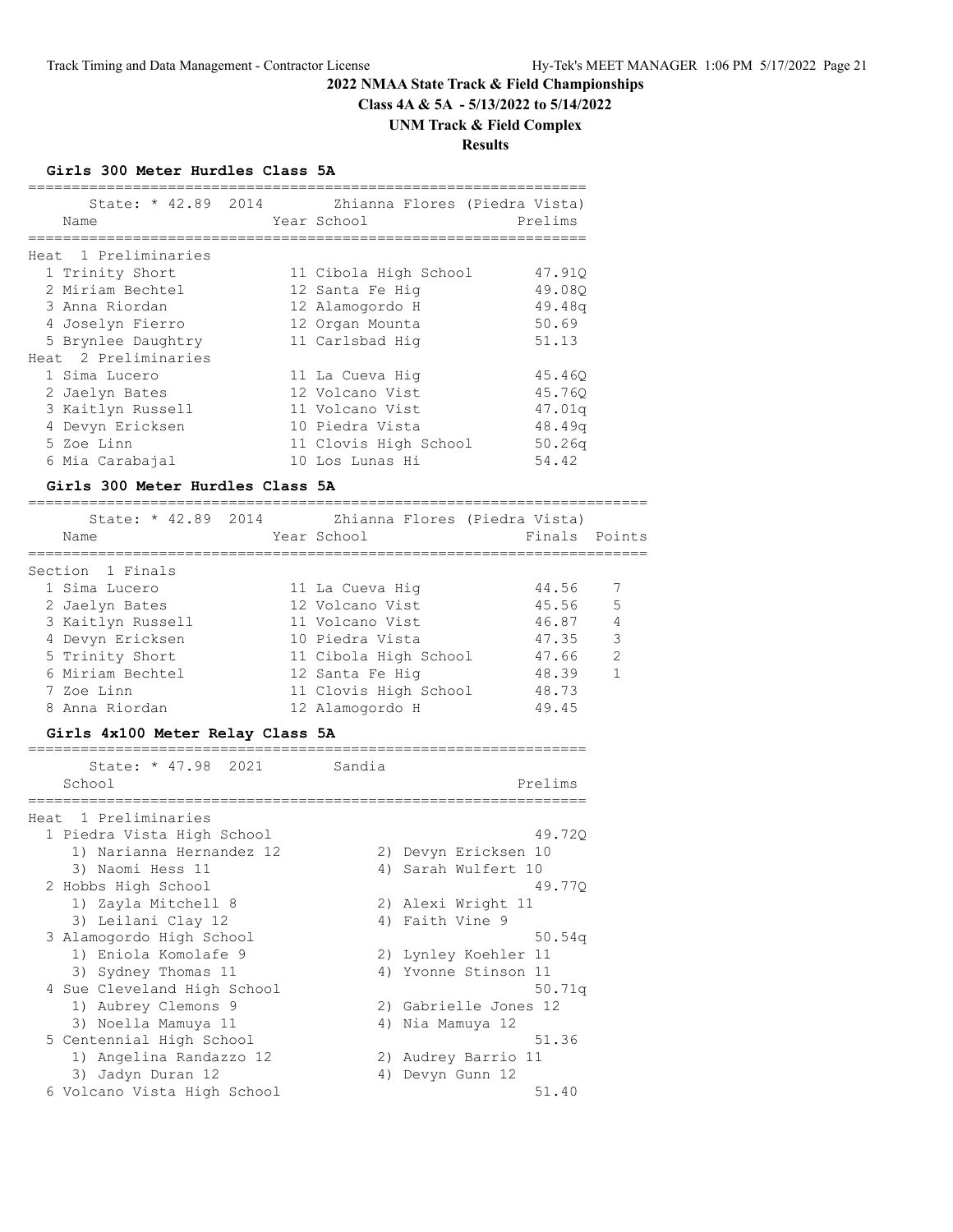**Class 4A & 5A - 5/13/2022 to 5/14/2022**

# **UNM Track & Field Complex**

# **Results**

# **....Girls 4x100 Meter Relay Class 5A**

| 1) Emma Lucero 9             | 2) Kayla Salazar 10       |
|------------------------------|---------------------------|
| 3) Mariana Marquez 11        | 4) Faith Ortiz 10         |
| 7 Las Cruces High School     | 51.61                     |
| 1) Maija Noopila 10          | 2) Maya Padilla 10        |
| 3) Alegra Reinhold 12        | 4) Isabella Barrera 12    |
| Heat 2 Preliminaries         |                           |
| 1 Cibola High School         | 49.180                    |
| 1) Scarlette McIntyre 10     | 2) Riley Midgett 12       |
| 3) Ariana Bathurst 11        | Imani Smith 11<br>4)      |
| 2 La Cueva High School       | 49.570                    |
| 1) Jasmin Gibson 12          | 2) Mikayla Evans 12       |
| 3) Sasha Lucero 9            | 4) Tessa Undegraff 10     |
| 3 Rio Rancho High School     | 49.63q                    |
| 1) Trinity Romero 11         | 2) Addisyn Leeds 10       |
| 3) Mikayla Fields 12         | 4) Vanessa Polhamus 12    |
| 4 Farmington High School     | 51.02q                    |
| 1) Chloee Dewees 11          | 2) Kylie Goodluck 12      |
| 3) Tianna Austin 10          | 4) Lucia Djaman 12        |
| 5 Organ Mountain High School | 51.23                     |
| 1) Jaraya Diaz 10            | 2) Olivia Spriggs 11      |
| 3) Summer Herrod 10          | 4) Marisa Harrington 11   |
| 6 Clovis High School         | 51.48                     |
| 1) Nariah Travis 10          | 2) Avrie Batts 10         |
| 3) Lucy Shreves 12           | 4) Gabrielle Foggie 9     |
| 7 Los Lunas High School      | 51.85                     |
| 1) Dominique Armijo 9        | 2) Lucille Simpson 11     |
| 3) Isabella Olquin 12        | Kyleigh Fleshman 12<br>4) |
| 8 Santa Fe High School       | 52.49                     |
| 1) Breann Sanchez 12         | 2) Sonia Goujon 12        |
| 3) Leandra Motelet 12        | 4) Olive Beffort 12       |

#### **Girls 4x100 Meter Relay Class 5A**

| State: * 47.98 2021        | Sandia |                        |               |
|----------------------------|--------|------------------------|---------------|
| School                     |        | Finals                 | Points        |
| Section 1 Finals           |        |                        |               |
| 1 Alamogordo High School   |        | 49.20                  | 10            |
| 1) Eniola Komolafe 9       |        | 2) Lynley Koehler 11   |               |
| 3) Sydney Thomas 11        |        | 4) Yvonne Stinson 11   |               |
| 2 Cibola High School       |        | 49.39                  | 8             |
| 1) Scarlette McIntyre 10   |        | 2) Riley Midgett 12    |               |
| 3) Ariana Bathurst 11      | 4)     | Imani Smith 11         |               |
| 3 Hobbs High School        |        | 49.72                  | 6             |
| 1) Zayla Mitchell 8        |        | 2) Alexi Wright 11     |               |
| 3) Leilani Clay 12         |        | 4) Faith Vine 9        |               |
| 4 Rio Rancho High School   |        | 49.79                  | 4             |
| 1) Trinity Romero 11       |        | 2) Addisyn Leeds 10    |               |
| 3) Mikayla Fields 12       |        | 4) Vanessa Polhamus 12 |               |
| 5 Piedra Vista High School |        | 49.97                  | $\mathcal{P}$ |
| 1) Narianna Hernandez 12   |        | 2) Devyn Ericksen 10   |               |
| 3) Naomi Hess 11           | 4)     | Sarah Wulfert 10       |               |
| 6 La Cueva High School     |        | 50.30                  |               |
| 1) Jasmin Gibson 12        |        | 2) Mikayla Evans 12    |               |
|                            |        |                        |               |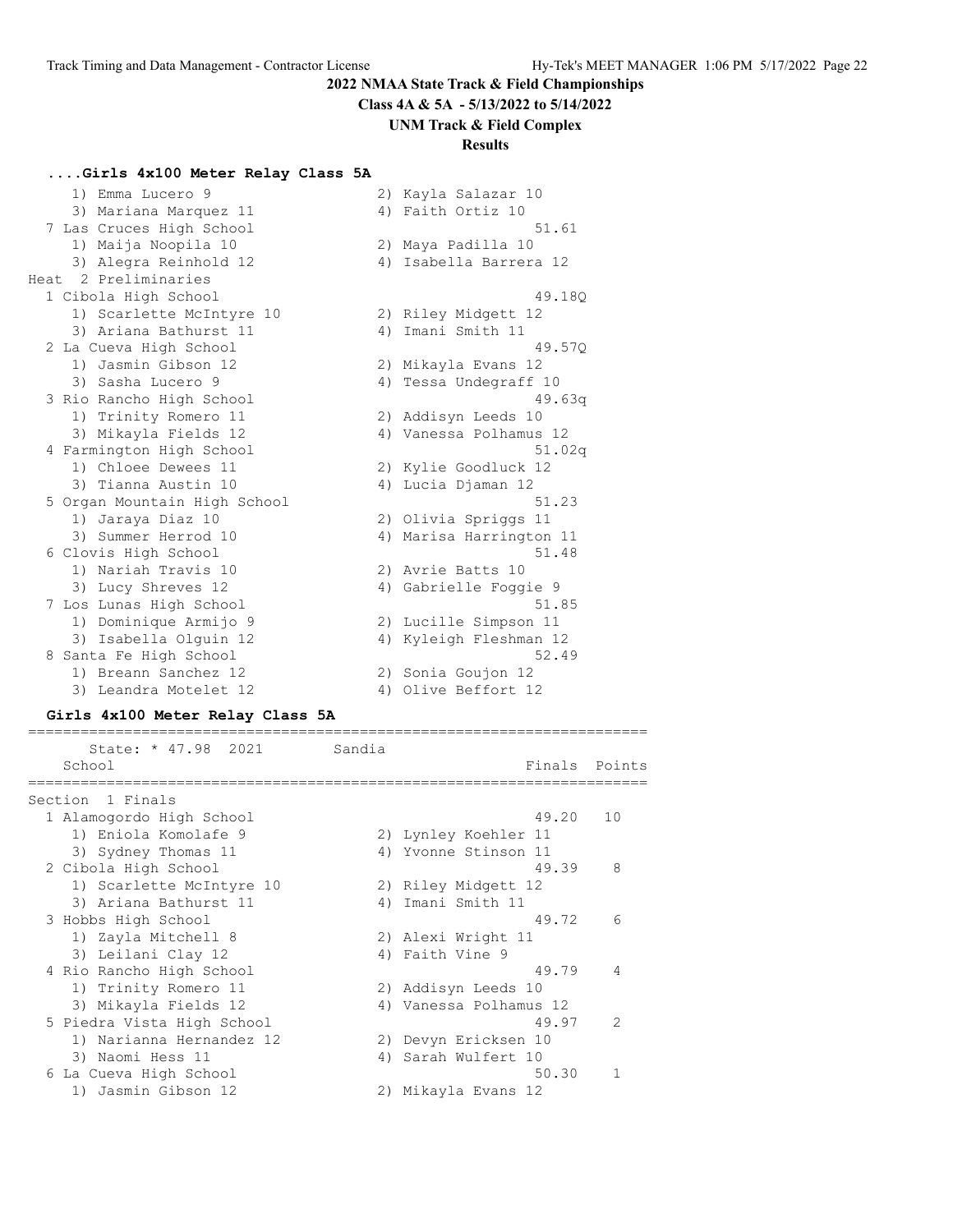**Class 4A & 5A - 5/13/2022 to 5/14/2022**

**UNM Track & Field Complex**

# **Results**

# **....Girls 4x100 Meter Relay Class 5A**

| 3) Sasha Lucero 9        |                             | 4) Tessa Undegraff 10 |
|--------------------------|-----------------------------|-----------------------|
|                          | 7 Sue Cleveland High School | 50.62                 |
|                          | 1) Aubrey Clemons 9         | 2) Gabrielle Jones 12 |
|                          | 3) Noella Mamuya 11         | 4) Nia Mamuya 12      |
| 8 Farmington High School |                             | 51.61                 |
|                          | 1) Chloee Dewees 11         | 2) Kylie Goodluck 12  |
|                          | 3) Tianna Austin 10         | 4) Lucia Djaman 12    |

#### **Girls 4x200 Meter Relay Class 5A**

|      | State: * 1:41.11 2019               | Sandia                        |
|------|-------------------------------------|-------------------------------|
|      | School<br>__________<br>___________ | Prelims                       |
| Heat | 1 Preliminaries                     | ===============               |
|      | 1 Las Cruces High School            | 1:45.24Q                      |
|      | 1) Kaselle Davis 9                  | 2) Katrina Cuylear 11         |
|      | 3) Alegra Reinhold 12               | 4) Isabella Barrera 12        |
|      | 2 Rio Rancho High School            | 1:45.58Q                      |
|      | 1) Trinity Romero 11                | 2) Addisyn Leeds 10           |
|      | 3) Mikayla Fields 12                | 4) Vanessa Polhamus 12        |
|      | 3 Piedra Vista High School          | 1:45.66q                      |
|      | 1) Sarah Wulfert 10                 | 2) Devyn Ericksen 10          |
|      | 3) Riley Wilson 10                  | 4) Narianna Hernandez 12      |
|      | 4 Organ Mountain High School        | 1:47.21q                      |
|      | 1) Olivia Spriggs 11                | 2) Summer Herrod 10           |
|      | 3) Jaraya Diaz 10                   | 4) Marisa Harrington 11       |
|      | 5 Hobbs High School                 | 1:48.55q                      |
|      | 1) Zayla Mitchell 8                 | 2) Alexi Wright 11            |
|      | 3) Jayda Jenkins 10                 | 4) Faith Vine 9               |
|      | 6 Sue Cleveland High School         | 1:49.70                       |
|      | 1) Aubrey Clemons 9                 | 2) Gabrielle Jones 12         |
|      | 3) Noella Mamuya 11                 | 4) Nia Mamuya 12              |
|      | 7 Manzano High School               | 1:52.87                       |
|      | 1) Allison Cooley 12                | 2) Autumn Shaw 11             |
|      | 3) Marina Henderson 11              | 4) Heaven Montano 10          |
|      | Heat 2 Preliminaries                |                               |
|      | 1 Cibola High School                | 1:44.690                      |
|      | 1) Scarlette McIntyre 10            | 2) Riley Midgett 12           |
|      | 3) Ariana Bathurst 11               | 4) Imani Smith 11             |
|      | 2 Clovis High School                | 1:48.86Q                      |
|      | 1) Avrie Batts 10                   | 2) Gabrielle Foggie 9         |
|      | 3) Lucy Shreves 12                  | 4) Nariah Travis 10           |
|      | 3 Centennial High School            | 1:49.66q                      |
|      | 1) Angelina Randazzo 12             | 2) Devyn Gunn 12              |
|      | 3) Jadyn Duran 12                   | 4) Audrey Barrio 11           |
|      | 4 La Cueva High School              | 1:49.87                       |
|      | 1) Jasmin Gibson 12                 | 2) Rylie Ottman 12            |
|      | 3) Sasha Lucero 9                   | 4) Tessa Undegraff 10         |
|      | 5 Volcano Vista High School         | 1:50.22                       |
|      | 1) Emma Lucero 9                    | 2) Gabriella Radigan-Hindi 12 |
|      | 3) Mariana Marquez 11               | 4) Faith Ortiz 10             |
|      | 6 Alamogordo High School            | 1:51.41                       |
|      | 1) Eniola Komolafe 9                | 2) Sydney Thomas 11           |
|      | 3) Rebecca Adams 11                 | 4) Anna Riordan 12            |
|      |                                     |                               |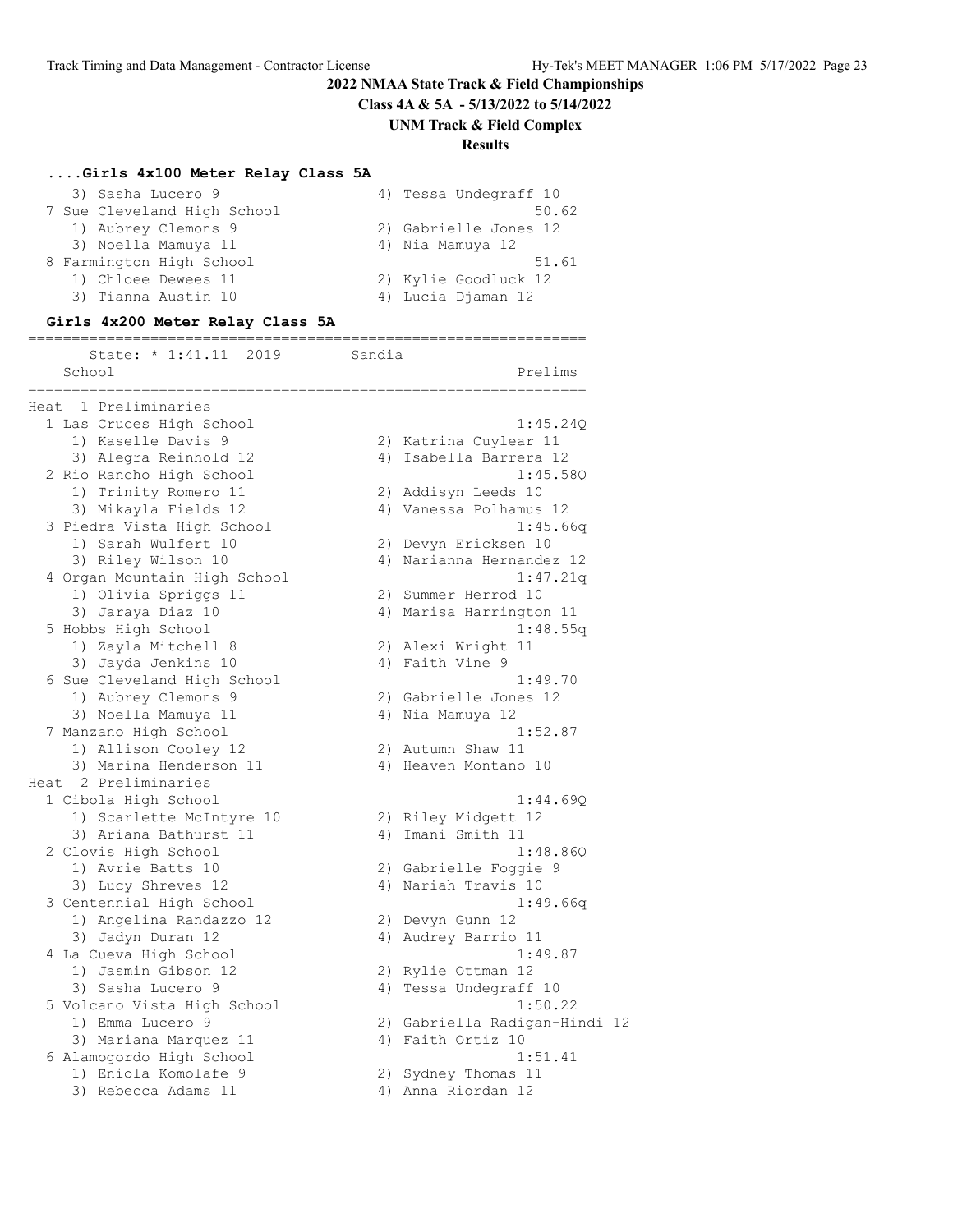**Class 4A & 5A - 5/13/2022 to 5/14/2022**

**UNM Track & Field Complex**

#### **Results**

#### **....Girls 4x200 Meter Relay Class 5A**

The Santa Fe High School 1:55.48<br>The High School 1:55.48 1) Che Tsong 10 2) Ceci Pattelena 9 3) Leandra Motelet 12 (4) Sonia Goujon 12

#### **Girls 4x200 Meter Relay Class 5A**

======================================================================= State: \* 1:41.11 2019 Sandia School **Finals** Points ======================================================================= Section 1 Finals 1 Cibola High School 1:43.75 10 1) Scarlette McIntyre 10 2) Riley Midgett 12 3) Ariana Bathurst 11 (4) Imani Smith 11 2 Las Cruces High School 1:44.23 8 1) Kaselle Davis 9 2) Katrina Cuylear 11 3) Alegra Reinhold 12 4) Isabella Barrera 12 3 Rio Rancho High School 1:45.66 6 1) Trinity Romero 11 2) Addisyn Leeds 10 3) Mikayla Fields 12 4) Vanessa Polhamus 12 4 Piedra Vista High School 1:46.00 4 1) Sarah Wulfert 10 2) Devyn Ericksen 10 3) Riley Wilson 10 4) Narianna Hernandez 12 5 Organ Mountain High School 1:46.62 2 1) Olivia Spriggs 11 2) Summer Herrod 10 3) Jaraya Diaz 10 4) Marisa Harrington 11 6 Hobbs High School 1:47.13 1 1) Zayla Mitchell 8 2) Alexi Wright 11 1.4<br>
1) Zayla Mitchell 8<br>
3) Jayda Jenkins 10<br>
2) Alexi Wright 11<br>
4) Faith Vine 9<br>
1:4 7 Clovis High School 1:47.92 1) Avrie Batts 10 2) Gabrielle Foggie 9 3) Lucy Shreves 12 4) Nariah Travis 10 8 Centennial High School 1:50.60 1) Angelina Randazzo 12 2) Devyn Gunn 12 3) Jadyn Duran 12 4) Audrey Barrio 11

#### **Girls 4x400 Meter Relay Class 5A**

| State: * 3:59.56 2007        | Albuquerque Academy     |
|------------------------------|-------------------------|
| School                       | Prelims                 |
| Heat 1 Preliminaries         |                         |
| 1 Volcano Vista High School  | 4:07.470                |
| 1) Angela Korte 12           | 2) Liliana Sanchez 11   |
| 3) Marisa Sena 10            | 4) Mariana Marquez 11   |
| 2 Organ Mountain High School | 4:12.310                |
| 1) Summer Herrod 10          | 2) Olivia Spriggs 11    |
| 3) Joselyn Fierro 12         | 4) Marisa Harrington 11 |
| 3 Alamogordo High School     | 4:12.65q                |
| 1) Abby Vazquez 10           | 2) Ameriona Waobia 10   |
| 3) Sydney Thomas 11          | 4) Janae Shaklee 12     |
| 4 Sandia High School         | 4:24.16q                |
| 1) Sophia Kassow 9           | 2) Gabriela Domenici 11 |
| 3) Sahye Burdick 10          | 4) Karina Rodriguez 11  |
| 5 Rio Rancho High School     | 4:36.61                 |
|                              |                         |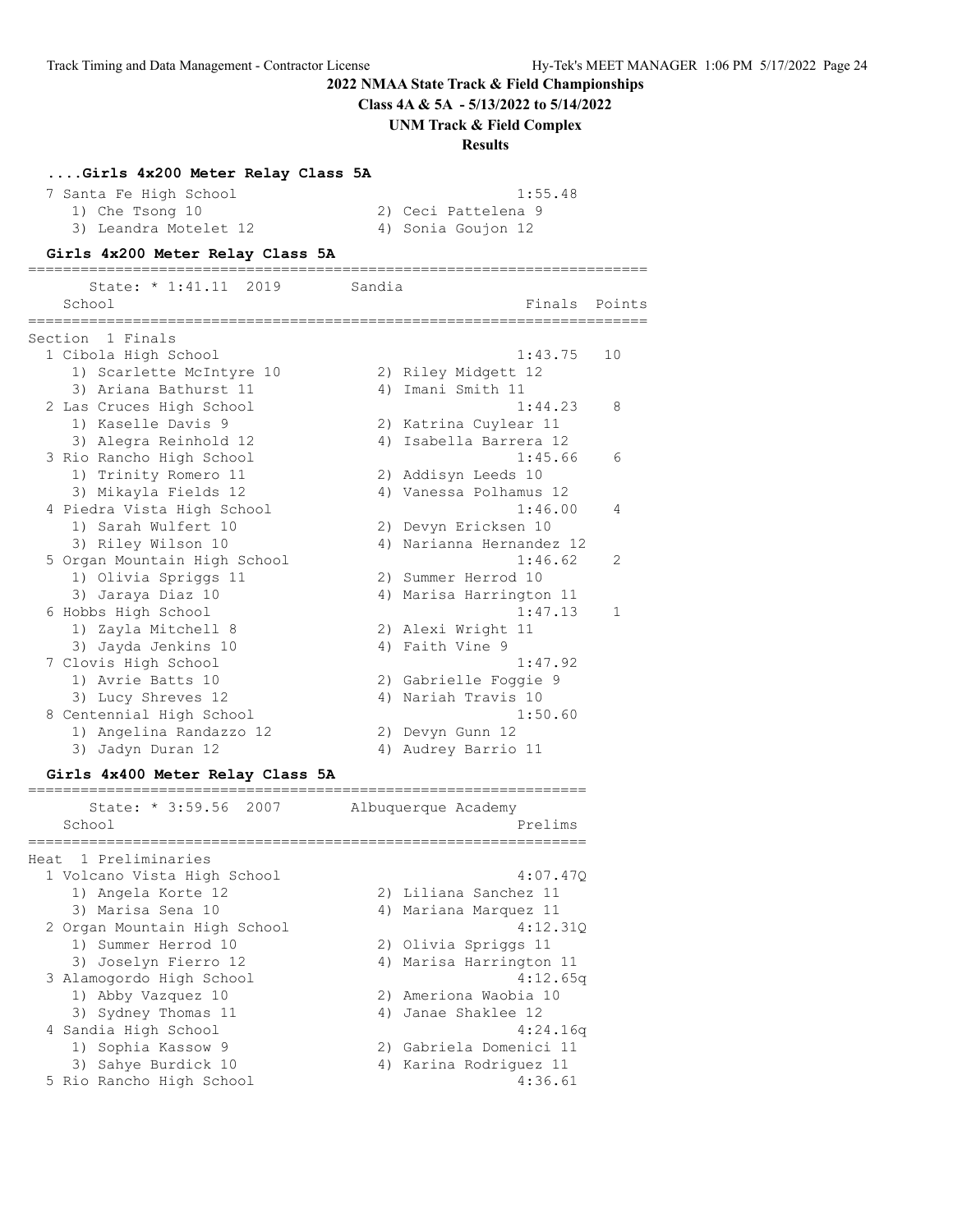**Class 4A & 5A - 5/13/2022 to 5/14/2022**

# **UNM Track & Field Complex**

# **Results**

# **....Girls 4x400 Meter Relay Class 5A**

| 6 Albuquerque High School<br>4:45.43<br>1) Jacinta Orozco 10<br>2) Grace Licon 12<br>3) Solana Pearl 10<br>4) Ava Stratton 11<br>Heat 2 Preliminaries<br>1 Las Cruces High School<br>4:10.25Q<br>1) Linette Gutierrez 12<br>2) Katrina Cuylear 11<br>3) Alegra Reinhold 12<br>4) Isabella Barrera 12<br>2 La Cueva High School<br>4:10.50Q<br>1) Tessa Undegraff 10<br>2) Amari Bargas 10<br>3) Keira Vlaun 10<br>4) Analisa Ibarra 12<br>3 Eldorado High School<br>4:17.98q<br>1) Makaela Perea 10<br>2) Ava Forrester 11<br>3) Isabel Roberts 10<br>4) Taylor Rittman 12<br>4:25.22q<br>4 Carlsbad High School<br>1) Brynlee Daughtry 11<br>2) Kennedy Johns 12<br>3) Gracie Eckles 11<br>4) Emily Glissen 11<br>5 Hobbs High School<br>4:30.19<br>1) Celeste Oaxaca 12<br>2) Hannah Davila 10<br>3) Brianna Dunlap 9<br>4) Jaelyn Strickland 9<br>-- Los Lunas High School<br>Cut in too early<br>DQ.<br>1) Isabella Olguin 12<br>2) Andrea Sasser 11<br>3) Ella Zamora 10<br>4) Tessa Jaramillo 9<br>Girls 4x400 Meter Relay Class 5A<br>---------------------------<br>State: * 3:59.56 2007<br>Albuquerque Academy<br>School<br>Finals<br>Points<br>===============<br>============================<br>====================<br>Section 1 Finals<br>4:02.11<br>1 Volcano Vista High School<br>10<br>1) Angela Korte 12<br>2) Liliana Sanchez 11<br>3) Marisa Sena 10<br>4) Mariana Marquez 11<br>2 Las Cruces High School<br>4:04.02<br>8<br>1) Linette Gutierrez 12<br>2) Katrina Cuylear 11<br>4) Isabella Barrera 12<br>3) Alegra Reinhold 12<br>4:05.03<br>3 La Cueva High School<br>6<br>1) Tessa Undegraff 10<br>2) Amari Bargas 10<br>3) Keira Vlaun 10<br>4) Analisa Ibarra 12<br>4 Organ Mountain High School<br>4:10.62<br>4<br>2) Olivia Spriggs 11<br>1) Summer Herrod 10<br>3) Joselyn Fierro 12<br>4) Marisa Harrington 11<br>4:10.75<br>5 Alamogordo High School<br>2<br>1) Abby Vazquez 10<br>2) Ameriona Waobia 10<br>3) Sydney Thomas 11<br>4) Janae Shaklee 12<br>6 Eldorado High School<br>4:13.00<br>1<br>1) Makaela Perea 10<br>2) Ava Forrester 11<br>3) Isabel Roberts 10<br>4) Taylor Rittman 12<br>7 Sandia High School<br>4:19.72<br>1) Sophia Kassow 9<br>2) Gabriela Domenici 11<br>3) Sahye Burdick 10<br>4) Karina Rodriguez 11<br>8 Carlsbad High School<br>4:19.83<br>1) Brynlee Daughtry 11<br>2) Kennedy Johns 12 | 1) Abigail Armijo 11<br>3) Hannah Medina 11 | 2) Jordyn Griego 10<br>4) Kyndal Stallworth 12 |  |
|-----------------------------------------------------------------------------------------------------------------------------------------------------------------------------------------------------------------------------------------------------------------------------------------------------------------------------------------------------------------------------------------------------------------------------------------------------------------------------------------------------------------------------------------------------------------------------------------------------------------------------------------------------------------------------------------------------------------------------------------------------------------------------------------------------------------------------------------------------------------------------------------------------------------------------------------------------------------------------------------------------------------------------------------------------------------------------------------------------------------------------------------------------------------------------------------------------------------------------------------------------------------------------------------------------------------------------------------------------------------------------------------------------------------------------------------------------------------------------------------------------------------------------------------------------------------------------------------------------------------------------------------------------------------------------------------------------------------------------------------------------------------------------------------------------------------------------------------------------------------------------------------------------------------------------------------------------------------------------------------------------------------------------------------------------------------------------------------------------------------------------------------------------------------------------------------------------------------------------------------------------------------------------------------------------------------------------------------------------------|---------------------------------------------|------------------------------------------------|--|
|                                                                                                                                                                                                                                                                                                                                                                                                                                                                                                                                                                                                                                                                                                                                                                                                                                                                                                                                                                                                                                                                                                                                                                                                                                                                                                                                                                                                                                                                                                                                                                                                                                                                                                                                                                                                                                                                                                                                                                                                                                                                                                                                                                                                                                                                                                                                                           |                                             |                                                |  |
|                                                                                                                                                                                                                                                                                                                                                                                                                                                                                                                                                                                                                                                                                                                                                                                                                                                                                                                                                                                                                                                                                                                                                                                                                                                                                                                                                                                                                                                                                                                                                                                                                                                                                                                                                                                                                                                                                                                                                                                                                                                                                                                                                                                                                                                                                                                                                           |                                             |                                                |  |
|                                                                                                                                                                                                                                                                                                                                                                                                                                                                                                                                                                                                                                                                                                                                                                                                                                                                                                                                                                                                                                                                                                                                                                                                                                                                                                                                                                                                                                                                                                                                                                                                                                                                                                                                                                                                                                                                                                                                                                                                                                                                                                                                                                                                                                                                                                                                                           |                                             |                                                |  |
|                                                                                                                                                                                                                                                                                                                                                                                                                                                                                                                                                                                                                                                                                                                                                                                                                                                                                                                                                                                                                                                                                                                                                                                                                                                                                                                                                                                                                                                                                                                                                                                                                                                                                                                                                                                                                                                                                                                                                                                                                                                                                                                                                                                                                                                                                                                                                           |                                             |                                                |  |
|                                                                                                                                                                                                                                                                                                                                                                                                                                                                                                                                                                                                                                                                                                                                                                                                                                                                                                                                                                                                                                                                                                                                                                                                                                                                                                                                                                                                                                                                                                                                                                                                                                                                                                                                                                                                                                                                                                                                                                                                                                                                                                                                                                                                                                                                                                                                                           |                                             |                                                |  |
|                                                                                                                                                                                                                                                                                                                                                                                                                                                                                                                                                                                                                                                                                                                                                                                                                                                                                                                                                                                                                                                                                                                                                                                                                                                                                                                                                                                                                                                                                                                                                                                                                                                                                                                                                                                                                                                                                                                                                                                                                                                                                                                                                                                                                                                                                                                                                           |                                             |                                                |  |
|                                                                                                                                                                                                                                                                                                                                                                                                                                                                                                                                                                                                                                                                                                                                                                                                                                                                                                                                                                                                                                                                                                                                                                                                                                                                                                                                                                                                                                                                                                                                                                                                                                                                                                                                                                                                                                                                                                                                                                                                                                                                                                                                                                                                                                                                                                                                                           |                                             |                                                |  |
|                                                                                                                                                                                                                                                                                                                                                                                                                                                                                                                                                                                                                                                                                                                                                                                                                                                                                                                                                                                                                                                                                                                                                                                                                                                                                                                                                                                                                                                                                                                                                                                                                                                                                                                                                                                                                                                                                                                                                                                                                                                                                                                                                                                                                                                                                                                                                           |                                             |                                                |  |
|                                                                                                                                                                                                                                                                                                                                                                                                                                                                                                                                                                                                                                                                                                                                                                                                                                                                                                                                                                                                                                                                                                                                                                                                                                                                                                                                                                                                                                                                                                                                                                                                                                                                                                                                                                                                                                                                                                                                                                                                                                                                                                                                                                                                                                                                                                                                                           |                                             |                                                |  |
|                                                                                                                                                                                                                                                                                                                                                                                                                                                                                                                                                                                                                                                                                                                                                                                                                                                                                                                                                                                                                                                                                                                                                                                                                                                                                                                                                                                                                                                                                                                                                                                                                                                                                                                                                                                                                                                                                                                                                                                                                                                                                                                                                                                                                                                                                                                                                           |                                             |                                                |  |
|                                                                                                                                                                                                                                                                                                                                                                                                                                                                                                                                                                                                                                                                                                                                                                                                                                                                                                                                                                                                                                                                                                                                                                                                                                                                                                                                                                                                                                                                                                                                                                                                                                                                                                                                                                                                                                                                                                                                                                                                                                                                                                                                                                                                                                                                                                                                                           |                                             |                                                |  |
|                                                                                                                                                                                                                                                                                                                                                                                                                                                                                                                                                                                                                                                                                                                                                                                                                                                                                                                                                                                                                                                                                                                                                                                                                                                                                                                                                                                                                                                                                                                                                                                                                                                                                                                                                                                                                                                                                                                                                                                                                                                                                                                                                                                                                                                                                                                                                           |                                             |                                                |  |
|                                                                                                                                                                                                                                                                                                                                                                                                                                                                                                                                                                                                                                                                                                                                                                                                                                                                                                                                                                                                                                                                                                                                                                                                                                                                                                                                                                                                                                                                                                                                                                                                                                                                                                                                                                                                                                                                                                                                                                                                                                                                                                                                                                                                                                                                                                                                                           |                                             |                                                |  |
|                                                                                                                                                                                                                                                                                                                                                                                                                                                                                                                                                                                                                                                                                                                                                                                                                                                                                                                                                                                                                                                                                                                                                                                                                                                                                                                                                                                                                                                                                                                                                                                                                                                                                                                                                                                                                                                                                                                                                                                                                                                                                                                                                                                                                                                                                                                                                           |                                             |                                                |  |
|                                                                                                                                                                                                                                                                                                                                                                                                                                                                                                                                                                                                                                                                                                                                                                                                                                                                                                                                                                                                                                                                                                                                                                                                                                                                                                                                                                                                                                                                                                                                                                                                                                                                                                                                                                                                                                                                                                                                                                                                                                                                                                                                                                                                                                                                                                                                                           |                                             |                                                |  |
|                                                                                                                                                                                                                                                                                                                                                                                                                                                                                                                                                                                                                                                                                                                                                                                                                                                                                                                                                                                                                                                                                                                                                                                                                                                                                                                                                                                                                                                                                                                                                                                                                                                                                                                                                                                                                                                                                                                                                                                                                                                                                                                                                                                                                                                                                                                                                           |                                             |                                                |  |
|                                                                                                                                                                                                                                                                                                                                                                                                                                                                                                                                                                                                                                                                                                                                                                                                                                                                                                                                                                                                                                                                                                                                                                                                                                                                                                                                                                                                                                                                                                                                                                                                                                                                                                                                                                                                                                                                                                                                                                                                                                                                                                                                                                                                                                                                                                                                                           |                                             |                                                |  |
|                                                                                                                                                                                                                                                                                                                                                                                                                                                                                                                                                                                                                                                                                                                                                                                                                                                                                                                                                                                                                                                                                                                                                                                                                                                                                                                                                                                                                                                                                                                                                                                                                                                                                                                                                                                                                                                                                                                                                                                                                                                                                                                                                                                                                                                                                                                                                           |                                             |                                                |  |
|                                                                                                                                                                                                                                                                                                                                                                                                                                                                                                                                                                                                                                                                                                                                                                                                                                                                                                                                                                                                                                                                                                                                                                                                                                                                                                                                                                                                                                                                                                                                                                                                                                                                                                                                                                                                                                                                                                                                                                                                                                                                                                                                                                                                                                                                                                                                                           |                                             |                                                |  |
|                                                                                                                                                                                                                                                                                                                                                                                                                                                                                                                                                                                                                                                                                                                                                                                                                                                                                                                                                                                                                                                                                                                                                                                                                                                                                                                                                                                                                                                                                                                                                                                                                                                                                                                                                                                                                                                                                                                                                                                                                                                                                                                                                                                                                                                                                                                                                           |                                             |                                                |  |
|                                                                                                                                                                                                                                                                                                                                                                                                                                                                                                                                                                                                                                                                                                                                                                                                                                                                                                                                                                                                                                                                                                                                                                                                                                                                                                                                                                                                                                                                                                                                                                                                                                                                                                                                                                                                                                                                                                                                                                                                                                                                                                                                                                                                                                                                                                                                                           |                                             |                                                |  |
|                                                                                                                                                                                                                                                                                                                                                                                                                                                                                                                                                                                                                                                                                                                                                                                                                                                                                                                                                                                                                                                                                                                                                                                                                                                                                                                                                                                                                                                                                                                                                                                                                                                                                                                                                                                                                                                                                                                                                                                                                                                                                                                                                                                                                                                                                                                                                           |                                             |                                                |  |
|                                                                                                                                                                                                                                                                                                                                                                                                                                                                                                                                                                                                                                                                                                                                                                                                                                                                                                                                                                                                                                                                                                                                                                                                                                                                                                                                                                                                                                                                                                                                                                                                                                                                                                                                                                                                                                                                                                                                                                                                                                                                                                                                                                                                                                                                                                                                                           |                                             |                                                |  |
|                                                                                                                                                                                                                                                                                                                                                                                                                                                                                                                                                                                                                                                                                                                                                                                                                                                                                                                                                                                                                                                                                                                                                                                                                                                                                                                                                                                                                                                                                                                                                                                                                                                                                                                                                                                                                                                                                                                                                                                                                                                                                                                                                                                                                                                                                                                                                           |                                             |                                                |  |
|                                                                                                                                                                                                                                                                                                                                                                                                                                                                                                                                                                                                                                                                                                                                                                                                                                                                                                                                                                                                                                                                                                                                                                                                                                                                                                                                                                                                                                                                                                                                                                                                                                                                                                                                                                                                                                                                                                                                                                                                                                                                                                                                                                                                                                                                                                                                                           |                                             |                                                |  |
|                                                                                                                                                                                                                                                                                                                                                                                                                                                                                                                                                                                                                                                                                                                                                                                                                                                                                                                                                                                                                                                                                                                                                                                                                                                                                                                                                                                                                                                                                                                                                                                                                                                                                                                                                                                                                                                                                                                                                                                                                                                                                                                                                                                                                                                                                                                                                           |                                             |                                                |  |
|                                                                                                                                                                                                                                                                                                                                                                                                                                                                                                                                                                                                                                                                                                                                                                                                                                                                                                                                                                                                                                                                                                                                                                                                                                                                                                                                                                                                                                                                                                                                                                                                                                                                                                                                                                                                                                                                                                                                                                                                                                                                                                                                                                                                                                                                                                                                                           |                                             |                                                |  |
|                                                                                                                                                                                                                                                                                                                                                                                                                                                                                                                                                                                                                                                                                                                                                                                                                                                                                                                                                                                                                                                                                                                                                                                                                                                                                                                                                                                                                                                                                                                                                                                                                                                                                                                                                                                                                                                                                                                                                                                                                                                                                                                                                                                                                                                                                                                                                           |                                             |                                                |  |
|                                                                                                                                                                                                                                                                                                                                                                                                                                                                                                                                                                                                                                                                                                                                                                                                                                                                                                                                                                                                                                                                                                                                                                                                                                                                                                                                                                                                                                                                                                                                                                                                                                                                                                                                                                                                                                                                                                                                                                                                                                                                                                                                                                                                                                                                                                                                                           |                                             |                                                |  |
|                                                                                                                                                                                                                                                                                                                                                                                                                                                                                                                                                                                                                                                                                                                                                                                                                                                                                                                                                                                                                                                                                                                                                                                                                                                                                                                                                                                                                                                                                                                                                                                                                                                                                                                                                                                                                                                                                                                                                                                                                                                                                                                                                                                                                                                                                                                                                           |                                             |                                                |  |
|                                                                                                                                                                                                                                                                                                                                                                                                                                                                                                                                                                                                                                                                                                                                                                                                                                                                                                                                                                                                                                                                                                                                                                                                                                                                                                                                                                                                                                                                                                                                                                                                                                                                                                                                                                                                                                                                                                                                                                                                                                                                                                                                                                                                                                                                                                                                                           |                                             |                                                |  |
|                                                                                                                                                                                                                                                                                                                                                                                                                                                                                                                                                                                                                                                                                                                                                                                                                                                                                                                                                                                                                                                                                                                                                                                                                                                                                                                                                                                                                                                                                                                                                                                                                                                                                                                                                                                                                                                                                                                                                                                                                                                                                                                                                                                                                                                                                                                                                           |                                             |                                                |  |
|                                                                                                                                                                                                                                                                                                                                                                                                                                                                                                                                                                                                                                                                                                                                                                                                                                                                                                                                                                                                                                                                                                                                                                                                                                                                                                                                                                                                                                                                                                                                                                                                                                                                                                                                                                                                                                                                                                                                                                                                                                                                                                                                                                                                                                                                                                                                                           |                                             |                                                |  |
|                                                                                                                                                                                                                                                                                                                                                                                                                                                                                                                                                                                                                                                                                                                                                                                                                                                                                                                                                                                                                                                                                                                                                                                                                                                                                                                                                                                                                                                                                                                                                                                                                                                                                                                                                                                                                                                                                                                                                                                                                                                                                                                                                                                                                                                                                                                                                           |                                             |                                                |  |
|                                                                                                                                                                                                                                                                                                                                                                                                                                                                                                                                                                                                                                                                                                                                                                                                                                                                                                                                                                                                                                                                                                                                                                                                                                                                                                                                                                                                                                                                                                                                                                                                                                                                                                                                                                                                                                                                                                                                                                                                                                                                                                                                                                                                                                                                                                                                                           |                                             |                                                |  |
|                                                                                                                                                                                                                                                                                                                                                                                                                                                                                                                                                                                                                                                                                                                                                                                                                                                                                                                                                                                                                                                                                                                                                                                                                                                                                                                                                                                                                                                                                                                                                                                                                                                                                                                                                                                                                                                                                                                                                                                                                                                                                                                                                                                                                                                                                                                                                           |                                             |                                                |  |
|                                                                                                                                                                                                                                                                                                                                                                                                                                                                                                                                                                                                                                                                                                                                                                                                                                                                                                                                                                                                                                                                                                                                                                                                                                                                                                                                                                                                                                                                                                                                                                                                                                                                                                                                                                                                                                                                                                                                                                                                                                                                                                                                                                                                                                                                                                                                                           |                                             |                                                |  |
|                                                                                                                                                                                                                                                                                                                                                                                                                                                                                                                                                                                                                                                                                                                                                                                                                                                                                                                                                                                                                                                                                                                                                                                                                                                                                                                                                                                                                                                                                                                                                                                                                                                                                                                                                                                                                                                                                                                                                                                                                                                                                                                                                                                                                                                                                                                                                           |                                             |                                                |  |
|                                                                                                                                                                                                                                                                                                                                                                                                                                                                                                                                                                                                                                                                                                                                                                                                                                                                                                                                                                                                                                                                                                                                                                                                                                                                                                                                                                                                                                                                                                                                                                                                                                                                                                                                                                                                                                                                                                                                                                                                                                                                                                                                                                                                                                                                                                                                                           |                                             |                                                |  |
|                                                                                                                                                                                                                                                                                                                                                                                                                                                                                                                                                                                                                                                                                                                                                                                                                                                                                                                                                                                                                                                                                                                                                                                                                                                                                                                                                                                                                                                                                                                                                                                                                                                                                                                                                                                                                                                                                                                                                                                                                                                                                                                                                                                                                                                                                                                                                           |                                             |                                                |  |
|                                                                                                                                                                                                                                                                                                                                                                                                                                                                                                                                                                                                                                                                                                                                                                                                                                                                                                                                                                                                                                                                                                                                                                                                                                                                                                                                                                                                                                                                                                                                                                                                                                                                                                                                                                                                                                                                                                                                                                                                                                                                                                                                                                                                                                                                                                                                                           |                                             |                                                |  |
|                                                                                                                                                                                                                                                                                                                                                                                                                                                                                                                                                                                                                                                                                                                                                                                                                                                                                                                                                                                                                                                                                                                                                                                                                                                                                                                                                                                                                                                                                                                                                                                                                                                                                                                                                                                                                                                                                                                                                                                                                                                                                                                                                                                                                                                                                                                                                           |                                             |                                                |  |
|                                                                                                                                                                                                                                                                                                                                                                                                                                                                                                                                                                                                                                                                                                                                                                                                                                                                                                                                                                                                                                                                                                                                                                                                                                                                                                                                                                                                                                                                                                                                                                                                                                                                                                                                                                                                                                                                                                                                                                                                                                                                                                                                                                                                                                                                                                                                                           |                                             |                                                |  |
|                                                                                                                                                                                                                                                                                                                                                                                                                                                                                                                                                                                                                                                                                                                                                                                                                                                                                                                                                                                                                                                                                                                                                                                                                                                                                                                                                                                                                                                                                                                                                                                                                                                                                                                                                                                                                                                                                                                                                                                                                                                                                                                                                                                                                                                                                                                                                           |                                             |                                                |  |
|                                                                                                                                                                                                                                                                                                                                                                                                                                                                                                                                                                                                                                                                                                                                                                                                                                                                                                                                                                                                                                                                                                                                                                                                                                                                                                                                                                                                                                                                                                                                                                                                                                                                                                                                                                                                                                                                                                                                                                                                                                                                                                                                                                                                                                                                                                                                                           |                                             |                                                |  |
|                                                                                                                                                                                                                                                                                                                                                                                                                                                                                                                                                                                                                                                                                                                                                                                                                                                                                                                                                                                                                                                                                                                                                                                                                                                                                                                                                                                                                                                                                                                                                                                                                                                                                                                                                                                                                                                                                                                                                                                                                                                                                                                                                                                                                                                                                                                                                           |                                             |                                                |  |
|                                                                                                                                                                                                                                                                                                                                                                                                                                                                                                                                                                                                                                                                                                                                                                                                                                                                                                                                                                                                                                                                                                                                                                                                                                                                                                                                                                                                                                                                                                                                                                                                                                                                                                                                                                                                                                                                                                                                                                                                                                                                                                                                                                                                                                                                                                                                                           |                                             |                                                |  |
|                                                                                                                                                                                                                                                                                                                                                                                                                                                                                                                                                                                                                                                                                                                                                                                                                                                                                                                                                                                                                                                                                                                                                                                                                                                                                                                                                                                                                                                                                                                                                                                                                                                                                                                                                                                                                                                                                                                                                                                                                                                                                                                                                                                                                                                                                                                                                           |                                             |                                                |  |
|                                                                                                                                                                                                                                                                                                                                                                                                                                                                                                                                                                                                                                                                                                                                                                                                                                                                                                                                                                                                                                                                                                                                                                                                                                                                                                                                                                                                                                                                                                                                                                                                                                                                                                                                                                                                                                                                                                                                                                                                                                                                                                                                                                                                                                                                                                                                                           |                                             |                                                |  |
|                                                                                                                                                                                                                                                                                                                                                                                                                                                                                                                                                                                                                                                                                                                                                                                                                                                                                                                                                                                                                                                                                                                                                                                                                                                                                                                                                                                                                                                                                                                                                                                                                                                                                                                                                                                                                                                                                                                                                                                                                                                                                                                                                                                                                                                                                                                                                           |                                             |                                                |  |
|                                                                                                                                                                                                                                                                                                                                                                                                                                                                                                                                                                                                                                                                                                                                                                                                                                                                                                                                                                                                                                                                                                                                                                                                                                                                                                                                                                                                                                                                                                                                                                                                                                                                                                                                                                                                                                                                                                                                                                                                                                                                                                                                                                                                                                                                                                                                                           |                                             |                                                |  |
|                                                                                                                                                                                                                                                                                                                                                                                                                                                                                                                                                                                                                                                                                                                                                                                                                                                                                                                                                                                                                                                                                                                                                                                                                                                                                                                                                                                                                                                                                                                                                                                                                                                                                                                                                                                                                                                                                                                                                                                                                                                                                                                                                                                                                                                                                                                                                           |                                             |                                                |  |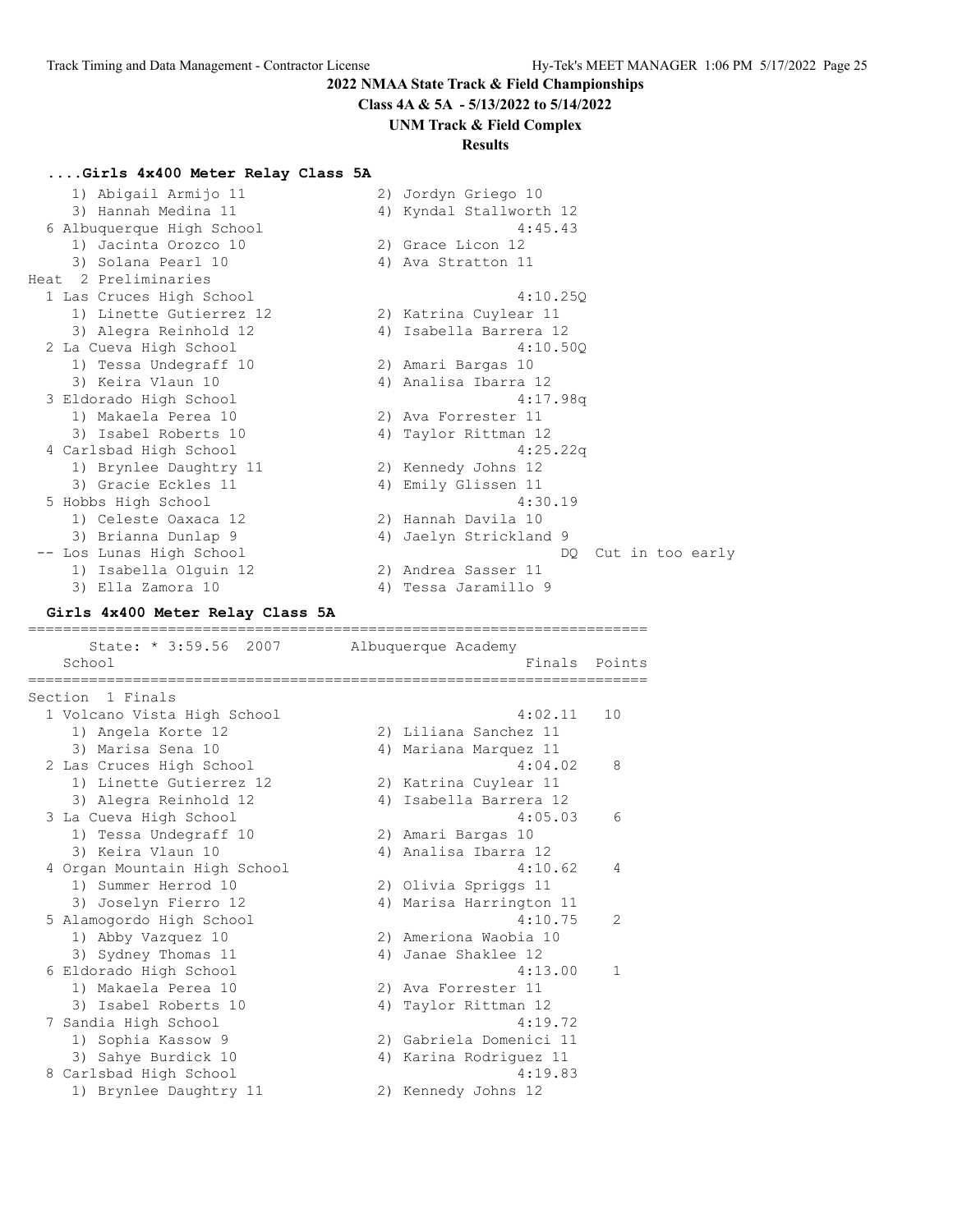**Class 4A & 5A - 5/13/2022 to 5/14/2022**

**UNM Track & Field Complex**

**Results**

**....Girls 4x400 Meter Relay Class 5A**

3) Gracie Eckles 11 4) Emily Glissen 11

**Girls 4x800 Meter Relay Class 5A** ======================================================================= State: \* 10:05.51 2021 Alamogordo School **Finals** Points **Points** ======================================================================= Section 1 1 Volcano Vista High School 9:51.91\* 10 1) Liliana Sanchez 11 2) Angela Korte 12 3) Haili Begay 9  $\hskip 1.5cm 4$ ) Marisa Sena 10 2 Rio Rancho High School 9:55.68\* 8 1) Esther Cameron 12 2) Violet Francisco 11 3) Loryn Trujillo 12 4) Gracey Lovato 12 3 Hobbs High School 9:56.60\* 6 1) Celeste Oaxaca 12 2) Victoria Villanueva 12 3) Yisel Palacios 11 (4) Bhret Clay 9 4 Sue Cleveland High School 10:01.25\* 4 1) Katie Frazier 11 2) Leah Futey 11 3) Naomi St. Clair 8 4) Jade Medina 12 5 La Cueva High School 10:16.33 2 1) Bella Garciduenas 9 2) Kendal Downing 11 3) Savannah Ames 11 4) Natalie Pfeiffer 11 6 Alamogordo High School 10:25.86 1 1) Saung Soe 11 2) Ellary Battle 11 3) Kylin Starkovich 10 4) Natalie Rodriguez 9 7 Las Cruces High School 10:37.42 1) Emma Barrera 9 2) Linette Gutierrez 12 3) Lyla Nielsen 10 4) Joscelyn Munoz 9 8 Carlsbad High School 10:39.76 1) Makayla Jefferson 11 2) Elena Reed 11 3) Raeann Carrasco 12 4) Abbey Dugan 9 9 Farmington High School 10:41.54 1) Selena Campos Perez 11 2) Miquelyn Allred 8 3) Kate Herman 9 4) Madison Germaine 10 10 Santa Fe High School 10 Santa Fe High School 2011:09.68 1) Mia Schleman 8 2) Addi Pattelena 9 3) Annalee Auer 10 4) Lili Gadret 12 11 Centennial High School 11:19.90 1) Felicia Apodaca 12 2) Adrianna Paz 11 3) Hillary Rojas 12 4) Deianira Hoyle 10 12 Albuquerque High School 11:20.65 1) Grace Licon 12 2) Sofia Hren 12 3) Solana Pearl 10 4) Safiya Zavala-Sweet 12

#### **Girls 1600 Sprint Medley Class 5A**

================================================================ State: \* 4:11.10 2019 Albuquerque High T Wilery, B Weatherington, A Williams, A Meraz School Prelims and Prelims of the School Prelims of the School Prelims of the School Prelims of the School Prelims of the School Prelims of the School Prelims of the School Prelims of the School Prelims of the School Preli ================================================================ Heat 1 Preliminaries 1 Hobbs High School 4:18.26Q 1) Alexi Wright 11 2) Faith Vine 9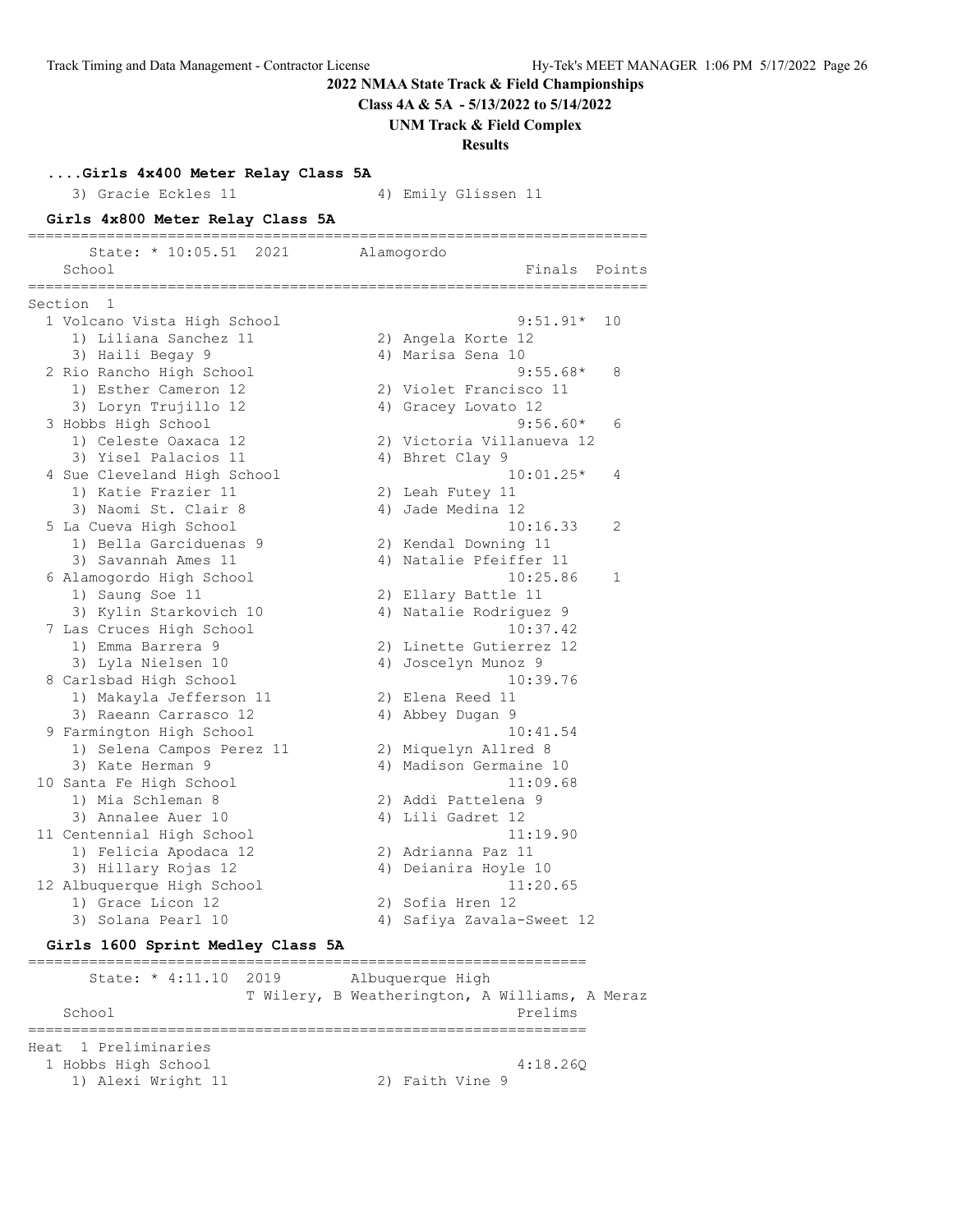**Class 4A & 5A - 5/13/2022 to 5/14/2022**

#### **UNM Track & Field Complex**

#### **Results**

#### **....Girls 1600 Sprint Medley Class 5A**

|      | 3) Bhret Clay 9              |    | 4) Yisel Palacios 11     |
|------|------------------------------|----|--------------------------|
|      | 2 Albuquerque High School    |    | 4:25.720                 |
|      | 1) Calista Aragon 12         |    | 2) Imani Cole-Robinson 9 |
|      | 3) Sofia Sanchez 12          |    | 4) Daniela Figueroa 9    |
|      | 3 Volcano Vista High School  |    | 4:26.53q                 |
|      | 1) Emma Lucero 9             |    | 2) Faith Ortiz 10        |
|      | 3) Mariana Marquez 11        |    | 4) Marisa Sena 10        |
|      | 4 Rio Rancho High School     |    | 4:26.77q                 |
|      | 1) Trinity Romero 11         |    | 2) Mikayla Fields 12     |
|      | 3) Jordyn Griego 10          |    | 4) Violet Francisco 11   |
|      | 5 Los Lunas High School      |    | 4:35.70                  |
|      | 1) Lucille Simpson 11        |    | 2) Kyleigh Fleshman 12   |
|      | 3) Isabella Olguin 12        |    | 4) Tessa Jaramillo 9     |
|      | 6 Organ Mountain High School |    | 4:42.57                  |
|      | 1) Jaraya Diaz 10            |    | 2) Summer Herrod 10      |
|      | 3) Ezril Mijairez 11         | 4) | Josslynn Ochoa 12        |
|      | 7 Sandia High School         |    | 4:50.87                  |
|      | 1) Jayden Miranda 10         |    | 2) Naia Haner 9          |
|      | 3) Sophia Kassow 9           | 4) | Sahye Burdick 10         |
| Heat | 2 Preliminaries              |    |                          |
|      | 1 Alamogordo High School     |    | 4:22.07Q                 |
|      | 1) Abby Vazquez 10           |    | 2) Sydney Thomas 11      |
|      | 3) Ameriona Waobia 10        |    | 4) Janae Shaklee 12      |
|      |                              |    |                          |
|      | 2 Sue Cleveland High School  |    | 4:22.41Q                 |
|      | 1) Aubrey Clemons 9          |    | 2) Nia Mamuya 12         |
|      | 3) Gabrielle Jones 12        |    | 4) Katie Frazier 11      |
|      | 3 Las Cruces High School     |    | 4:24.20q                 |
|      | 1) Kaselle Davis 9           |    | 2) Katrina Cuylear 11    |
|      | 3) Maija Noopila 10          |    | 4) Linette Gutierrez 12  |
|      | 4 La Cueva High School       |    | 4:26.87q                 |
|      | 1) Mikayla Evans 12          |    | 2) Cienna Mazotti 9      |
|      | 3) Victoria Marthaler 10     |    | 4) Savannah Ames 11      |
|      | 5 Carlsbad High School       |    | 4:33.67                  |
|      | 1) Annika Sowers 10          |    | 2) Raeann Carrasco 12    |
|      | 3) Emily Glissen 11          |    | 4) Abbey Dugan 9         |
|      | 6 Roswell High School        |    | 4:56.25                  |
|      | 1) Mariana Maldonado 12      |    | 2) Arlette Montanez 11   |

#### **Girls 1600 Sprint Medley Class 5A**

======================================================================= State: \* 4:11.10 2019 Albuquerque High T Wilery, B Weatherington, A Williams, A Meraz School **Finals** Points ======================================================================= Section 1 Finals 1 Hobbs High School 4:17.18 10 1) Alexi Wright 11 2) Faith Vine 9 3) Bhret Clay 9 4) Yisel Palacios 11 2 Alamogordo High School 4:21.24 8 1) Abby Vazquez 10 2) Sydney Thomas 11 3) Ameriona Waobia 10  $\hspace{1cm}$  4) Janae Shaklee 12 3 La Cueva High School 4:21.33 6 1) Mikayla Evans 12 2) Cienna Mazotti 9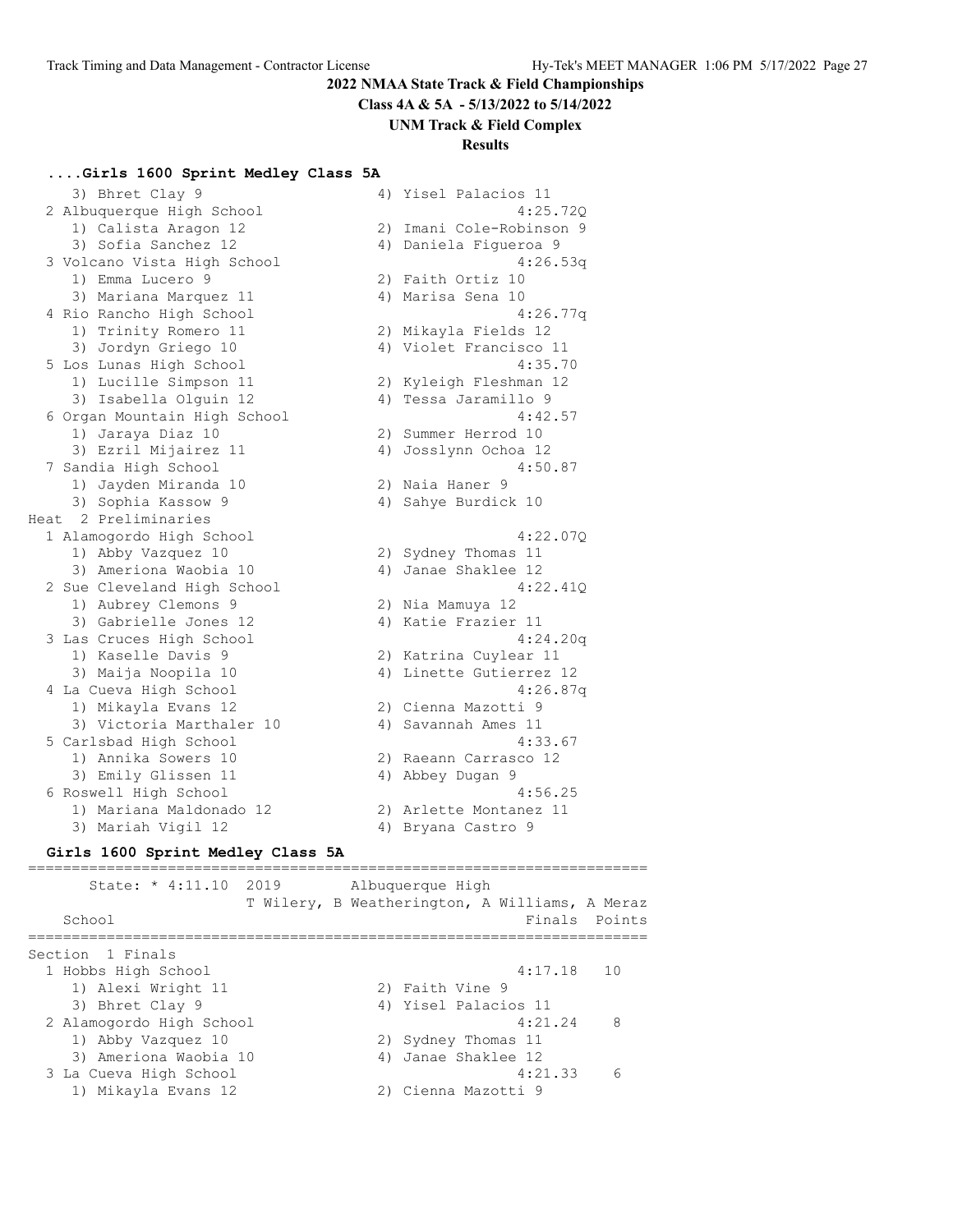**Class 4A & 5A - 5/13/2022 to 5/14/2022**

#### **UNM Track & Field Complex**

# **Results**

#### **....Girls 1600 Sprint Medley Class 5A**

| 3) Victoria Marthaler 10    | 4) Savannah Ames 11      |  |
|-----------------------------|--------------------------|--|
| 4 Rio Rancho High School    | 4:24.82<br>4             |  |
| 1) Trinity Romero 11        | 2) Mikayla Fields 12     |  |
| 3) Jordyn Griego 10         | 4) Violet Francisco 11   |  |
| 5 Volcano Vista High School | $\mathcal{L}$<br>4:25.18 |  |
| 1) Emma Lucero 9            | 2) Faith Ortiz 10        |  |
| 3) Mariana Marquez 11       | 4) Marisa Sena 10        |  |
| 6 Sue Cleveland High School | 4:28.79                  |  |
| 1) Aubrey Clemons 9         | 2) Nia Mamuya 12         |  |
| 3) Gabrielle Jones 12       | 4) Katie Frazier 11      |  |
| 7 Albuquerque High School   | 4:30.79                  |  |
| 1) Calista Aragon 12        | 2) Imani Cole-Robinson 9 |  |
| 3) Sofia Sanchez 12         | 4) Daniela Figueroa 9    |  |
| 8 Las Cruces High School    | 4:45.83                  |  |
| 1) Kaselle Davis 9          | 2) Katrina Cuylear 11    |  |
| 3) Maija Noopila 10         | 4) Linette Gutierrez 12  |  |

#### **Girls High Jump Class 5A**

=======================================================================

| Name                                          | State: * 5-06.50 2012 Nicole Jenrette (Los Lunas)<br>Year School | Finals Points |              |
|-----------------------------------------------|------------------------------------------------------------------|---------------|--------------|
| Flight 1                                      |                                                                  |               |              |
| 1 Yvonne Stinson 11 Alamogordo H 5-04.00      |                                                                  |               | 7            |
| $5 - 00$ $5 - 02$ $5 - 04$ $5 - 06$           |                                                                  |               |              |
| XO O O XXX                                    |                                                                  |               |              |
| 2 Karissa Loudermilk 19 Piedra Vista 15-04.00 |                                                                  |               | 5            |
| $4-08$ $4-10$ $5-00$ $5-02$ $5-04$ $5-06$     |                                                                  |               |              |
| O O O XO XO XXX                               |                                                                  |               |              |
| 3 Trinity Whitley 12 Eldorado Hig             |                                                                  | J5-04.00      | 4            |
| $4-10$ 5-00 5-02 5-04 5-06                    |                                                                  |               |              |
| O O XXO XO XXX                                |                                                                  |               |              |
| 4 Sophia Coleman 11 Piedra Vista              |                                                                  | $5 - 02.00$   | 3            |
| $4-08$ $4-10$ $5-00$ $5-02$ $5-04$            |                                                                  |               |              |
| O XO XO XXO XXX                               |                                                                  |               |              |
| 5 Kaselle Davis                               | 9 Las Cruces H 5-00.00                                           |               | 2            |
| $4-08$ $4-10$ $5-00$ $5-02$                   |                                                                  |               |              |
| O O XO XXX                                    |                                                                  |               |              |
| 6 Keira Vlaun                                 | 10 La Cueva Hig                                                  | J5-00.00      | $\mathbf{1}$ |
| $4-08$ $4-10$ $5-00$ $5-02$                   |                                                                  |               |              |
| O XXO XO XXX                                  |                                                                  |               |              |
| 7 Gabriela Domenici                           | 11 Sandia High School                                            | $J5 - 00.00$  |              |
| $4-08$ $4-10$ $5-00$ $5-02$                   |                                                                  |               |              |
| O XO XXO XXX                                  |                                                                  |               |              |
| 8 Victoria Marthaler                          | 10 La Cueva Hig   4-10.00                                        |               |              |
| $4 - 08$ $4 - 10$ $5 - 00$                    |                                                                  |               |              |
| O O XXX                                       |                                                                  |               |              |
| 9 Trinity Short                               | 11 Cibola High School J4-10.00                                   |               |              |
| $4 - 08$ $4 - 10$ $5 - 00$                    |                                                                  |               |              |
| O XXO XXX                                     |                                                                  |               |              |
| 9 Dakota Boaq                                 | 11 Piedra Vista 54-10.00                                         |               |              |
| $4 - 08$ $4 - 10$ $5 - 00$                    |                                                                  |               |              |
| O XXO XXX                                     |                                                                  |               |              |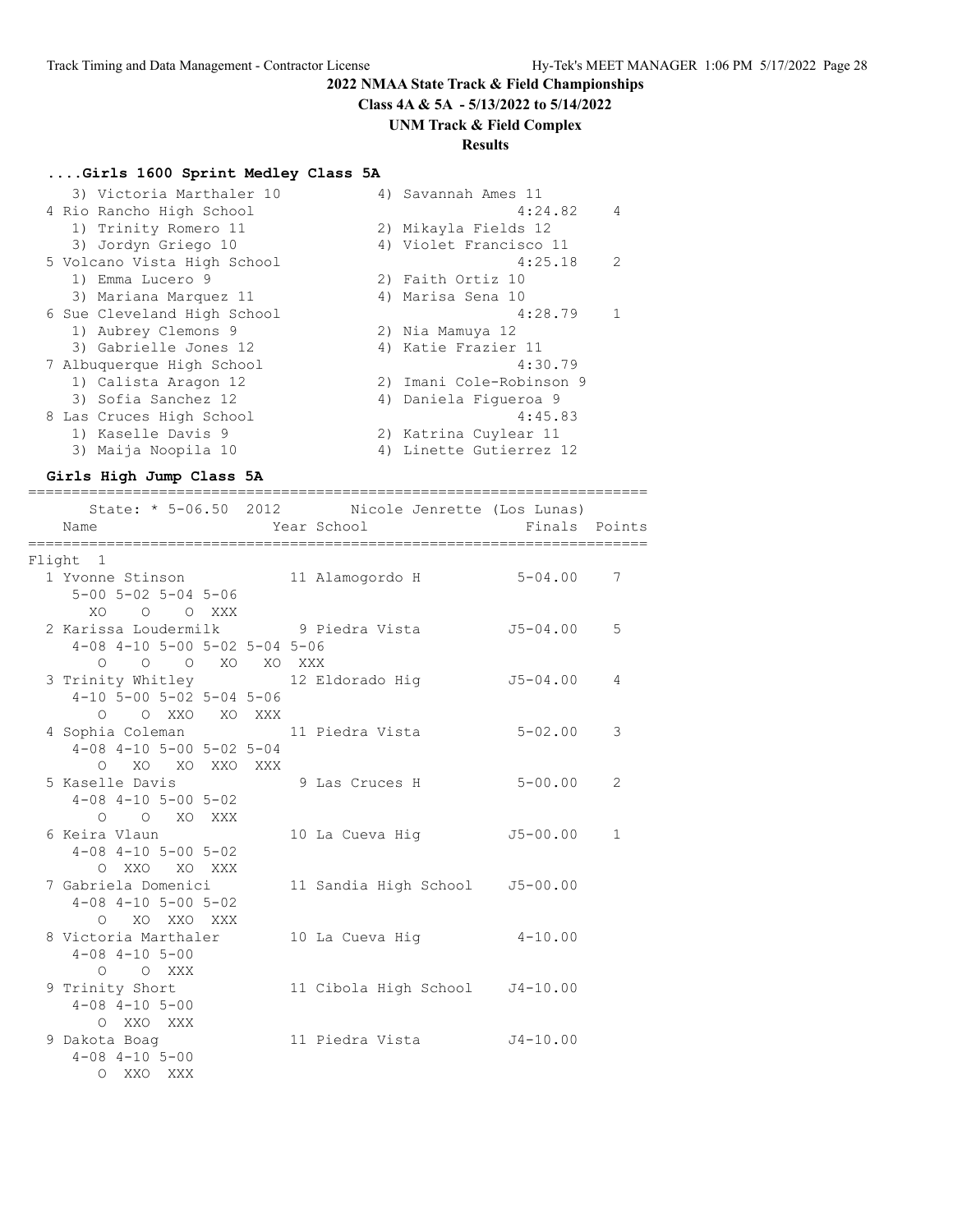**Class 4A & 5A - 5/13/2022 to 5/14/2022**

# **UNM Track & Field Complex**

# **Results**

| Girls High Jump Class 5A                                                              |                                |              |
|---------------------------------------------------------------------------------------|--------------------------------|--------------|
| 9 Aja Gonzales<br>$4 - 08$ $4 - 10$ $5 - 00$                                          | 10 Clovis High School J4-10.00 |              |
| O XXO XXX<br>12 Alondra Zacarias-Ortiz 12 Centennial H<br>$4 - 08$ $4 - 10$ $5 - 00$  |                                | $J4 - 10.00$ |
| XO XXO XXX<br>13 Antonia Pilar McCulley    11 Sandia High School<br>$4 - 08$ $4 - 10$ |                                | $4 - 08.00$  |
| XO XXX<br>-- Araina Powdrell<br>$4 - 08$                                              | 9 Volcano Vist                 | ΝH           |
| XXX<br>-- Gracie Eckles<br>$4 - 08$                                                   | 11 Carlsbad Hig                | NΗ           |
| XXX<br>-- Lauren Shiplet<br>$4 - 08$                                                  | 9 Los Lunas Hi                 | ΝH           |
| XXX<br>-- Sofia Sanchez<br>$4 - 0.8$<br>XXX                                           | 12 Albuquerque                 | ΝH           |

#### **Girls Pole Vault Class 5A**

| ------------------------<br>State: * 12-00 2019 Kiara Quezada (Farmington)                                    | ====================================== |               |   |
|---------------------------------------------------------------------------------------------------------------|----------------------------------------|---------------|---|
| Name                                                                                                          | Year School                            | Finals Points |   |
| $9 - 06$ 10-00 10-06                                                                                          |                                        |               | 7 |
| O XXX<br>$\Omega$<br>2 Amber Bradley 10 Carlsbad Hig<br>$9 - 00$ $9 - 06$ $10 - 00$ $10 - 06$<br>XXO O XO XXX |                                        | J10-00.00     | 5 |
| 3 Kylie Goodluck 12 Farmington H J10-00.00<br>8-06 9-00 9-06 10-00 10-06                                      |                                        |               | 4 |
| XO P O XXO XXX<br>4 Leandra Motelet 12 Santa Fe Hig<br>$9 - 00$ $9 - 06$ $10 - 00$                            |                                        | $9 - 06.00$   | 3 |
| XO O XXX<br>5 Kennedy Johns<br>$9 - 00$ $9 - 06$ $10 - 00$                                                    | 12 Carlsbad Hig                        | $J9 - 06.00$  | 2 |
| XXO O XXX<br>6 Jalyn McDonald<br>$8 - 069 - 009 - 06$                                                         | 12 Mayfield Hig                        | $9 - 00.00$   | 1 |
| O XO XXX<br>7 Jessica Tran<br>$8 - 00$ $8 - 06$ $9 - 00$                                                      | 11 La Cueva Hiq                        | $8 - 06.00$   |   |
| XO XO XXX<br>8 Trezure Bates<br>$8 - 00$ $8 - 06$ $9 - 00$                                                    | 11 Alamogordo H                        | $J8 - 06.00$  |   |
| O XXO XXX<br>9 Ashley Dannenberg<br>$8 - 008 - 06$<br>$\Omega$<br>XXX                                         | 12 Sue Clevelan                        | $8 - 00.00$   |   |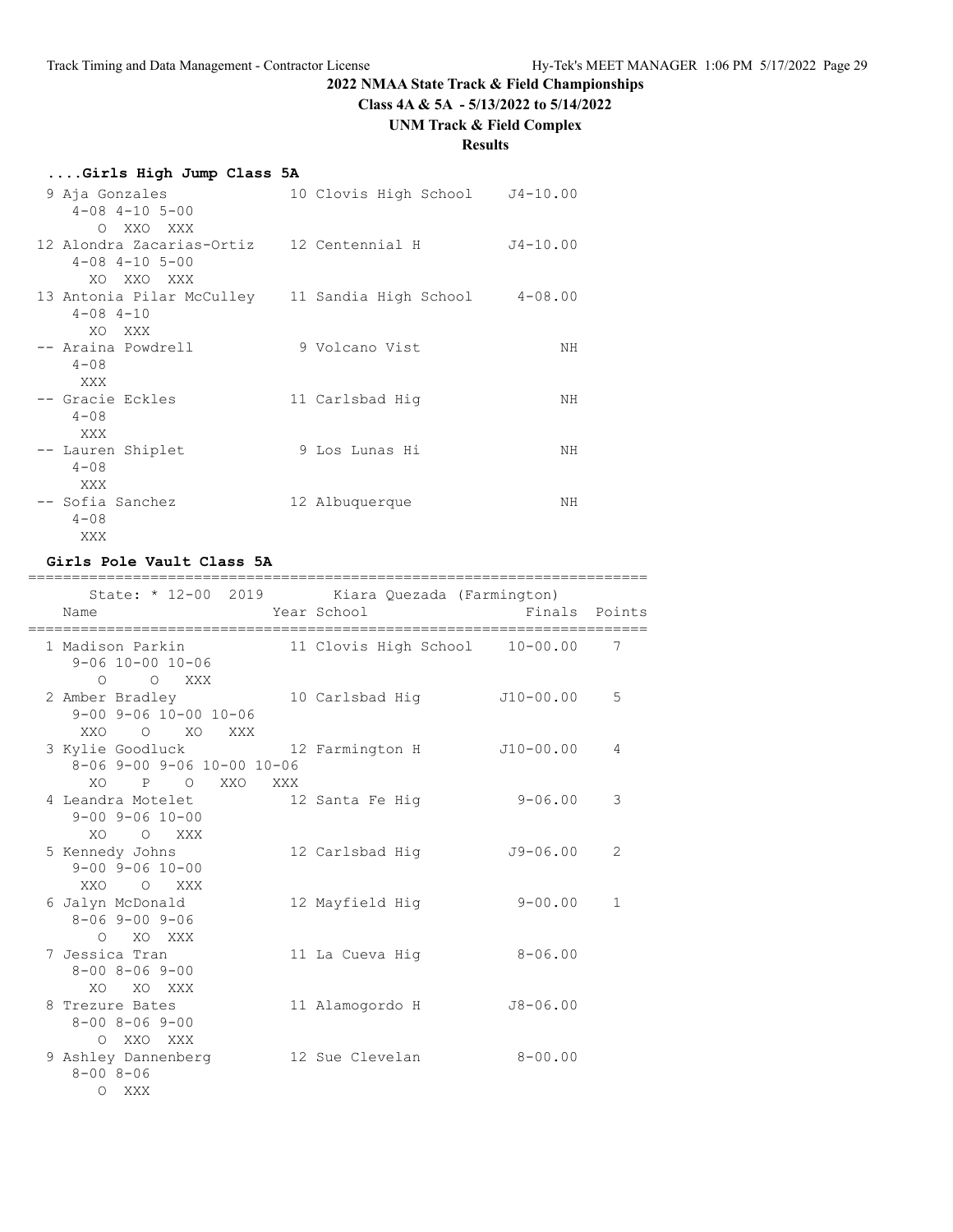**Class 4A & 5A - 5/13/2022 to 5/14/2022**

#### **UNM Track & Field Complex**

# **Results**

| -- Esti Wiebe<br>$8 - 00$     | 11 Santa Fe Hiq | NΗ |
|-------------------------------|-----------------|----|
| XXX                           |                 |    |
| -- Victoria Moore<br>$8 - 00$ | 12 Centennial H | NΗ |
| XXX                           |                 |    |
| -- Robin Ruiz                 | 12 Atrisco Heri | NΗ |
| $8 - 00$                      |                 |    |
| XXX                           |                 |    |

#### **Girls Long Jump Class 5A**

============================================================================

|                                                                                                | State: * 18-06.25 2021 Allie Bliss (Farmington) |  |
|------------------------------------------------------------------------------------------------|-------------------------------------------------|--|
| Name                                                                                           | Year School Timals Wind Points                  |  |
| 1 Jaelyn Bates 12 Volcano Vist 18-04.00 +0.0 7                                                 |                                                 |  |
| 17-05.75(+0.0) FOUL 17-10(+0.0) $18-04(+0.0)$ FOUL 17-11(+0.0)                                 |                                                 |  |
| 2 Yvonne Stinson 11 Alamogordo H 17-06.50 -0.2 5                                               |                                                 |  |
| 16-08.50(+0.0) 16-10(-0.4) 17-06.50(-0.2) FOUL FOUL 17-04.25(+0.0)                             |                                                 |  |
| 3 Isabella Barrera $12$ Las Cruces H $17-03.50$ +0.0 4                                         |                                                 |  |
| FOUL 16-06.75 (+0.0) $16-07$ (-1.0) FOUL (0.7) $17-03.50$ (+0.0) $16-09.25$ (-0.6)             |                                                 |  |
| 4 Angela Monreal 11 Roswell High School 17-03.00 +0.0 3                                        |                                                 |  |
| $17-03(+0.0)$ $16-10.75(0.7)$ $16-07.50(-0.1)$ $17-02.25(+0.0)$ $16-04.25(-0.1)$ $12-03(+0.0)$ |                                                 |  |
|                                                                                                |                                                 |  |
| FOUL(0.2) $15-09.25(+0.0)$ $17-02(-0.7)$ FOUL(0.5) $15-05.75(+0.0)$ $16-10.75(-0.8)$           |                                                 |  |
| 6 Gracie Eckles 11 Carlsbad Hig 16-08.50 +0.0 1                                                |                                                 |  |
| $16-00 (+0.0) 16-08.50 (+0.0)$ FOUL $16-08 (-0.6)$ FOUL $16-05 (+0.0)$                         |                                                 |  |
| 7 Savannah Ames 11 La Cueva Hig 16-06.50 +0.0                                                  |                                                 |  |
| $15-11(0.3)$ $16-05(-0.8)$ $15-11(-0.6)$ $16-03(+0.0)$ $16-06.50(+0.0)$ $16-03.75(-0.4)$       |                                                 |  |
| 8 Trinity Whitley 12 Eldorado Hig 16-06.25 +0.0                                                |                                                 |  |
| $15-10.25(+0.0)$ $15-07.50(-0.5)$ $16-06.25(+0.0)$ $16-05.75(-0.8)$ $FOUT(+0.0)$ $15-02(-0.1)$ |                                                 |  |
| 9 Autumn Shaw 11 Manzano High School 15-07.75 0.9                                              |                                                 |  |
| $13-07.50 (+0.0)$ $15-07.75(0.9)$ $14-08.50(-0.2)$                                             |                                                 |  |
| 10 Nia Mamuya $12$ Sue Clevelan $15-06.50$ 0.3                                                 |                                                 |  |
| FOUL 15-06.50(0.3) FOUL                                                                        |                                                 |  |
| 11 Dominique Armijo 9 Los Lunas Hi 14-07.75 1.1                                                |                                                 |  |
| $14-07(-0.8)$ $14-07.75(1.1)$ $14-05.25(-0.4)$                                                 |                                                 |  |

#### **Girls Triple Jump Class 5A**

| State: * 38-02.25 2001              | Katie Pettigrew (Farmington)                                                               |                                |                          |
|-------------------------------------|--------------------------------------------------------------------------------------------|--------------------------------|--------------------------|
| Name                                | Year School                                                                                | Finals Wind Points             |                          |
|                                     |                                                                                            |                                |                          |
| 1 Mikayla Evans                     | 12 La Cueva Hig                                                                            | $35 - 07.00 + 0.0 7$           |                          |
| $35-02.25(-0.5)$ $35-07(+0.0)$ FOUL | FOUL<br>FOUL                                                                               | FOUL                           |                          |
| 2 Keira Vlaun                       | 10 La Cueva Hiq                                                                            | $34 - 07.75 + 0.0$ 5           |                          |
|                                     | $33-03.50(-1.4)$ $34-01.25(-0.6)$ $34-01.25(-1.0)$ FOUL                                    | $34-07.75(+0.0)$ $33-06(-0.3)$ |                          |
| 3 Alyssa Esquero                    | 11 Alamogordo H                                                                            | $34 - 03.25$ 0.3 4             |                          |
|                                     | $33-07(-0.2)$ $32-05(0.9)$ $32-06.50(+0.0)$ $33-02.75(+0.0)$ $33-10(+0.0)$ $34-03.25(0.3)$ |                                |                          |
| 4 Riley Midgett                     | 12 Cibola High School $34-01.50 +0.0$                                                      |                                | $\overline{\phantom{a}}$ |
|                                     | FOUL $32-10.75(+0.0)$ FOUL $34-01.50(+0.0)$ $32-07.25(1.0)$ FOUL                           |                                |                          |
| 5 Laynie Basham                     | 12 Piedra Vista                                                                            | $33 - 08.75$ 0.6 2             |                          |
| $31 - 01.25(-0.3)$ FOUL             | 33-08.75(0.6) FOUL                                                                         | FOUL<br>FOUL                   |                          |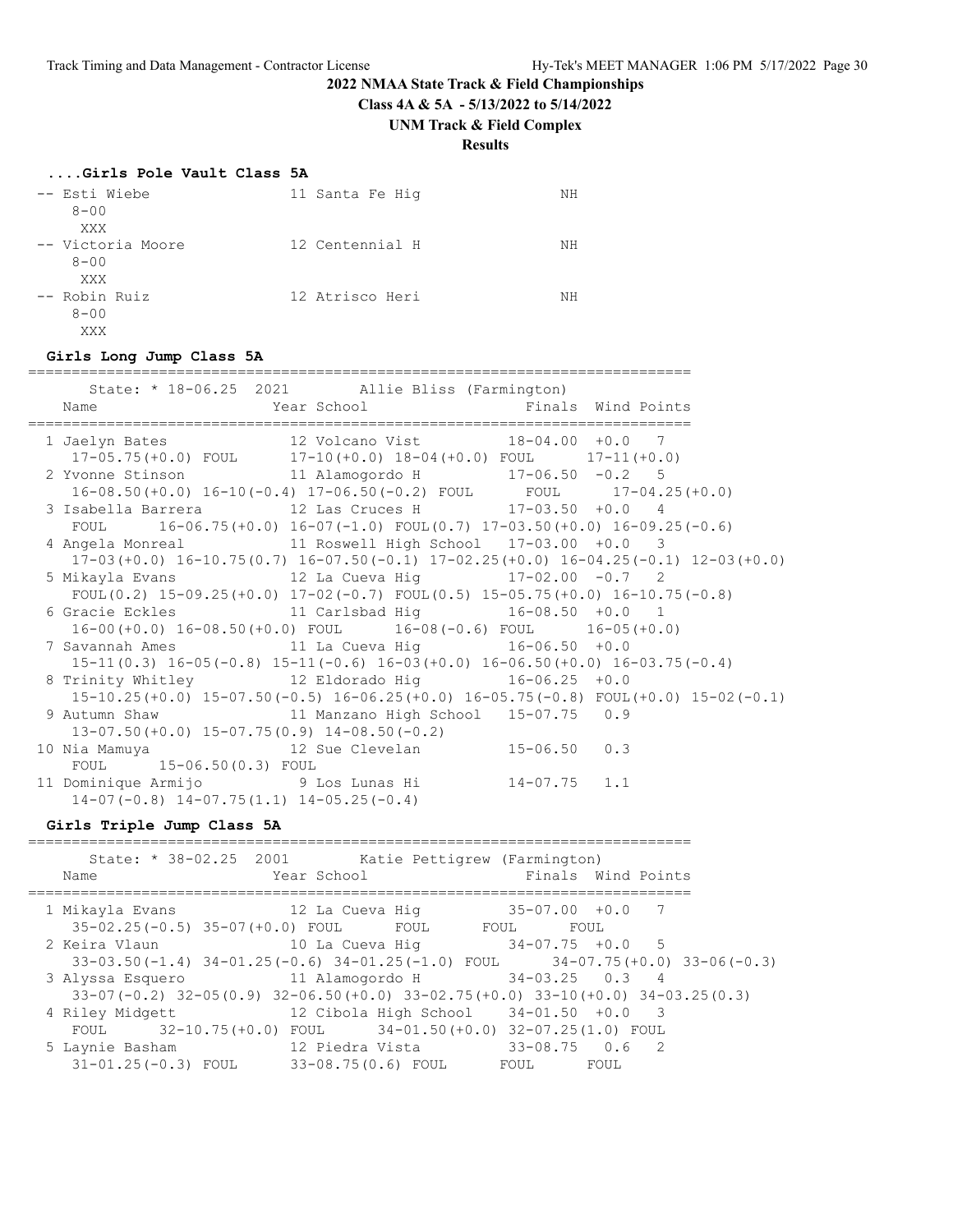**Class 4A & 5A - 5/13/2022 to 5/14/2022**

#### **UNM Track & Field Complex**

#### **Results**

#### **....Girls Triple Jump Class 5A**

 6 Leilani Clay 12 Hobbs High School 33-06.00 +0.0 1 30-06.50(+0.0) 30-11.75(-0.7) 32-01.50(+0.0) 31-10.75(+0.0) 32-01.75(-0.9) 33-06(+0.0) 7 Victoria Echerivel 11 Rio Rancho H 32-09.50 0.1 31-08.25(-1.1) 32-07(-1.0) 32-09.50(0.1) FOUL 31-05.50(+0.0) 32-00(NWI) 8 Lynley Koehler 11 Alamogordo H 32-05.25 +0.0 31-05.75(-0.3) 32-00(-1.6) 32-00.75(-0.5) 32-05.25(+0.0) 32-03.75(-0.3) 32-02.75(0.1) 9 Brynlee Daughtry 11 Carlsbad Hig 31-08.00 -0.2 31-08(-0.2) FOUL 31-04.75(-1.2) 10 Noella Mamuya 11 Sue Clevelan 30-05.50 +0.0 29-10(-1.1) 29-07.50(-0.5) 30-05.50(+0.0) 11 Ming Reu 12 Albuquerque 28-11.00 +0.0 28-00.25(+0.0) 28-00.75(-1.2) 28-11(+0.0) 12 Haelli Chavez 11 Los Lunas Hi 28-07.25 +0.0 27-03(-0.9) 28-07.25(+0.0) FOUL

#### **Girls Shot Put Class 5A**

======================================================================= State: \* 47-03 2012 Chase Ealey (Los Alamos) Name **Name** Year School **Finals** Points ======================================================================= 1 Sterling Glenn 11 Rio Rancho H 44-04.00 7 43-11.25 42-11.50 41-08.25 41-09.75 38-11 44-04 2 Aveolela Pili 11 Centennial H 40-05.00 5 40-05 38-05.75 35-09.25 39-05.75 38-03.75 40-00.25 3 Agalelei Pili 12 Centennial H 40-01.75 4 36-01.50 35-09.75 36-05.75 36-09.50 40-01.75 36-04.75 4 Anna Jensen 11 Rio Rancho H 37-01.00 3 33-03.25 35-08.25 35-07.50 37-01 34-04.25 34-07.25 5 Kennedy Ulmer 12 Sue Clevelan 36-07.00 2 35-01 36-07 34-09.75 35-03 36-05.75 35-11 6 Lila Ashida 11 Las Cruces H 35-04.25 1 34-07.50 33-08.25 33-10.25 35-04.25 32-09.50 FOUL 7 Samonne Cauley 11 Eldorado Hig 35-02.00 30-01.75 28-08.75 34-04.25 34-11 35-02 32-04 8 Julia Espinosa  $11$  Rio Rancho H 33-10.75 30-07 32-04 33-10.75 31-01.75 31-07.50 33-05.50 9 Ryanne Huntington 10 Rio Rancho H 33-05.25 30-03.75 32-05 33-05.25 10 Ibree Mccorvey 10 Hobbs High School 32-07.25 30-01.25 30-11 32-07.25 11 Victoria Baca 11 Deming High School 32-04.50 29-08.50 32-04.50 FOUL 12 Taralee Eldridge 11 Eldorado Hig 32-02.00 30-01.75 31-02 32-02 13 Kyleigh Fleshman 12 Los Lunas Hi 31-08.50 30-01 30-07.25 31-08.50 14 Isabella Files 9 Rio Grande H 31-06.00 FOUL 28-05.50 31-06 15 Carrie Edwards 11 Roswell High School 25-01.25 25-01.25 24-11.50 24-03.75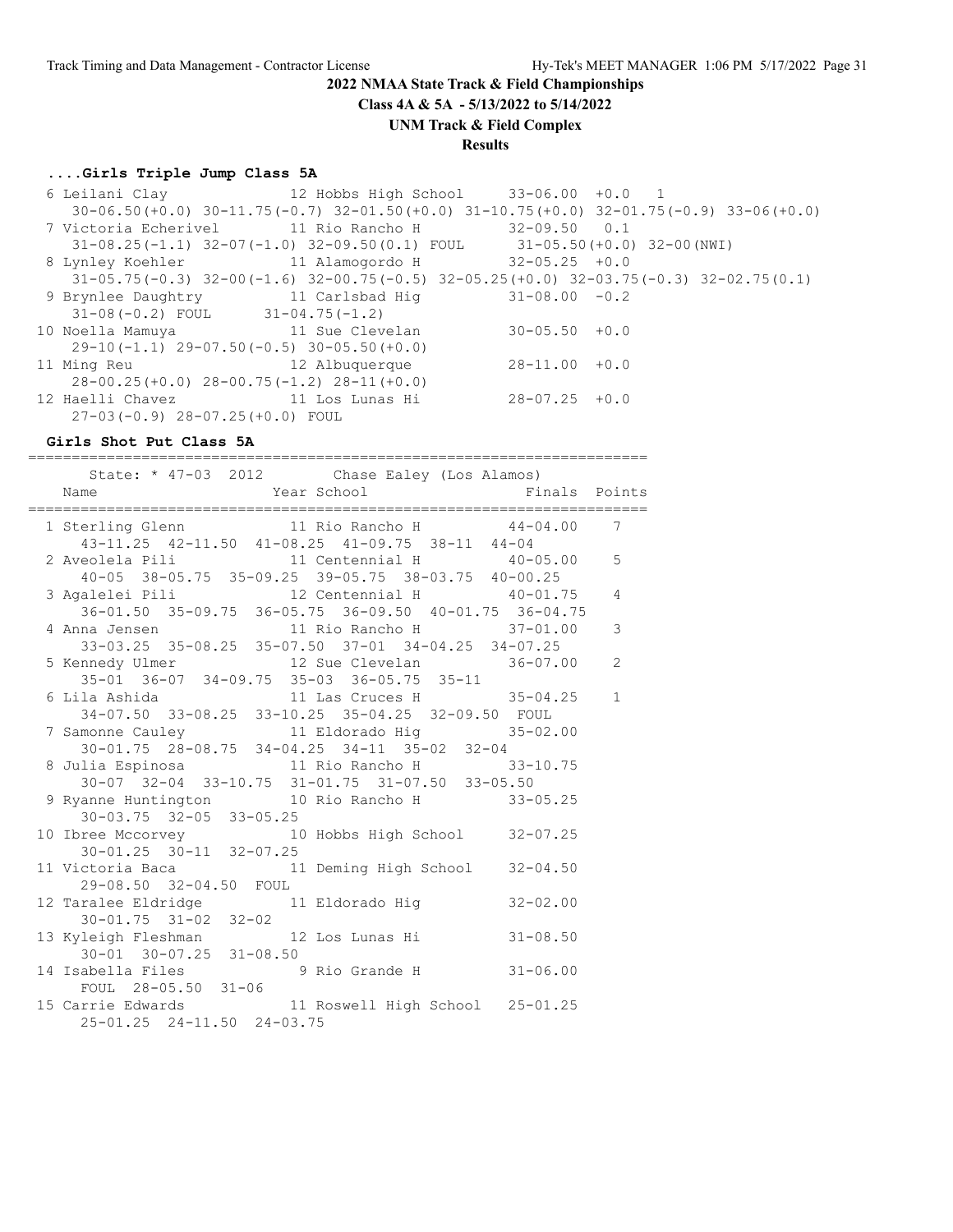**Class 4A & 5A - 5/13/2022 to 5/14/2022**

# **UNM Track & Field Complex**

# **Results**

#### **Girls Discus Throw Class 5A**

| State: * 136-11 2003 Jessica Ford (Aztec)<br>Year School<br>Name                              | Finals Points |                |
|-----------------------------------------------------------------------------------------------|---------------|----------------|
|                                                                                               |               |                |
| 1 Sterling Glenn 11 Rio Rancho H                                                              | $131 - 04$    | 7              |
| 114-10 123-00 122-07 122-06 120-07 131-04                                                     |               |                |
| 2 Kennedy Ulmer 12 Sue Clevelan<br>110-08 123-09 118-02 105-05 127-11 FOUL<br>12 Sue Clevelan | $127 - 11$    | 5              |
|                                                                                               |               |                |
| 3 Agalelei Pili<br>12 Centennial H                                                            | $127 - 10$    | $\overline{4}$ |
| 110-03 116-09 95-11 110-11 119-04 127-10                                                      |               |                |
| 11 Centennial H<br>4 Lauren Ocampo                                                            | $114 - 01$    | 3              |
| 107-09 114-01 106-11 FOUL 113-06 FOUL                                                         |               |                |
| 10 Sue Clevelan<br>5 Jaylee Gandert                                                           | $111 - 11$    | 2              |
| 104-11 107-11 85-01 110-11 111-11 99-00                                                       |               |                |
| 6 Kailey Becenti 12 Farmington H                                                              | $108 - 11$    | $\mathbf{1}$   |
| FOUL FOUL 108-10 91-05 108-11 FOUL                                                            |               |                |
| 7 Ibree Mccorvey 10 Hobbs High School                                                         | $107 - 00$    |                |
| 99-00 92-03 105-00 102-04 98-03 107-00                                                        |               |                |
| 8 Vanessa Esparza 11 Hobbs High School                                                        | $104 - 08$    |                |
| FOUL 102-06 104-08 97-05 100-08 101-04                                                        |               |                |
| 9 Aveolela Pili                           11 Centennial H                                     | $103 - 07$    |                |
| FOUL 99-11 103-07                                                                             |               |                |
| 10 Prisila Vela<br>11 Las Cruces H                                                            | $101 - 02$    |                |
| FOUL FOUL 101-02                                                                              |               |                |
| 11 Elli Breckenridge<br>10 La Cueva Hig                                                       | $99 - 08$     |                |
| $99 - 06$ $99 - 08$ $99 - 02$                                                                 |               |                |
| 12 Ariel Fillmore<br>12 Alamogordo H                                                          | $98 - 07$     |                |
| 98-07 96-08 FOUL                                                                              |               |                |
| 13 Jacqueline Vera<br>11 Alamogordo H                                                         | $94 - 06$     |                |
| FOUL 80-11 94-06                                                                              |               |                |
| 14 Isabella Files<br>9 Rio Grande H                                                           | $91 - 02$     |                |
| 91-02 84-06 FOUL                                                                              |               |                |
| 15 Kayla Stafford<br>11 Los Lunas Hi                                                          | $88 - 03$     |                |
| 88-03 85-10<br>FOUL                                                                           |               |                |

#### **Girls Javelin Throw Class 5A**

| Name                  | State: * 141-06 2008 Alex Membreno (St. Pius)<br>Year School | Finals     | Points         |
|-----------------------|--------------------------------------------------------------|------------|----------------|
| 1 Shaolin Munir       | 10 Organ Mounta                                              | $131 - 00$ | 7              |
| 131-00 120-06 110-00  | 120-06 122-02 130-11                                         |            |                |
| 2 Lauren Ocampo       | 11 Centennial H                                              | $130 - 07$ | 5              |
|                       | 121-02 128-04 122-09 116-10 130-07 122-04                    |            |                |
| 3 Jaylee Gandert      | 10 Sue Clevelan                                              | $121 - 03$ | 4              |
|                       | 101-02 116-03 110-01 109-11 115-06 121-03                    |            |                |
| 4 Sterling Glenn      | 11 Rio Rancho H                                              | $117 - 10$ | 3              |
| 106-01 100-03         | 106-06 117-10 112-02 115-04                                  |            |                |
| 5 Kennedy Ulmer       | 12 Sue Clevelan                                              | $115 - 03$ | $\mathcal{L}$  |
| $109 - 00$ $113 - 02$ | 112-02 110-00 114-06 115-03                                  |            |                |
| 6 Desiree Bosquez     | 11 Hobbs High School                                         | $106 - 06$ | $\overline{1}$ |
| $106 - 06$ 87-11      | $90 - 09$ $100 - 06$ $99 - 01$ $91 - 05$                     |            |                |
| 7 Aveolela Pili       | 11 Centennial H                                              | $106 - 03$ |                |
|                       | 106-03 105-11 102-09 102-01 94-11 104-08                     |            |                |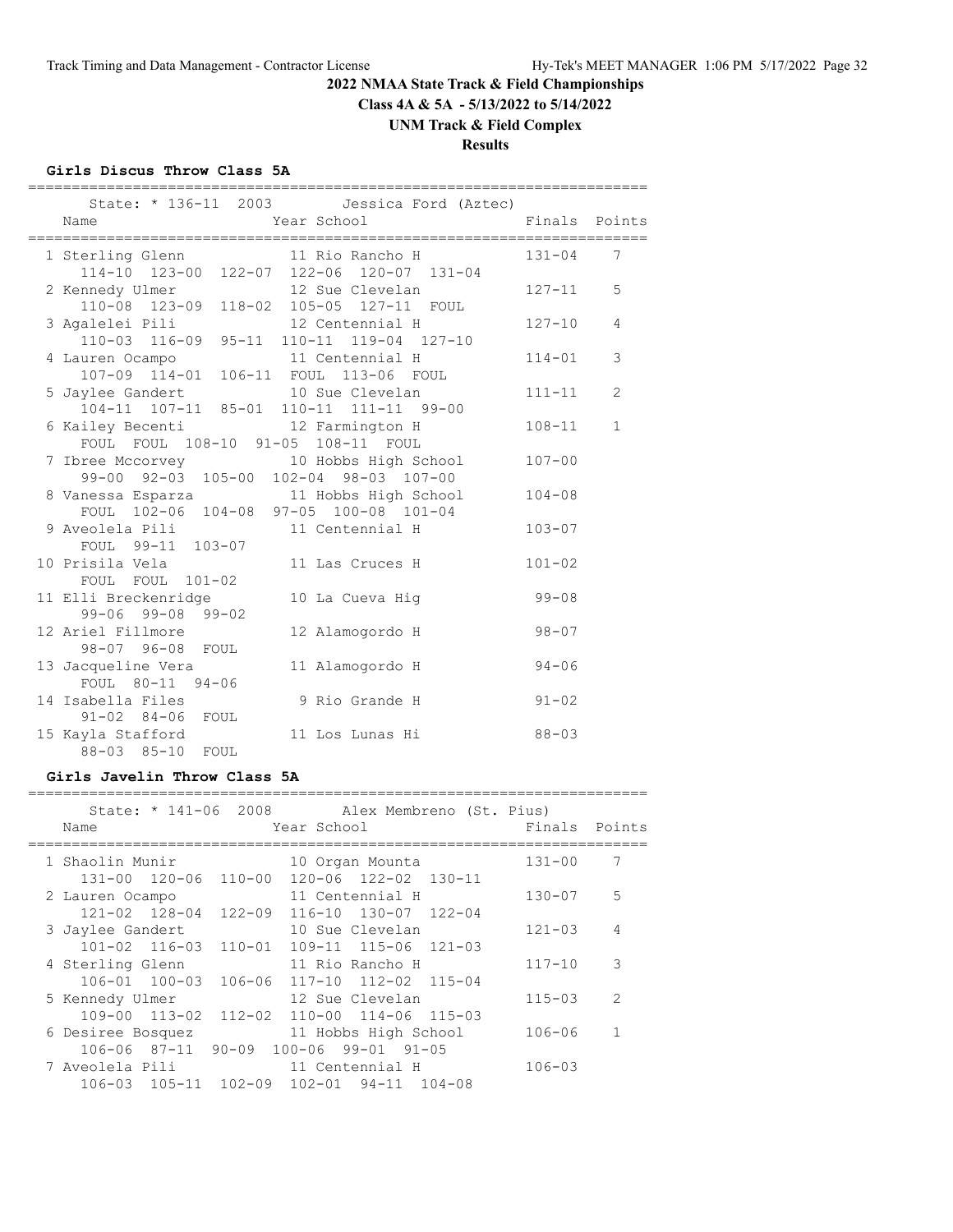**Class 4A & 5A - 5/13/2022 to 5/14/2022**

# **UNM Track & Field Complex**

# **Results**

# **....Girls Javelin Throw Class 5A**

| 8 Niquela Vallejos            | 11 Rio Rancho H               | $103 - 07$ |
|-------------------------------|-------------------------------|------------|
| $103 - 07$ 99-00 95-02        | $99 - 05$ $94 - 05$ $93 - 02$ |            |
| 9 Jacqueline Vera             | 11 Alamogordo H               | $99 - 00$  |
| $83 - 09$ $87 - 03$ $99 - 00$ |                               |            |
| 10 Rylie Ottman               | 12 La Cueva Hig               | $98 - 11$  |
| $98 - 11$ $89 - 00$ $97 - 06$ |                               |            |
| 11 Dakota Boag                | 11 Piedra Vista               | $97 - 09$  |
| FOUL 97-09 75-09              |                               |            |
| 12 Delaney Humphries          | 12 Sandia High School         | $91 - 11$  |
| $91 - 11$ $84 - 09$ $83 - 04$ |                               |            |
| 13 Amanda De La Rosa          | 9 Clovis High School          | $89 - 08$  |
| $89 - 00$ $79 - 04$ $89 - 08$ |                               |            |
| 14 Sara Saenz                 | 12 Rio Grande H               | $82 - 08$  |
| 79-02 82-08 74-07             |                               |            |
| 15 Alessandra Castillo        | 9 Los Lunas Hi                | $76 - 09$  |
| 76-09 71-07 75-05             |                               |            |

# **Boys 100 Meter Dash Class 4A**

|                                                    | State: * 10.51 2019 Jonah Vigil (Taos) |               |
|----------------------------------------------------|----------------------------------------|---------------|
| Name                                               | Year School Prelims                    |               |
| Heat 1 Preliminaries Wind: 2.0                     |                                        |               |
| 1 Melaki Gutierrez 10 Los Alamos H 11.02Q          |                                        |               |
| 2 Nathan Sanchez                                   | 11 Belen High School 11.17q            |               |
| 3 Javyn Morales                                    | 11 Goddard High School 11.22           |               |
| 4 Mickey Sandoval 12 Ruidoso High School 11.28     |                                        |               |
| 5 Kene Onyia                                       | 10 Abq Academy                         | 11.67 11.661  |
| 6 Sergio Chavarria (a. 12 Miyamura Higabush 11.81) |                                        |               |
| Heat 2 Preliminaries Wind: 1.0                     |                                        |               |
| 1 Adam Aquilera                                    | 12 Lovington Hi                        | 11.130        |
| 2 Ryan Zeik                                        | 12 Los Alamos H 11.20q                 |               |
| 3 Tristen Ludi-Herrera 12 Bernalillo H             |                                        | 11.36         |
| Heat 3 Preliminaries Wind: 0.9                     |                                        |               |
| 1 Juan Diego Duran                                 | 10 Artesia High School                 | 11,000        |
| 2 Antonio Munoz                                    | 10 Moriarty Hig                        | 11.14q 11.140 |
| 3 Zakk Thomas                                      | 12 Kirtland Cen                        | 11.56         |
| 4 Bracxton Hall                                    | 12 Ruidoso High School 11.66           |               |
| 5 Connor Hemmert 11 Del Norte Hi                   |                                        | 11.67 11.669  |
| Heat 4 Preliminaries Wind: 2.7                     |                                        |               |
| 1 Kyler Joe                                        | 11 Kirtland Cen                        | 11.050        |
| 2 Adrian Solis                                     | 11 Goddard High School 11.14q 11.136   |               |
| 3 Eugene Rodella                                   | 12 Espanola Val                        | 11.32         |
| 4 Tristen McNeal 11 Aztec High School 11.64        |                                        |               |
| 5 Evert Tuttle                                     | 12 Belen High School                   | 12.89         |

# **Boys 100 Meter Dash Class 4A**

| State: $* 10.51 2019$      | Jonah Vigil (Taos) |               |
|----------------------------|--------------------|---------------|
| Name                       | Year School        | Finals Points |
|                            |                    |               |
| Section 1 Finals Wind: 0.4 |                    |               |
| 1 Melaki Gutierrez         | 10 Los Alamos H    | 10.96         |
| 2 Antonio Munoz            | 10 Moriarty Hig    | 5<br>10.99    |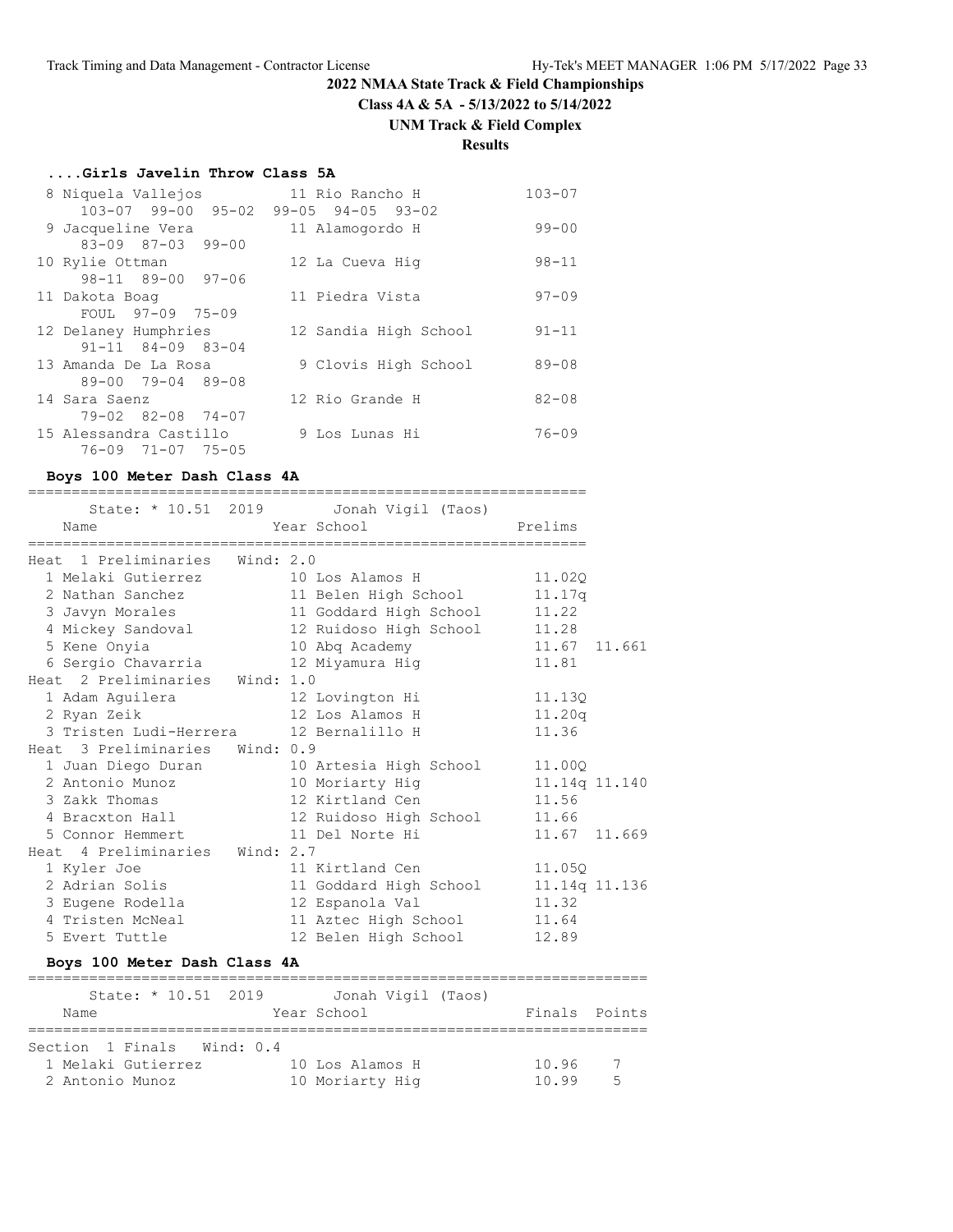# **2022 NMAA State Track & Field Championships Class 4A & 5A - 5/13/2022 to 5/14/2022 UNM Track & Field Complex**

# **Results**

#### **....Boys 100 Meter Dash Class 4A**

| 3 Adam Aquilera    | 12 Lovington Hi        | 11.01 | 4            |
|--------------------|------------------------|-------|--------------|
| 4 Kyler Joe        | 11 Kirtland Cen        | 11.11 | 3            |
| 5 Juan Diego Duran | 10 Artesia High School | 11.12 |              |
| 6 Ryan Zeik        | 12 Los Alamos H        | 11.16 | $\mathbf{1}$ |
| 7 Nathan Sanchez   | 11 Belen High School   | 11.17 |              |

#### **Boys 200 Meter Dash Class 4A**

| Name                                                               | State: * 21.20 1984 James Hillard (Lovington)    |              |
|--------------------------------------------------------------------|--------------------------------------------------|--------------|
| ===============================<br>Heat 1 Preliminaries Wind: +0.0 | =============================                    |              |
| 1 Jaden Astorga                                                    | 12 Moriarty Hig                                  | 22.070       |
| 2 Kyler Joe                                                        | 11 Kirtland Cen                                  | 22.42Q       |
| 3 James Jenkins                                                    | 12 Hope Christi 22.48q                           |              |
|                                                                    | 4 Juan Diego Duran 10 Artesia High School 22.49q |              |
| 5 Eric Romero                                                      | 12 Goddard High School 22.98                     |              |
| 6 George Rascon 10 Bloomfield H                                    |                                                  | 23.55        |
| Heat 2 Preliminaries Wind: 1.6                                     |                                                  |              |
| 1 Antonio Munoz 10 Moriarty Hig                                    |                                                  | 22.140       |
|                                                                    |                                                  | 22.270       |
| 3 Ryan Zeik                                                        | 12 Los Alamos H                                  | 22.86 22.855 |
| 4 Ali Abdullah 11 Valencia Hiq                                     |                                                  | 23.67 23.669 |
| Heat 3 Preliminaries Wind: -0.3                                    |                                                  |              |
| 1 Melaki Gutierrez 10 Los Alamos H                                 |                                                  | 22.47Q       |
| 2 John Teague                                                      | 12 Los Alamos H                                  | 22.620       |
| 3 Mickey Sandoval                                                  | 12 Ruidoso High School 22.86 22.853              |              |
| 4 Nathan Sanchez                                                   | 11 Belen High School                             | 23.61        |
| 5 Bracxton Hall                                                    | 12 Ruidoso High School                           | 23.67 23.661 |

#### **Boys 200 Meter Dash Class 4A**

| State: * 21.20 1984<br>James Hillard (Lovington)<br>Finals Points<br>Year School<br>Name |                |
|------------------------------------------------------------------------------------------|----------------|
|                                                                                          |                |
| Section 1 Finals Wind: 0.1                                                               |                |
| 1 Melaki Gutierrez<br>22.17<br>10 Los Alamos H                                           |                |
| 22.18<br>10 Moriarty Hig<br>2 Antonio Munoz                                              | 5              |
| 22.42<br>11 Kirtland Cen<br>3 Kyler Joe                                                  | $\overline{4}$ |
| 22.46<br>4 Adam Aquilera<br>12 Lovington Hi                                              | 3              |
| 12 Moriarty Hig<br>22.54<br>5 Jaden Astorga                                              | $\mathcal{L}$  |
| 10 Artesia High School<br>22.70<br>6 Juan Diego Duran                                    |                |

#### **Boys 400 Meter Dash Class 4A**

| State: * 47.01 2018<br>Name | Jonah Vigil, Taos<br>Year School | Prelims |
|-----------------------------|----------------------------------|---------|
|                             |                                  |         |
| Heat 1 Preliminaries        |                                  |         |
| 1 John Teague               | 12 Los Alamos H                  | 50.790  |
| 2 Joaquin Deprez            | 12 Abg Academy                   | 51.620  |
| 3 Zach Cruz                 | 10 Abg Academy                   | 51.90q  |
| 4 Eric Ramirez              | 12 Portales Hig                  | 52.38   |
| 5 Victor Parra              | 9 Espanola Val                   | 52.84   |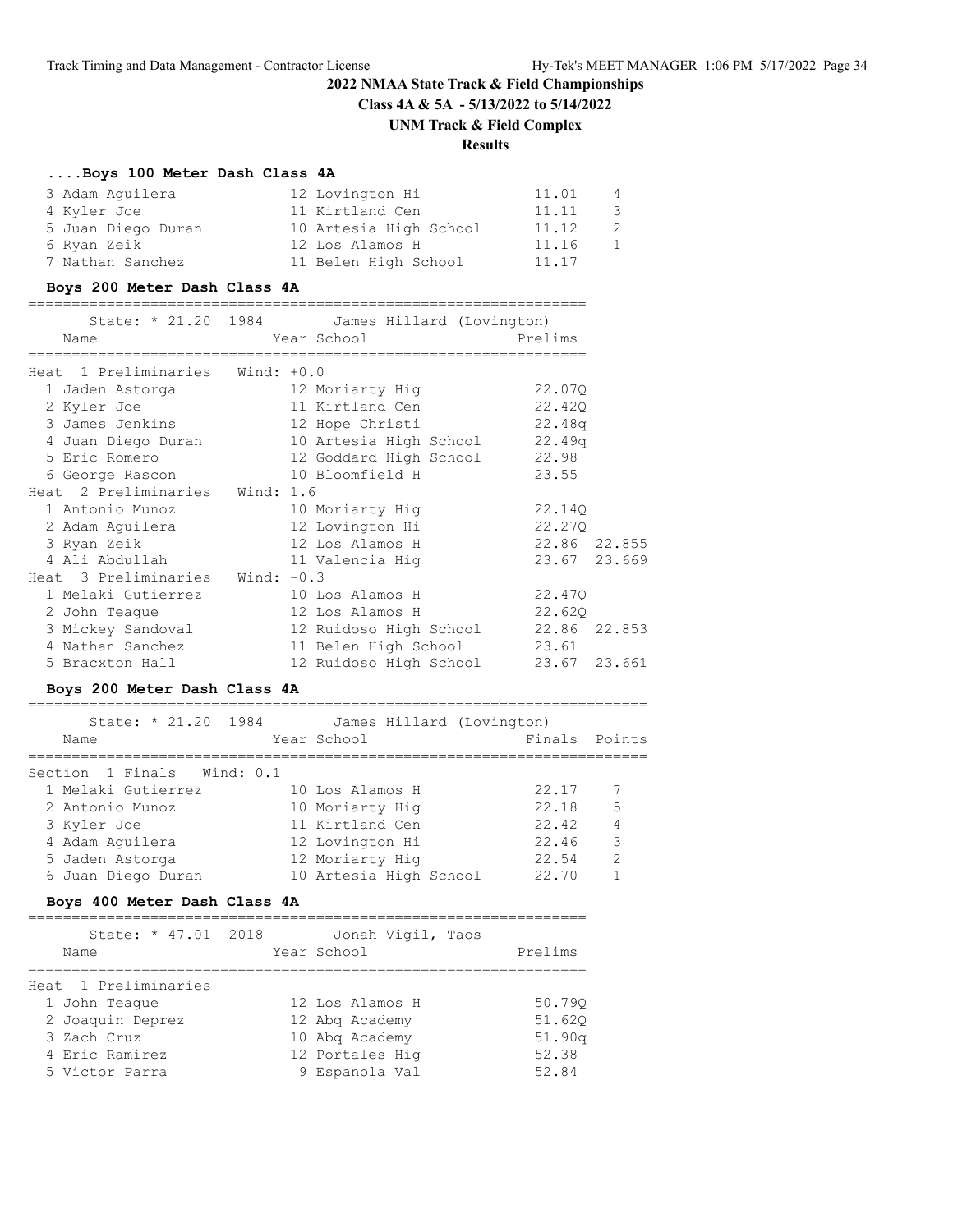# **2022 NMAA State Track & Field Championships Class 4A & 5A - 5/13/2022 to 5/14/2022**

# **UNM Track & Field Complex**

# **Results**

#### **....Boys 400 Meter Dash Class 4A**

| 6 David Gorman       | 11 Silver High School | 53.18         |
|----------------------|-----------------------|---------------|
| Heat 2 Preliminaries |                       |               |
| 1 James Jenkins      | 12 Hope Christi       | 50.450        |
| 2 Matthew Mondragon  | 12 Taos High School   | 50.660 50.658 |
| 3 Grafton Urbatsch   | 10 Los Alamos H       | 51.97         |
| 4 Kinan Lopez        | 12 Silver High School | 54.54         |
| 5 Vicente Herrera    | 10 Taos High School   | 55.66         |
| Heat 3 Preliminaries |                       |               |
| 1 Kyler Joe          | 11 Kirtland Cen       | 50.660 50.652 |
| 2 Alexander Pasulka  | 10 Los Alamos H       | 51.510        |
| 3 Ismael Martinez    | 11 Lovington Hi       | 51.77q        |
| 4 Ben Hasting        | 12 Taos High School   | 52.03         |
| 5 Christopher Coash  | 11 St. Pius X H       | 52.29         |

#### **Boys 400 Meter Dash Class 4A**

=======================================================================

| State: * 47.01 2018<br>Name | Jonah Vigil, Taos<br>Year School | Finals Points |               |
|-----------------------------|----------------------------------|---------------|---------------|
| Section 1 Finals            |                                  |               |               |
| 1 Kyler Joe                 | 11 Kirtland Cen                  | 49.54         |               |
| 2 James Jenkins             | 12 Hope Christi                  | 49.70         | 5             |
| 3 Joaquin Deprez            | 12 Abg Academy                   | 50.11         | 4             |
| 4 John Teaque               | 12 Los Alamos H                  | 50.50         | 3             |
| 5 Matthew Mondragon         | 12 Taos High School              | 50.69         | $\mathcal{L}$ |
| 6 Alexander Pasulka         | 10 Los Alamos H                  | 51.41         |               |
| 7 Ismael Martinez           | 11 Lovington Hi                  | 51.62         |               |
| 8 Zach Cruz                 | 10 Abg Academy                   | 51.90         |               |

#### **Boys 800 Meter Run Class 4A**

| State: * 1:55.32 2001<br>Name | Aaron Trujillo (Pojoaque)<br>Year School | Finals  | Points         |
|-------------------------------|------------------------------------------|---------|----------------|
|                               |                                          |         |                |
| Section<br>-1                 |                                          |         |                |
| 1 Joaquin Deprez              | 12 Abg Academy                           | 1:55.62 |                |
| 2 Tayan Benson                | 12 Miyamura Hiq                          | 1:57.25 | 5              |
| 3 Michael Riess               | 11 Portales Hig                          | 1:57.62 | $\overline{4}$ |
| 4 Wakei Hettinga              | 12 Los Alamos H                          | 1:58.71 | 3              |
| 5 Ryan Aldaz                  | 12 Los Alamos H                          | 1:59.25 | $\overline{2}$ |
| 6 Javen Chavez                | 12 Bloomfield H                          | 2:01.00 | 1              |
| 7 Moises Flores-gonzalez      | 12 Highland Hig                          | 2:05.19 |                |
| 8 Beck Ellis                  | 11 Los Alamos H                          | 2:05.23 |                |
| 9 Logan Ratliff               | 11 Santa Teresa                          | 2:06.96 |                |
| 10 Alex Goss                  | 10 Abg Academy                           | 2:08.07 |                |
| 11 Brian Kalb                 | 11 St. Pius X H                          | 2:09.28 |                |
| 12 Nate Klein                 | 11 Abg Academy                           | 2:10.44 |                |
| 13 Herman Archibeque          | 11 Moriarty Hig                          | 2:11.90 |                |
| 14 Michael Lopez              | 11 Silver High School                    | 2:15.30 |                |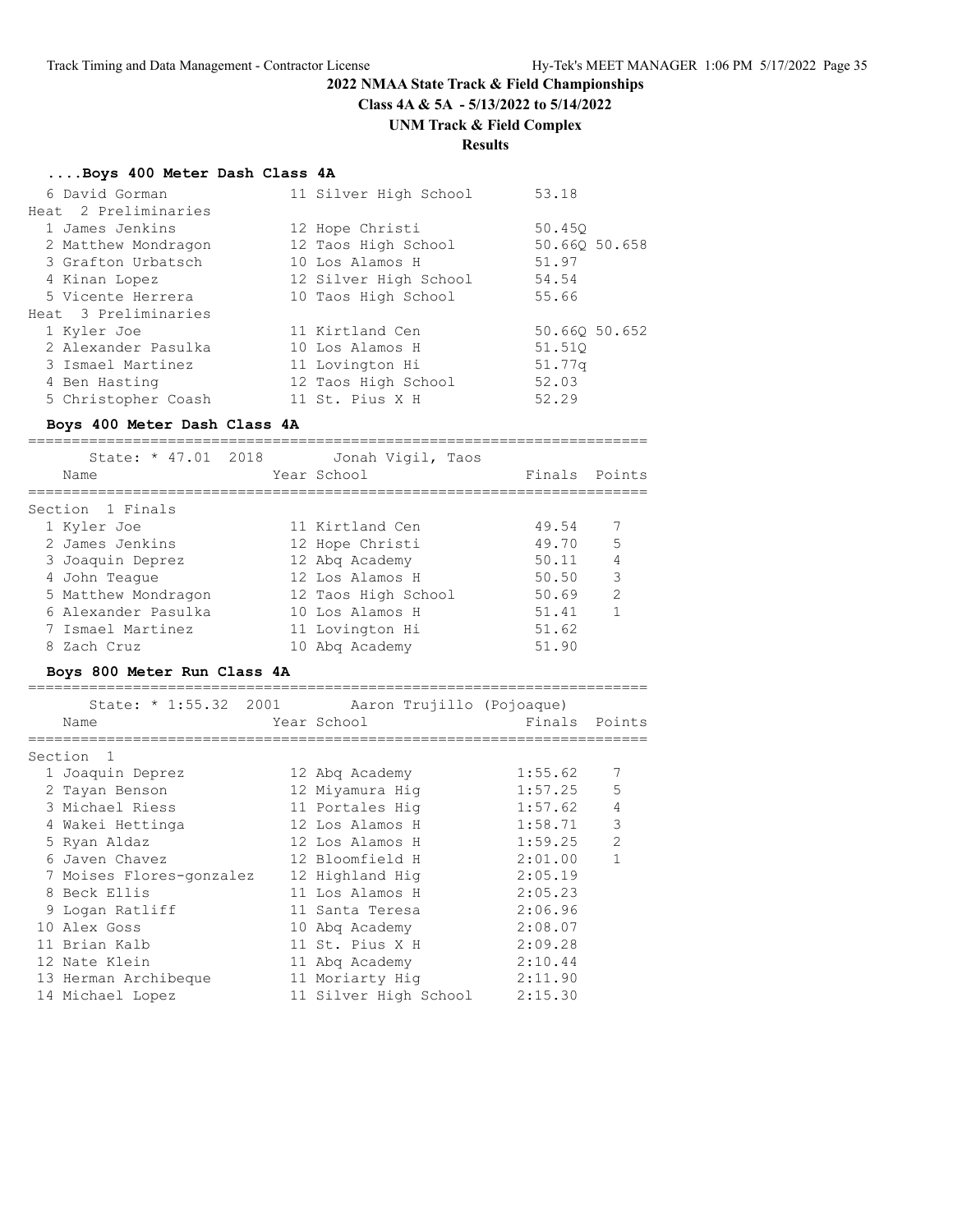**Class 4A & 5A - 5/13/2022 to 5/14/2022**

# **UNM Track & Field Complex**

# **Results**

# **Boys 1600 Meter Run Class 4A**

| Name                 | State: * 4:11.20 1996 Matt Twiest (ABQ Academy)<br>Year School | Finals Points |              |
|----------------------|----------------------------------------------------------------|---------------|--------------|
| 1 Rendon Kuykendall  | 11 Hope Christi                                                | 4:18.65       | 7            |
| 2 Keith Bridge       | 12 Los Alamos H                                                | 4:21.92       | 5            |
| 3 Tayan Benson       | 12 Miyamura Hiq                                                | 4:24.12       | 4            |
| 4 Michael Riess      | 11 Portales Hig                                                | 4:24.42       | 3            |
| 5 Ryan Aldaz         | 12 Los Alamos H                                                | 4:33.75       | 2            |
| 6 Rowan Flores       | 12 Los Alamos H                                                | 4:35.72       | $\mathbf{1}$ |
| 7 Javen Chavez       | 12 Bloomfield H                                                | 4:38.59       |              |
| 8 Derick Castellanos | 11 Lovington Hi                                                | 4:42.17       |              |
| 9 Theodore Roundface | 10 Gallup High School 4:45.95                                  |               |              |
| Jack Ammerman<br>10  | 11 Los Alamos H                                                | 4:45.99       |              |
| 11 Ouint Stein       | 11 Abg Academy                                                 | 4:47.25       |              |
| 12 Coleton Rogers    | 12 Silver High School 4:53.41                                  |               |              |
| 13 Samuel Buershen   | 11 St. Pius X H                                                | 4:58.91       |              |
| 14 Brock Anderson    | 8 Silver High School                                           | 5:22.51       |              |
| -- Hayden Prescott   | 11 Abg Academy                                                 | DQ.           |              |

#### **Boys 3200 Meter Run Class 4A**

======================================================================= State: \* 9:17.18 1996 Matt Twiest (ABQ Academy)

| Name                 | Year School            | Finals   | Points         |
|----------------------|------------------------|----------|----------------|
| 1 Rendon Kuykendall  | 11 Hope Christi        | 9:29.61  |                |
| 2 Keith Bridge       | 12 Los Alamos H        | 9:52.72  | 5              |
| 3 Rowan Flores       | 12 Los Alamos H        | 10:02.71 | $\overline{4}$ |
| 4 Duane Sena         | 9 Los Alamos H         | 10:05.45 | 3              |
| 5 Reuben Goettee     | 12 Los Alamos H        | 10:06.39 | $\overline{2}$ |
| 6 Morgan Schaller    | 12 Los Alamos H        | 10:08.55 |                |
| 7 Michael Riess      | 11 Portales Hig        | 10:27.98 |                |
| 8 Theodore Roundface | 10 Gallup High School  | 10:37.98 |                |
| 9 Coleton Rogers     | 12 Silver High School  | 11:03.24 |                |
| 10 Ryan Segura       | 12 Ruidoso High School | 11:04.36 |                |
| 11 Hayden Prescott   | 11 Abg Academy         | 11:08.35 |                |
| 12 Andrew Garcia     | 11 St. Pius X H        | 11:11.69 |                |
| 13 John Paul Miller  | 9 Grants High School   | 11:25.50 |                |

#### **Boys 110 Meter Hurdles Class 4A**

| State: * 14.30 1990<br>Name |              | Mario Sategna (Bloomfield); m<br>Year School | Prelims |
|-----------------------------|--------------|----------------------------------------------|---------|
| Heat 1 Preliminaries        | Wind: $-0.1$ |                                              |         |
| 1 Kidus Tekle               |              | 11 Hope Christi                              | 15.110  |
| 2 Kane Demers               |              | 12 Abg Academy                               | 15.530  |
| 3 Brian Benge               |              | 12 Artesia High School                       | 16.02q  |
| 4 Andrew Himes              |              | 8 Bloomfield H                               | 16.14q  |
| 5 Will James                |              | 12 Abg Academy                               | 16.20q  |
| 6 Ryan Thomas               |              | 10 Artesia High School                       | 16.96   |
| 7 Miquel Leon               |              | 12 Silver High School                        | 19.55   |
| Heat 2 Preliminaries        | Wind: 0.9    |                                              |         |
| 1 Max Chandler              |              | 12 Abg Academy                               | 15.240  |
| 2 Jaylon Gobert             |              | 12 Highland Hig                              | 15.770  |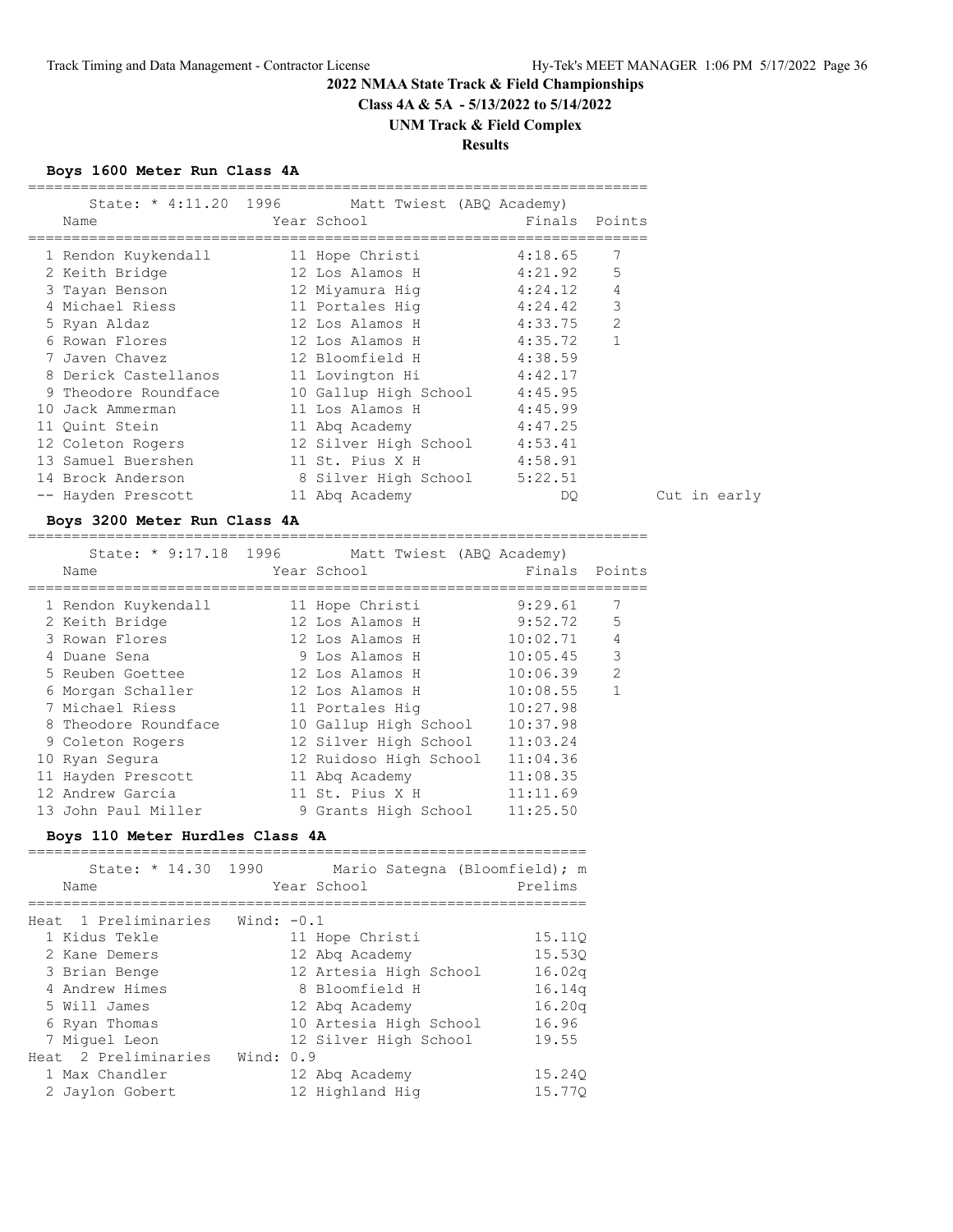**Class 4A & 5A - 5/13/2022 to 5/14/2022**

#### **UNM Track & Field Complex**

# **Results**

#### **....Boys 110 Meter Hurdles Class 4A**

| 3 Daniel Kim     | 10 Los Alamos H       | 16.30q |
|------------------|-----------------------|--------|
| 4 Sam James      | 10 Abg Academy        | 16.99  |
| 5 Julian Singell | 10 Los Alamos H       | 17.04  |
| 6 Lucas Montoya  | 12 Bloomfield H       | 17.24  |
| 7 Diego Madrid   | 10 Silver High School | 18.78  |
| 8 Noah Devany    | 9 St. Pius X H        | 20.23  |

#### **Boys 110 Meter Hurdles Class 4A**

#### ======================================================================= State: \* 14.30 1990 Mario Sategna (Bloomfield); most rec Name Year School Finals Points ======================================================================= Section 1 Finals Wind: 1.6 1 Kidus Tekle 11 Hope Christi 14.94 7 2 Max Chandler 12 Abq Academy 15.00 5 3 Kane Demers 12 Abq Academy 15.33 4 4 Jaylon Gobert 12 Highland Hig 15.43 3 5 Brian Benge 12 Artesia High School 15.65 2 6 Will James 12 Abq Academy 15.81 1

#### **Boys 300 Meter Hurdles Class 4A**

|                        | State: * 37.60 1991 Mario Sategna (Bloomfield) |         |
|------------------------|------------------------------------------------|---------|
| Name                   | Year School                                    | Prelims |
|                        |                                                |         |
| Heat 1 Preliminaries   |                                                |         |
| 1 Kidus Tekle          | 11 Hope Christi                                | 40.03Q  |
| 2 Max Chandler         | 12 Abq Academy                                 | 41.82Q  |
| 3 Will James           | 12 Abg Academy                                 | 41.90a  |
| 4 Kane Demers          | 12 Abg Academy                                 | 42.81   |
| 5 Brian Benge          | 12 Artesia High School                         | 43.95   |
| 6 Marcus Bedwell       | 12 Artesia High School                         | 44.56   |
| 7 Adrian Uranga        | 10 Santa Teresa                                | 45.86   |
| Heat 2 Preliminaries   |                                                |         |
| 1 Isaac Dominquez      | 10 Moriarty Hig                                | 42.01Q  |
| 2 Daniel Kim           | 10 Los Alamos H                                | 42.430  |
| 3 Jaylon Gobert        | 12 Highland Hig                                | 42.47q  |
| 4 Diego Snell-Martinez | 12 Bloomfield H                                | 42.65q  |
| 5 Sam James            | 10 Abg Academy                                 | 42.78q  |
| 6 Lucas Montoya        | 12 Bloomfield H                                | 42.94   |
| 7 Victor Ramirez       | 10 Valencia Hiq                                | 45.23   |
| 8 Sean Marquez         | 10 Chaparral Hi                                | 49.07   |

 7 Andrew Himes 8 Bloomfield H 16.04 8 Daniel Kim 10 Los Alamos H 16.07

#### **Boys 300 Meter Hurdles Class 4A**

| State: * 37.60 1991 | Mario Sategna (Bloomfield) |               |                |
|---------------------|----------------------------|---------------|----------------|
| Name                | Year School                | Finals Points |                |
|                     |                            |               |                |
| Section 1 Finals    |                            |               |                |
| 1 Kidus Tekle       | 11 Hope Christi            | 39.98         | $\overline{7}$ |
| 2 Will James        | 12 Abg Academy             | 41.61         | - 5            |
| 3 Isaac Dominquez   | 10 Moriarty Hig            | 41.96         | 4              |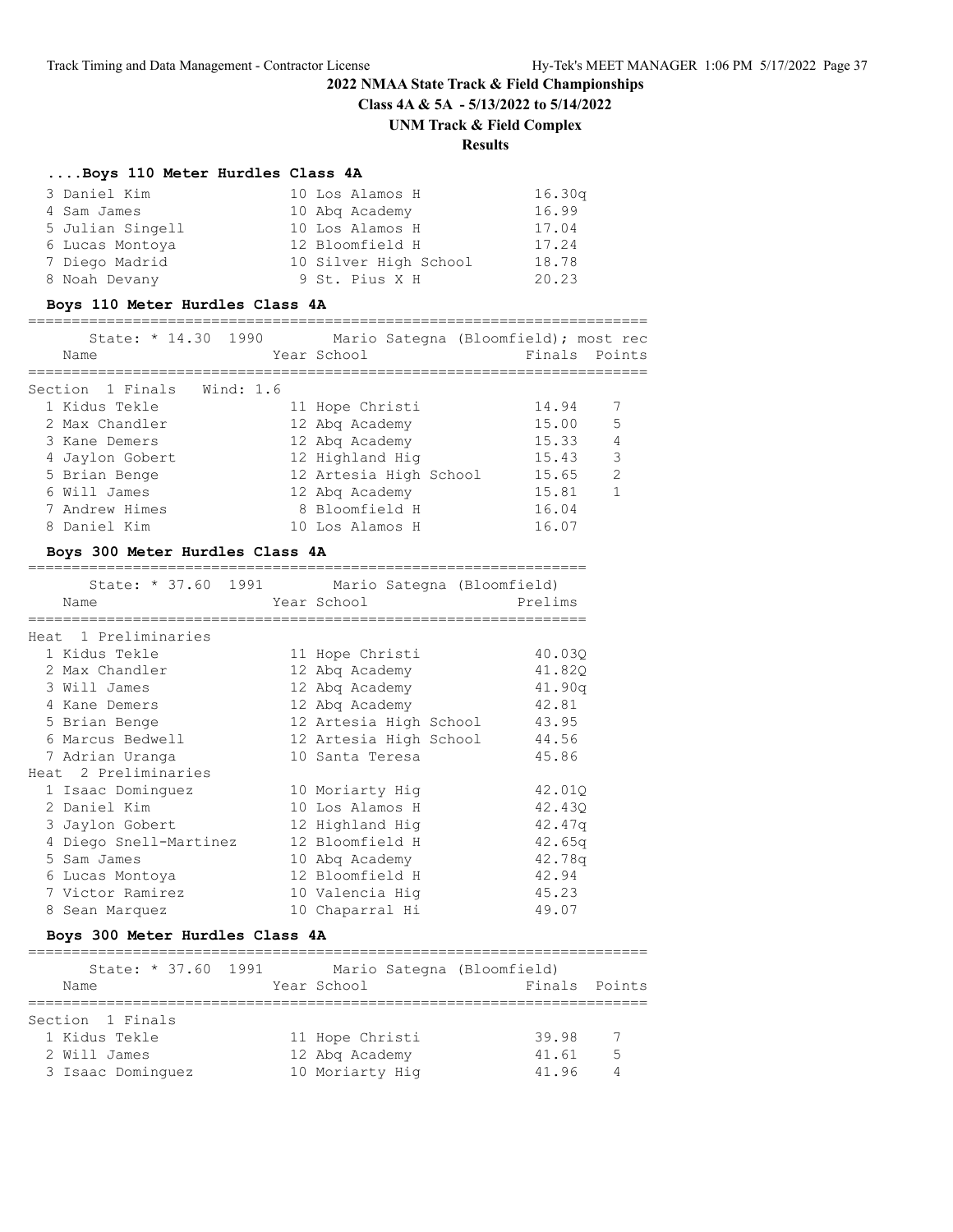**Class 4A & 5A - 5/13/2022 to 5/14/2022**

**UNM Track & Field Complex**

# **Results**

# **....Boys 300 Meter Hurdles Class 4A**

| 4 Sam James            | 10 Abg Academy  | 42.04 | 3 |
|------------------------|-----------------|-------|---|
| 5 Daniel Kim           | 10 Los Alamos H | 42.18 |   |
| 6 Jaylon Gobert        | 12 Highland Hig | 42.19 |   |
| 7 Diego Snell-Martinez | 12 Bloomfield H | 42.75 |   |
| 8 Max Chandler         | 12 Abg Academy  | 42.84 |   |

# **Boys 4x100 Meter Relay Class 4A**

|        | =========                                         | =================================== |  |
|--------|---------------------------------------------------|-------------------------------------|--|
|        | State: * 42.80 1991 Artesia; also Academy in 1988 |                                     |  |
| School |                                                   | Prelims                             |  |
|        | ===================                               | =============                       |  |
|        | Heat 1 Preliminaries                              |                                     |  |
|        | 1 Los Alamos High School                          | 42.92Q                              |  |
|        | 1) John Teague 12                                 | 2) Melaki Gutierrez 10              |  |
|        | 3) Jakob Green 12                                 | 4) Jeremiah Hartzol 12              |  |
|        | 2 Taos High School                                | 43.640                              |  |
|        | 1) Favian Cordova 11                              | 2) Yovani Urbano- Varela 10         |  |
|        | 3) Noah Washington 10                             | 4) Matthew Mondragon 12             |  |
|        | 3 Lovington High School                           | 43.77q                              |  |
|        | 1) Peyton Hooks 9                                 | 2) Cristian Mendoza 12              |  |
|        | 3) Javier Corrales 12                             | 4) Adam Aquilera 12                 |  |
|        | 4 Belen High School                               | 44.49q                              |  |
|        | 1) Nathan Sanchez 11                              | 2) Derian Rodriguez 10              |  |
|        | 3) Jesse Vasquez 11                               | 4) Evert Tuttle 12                  |  |
|        | 5 Kirtland Central High School                    | 44.83q                              |  |
|        | 1) Zakk Thomas 12                                 | 2) Brandon Ockerman 11              |  |
|        | 3) Nick Cambridge 11                              | 4) Kyler Joe 11                     |  |
|        | 6 Bloomfield High School                          | 45.60                               |  |
|        | 1) Aaron Johnson 11                               | 2) George Rascon 10                 |  |
|        | 3) Andrew Bair 10                                 | 4) Diego Snell-Martinez 12          |  |
|        | 7 Hope Christian High School                      | 46.04                               |  |
|        | 1) Nicholas Degraffenreid 10                      | 2) Elijah Saiz 10                   |  |
|        | 3) Ronnie Gilletti 9                              | 4) Noah Kelshaw 9                   |  |
|        | Heat 2 Preliminaries                              |                                     |  |
|        | 1 Goddard High School                             | 43.63Q                              |  |
|        | 1) Nicholas Baca 12                               | 2) Eric Romero 12                   |  |
|        | 3) Adrian Solis 11                                | 4) Javyn Morales 11                 |  |
|        | 2 Abq Academy                                     | 44.22Q                              |  |
|        | 1) Zach Cruz 10                                   | 2) Jamal Witter 10                  |  |
|        | 3) Kene Onyia 10                                  | 4) Carter Speegle 10                |  |
|        | 3 Bernalillo High School                          | 44.46q                              |  |
|        | 1) David Llanez 11                                | 2) Jacob Pino 11                    |  |
|        | 3) Chase Darnell 12                               | 4) Tristen Ludi-Herrera 12          |  |
|        | 4 Ruidoso High School                             | 45.03                               |  |
|        | 1) Bracxton Hall 12                               | 2) Vincent Polaco 10                |  |
|        | 3) Connor Holland 11                              | 4) Mickey Sandoval 12               |  |
|        | 5 St. Pius X High School                          | 45.22                               |  |
|        | 1) Kendrew Agbemadzo 11                           | 2) Christopher Coash 11             |  |
|        | 3) Isaac Leyba 11                                 | 4) Marco Ybarra 12                  |  |
|        | 6 Moriarty High School                            | 45.97                               |  |
|        | 1) Isaiah Quintana 10                             | 2) Ben Dick 11                      |  |
|        | 3) Isaac Dominguez 10                             | 4) Michael Magofe 11                |  |
|        | 7 Silver High School                              | 52.55                               |  |
|        | 1) Jose Parra 10                                  | 2) Walter Woodward 10               |  |
|        |                                                   |                                     |  |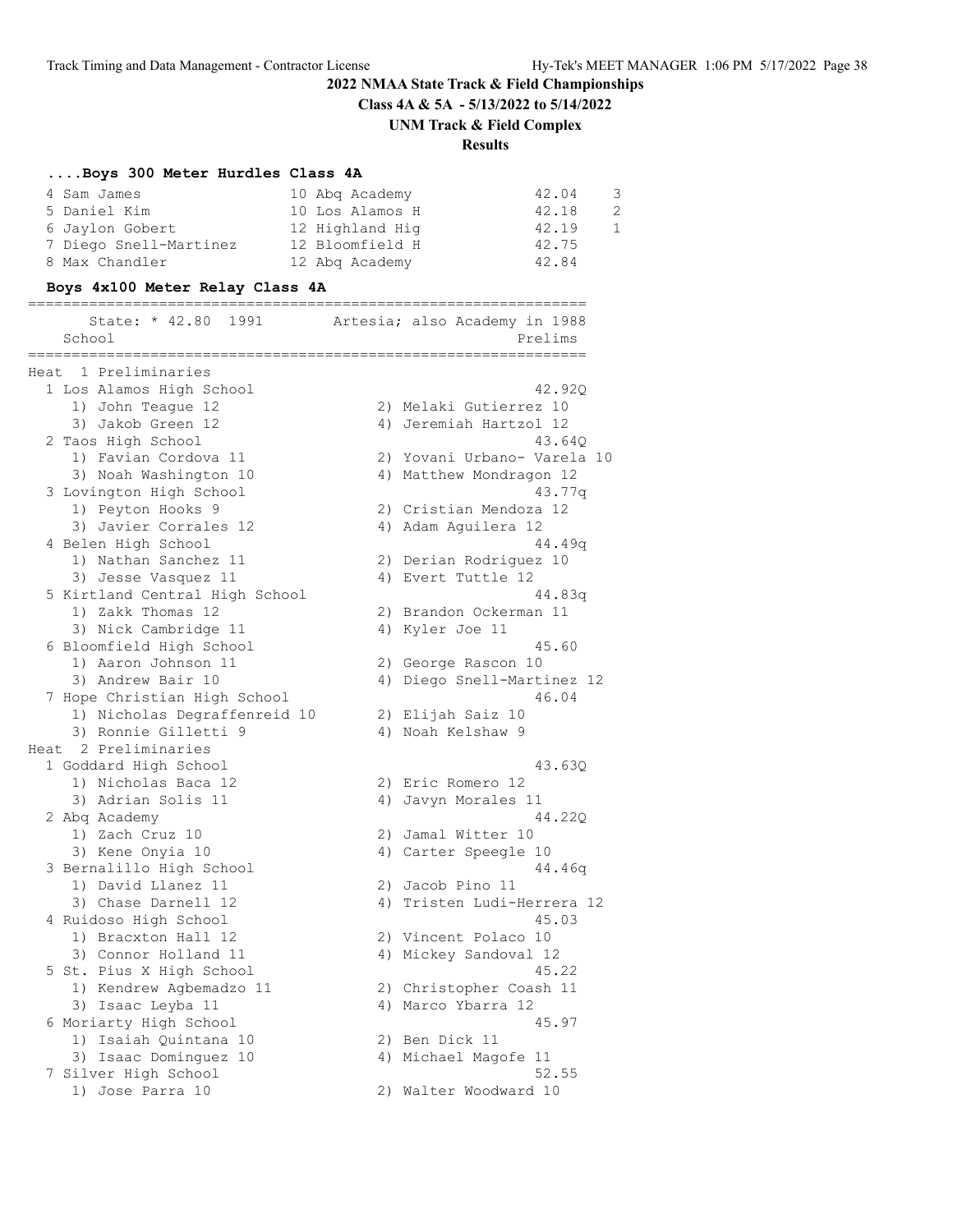**Class 4A & 5A - 5/13/2022 to 5/14/2022**

**UNM Track & Field Complex**

#### **Results**

#### **....Boys 4x100 Meter Relay Class 4A**

| 3) Landon Reed 10      | 4) Rio Koury 11        |
|------------------------|------------------------|
| -- Artesia High School | DNF                    |
| 1) Jake Barrera 12     | 2) Juan Diego Duran 10 |
| 3) Esiah Saiz 9        | 4) Marcus Bedwell 12   |

#### **Boys 4x100 Meter Relay Class 4A**

======================================================================= State: \* 42.80 1991 Artesia; also Academy in 1988 School **Finals** Points ======================================================================= Section 1 Finals 1 Los Alamos High School 43.07 10 1) John Teague 12 2) Melaki Gutierrez 10 3) Jakob Green 12 4) Jeremiah Hartzol 12 2 Taos High School 43.45 8 1) Favian Cordova 11 2) Yovani Urbano- Varela 10 3) Noah Washington 10 4) Matthew Mondragon 12 3 Lovington High School 43.62 6 1) Peyton Hooks 9 2) Cristian Mendoza 12 3) Javier Corrales 12 (4) Adam Aguilera 12 4 Abq Academy 44.06 4 1) Zach Cruz 10 2) Jamal Witter 10 3) Kene Onyia 10 10 10 4) Carter Speegle 10 5 Bernalillo High School 44.40 2 1) David Llanez 11 2) Jacob Pino 11 3) Chase Darnell 12 4) Tristen Ludi-Herrera 12 6 Kirtland Central High School 44.44 1 1) Zakk Thomas 12 2) Brandon Ockerman 11 3) Nick Cambridge 11 (4) Kyler Joe 11 7 Belen High School 44.63 1) Nathan Sanchez 11 2) Derian Rodriguez 10 3) Jesse Vasquez 11 <a>> 4) Evert Tuttle 12

#### **Boys 4x200 Meter Relay Class 4A**

| State: * 1:28.60 1991        | Artesia                    |
|------------------------------|----------------------------|
| School                       | Prelims                    |
| 1 Preliminaries<br>Heat      |                            |
| 1 Taos High School           | 1:30.830                   |
| 1) Favian Cordova 11         | 2) Noah Washington 10      |
| 3) Yovani Urbano- Varela 10  | 4) Matthew Mondragon 12    |
| 2 Hope Christian High School | 1:31.070                   |
| 1) Elijah Saiz 10            | 2) Noah Kelshaw 9          |
| 3) Kidus Tekle 11            | James Jenkins 12<br>4)     |
| 3 Abg Academy                | 1:31.97q                   |
| 1) Max Chandler 12           | Jamal Witter 10<br>2)      |
| 3) Kene Onyia 10             | 4) Carter Speegle 10       |
| 4 Bernalillo High School     | 1:33.91                    |
| 1) David Llanez 11           | 2) Jacob Pino 11           |
| 3) Chase Darnell 12          | 4) Tristen Ludi-Herrera 12 |
| 5 Goddard High School        | 1:34.13                    |
| 1) Manuel Venzor 11          | 2) Adrian Solis 11         |
| 3) Diego Nunez 12            | Eric Romero 12<br>4)       |
|                              |                            |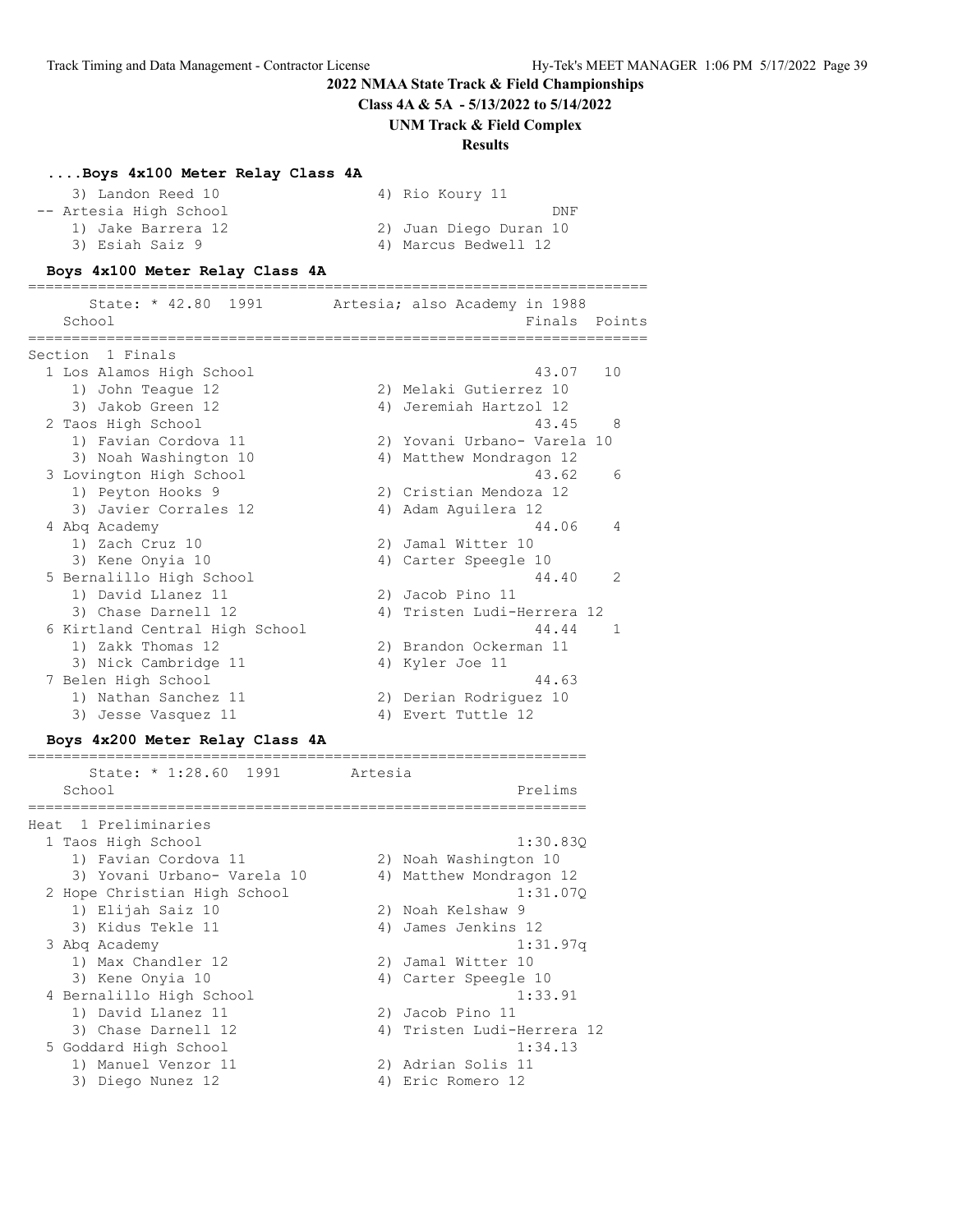**Class 4A & 5A - 5/13/2022 to 5/14/2022**

**UNM Track & Field Complex**

#### **Results**

#### **....Boys 4x200 Meter Relay Class 4A**

 6 St. Pius X High School 1:35.01 1) Kendrew Agbemadzo 11 2) Isaac Leyba 11 3) Bryan Thomas 9 4) Collin Wilson 12 7 Kirtland Central High School 1:37.85 1) Nick Cambridge 11 2) Easten Warner 10 3) Noah Warner 9 4) Brandon Ockerman 11 8 Chaparral High School 1:38.18 1) William Castellanos 10 2) David Garcia 11 3) Edwin Macias 11 4) Israel Rodriguez 11 Heat 2 Preliminaries 1 Los Alamos High School 1:30.13Q 1) Kenneth Suazo 10 2) Melaki Gutierrez 10 3) Jakob Green 12 4) Jeremiah Hartzol 12 2 Moriarty High School 1:30.48Q 1) David Vaquera 12 2) Jaden Astorga 12 3) Christopher McGrath 12 (4) Antonio Munoz 10 3 Lovington High School 1:32.14q 1:32.14<br>
1) Javier Corrales 12 2) Cristian Mendoza 12<br>
3) Damon Willard 11 4) Adam Aguilera 12<br>
1:33.2 3) Damon Willard 11  $\qquad \qquad$  4) Adam Aguilera 12 4 Belen High School 1:33.21q 1) Nathan Sanchez 11 2) Joseph O'Brien 12 3) Jesse Vasquez 11 <a>> 4) Evert Tuttle 12 5 Artesia High School 1:33.50q 1) Marcus Bedwell 12 2) Esiah Saiz 9 3) Payton Deans 11 4) Joseph Carrasco 12 6 Portales High School 1:33.76 1) Jacob Romero 12 2) Xavier Tarpeh 9 3) LJ Jackson 12 (4) Eric Ramirez 12 7 Aztec High School 1:36.22 1) Logan Whitaker 10 2) Nathan Shahan 10 3) Jayden Godbay 10  $\hskip1cm$  4) Tristen McNeal 11 8 Santa Teresa High School 1:42.03 1) Angel Galindo 11 2) Luis Mendoza 12 3) Misael Rios 11 4) Michael Alvarez 12

#### **Boys 4x200 Meter Relay Class 4A**

======================================================================= State: \* 1:28.60 1991 Artesia School **Finals Points** ======================================================================= Section 1 Finals 1 Los Alamos High School 1:29.04 10 1) Kenneth Suazo 10 2) Melaki Gutierrez 10 3) Jakob Green 12 4) Jeremiah Hartzol 12 2 Moriarty High School 2 2 Moriarty 1:30.19 8 1) David Vaquera 12 2) Jaden Astorga 12 3) Christopher McGrath 12 (4) Antonio Munoz 10 3 Taos High School 1:31.74 6 1) Favian Cordova 11 2) Noah Washington 10 3) Yovani Urbano- Varela 10 4) Matthew Mondragon 12 4 Hope Christian High School 1:31.84 4 1) Elijah Saiz 10 2) Noah Kelshaw 9 3) Kidus Tekle 11 (4) James Jenkins 12 5 Abq Academy 1:32.22 2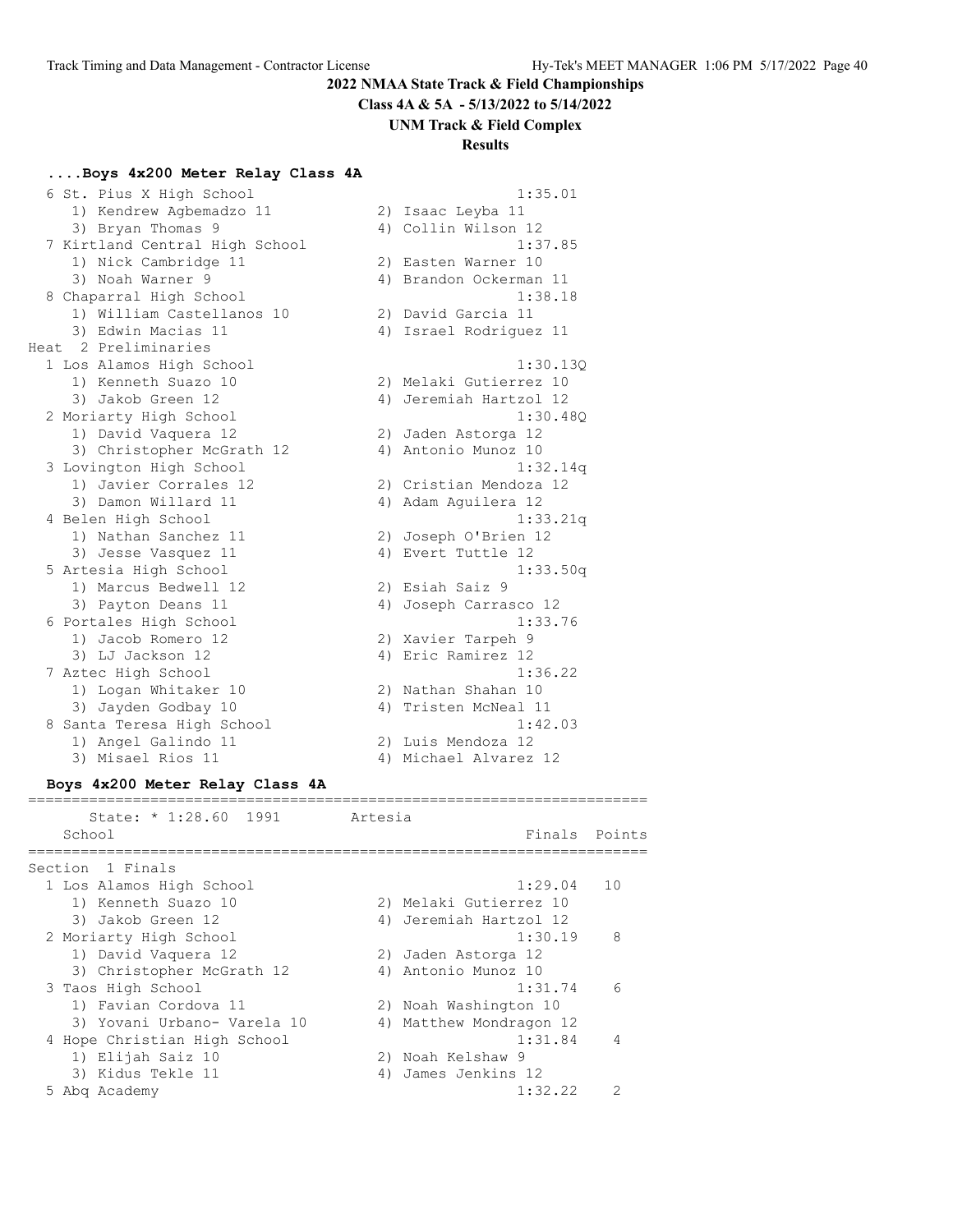**Class 4A & 5A - 5/13/2022 to 5/14/2022**

**UNM Track & Field Complex**

#### **Results**

#### **....Boys 4x200 Meter Relay Class 4A**

| 1) Max Chandler 12      | 2) Jamal Witter 10     |
|-------------------------|------------------------|
| 3) Kene Onyia 10        | 4) Carter Speegle 10   |
| 6 Lovington High School | 1:32.60                |
| 1) Javier Corrales 12   | 2) Cristian Mendoza 12 |
| 3) Damon Willard 11     | 4) Adam Aquilera 12    |
| 7 Artesia High School   | 1:33.49                |
| 1) Marcus Bedwell 12    | 2) Esiah Saiz 9        |
| 3) Payton Deans 11      | 4) Joseph Carrasco 12  |
| 8 Belen High School     | 1:33.74                |
| 1) Nathan Sanchez 11    | 2) Joseph O'Brien 12   |
| 3) Jesse Vasquez 11     | 4) Evert Tuttle 12     |

#### **Boys 4x400 Meter Relay Class 4A**

================================================================ State: \* 3:19.44 2019 Taos A Khweis, M Hermosillo, J Garcia, J Vigil School Prelims and the set of the set of the set of the set of the set of the set of the set of the set of the set of the set of the set of the set of the set of the set of the set of the set of the set of the set of the s ================================================================ Heat 1 Preliminaries 1 Artesia High School 3:30.75Q 1) Joseph Carrasco 12 2) Seth Johnson 12 3) Marco Ovalle 12 4) Juan Diego Duran 10 2 Los Alamos High School 3:30.94Q 1) John Teague 12 2) Jeremiah Hartzol 12 3) Grafton Urbatsch 10 4) Alexander Pasulka 10 3 Hope Christian High School 3:32.34q 1) Abel Steinfeldt 9 2) Kidus Tekle 11 3) Noah Kelshaw 9 4) James Jenkins 12 4 Ruidoso High School 3:36.54q 1) Mickey Sandoval 12 2) Xavier Magana 12 3) Connor Holland 11 (4) Bracxton Hall 12 5 Lovington High School 3:36.66q 1) Ismael Martinez 11 2) Payton Hernandez 8 3) Damon Willard 11  $\hskip1cm$  4) Ryan Marquez 11 6 St. Pius X High School 3:38.11 1) Andres Navarette 9 2) Isaac Leyba 11 3) Bryan Thomas 9 4) Christopher Coash 11 Heat 2 Preliminaries 1 Moriarty High School 3:26.07Q 1) Jaden Astorga 12 2) Cade Griego 11 3) Isaiah Quintana 10  $\hspace{1cm}$  4) Antonio Munoz 10 2 Taos High School 3:26.51Q 1) Favian Cordova 11 2) Yovani Urbano- Varela 10 3) Ben Hasting 12 4) Matthew Mondragon 12 3 Abq Academy 3:35.63q 1) Carter Speegle 10 2) Ethan Saiz 11 3) Ethan Myers 8 4) Zach Cruz 10 4 Bloomfield High School 3:39.38 1) Jarom Ordyyna 10 2) Diego Snell-Martinez 12 3) Eli Snell-Martinez 9 (4) George Rascon 10 5 Silver High School 3:40.09 1) Landon Reed 10 2) Michael Lopez 11 3) Kinan Lopez 12 (4) David Gorman 11 6 Aztec High School 3:43.68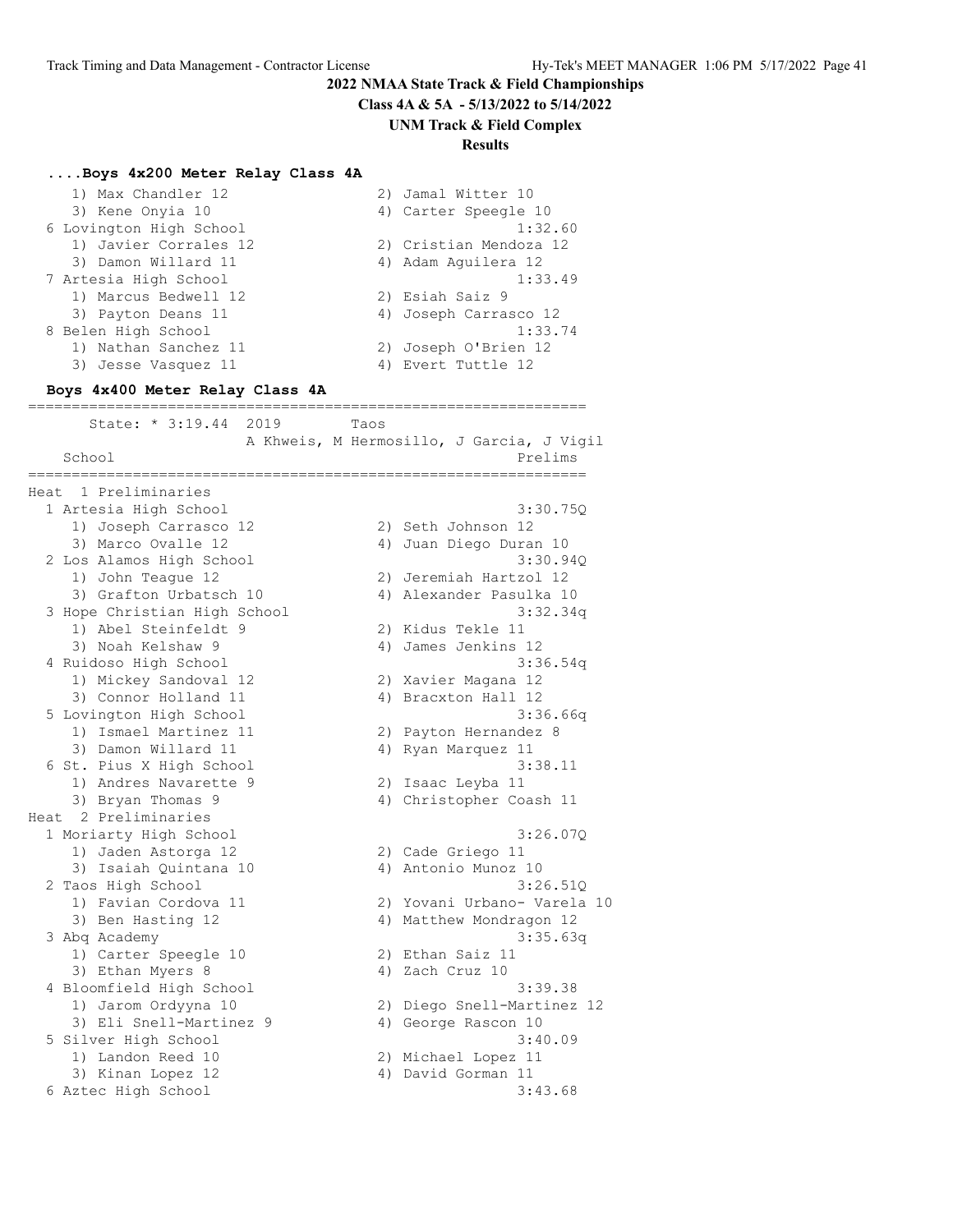**Class 4A & 5A - 5/13/2022 to 5/14/2022**

#### **UNM Track & Field Complex**

#### **Results**

#### **....Boys 4x400 Meter Relay Class 4A**

| 1) Logan Whitaker 10   | 2) Nathan Shahan 10   |
|------------------------|-----------------------|
| 3) Theodore Marlow 11  | 4) John Villarrial 11 |
| 7 Highland High School | 3:55.61               |
| 1) Joel Delgado 10     | 2) Fabian Miranda 12  |
| 3) German Baca 12      | 4) Isai Herrera 9     |

#### **Boys 4x400 Meter Relay Class 4A**

| State: $* 3:19.44$<br>2019   | Taos                                                       |
|------------------------------|------------------------------------------------------------|
| School                       | A Khweis, M Hermosillo, J Garcia, J Vigil<br>Finals Points |
| Section<br>1 Finals          |                                                            |
| 1 Los Alamos High School     | 3:26.81<br>10                                              |
| 1) John Teaque 12            | 2) Jeremiah Hartzol 12                                     |
| 3) Grafton Urbatsch 10       | 4) Alexander Pasulka 10                                    |
| 2 Taos High School           | 3:27.56<br>-8                                              |
| 1) Favian Cordova 11         | 2) Yovani Urbano- Varela 10                                |
| 3) Ben Hasting 12            | Matthew Mondragon 12<br>4)                                 |
| 3 Hope Christian High School | 3:27.62<br>6                                               |
| 1) Abel Steinfeldt 9         | 2) Kidus Tekle 11                                          |
| 3) Noah Kelshaw 9            | 4) James Jenkins 12                                        |
| 4 Abg Academy                | 3:32.77<br>4                                               |
| 1) Carter Speegle 10         | 2) Ethan Saiz 11                                           |
| 3) Ethan Myers 8             | 4) Zach Cruz 10                                            |
| 5 Ruidoso High School        | 3:33.62<br>2                                               |
| 1) Mickey Sandoval 12        | 2) Xavier Magana 12                                        |
| 3) Connor Holland 11         | 4) Bracxton Hall 12                                        |
| 6 Artesia High School        | 3:35.71<br>1                                               |
| 1) Joseph Carrasco 12        | 2) Seth Johnson 12                                         |
| 3) Marco Ovalle 12           | Juan Diego Duran 10<br>4)                                  |
| 7 Lovington High School      | 3:41.10                                                    |
| 1) Ismael Martinez 11        | 2) Payton Hernandez 8                                      |
| 3) Damon Willard 11          | Ryan Marquez 11<br>4)                                      |
| -- Moriarty High School      | DO                                                         |
| 1) Jaden Astorga 12          | 2) Cade Griego 11                                          |
| 3) Isaiah Quintana 10        | 4) Antonio Munoz 10                                        |

#### **Boys 4x800 Meter Relay Class 4A**

======================================================================= State: \* 8:24.51 2021 Albuquerque Academy School Finals Points Points and Points Points Points Points Points Points Points Points Points Points Points Points Points Points Points Points Points Points Points Points Points Points Points Points Points Points Points P ======================================================================= Section 1 1 Silver High School 8:45.62 1) David Gorman 11 2) Michael Lopez 11 3) Kinan Lopez 12 (4) Coleton Rogers 12 2 Taos High School 8:47.12 1) Carlos Rodriguez 10 2) Vicente Herrera 10 3) Eduardo Munoz 10 (4) Pol Cavalier 11 3 Bloomfield High School 8:48.38 1) Jarom Ordyyna 10 2) Javyn Frank 9 3) George Rascon 10 4) Javen Chavez 12 4 Goddard High School 8:58.27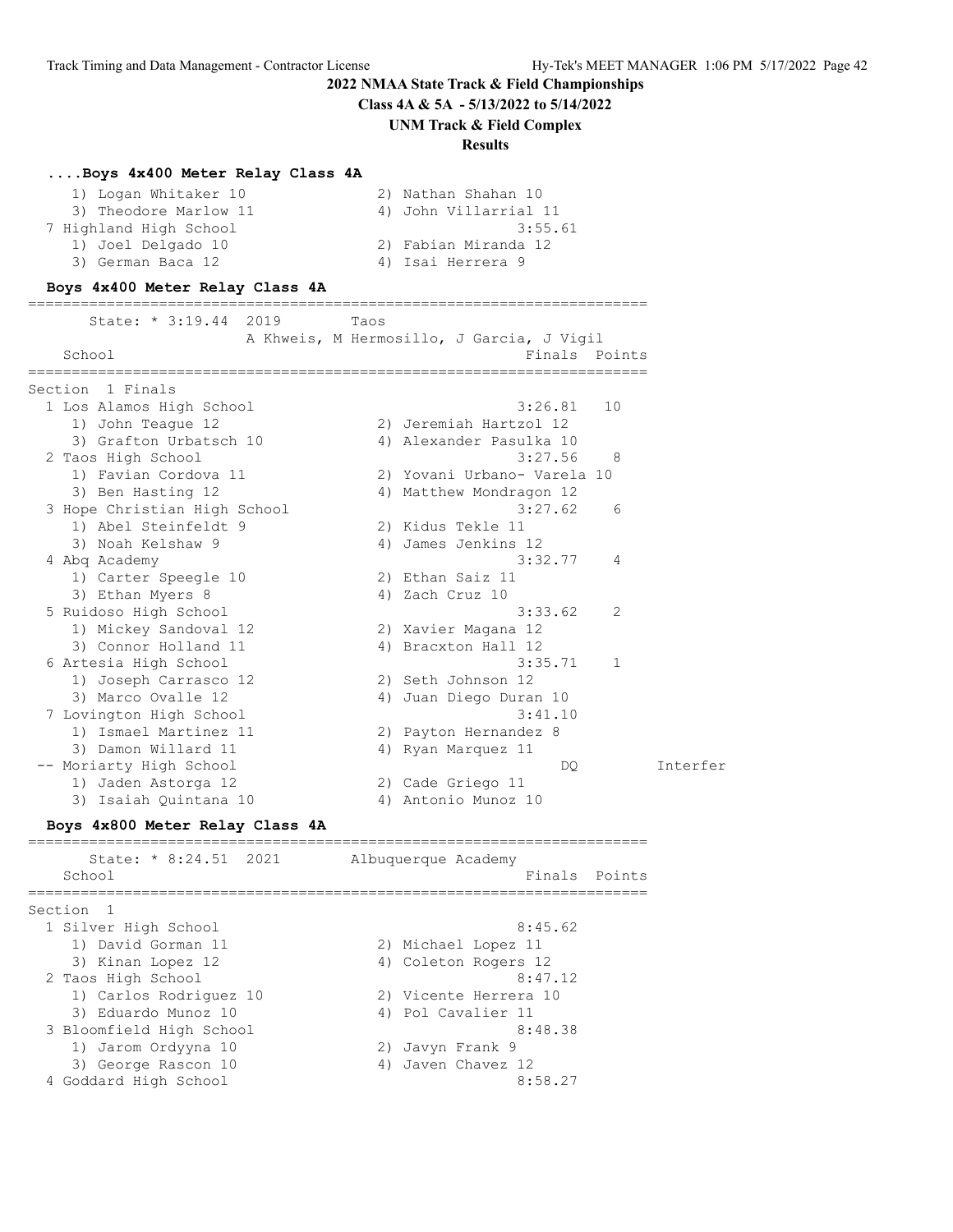**Class 4A & 5A - 5/13/2022 to 5/14/2022**

#### **UNM Track & Field Complex**

#### **Results**

#### **....Boys 4x800 Meter Relay Class 4A**

 1) Michael Young 12 2) Jonathan Smith 11 3) Bryan Barajas 10 4) Hector Arrietta 10 5 Ruidoso High School 9:07.36 1) Ian Simpson 12 2) Gerson Gomez 10 3) Zander Ahidley 11 (4) Ayan Segura 12 6 Belen High School 9:08.72 1) Diego Martinez 10 2) Quinton Thompson 10 3) Emilio Jurado 10 (4) Jacob Cardoza 10 7 Chaparral High School 9:11.86 1) Adrian Quintero 10 2) Christopher Navarro 12 3) Adrian Torres 12 (4) Edwin Macias 11 8 Miyamura High School 9:13.65 1) Shance Johnson-Hood 12 2) Titus Skeet 9 3) Luke James 9 4) Kalen Kayquoptewa 10 9 Shiprock High School 9:20.98 1) Nevaughn Begay 10 2) Izaiha Roberts 10 3) Ashton Bitsilly 10 4) Caden Begay 10 Section 2 1) Abel Steinfeldt 9 2) Rendon Kuykendall 11 3) Isaac Montano 11  $\qquad \qquad \qquad$  4) Josh Kelshaw 11 1) Beck Ellis 11 2) Eddie Gartz 9 3) Tommy Oldham 12 4) Keith Bridge 12 1) Aaron Bournias 10 2) Samuel Buershen 11 3) Justin Martindale 9 (4) Brian Kalb 11 1) Alex Goss 10 2) Hayden Prescott 11 3) Quint Stein 11 4) Nate Klein 11 1) Ismael Martinez 11 2) Ryan Marquez 11 3) Damon Willard 11 4) Derick Castellanos 11 6 Moriarty High School 8:42.62 1) Henry Schuett 12 2) Herman Archibeque 11 3) Derek Michel 9 12 12 12 13 Matthew Romero 11 7 Del Norte High School 8:51.67 1) Nixon Reyes 10 2) Jorge Garcia 9 3) Everett Brown 12 (4) Israel Garcia 11 8 Aztec High School 8:57.14 1) Jayden Godbay 10 2) Noah Higgins 9 3) John Villarrial 11 (4) Demetri Tsosie 11 9 Artesia High School 8:57.44 1) Marco Ovalle 12 2) Samuel Vazquez 12 3) Parker Jarratt 9 (4) 2ane Baize 9 10 Portales High School 9:09.02 1) Tommy Lopez 9 2) Cody Webster 11

 1 Hope Christian High School 8:28.89 10 2 Los Alamos High School 8:34.06 8 3 St. Pius X High School 8:35.16 6 4 Abq Academy 8:35.81 4 5 Lovington High School 8:42.59 2 3) LJ Jackson 12 4) Evan Carbajal 12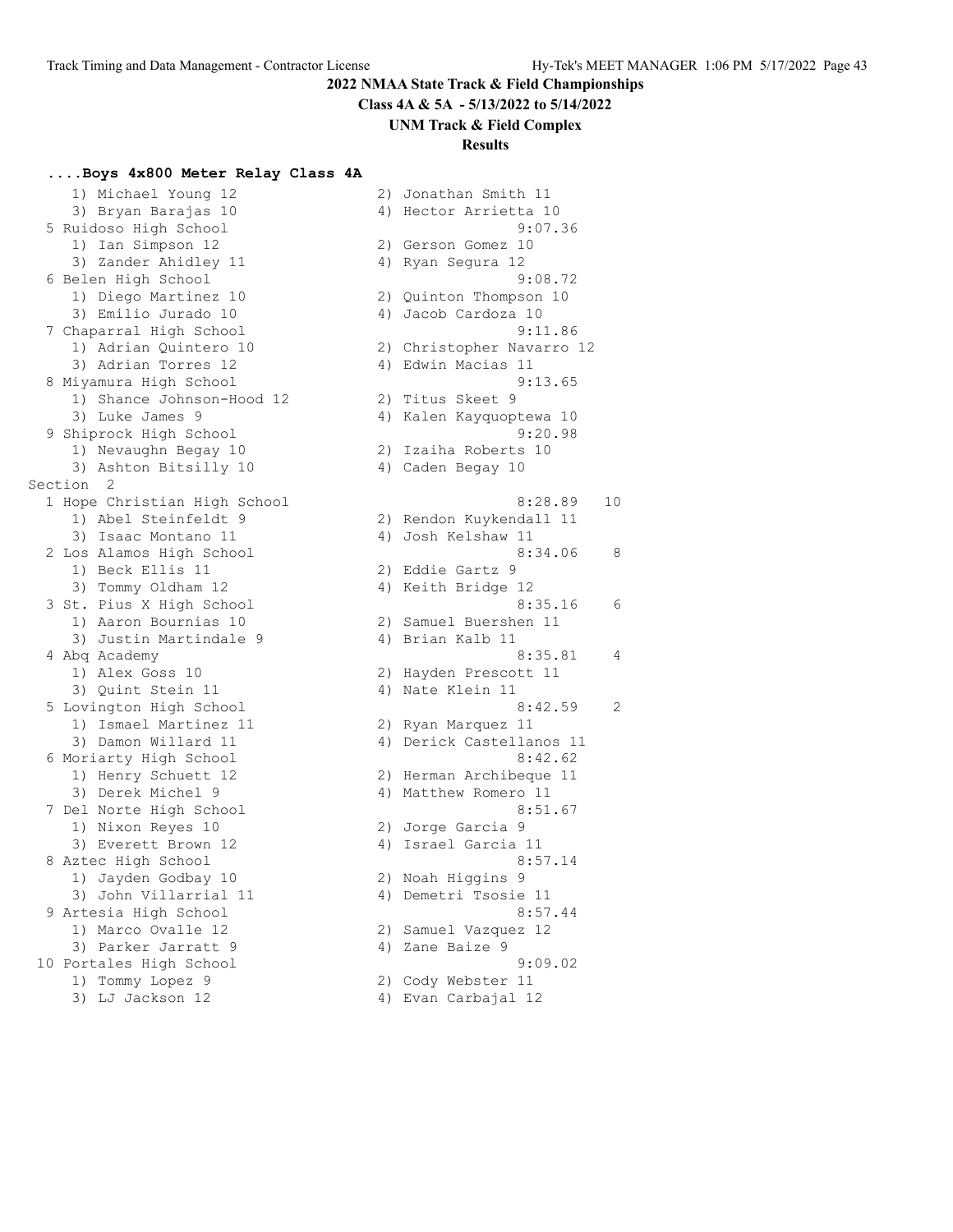**Class 4A & 5A - 5/13/2022 to 5/14/2022**

**UNM Track & Field Complex**

**Results**

#### **Boys 1600 Sprint Medley Class 4A**

================================================================ State: \* 3:33.40 1987 Belen School Prelims ================================================================ Heat 1 Preliminaries 1 Hope Christian High School 3:43.72Q 1) Elijah Saiz 10 2) Nicholas Degraffenreid 10 3) Noah Kelshaw 9 4) Abel Steinfeldt 9 2 Portales High School 3:48.38Q 1) Jacob Romero 12 2) Braden Beck 10 3) LJ Jackson 12 4) Evan Carbajal 12 3 Los Alamos High School 3:48.42q 1) Donovan De La Cruz 12 (2008) 2008 (2012) 2014 3) Rowan Flores 12 (a) 4) Beck Ellis 11 4 Moriarty High School 3:51.37 1) Jaden Astorga 12 2) Christopher McGrath 12 3) David Vaquera 12 4) Henry Schuett 12 5 Highland High School 3:53.22 1) Amiri Mumba 9 2) Isai Herrera 9 3) Fabian Miranda 12 4) Moises Flores-gonzalez 12 6 Goddard High School 3:54.00 1) Kenneth Velarde 10 2) Manuel Venzor 11 3) Corbin Alpers 9 4) Hector Arrietta 10 7 Santa Teresa High School 3:59.89 1) Isaack Hawkins 11 2) Misael Rios 11 3) Beckam Pichardo 12  $\hskip1cm$  4) Logan Ratliff 11 8 Kirtland Central High School 4:00.91 1) Zakk Thomas 12 2) Noah Warner 9 3) Easten Warner 10 4) Josiah Teller 12 Heat 2 Preliminaries 1 Espanola Valley High School 3:43.04Q 1) Eugene Rodella 12 2) Adrick Deleon 10 3) Victor Parra 9 12 12 13 13 14 13 14 13 14 14 15 16 16 17 18 19 19 19 19 19 19 19 19 19 19 19 19 1 2 Abq Academy 3:43.83Q 1) Jamal Witter 10 2) Kene Onyia 10 3) Ethan Saiz 11 (4) Joaquin Deprez 12 3 Miyamura High School 3:44.13q 1) Abdullah Alassi 12 2) Saleem Gillespie 11 3) Sergio Chavarria 12 4) Tayan Benson 12 4 St. Pius X High School 3:45.99q 1) Kendrew Agbemadzo 11 2) Christopher Coash 11 3) Isaac Leyba 11  $\hskip1cm$  4) Brian Kalb 11 5 Lovington High School 3:47.34q 1) Javier Corrales 12 2) Cristian Mendoza 12 3) Damon Willard 11 4) Derick Castellanos 11 6 Chaparral High School 3:56.10 1) William Castellanos 10 2) David Garcia 11 3) Adrian Quintero 10 (4) Edwin Macias 11 7 Gallup High School 3:57.26 1) Ethan Gum 11 2) Kristian Touchine 9 3) Jacob Burrola 11 4) Theodore Roundface 10 8 Bernalillo High School 3:57.49 1) Jacob Pino 11 2) Chase Darnell 12 3) David Llanez 11 (4) Noe Rivas 12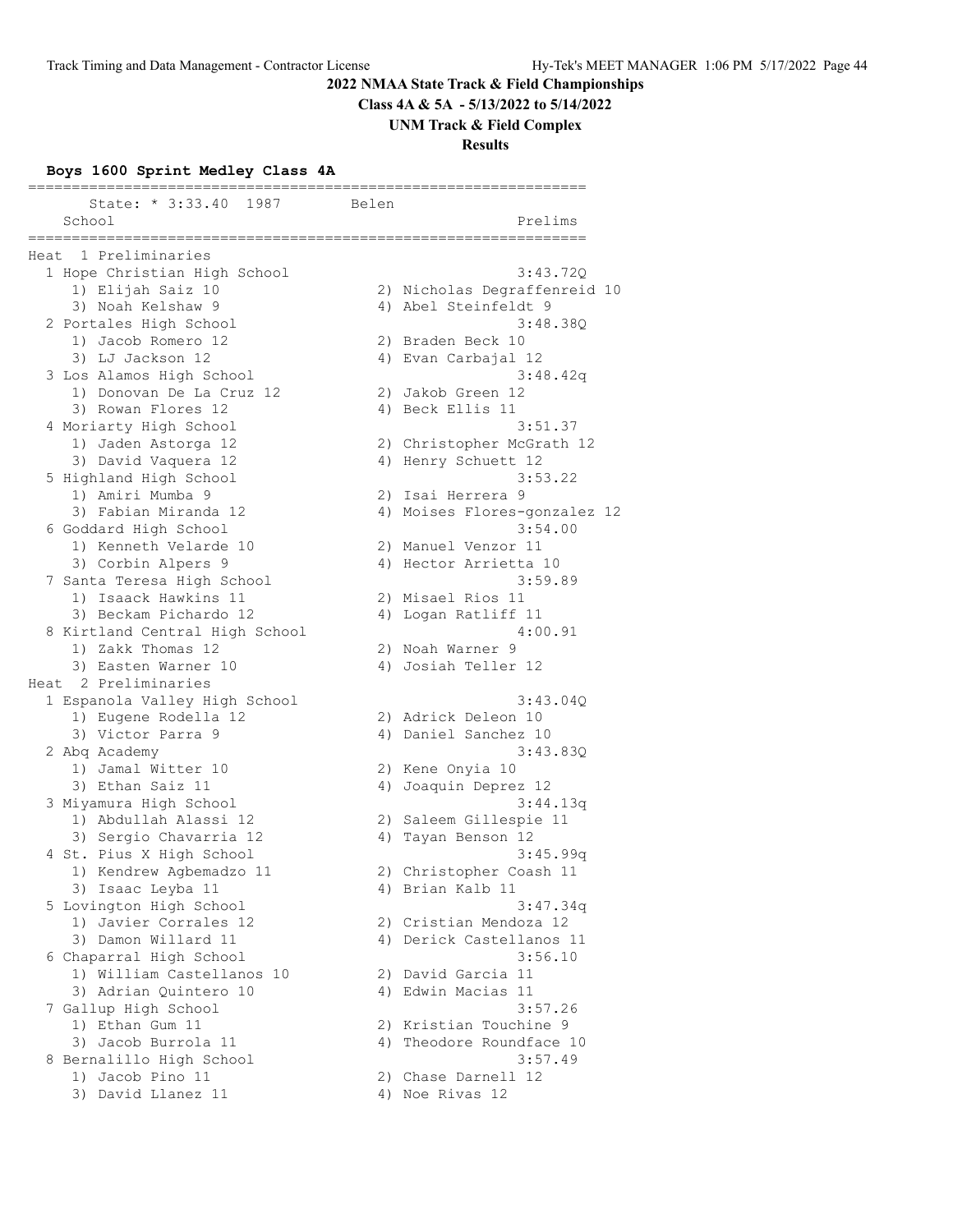**Class 4A & 5A - 5/13/2022 to 5/14/2022**

#### **UNM Track & Field Complex**

# **Results**

# **Boys 1600 Sprint Medley Class 4A**

| State: * 3:33.40 1987         | Belen |                              |              |
|-------------------------------|-------|------------------------------|--------------|
| School                        |       | Finals                       | Points       |
| Section 1 Finals              |       |                              |              |
| 1 Abg Academy                 |       | 3:36.25                      | 10           |
| 1) Jamal Witter 10            |       | 2) Kene Onyia 10             |              |
| 3) Ethan Saiz 11              |       | 4) Joaquin Deprez 12         |              |
| 2 Miyamura High School        |       | 3:36.68                      | 8            |
| 1) Abdullah Alassi 12         |       | 2) Saleem Gillespie 11       |              |
| 3) Sergio Chavarria 12        |       | 4) Tayan Benson 12           |              |
| 3 Los Alamos High School      |       | 3:37.94                      | 6            |
| 1) Donovan De La Cruz 12      |       | 2) Jakob Green 12            |              |
| 3) Rowan Flores 12            |       | 4) Beck Ellis 11             |              |
| 4 Espanola Valley High School |       | 3:40.68                      | 4            |
| 1) Eugene Rodella 12          |       | 2) Adrick Deleon 10          |              |
| 3) Victor Parra 9             |       | 4) Daniel Sanchez 10         |              |
| 5 St. Pius X High School      |       | 3:41.89                      | 2            |
| 1) Kendrew Agbemadzo 11       |       | 2) Christopher Coash 11      |              |
| 3) Isaac Leyba 11             |       | 4) Brian Kalb 11             |              |
| 6 Lovington High School       |       | 3:45.47                      | $\mathbf{1}$ |
| 1) Javier Corrales 12         |       | 2) Cristian Mendoza 12       |              |
| 3) Damon Willard 11           |       | 4) Derick Castellanos 11     |              |
| 7 Portales High School        |       | 3:45.90                      |              |
| 1) Jacob Romero 12            |       | 2) Braden Beck 10            |              |
| 3) LJ Jackson 12              |       | 4) Evan Carbajal 12          |              |
| -- Hope Christian High School |       | DO                           |              |
| 1) Elijah Saiz 10             |       | 2) Nicholas Degraffenreid 10 |              |
| 3) Noah Kelshaw 9             |       | 4) Abel Steinfeldt 9         |              |

# **Boys High Jump Class 4A**

=======================================================================

| Name           |                                              |         | State: * 7-02.50 1995 Kevin Dotson (Los Alamos)<br>Finals Points<br>Year School The Manuscript School |   |
|----------------|----------------------------------------------|---------|-------------------------------------------------------------------------------------------------------|---|
| Flight 1       |                                              |         |                                                                                                       |   |
|                |                                              |         | $6 - 04.00$ 7<br>1 James Jenkins 12 Hope Christi                                                      |   |
|                |                                              |         | $5-08$ $5-10$ $6-00$ $6-02$ $6-04$ $6-06.25$                                                          |   |
|                |                                              |         | O OXXO XOXXO XXX                                                                                      |   |
|                |                                              |         | 2 Eugene Rodella (12 Espanola Val<br>$6 - 02.00$ 5                                                    |   |
|                | 5-06 5-08 5-10 6-00 6-02 6-04                |         |                                                                                                       |   |
|                | O O O O XO XXX                               |         |                                                                                                       |   |
|                |                                              |         | 3 Riley Jarratt 11 Artesia High School 6-00.00 4                                                      |   |
|                | $5 - 06$ $5 - 08$ $5 - 10$ $6 - 00$ $6 - 02$ |         |                                                                                                       |   |
|                | O OXXO OXXX                                  |         |                                                                                                       |   |
|                |                                              |         | 4 Noah Kelshaw 5 9 Hope Christi<br>J6-00.00                                                           | 3 |
|                | $5 - 08$ $5 - 10$ $6 - 00$ $6 - 02$          |         |                                                                                                       |   |
|                | O O XO XXX                                   |         |                                                                                                       |   |
| 5 Jose Salazar |                                              |         | J6-00.00<br>12 Pojoaque Val                                                                           | 2 |
|                | $5 - 08$ $5 - 10$ $6 - 00$ $6 - 02$          |         |                                                                                                       |   |
|                | O OXXOXXX                                    |         |                                                                                                       |   |
| 6 Eric Romero  |                                              |         | 12 Goddard High School J6-00.00 1                                                                     |   |
|                | $5 - 06$ $5 - 08$ $5 - 10$ $6 - 00$ $6 - 02$ |         |                                                                                                       |   |
| $\Omega$       | $O$ XO                                       | XXO XXX |                                                                                                       |   |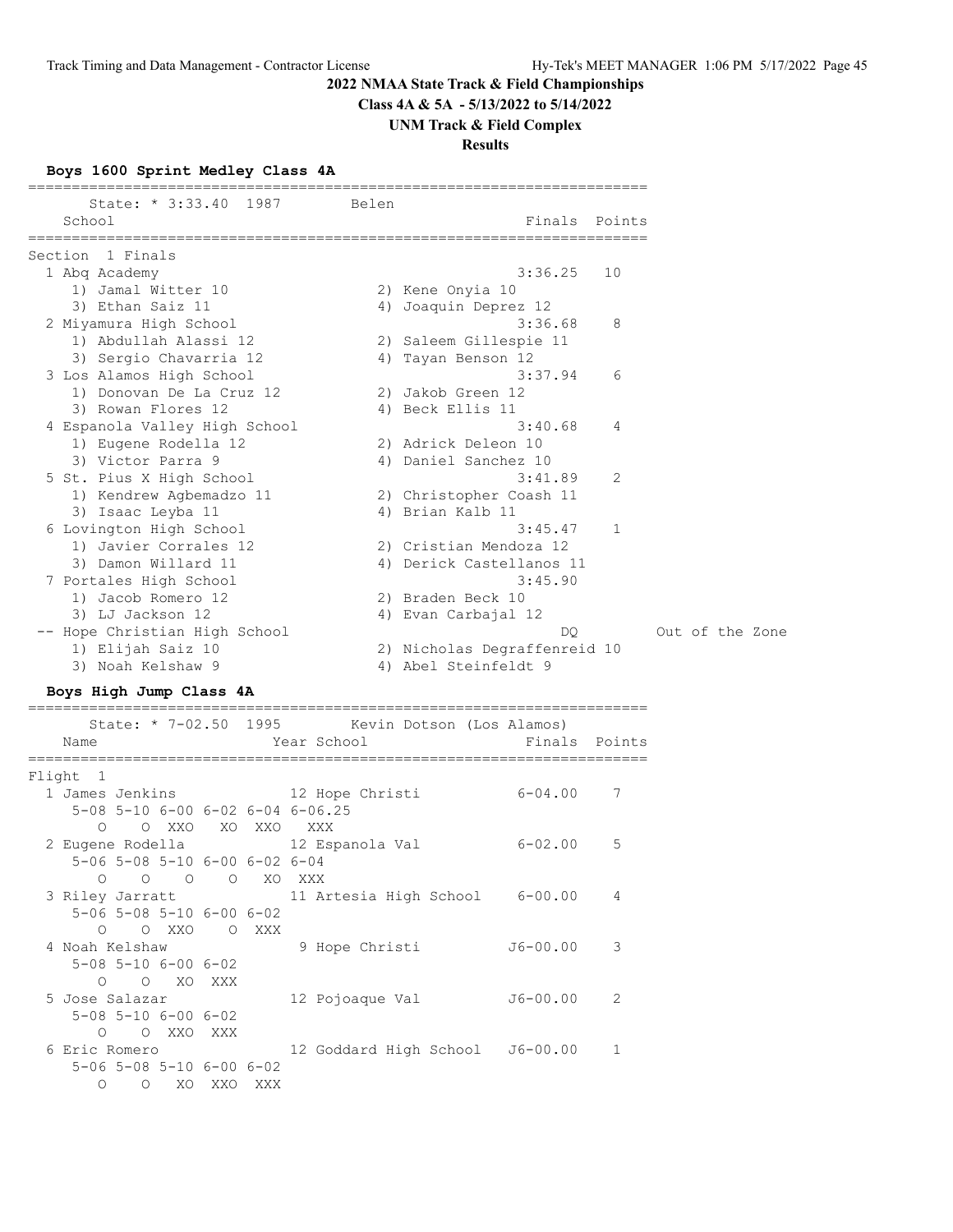**Class 4A & 5A - 5/13/2022 to 5/14/2022**

# **UNM Track & Field Complex**

# **Results**

| Boys High Jump Class 4A |  |  |  |  |
|-------------------------|--|--|--|--|
|-------------------------|--|--|--|--|

| 7 Sam James                         |  | 10 Abg Academy                 | $5 - 10.00$  |
|-------------------------------------|--|--------------------------------|--------------|
| $5 - 06$ $5 - 08$ $5 - 10$ $6 - 00$ |  |                                |              |
| O O O XXX                           |  |                                |              |
| 8 Angel Bencomo                     |  | 12 Silver High School J5-10.00 |              |
| $5 - 06$ $5 - 08$ $5 - 10$ $6 - 00$ |  |                                |              |
| O XXO XO XXX                        |  |                                |              |
| 9 Tristen McNeal                    |  | 11 Aztec High School           | $J5 - 10.00$ |
| $5 - 06$ $5 - 08$ $5 - 10$ $6 - 00$ |  |                                |              |
| XXO O XXO XXX                       |  |                                |              |
| 10 Ali Abdullah                     |  | 11 Valencia Hig                | $5 - 08.00$  |
| $5 - 06$ $5 - 08$ $5 - 10$          |  |                                |              |
| O O XXX                             |  |                                |              |
| 11 Jon Gilbert                      |  | 12 Los Alamos H                | $J5 - 08.00$ |
| $5 - 08$ $5 - 10$                   |  |                                |              |
| XXO XXX                             |  |                                |              |
| 12 Zaden Lopez                      |  | 12 Artesia High School 5-06.00 |              |
| $5 - 06$ $5 - 08$                   |  |                                |              |
| XO XXX                              |  |                                |              |
| -- Adrian Uranga                    |  | 10 Santa Teresa                | ΝH           |
| $5 - 06$                            |  |                                |              |
| XXX                                 |  |                                |              |
| -- Nathan Shahan                    |  | 10 Aztec High School           | ΝH           |
| $5 - 06$                            |  |                                |              |
| XXX                                 |  |                                |              |
| -- Victor Ramirez                   |  | 10 Valencia Hig                | ΝH           |
| $5 - 06$                            |  |                                |              |
| XXX                                 |  |                                |              |
| -- Kane Demers                      |  | 12 Abg Academy                 | ΝH           |
| $5 - 06$                            |  |                                |              |
| XXX                                 |  |                                |              |

# **Boys Pole Vault Class 4A**

| State: * 17-01.50 1991 Mario Sategna (Bloomfield)<br>Name |       |  |  | Year School and the Market School | Finals Points            |                 |
|-----------------------------------------------------------|-------|--|--|-----------------------------------|--------------------------|-----------------|
| 1 Kyle Hatler                                             |       |  |  |                                   | 12 Los Alamos H 15-00.00 | $7\overline{ }$ |
| 14-00 14-06 15-00 15-06                                   |       |  |  |                                   |                          |                 |
| O XO O XXX                                                |       |  |  |                                   |                          |                 |
| 2 Brian Benge 12 Artesia High School 13-00.00 5           |       |  |  |                                   |                          |                 |
| 12-00 12-06 13-00 13-06                                   |       |  |  |                                   |                          |                 |
| O XO XXO XXX                                              |       |  |  |                                   |                          |                 |
| 3 Emerson Hickey 12 Abq Academy                           |       |  |  |                                   | $12 - 06.00$ 4           |                 |
| 10-06 11-00 11-06 12-00 12-06 13-00                       |       |  |  |                                   |                          |                 |
| $O$ $O$ $O$ $O$ $O$ $XXX$                                 |       |  |  |                                   |                          |                 |
| 4 Zane Skinner 11 Artesia High School J12-06.00           |       |  |  |                                   |                          | 3               |
| 12-00 12-06 13-00                                         |       |  |  |                                   |                          |                 |
| XO O XXX                                                  |       |  |  |                                   |                          |                 |
| 5 Dylan McCracken 12 Abq Academy                          |       |  |  |                                   | 12-00.00                 | 2               |
| 10-06 11-00 11-06 12-00 12-06                             |       |  |  |                                   |                          |                 |
| O XO O XO XXX                                             |       |  |  |                                   |                          |                 |
| 6 Logan Ratliff 11 Santa Teresa                           |       |  |  |                                   | $11 - 06.00$             | $\mathbf{1}$    |
| 10-06 11-00 11-06 12-00                                   |       |  |  |                                   |                          |                 |
| XXO XXO                                                   | O XXX |  |  |                                   |                          |                 |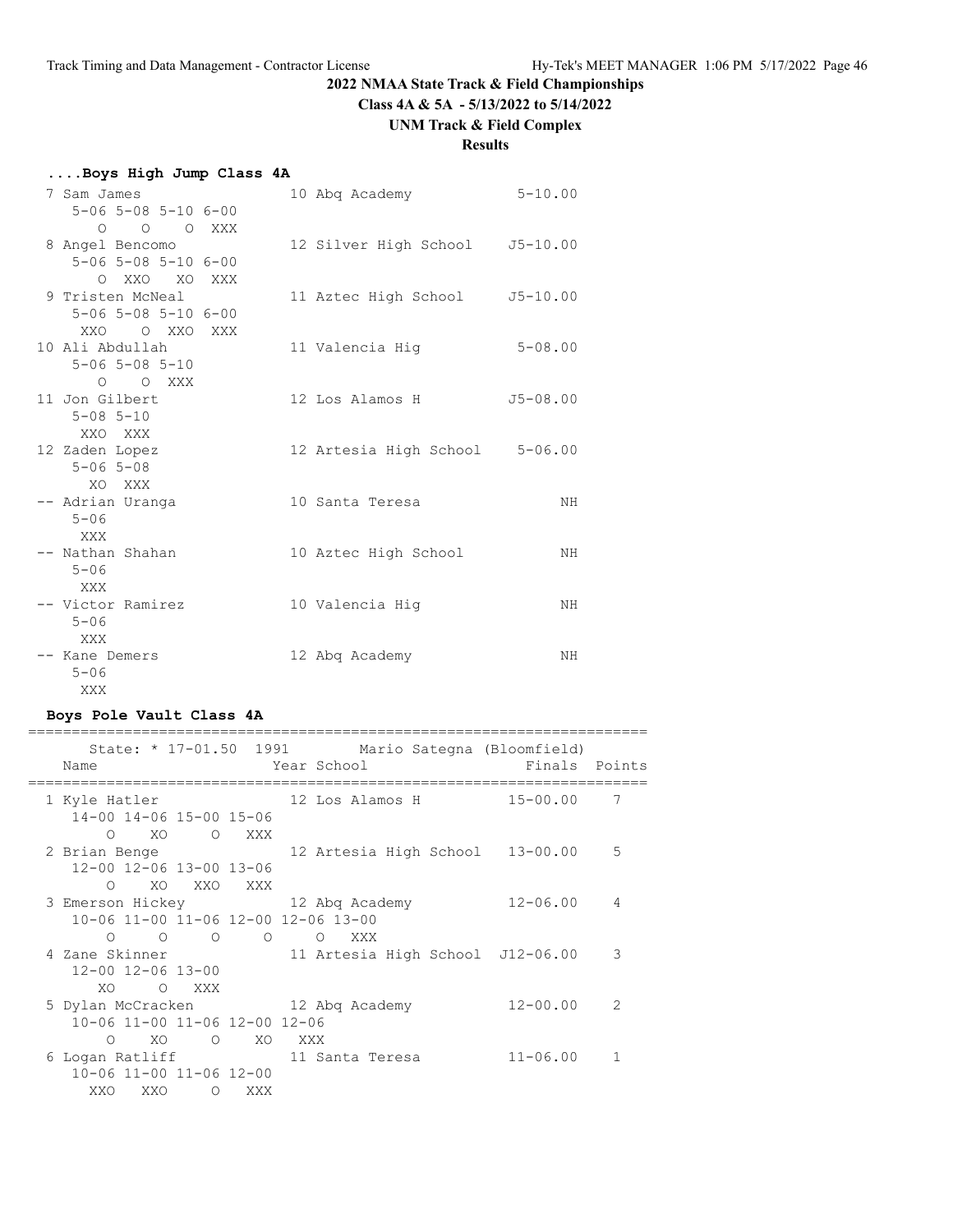**Class 4A & 5A - 5/13/2022 to 5/14/2022**

# **UNM Track & Field Complex**

# **Results**

| Boys Pole Vault Class 4A                                   |                       |              |
|------------------------------------------------------------|-----------------------|--------------|
| 7 John Guffee<br>$10 - 06$ $11 - 00$                       | 12 Los Alamos H       | $10 - 06.00$ |
| $\circ$<br>XXX<br>8 Marek Jablonski<br>$10 - 06$ $11 - 00$ | 12 Los Alamos H       | J10-06.00    |
| XO<br>XXX<br>-- Ivan Peters<br>$11 - 00$                   | 12 Lovington Hi       | NH           |
| XXX<br>-- Patrick Miller<br>$10 - 06$                      | 12 Valencia Hiq       | ΝH           |
| <b>XXX</b><br>-- Mac Piper<br>$10 - 06$                    | 11 Valencia Hiq       | NH           |
| XXX<br>-- Kyler Joe<br>$10 - 06$                           | 11 Kirtland Cen       | NH           |
| <b>XXX</b><br>-- Isaack Hawkins<br>$10 - 06$               | 11 Santa Teresa       | ΝH           |
| XXX<br>-- Tristen McNeal<br>$10 - 06$                      | 11 Aztec High School  | ΝH           |
| <b>XXX</b><br>-- Miquel Leon<br>$10 - 06$<br>XXX           | 12 Silver High School | ΝH           |

#### **Boys Long Jump Class 4A**

| Name | State: * 23-08.50 1991 Mario Sategna (Bloomfield)                                                  |  |  |
|------|----------------------------------------------------------------------------------------------------|--|--|
|      | Year School <a> Finals Wind Points</a>                                                             |  |  |
|      | 1 Kane Demers 12 Abq Academy 21-05.00 -1.0 7                                                       |  |  |
|      | $20-04.50(-0.7)$ $20-09.50(-0.2)$ $18-11.75(-1.7)$ $FOUL(-0.4)$ $20-00.25(-0.1)$ $21-05(-1.0)$     |  |  |
|      | 2 Max Chandler 12 Abq Academy 21-04.50 -0.2 5                                                      |  |  |
|      | $20-03.50(-1.7)$ $20-04.75(-0.8)$ $21-04(-1.9)$ $20-03(-0.9)$ $20-11(-0.1)$ $21-04.50(-0.2)$       |  |  |
|      | 3 Tristen McNeal 11 Aztec High School 21-02.00 +0.0 4                                              |  |  |
|      | $13-07(-1.2)$ $20-00.25(+0.0)$ $15-04.25(-1.1)$ $20-06.50(+0.0)$ $20-08.50(-1.3)$ $21-02(+0.0)$    |  |  |
|      | 4 Marcus Bedwell 12 Artesia High School 21-01.50 -0.8 3                                            |  |  |
|      | $20-03.25(-1.2)$ $20-04.25(-2.2)$ $19-11.50(-1.4)$ $FOUT(-0.3)$ $19-10(-0.2)$ $21-01.50(-0.8)$     |  |  |
|      | 5 Jakob Green 12 Los Alamos H 20-10.50 +0.0 2                                                      |  |  |
|      | $14-06.25(-0.9)$ $19-08.25(-0.8)$ $20-03(+0.0)$ $19-10.75(-1.6)$ $19-11.75(+0.0)$ $20-10.50(+0.0)$ |  |  |
|      | 6 Ali Abdullah                 11 Valencia Hig           19-10.00  -1.0   1                        |  |  |
|      | $19-04.25(-0.3)$ $18-06.50(-0.7)$ $19-10(-1.0)$ $17-08.25(-0.1)$ $19-03.25(+0.0)$ $19-05.25(-0.3)$ |  |  |
|      | 7 Elijah Quiroz 12 Goddard High School 19-09.25 -0.7                                               |  |  |
|      | FOUL(-0.7) $19-09.25(-0.7)$ $19-07.75(-0.7)$ $19-09.25(-0.7)$ FOUL(-0.2) $19-08.25(-1.0)$          |  |  |
|      |                                                                                                    |  |  |
|      | $19-08.50(-0.4)$ $18-10.25(-1.0)$ $18-07.75(-0.7)$ $19-02.50(-0.3)$ $FOUT(+0.0)$ $16-07(-1.4)$     |  |  |
|      | 9 Connor Hemmert 11 Del Norte Hi 19-08.00 -0.4                                                     |  |  |
|      | $19-08(-0.4)$ $18-05.75(-1.0)$ $17-04.50(-1.3)$                                                    |  |  |
|      | 10 Zakk Thomas 12 Kirtland Cen 19-07.75 -0.6                                                       |  |  |
|      | $18-10.50(-0.4)$ $19-07.75(-0.6)$ $19-01.50(-1.1)$                                                 |  |  |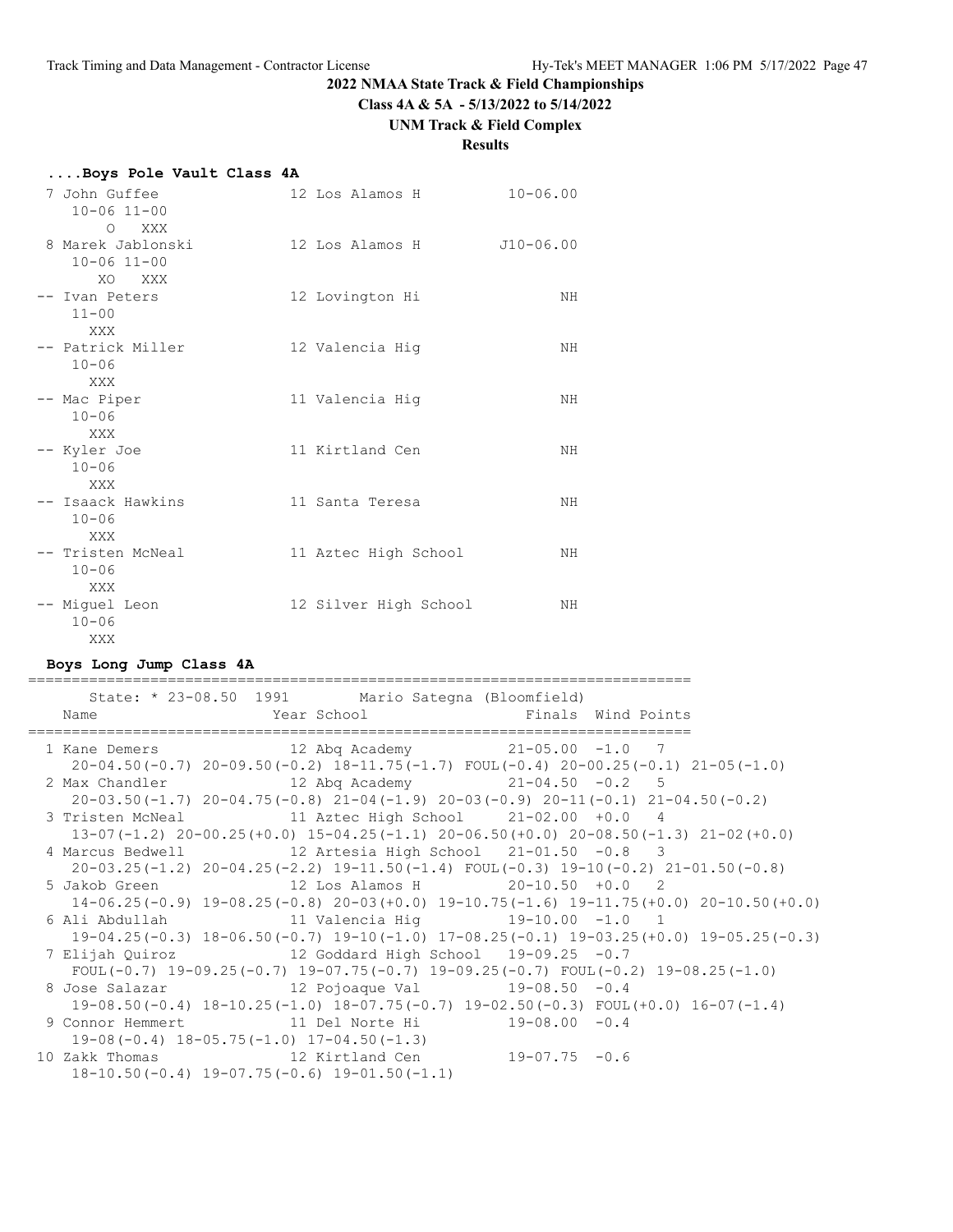**Class 4A & 5A - 5/13/2022 to 5/14/2022**

#### **UNM Track & Field Complex**

#### **Results**

#### **....Boys Long Jump Class 4A**

| 11 Favian Cordova 11 Taos High School                |                        | $19 - 04.75 - 1.0$ |        |
|------------------------------------------------------|------------------------|--------------------|--------|
| $18-09.25(-1.4)$ FOUL $(-1.2)$ 19-04.75(-1.0)        |                        |                    |        |
| 12 Angel Bencomo               12 Silver High School |                        | $19 - 02.75 - 1.0$ |        |
| $19-01.50(-1.0)$ $19-02.75(-1.0)$ $19-01.25(-1.2)$   |                        |                    |        |
| 13 Jeremiah Hartzol 12 Los Alamos H                  |                        | $19 - 02.00 + 0.0$ |        |
| $18-01.75(-0.2)$ FOUL $(-1.3)$ $19-02(+0.0)$         |                        |                    |        |
| 14 Zachary Boehm 12 Bloomfield H                     |                        | 18-08.25           | $+0.0$ |
| FOUL $18-03.50(-0.9) 18-08.25(+0.0)$                 |                        |                    |        |
| 15 Marcus Trujillo 11 Taos High School               |                        | $18 - 03.25 - 1.1$ |        |
| $18-00.25(0.6)$ $17-02.75(-0.2)$ $18-03.25(-1.1)$    |                        |                    |        |
| 16 Jose Parra                                        | 10 Silver High School  | $17 - 02.25 - 0.7$ |        |
| $15-06.50(-1.2)$ $17-02.25(-0.7)$ $16-03.75(+0.0)$   |                        |                    |        |
| -- Adrian Solis                                      | 11 Goddard High School | FOUL               |        |
| FOUL FOUL<br>FOUL                                    |                        |                    |        |

#### **Boys Triple Jump Class 4A**

============================================================================ State: \* 48-09 2004 Tydree Lewis (Lovington) Name **The Year School** Finals Wind Points ============================================================================ 1 Max Chandler 12 Abq Academy 43-07.00 +0.0 7 40-07.25(-0.4) 43-06(-1.9) FOUL 42-07.50(-1.0) 41-09.75(-1.8) 43-07(+0.0) 2 Kane Demers 12 Abq Academy 42-02.00 -1.0 5 40-06(+0.0) 41-01.50(+0.0) 41-08(-1.5) 40-05.75(-1.5) 42-02(-1.0) 41-11(+0.0) 3 Favian Cordova 11 Taos High School 41-11.00 +0.0 4 39-00(-0.1) 40-04(+0.0) 39-07.75(+0.0) 41-11(+0.0) 40-05.50(+0.0) 39-08(-0.3) 4 Zachary Boehm 12 Bloomfield H 41-06.75 -1.9 3 FOUL 40-10.50(+0.0) 40-01(-0.3) 41-06.75(-1.9) FOUL FOUL 5 Marcus Trujillo 11 Taos High School 40-11.75 -0.1 2 39-11.75(+0.0) 40-11.75(-0.1) 39-11.50(-2.1) FOUL(-3.2) 39-05.25(-1.3) 40-10.75(-1.6) 6 Xavier Duke 11 Taos High School 40-10.75 -0.3 1 FOUL 39-03.75(-0.2)  $39-11.25(-1.0)$   $40-10.75(-0.3)$   $38-04(-0.4)$   $39-09(-0.9)$  7 Daylen Chosa 11 Bernalillo H 40-06.00 +0.0 40-03.50(+0.0) FOUL 39-00.75(+0.0) 40-03.25(-1.9) FOUL 40-06(+0.0) 8 Korlan Gibson 10 Taos High School 40-00.25 -1.1 38-04.50(-1.3) FOUL 40-00.25(-1.1) 40-00.25(-1.9) FOUL 39-08.75(-0.7) 9 Nicholas Dolin 12 Los Alamos H 39-04.00 +0.0 39-04(+0.0) FOUL FOUL 10 Kidus Tekle 11 Hope Christi 39-03.25 +0.0 FOUL 39-03.25(+0.0) 37-09.50(-0.3) 11 Andrew Himes 8 Bloomfield H 38-08.50 +0.0 38-00.75(+0.0) 38-08.50(+0.0) 38-02.75(-0.9) 12 Christopher Coash 11 St. Pius X H 38-05.50 +0.0 37-09(+0.0) 38-03(-1.2) 38-05.50(+0.0) 13 Angel Bencomo 12 Silver High School 37-01.50 -0.1 34-06(+0.0) 37-01.50(-0.1) FOUL 14 Joseph O'Brien 12 Belen High School 36-03.25 +0.0 36-03.25(+0.0) 35-07.50(+0.0) FOUL 15 Matthew Luna 12 Santa Teresa 34-11.50 +0.0 34-11.50(+0.0) 31-01.75(+0.0) 30-09.75(+0.0) -- Angel Salcido 12 Lovington Hi FOUL FOUL FOUL FOUL -- Elijah Quiroz 12 Goddard High School FOUL FOUL FOUL FOUL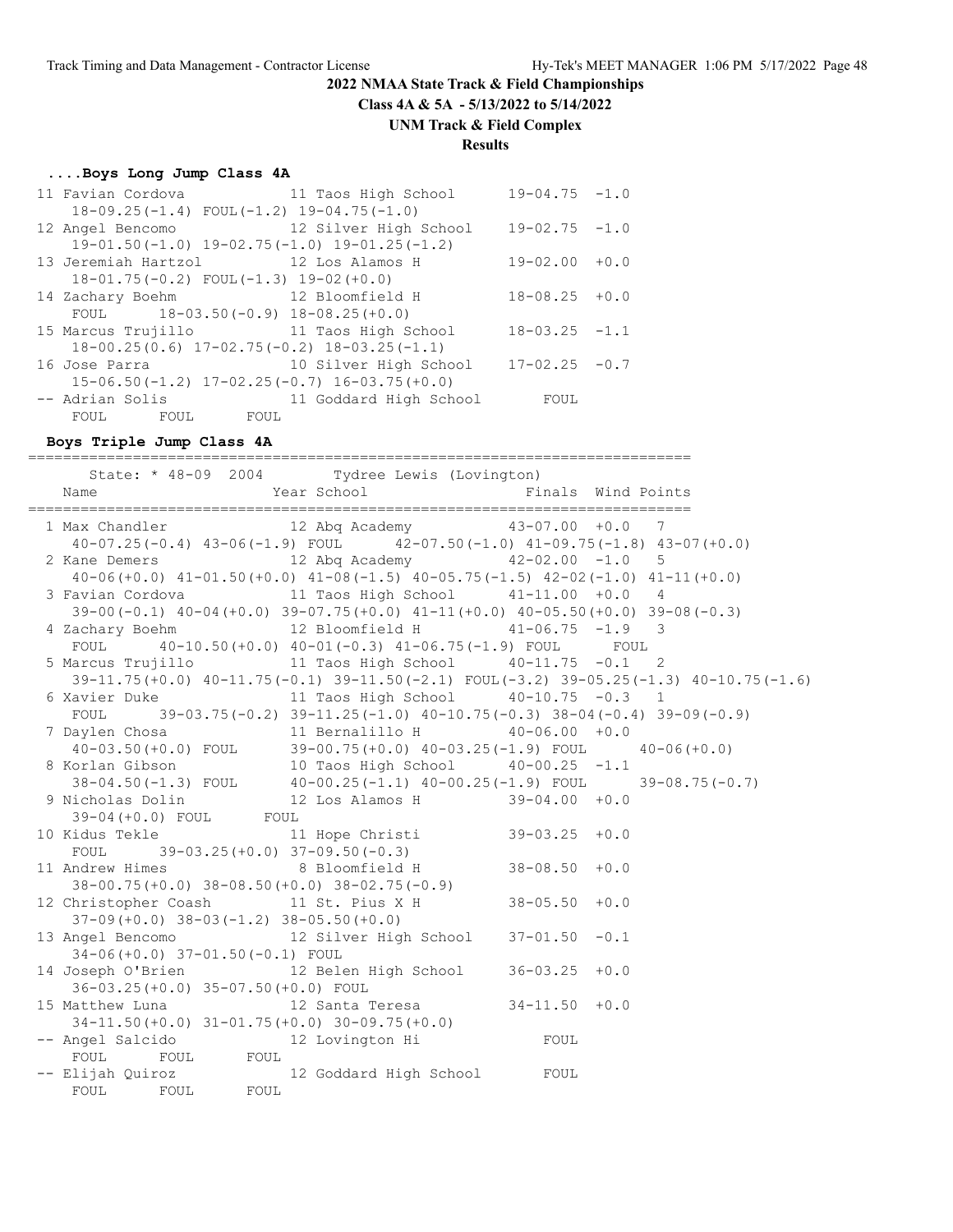**Class 4A & 5A - 5/13/2022 to 5/14/2022**

**UNM Track & Field Complex**

# **Results**

# **....Boys Triple Jump Class 4A**

-- Tristen Ludi-Herrera 12 Bernalillo H DQ NWI language PASS x

**Boys Shot Put Class 4A**

| State: * 61-11.75 1961   John Chapel (NMMI)<br>Name                                      |                           |              |                |
|------------------------------------------------------------------------------------------|---------------------------|--------------|----------------|
| ===============                                                                          | Year School Finals Points |              |                |
| 1 Franklin Rambo 11 Abq Academy 46-11.00 7<br>46-04.75 FOUL FOUL 46-11 45-01.25 FOUL     |                           |              |                |
| 2 Kody Touchine 12 Gallup High School 44-10.75 5                                         |                           |              |                |
| 42-11.25 43-04.25 39-08.50 44-07 44-10.75 44-09.25                                       |                           |              |                |
| 3 Teke Nieto 11 Los Alamos H 43-05.75                                                    |                           |              | 4              |
| 40-08 40-04.75 41-04.75 FOUL 41-10.25 43-05.75                                           |                           |              |                |
| 4 Abran Chacon 12 Los Alamos H 42-09.50                                                  |                           |              | 3              |
| 42-09.50 FOUL FOUL 41-09.25 FOUL 41-10.25                                                |                           |              |                |
| 5 Jon Gilbert 12 Los Alamos H 42-07.25                                                   |                           |              | $\overline{2}$ |
| 42-06.25 41-04.50 42-00.75 41-05 42-07.25 42-04                                          |                           |              |                |
| 6 Ezekiel Guzman 11 Lovington Hi 42-00.75 1                                              |                           |              |                |
| 42-00.75 39-09 FOUL 41-00.50 41-04.50 41-03.25                                           |                           |              |                |
| 7 Dalton Trapp 11 Ruidoso High School 41-10.75                                           |                           |              |                |
| FOUL 41-10.75 38-09.25 FOUL 38-00.75 FOUL                                                |                           |              |                |
|                                                                                          |                           |              |                |
| 8 Aaron Loya 11 Highland Hig 40-09.50<br>37-07.75 40-09.50 40-01 40-05.25 40-00 38-03.75 |                           |              |                |
| 9 Alexander Ellis 12 Silver High School 40-02.50                                         |                           |              |                |
| FOUL FOUL 40-02.50                                                                       |                           |              |                |
| 10 Nehemiah Yorfee 10 Portales Hig 38-10.00                                              |                           |              |                |
| $38 - 04$ $38 - 10$ $36 - 10.25$                                                         |                           |              |                |
| 11 Daniel Trevizo 12 Kirtland Cen                                                        |                           | $38 - 01.75$ |                |
| 38-01.75 FOUL 36-06                                                                      |                           |              |                |
| 12 Logan Esterly 11 Abq Academy 36-07.00                                                 |                           |              |                |
| 35-02.50 36-06.75 36-07                                                                  |                           |              |                |
|                                                                                          |                           |              |                |

#### **Boys Discus Throw Class 4A**

| State: * 174-00 1998 Damien O'Campo (Socorro) |               |                |
|-----------------------------------------------|---------------|----------------|
| Year School<br>Name                           | Finals Points |                |
| 1 Franklin Rambo<br>11 Abg Academy            | $131 - 10$    | 7              |
| 119-04 FOUL<br>FOUL FOUL FOUL 131-10          |               |                |
| 11 Ruidoso High School<br>2 Dalton Trapp      | $129 - 03$    | 5              |
| 129-03 FOUL 122-07 106-11 116-08 FOUL         |               |                |
| 3 Brennan Garcia<br>11 Lovington Hi           | $123 - 03$    | 4              |
| 112-01 FOUL 123-03 119-00 FOUL 122-07         |               |                |
| 12 Los Alamos H<br>4 Jon Gilbert              | $121 - 09$    | 3              |
| 115-01 120-05 119-05 113-08 121-09 117-02     |               |                |
| 11 Hope Christi<br>5 Isaac Kelshaw            | $116 - 10$    | $\mathcal{L}$  |
| 116-10 109-04 112-07 108-08 FOUL 112-05       |               |                |
| 9 Los Alamos H<br>6 Matthew Brousseau         | $116 - 00$    | $\overline{1}$ |
| 103-03 115-06 116-00 113-08 110-10 115-00     |               |                |
| 7 Darrian Smith<br>11 Highland Hig            | $114 - 00$    |                |
| FOUL 105-10 114-00 99-03 106-00 110-09        |               |                |
| 8 Robert Williams<br>10 Bloomfield H          | $113 - 01$    |                |
| 113-01 FOUL FOUL 98-05 FOUL<br>FOUL           |               |                |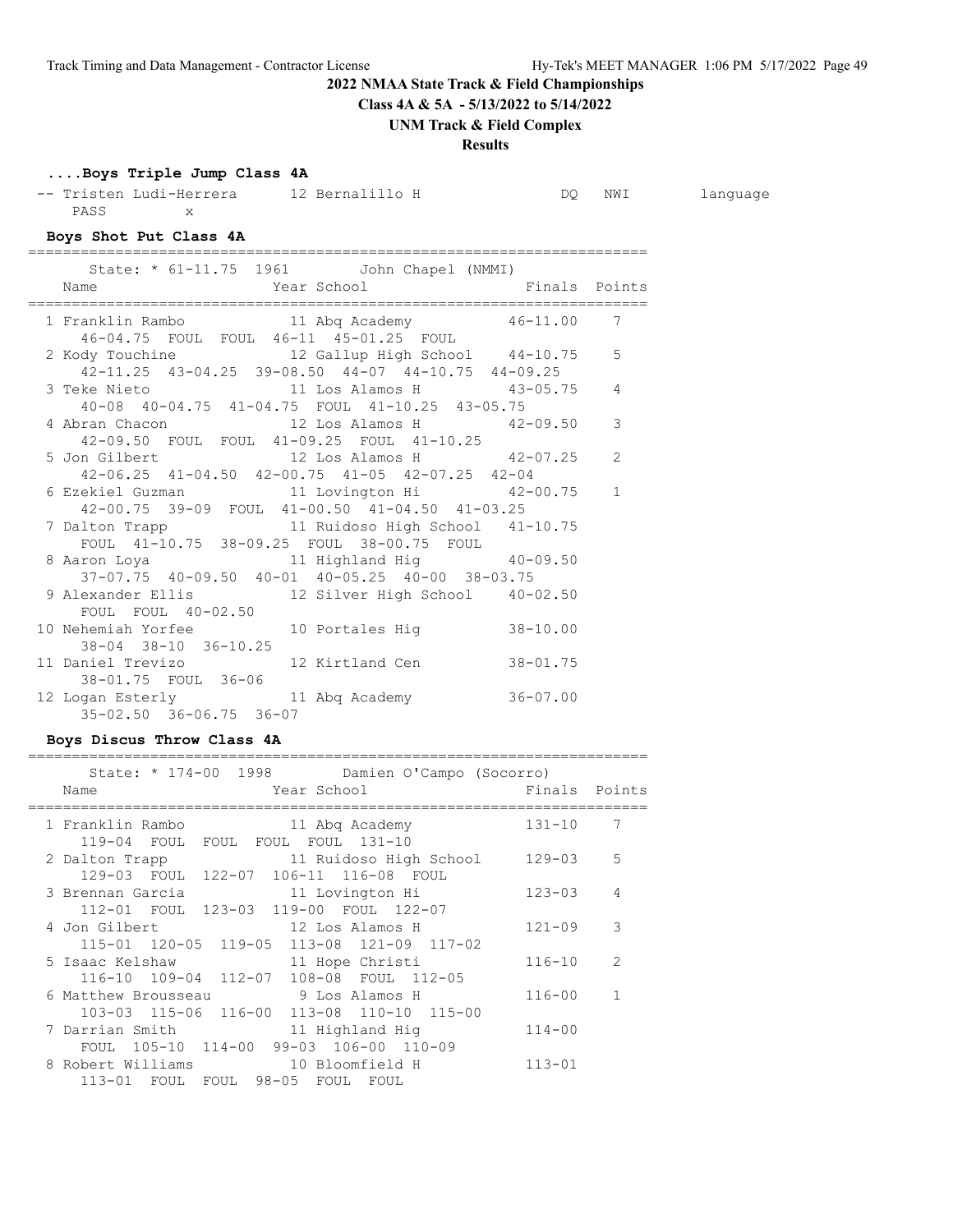# **2022 NMAA State Track & Field Championships Class 4A & 5A - 5/13/2022 to 5/14/2022 UNM Track & Field Complex**

# **Results**

#### **....Boys Discus Throw Class 4A**

| 9 Brandon Ortiz               | 12 Silver High School  | $108 - 09$ |
|-------------------------------|------------------------|------------|
| FOUL 99-03 108-09             |                        |            |
| 10 Christian Dacanay          | 11 Goddard High School | $106 - 02$ |
| FOUL FOUL 106-02              |                        |            |
| 11 Wesley Baca                | 10 Belen High School   | $97 - 02$  |
| $93 - 10$ $97 - 02$ $87 - 05$ |                        |            |
| -- Nathan Jim                 | 11 Miyamura Hiq        | FOUL       |
| FOUL FOUL<br>FOUL.            |                        |            |

#### **Boys Javelin Throw Class 4A**

#### ======================================================================= State: \* 191-07 2006 Robert Griego (Bloomfield) Name The Year School The Finals Points ======================================================================= 1 Zakk Thomas 12 Kirtland Cen 160-00 7 139-09 144-04 147-11 149-04 160-00 146-03 2 Dominic Esquibel 12 Pojoaque Val 158-02 5 117-01 158-01 143-04 140-00 152-02 158-02 3 Baylor Seabolt 11 Aztec High School 155-05 4 134-08 154-08 155-05 141-10 134-03 149-11 4 Jaxon Bowron 10 Santa Teresa 154-08 3 129-02 150-05 144-04 FOUL 154-08 FOUL 5 Bracxton Hall 12 Ruidoso High School 154-01 2 147-04 150-10 148-00 148-05 154-01 151-02 6 Charlie Gibbs 11 Hope Christi 152-11 1 148-08 136-09 141-05 133-08 138-08 152-11 7 Franklin Rambo 11 Abq Academy 149-07 132-09 149-07 131-08 138-07 138-07 142-00 8 Manny Chavez 9 Portales Hig 146-05 130-07 146-05 137-04 135-05 101-01 135-01 9 Zaden Lopez 12 Artesia High School 138-06 137-06 138-06 128-10 10 Josiah Turtle-Morales 10 Del Norte Hi 134-02 134-02 131-02 125-03<br>11 John Delgado 12 Los Alamos H J134-02 126-07 127-01 134-02 12 Matthew Chavez 11 Artesia High School 125-09 123-10 100-06 125-09 13 Carlos Muller 9 Highland Hig 125-01 111-00 FOUL 125-01 14 Acxel Morales 10 Highland Hig 123-04 FOUL 123-04 FOUL

#### **Boys 100 Meter Dash Class 5A**

| State: * 10.64 2002   | Daniel Feltman (Deming) |               |
|-----------------------|-------------------------|---------------|
| Name                  | Year School             | Prelims       |
|                       |                         |               |
| Heat 1 Preliminaries  | Wind: 1.0               |               |
| 1 Christian Buzzard   | 11 La Cueva Hig         | 10.780        |
| 2 Kaden Trevino       | 11 Hobbs High School    | 11.03g 11.024 |
| 3 Mikah Gutierrez     | 11 Centennial H         | 11.36         |
| 4 Christian Hernandez | 11 Roswell High School  | 11.49         |
| 5 Harrison Ostenberg  | 12 Santa Fe Hiq         | 11.51         |
|                       |                         |               |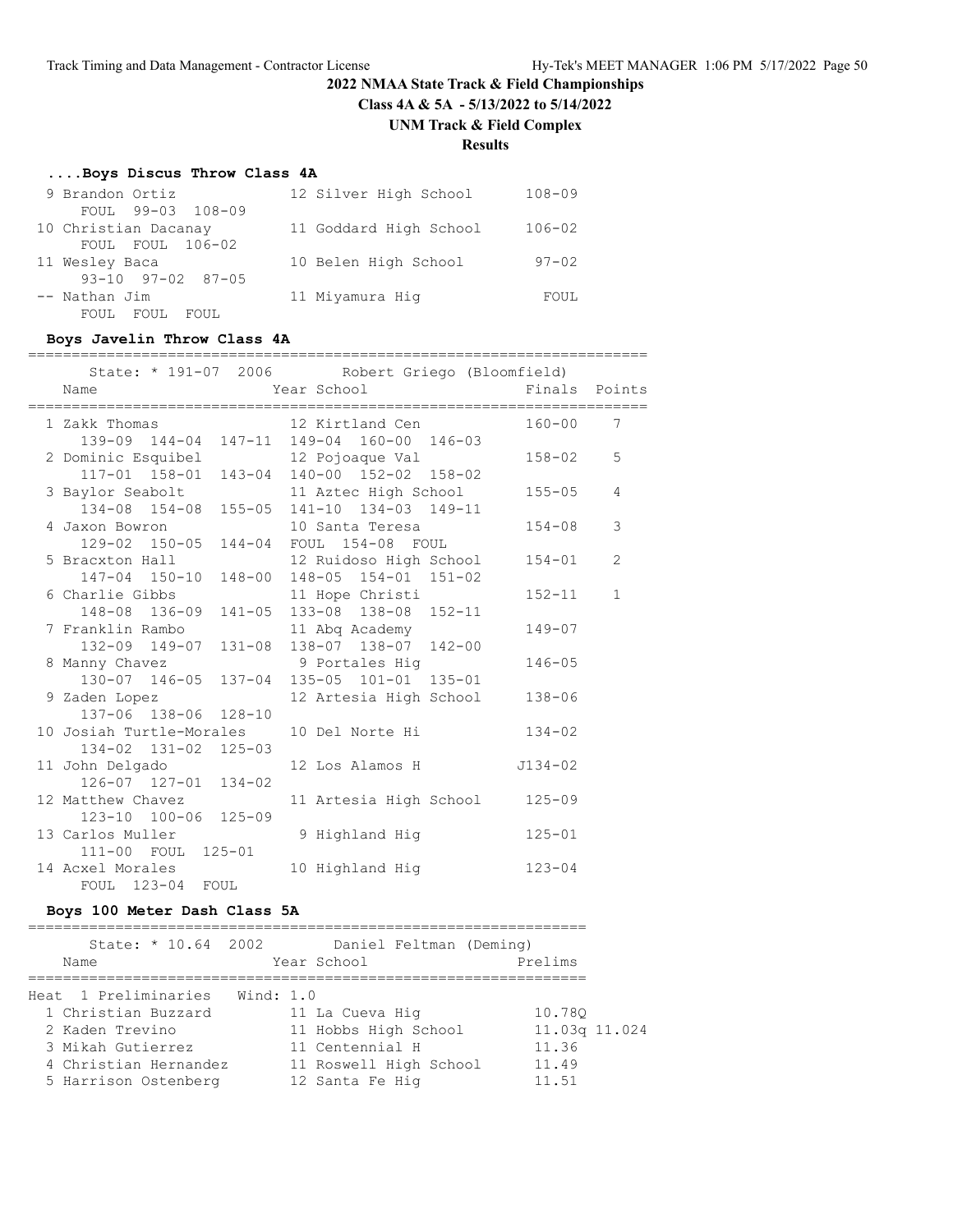**Class 4A & 5A - 5/13/2022 to 5/14/2022**

# **UNM Track & Field Complex**

# **Results**

# **....Boys 100 Meter Dash Class 5A**

| Heat 2 Preliminaries Wind: 1.1 |              |                        |               |
|--------------------------------|--------------|------------------------|---------------|
| 1 Devin Rice                   |              | 12 Rio Rancho H        | 10.840        |
| 2 Eli Asay                     |              | 11 Carlsbad Hig        | 11.03q 11.029 |
| 3 Ivan Majalca                 |              | 12 Deming High School  | 11.10q 11.097 |
| 4 Alex Blanchard               |              | 12 Hobbs High School   | 11.23         |
| Heat 3 Preliminaries           | Wind: $-0.1$ |                        |               |
| 1 Jonah Vaquera                |              | 12 Cibola High School  | 11.100 11.093 |
| 2 Michael Beck                 |              | 9 Farmington H         | 11.25         |
| Heat 4 Preliminaries           | Wind: -1.7   |                        |               |
| 1 Evan Wysong                  |              | 11 Sue Clevelan        | 11.01Q        |
| 2 Gabe Buie                    |              | 11 La Cueva Hiq        | 11.17q        |
| 3 Christian Baca               |              | 12 Farmington H        | 11.19         |
| 4 David Barela                 |              | 11 Las Cruces H        | 11.24         |
| 5 Hunter Roswold               |              | 11 La Cueva Hiq        | 11.31         |
| 6 Deven Lundien                |              | 11 Centennial H        | 11.43         |
| 7 Ricky Rodriguez              |              | 12 Gadsden High School | 11.68         |

#### **Boys 100 Meter Dash Class 5A**

| State: * 10.64 2002<br>Name | Daniel Feltman (Deming)<br>Year School | Finals Points |                |
|-----------------------------|----------------------------------------|---------------|----------------|
| Section 1 Finals Wind: -0.7 |                                        |               |                |
| 1 Christian Buzzard         | 11 La Cueva Hig                        | 10.77         |                |
| 2 Devin Rice                | 12 Rio Rancho H                        | 10.93         | $5^{\circ}$    |
| 3 Evan Wysong               | 11 Sue Clevelan                        | 10.94         | $\overline{4}$ |
| 4 Jonah Vaquera             | 12 Cibola High School                  | 11.01         | 3              |
| 5 Eli Asay                  | 11 Carlsbad Hig                        | 11.03         | 2              |
| 6 Kaden Trevino             | 11 Hobbs High School                   | 11.07         | $\mathbf{1}$   |
| 7 Gabe Buie                 | 11 La Cueva Hig                        | 11.18         |                |
| 8 Ivan Majalca              | 12 Deming High School                  | 11.26         |                |
|                             |                                        |               |                |

#### **Boys 200 Meter Dash Class 5A**

| Name                              | State: * 21.53 2013 Zach Johnson (Piedra Vista)<br>Year School | Prelims |
|-----------------------------------|----------------------------------------------------------------|---------|
| Heat 1 Preliminaries Wind: $-0.3$ |                                                                |         |
| 1 Broden Cahoon                   | 12 Farmington H                                                | 21.96Q  |
| 2 Devin Rice                      | 12 Rio Rancho H                                                | 22.390  |
| 3 Ivan Majalca                    | 12 Deming High School                                          | 22.64q  |
| 4 Fredrick Ford                   | 10 Albuquerque                                                 | 23.02   |
| Heat 2 Preliminaries Wind: -3.2   |                                                                |         |
| 1 Christian Buzzard               | 11 La Cueva Hig                                                | 22.08Q  |
| 2 Eli Asay                        | 11 Carlsbad Hig                                                | 22.56Q  |
| 3 Deven Lundien                   | 11 Centennial H                                                | 23.18   |
| 4 Gabriel Luna                    | 9 Rio Rancho H                                                 | 23.24   |
| Heat 3 Preliminaries Wind: 0.2    |                                                                |         |
| 1 Evan Wysong                     | 11 Sue Clevelan                                                | 22.58Q  |
| 2 Jonah Vaquera                   | 12 Cibola High School                                          | 22.71Q  |
| 3 Kaden Trevino                   | 11 Hobbs High School                                           | 22.73q  |
| 4 Gabe Buie                       | 11 La Cueva Hiq                                                | 22.82   |
| 5 Harrison Ostenberg              | 12 Santa Fe Hiq                                                | 23.49   |
| 6 Adan Chavez                     | 12 Santa Fe Hig                                                | 23.98   |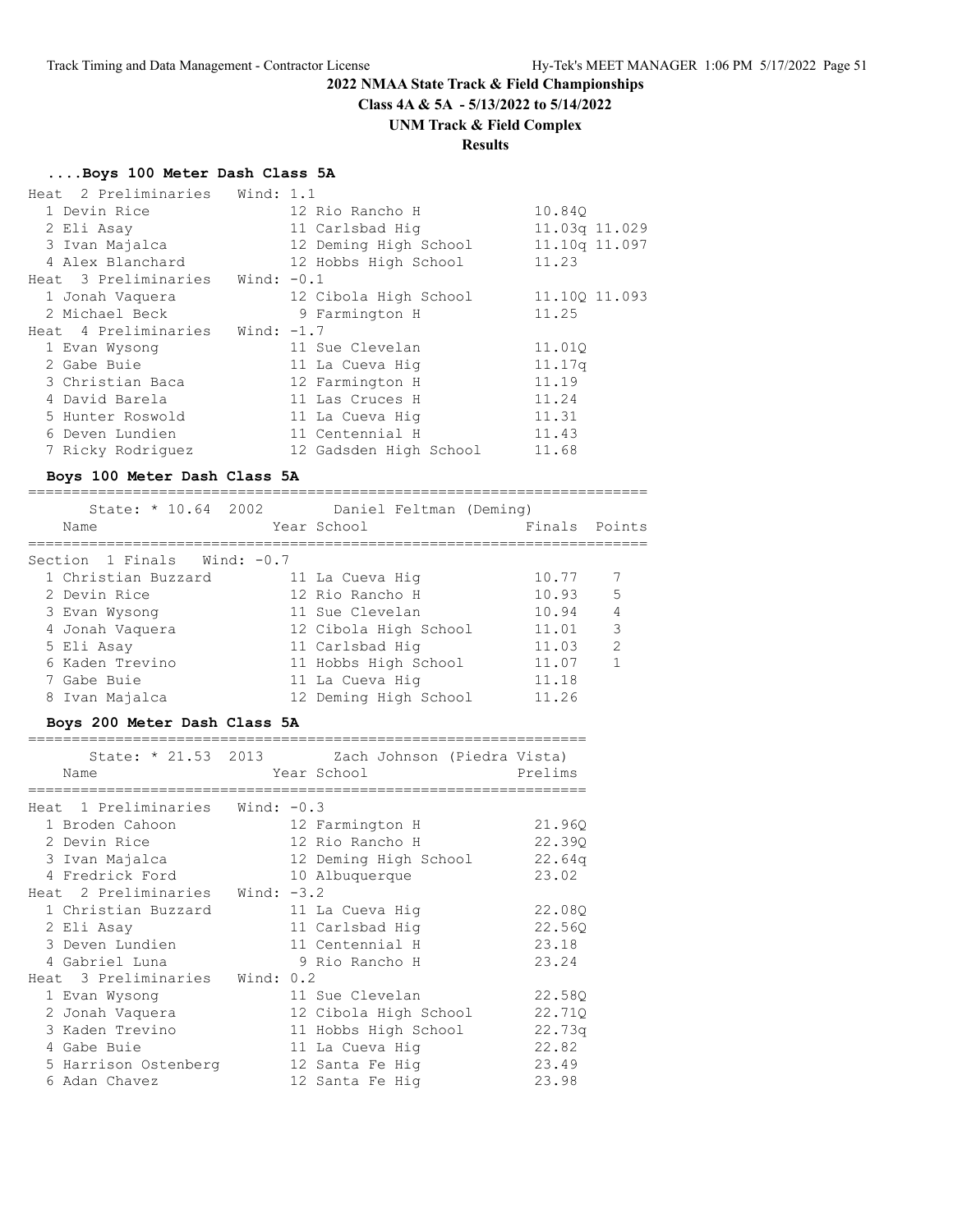**Class 4A & 5A - 5/13/2022 to 5/14/2022**

#### **UNM Track & Field Complex**

**Results**

# **Boys 200 Meter Dash Class 5A**

| State: * 21.53 2013<br>Zach Johnson (Piedra Vista)<br>Finals Points<br>Year School<br>Name<br>Section 1 Finals Wind: -1.2<br>21.93<br>7<br>11 Sue Clevelan<br>1 Evan Wysong<br>5<br>22.02<br>2 Broden Cahoon<br>12 Farmington H<br>4<br>3 Devin Rice<br>12 Rio Rancho H<br>22.11<br>3<br>4 Christian Buzzard<br>22.24<br>11 La Cueva Hig |  |
|------------------------------------------------------------------------------------------------------------------------------------------------------------------------------------------------------------------------------------------------------------------------------------------------------------------------------------------|--|
|                                                                                                                                                                                                                                                                                                                                          |  |
|                                                                                                                                                                                                                                                                                                                                          |  |
|                                                                                                                                                                                                                                                                                                                                          |  |
|                                                                                                                                                                                                                                                                                                                                          |  |
|                                                                                                                                                                                                                                                                                                                                          |  |
|                                                                                                                                                                                                                                                                                                                                          |  |
| $\mathcal{L}$<br>22.49<br>12 Deming High School<br>5 Ivan Majalca                                                                                                                                                                                                                                                                        |  |
| 22.56<br>$\mathbf{1}$<br>11 Carlsbad Hig<br>6 Eli Asay                                                                                                                                                                                                                                                                                   |  |
| 12 Cibola High School<br>22.60<br>7 Jonah Vaquera                                                                                                                                                                                                                                                                                        |  |
| 22.67<br>8 Kaden Trevino<br>11 Hobbs High School                                                                                                                                                                                                                                                                                         |  |

#### **Boys 400 Meter Dash Class 5A**

| State: $* 47.99$<br>Name | 2009 | Curtis Beach (ABQ Academy)<br>Year School | Prelims |
|--------------------------|------|-------------------------------------------|---------|
| Heat 1 Preliminaries     |      |                                           |         |
| 1 Broden Cahoon          |      | 12 Farmington H                           | 49.610  |
| 2 Hunter Roswold         |      | 11 La Cueva Hiq                           | 50.360  |
| 3 Brian Talley           |      | 11 Eldorado Hiq                           | 50.90q  |
| 4 Cy Anderson            |      | 9 Santa Fe Hiq                            | 51.78q  |
| 5 Ivan Garcia            |      | 10 Albuquerque                            | 53.87   |
| Heat 2 Preliminaries     |      |                                           |         |
| 1 James Limon            |      | 12 Organ Mounta                           | 49.750  |
| 2 Fredrick Ford          |      | 10 Albuquerque                            | 49.760  |
| 3 Yahir Chacon           |      | 11 Hobbs High School                      | 49.96q  |
| 4 Bridger Schapp         |      | 12 Volcano Vist                           | 50.44q  |
| 5 Esau Au                |      | 12 Deming High School                     | 52.30   |

#### **Boys 400 Meter Dash Class 5A**

| State: $* 47.99 2009$ | Curtis Beach (ABQ Academy) |               |                |        |
|-----------------------|----------------------------|---------------|----------------|--------|
| Name                  | Year School                | Finals Points |                |        |
| Section 1 Finals      |                            |               |                |        |
| 1 James Limon         | 12 Organ Mounta            | 49.13         | 7              |        |
| 2 Broden Cahoon       | 12 Farmington H            | 49.15         | 5              |        |
| 3 Fredrick Ford       | 10 Albuquerque             | 49.47         | $\overline{4}$ |        |
| 4 Yahir Chacon        | 11 Hobbs High School       | 50.35         | 3              | 50.344 |
| 5 Bridger Schapp      | 12 Volcano Vist            | 50.35         | 2              | 50.348 |
| 6 Hunter Roswold      | 11 La Cueva Hig            | 50.37         |                |        |
| 7 Brian Talley        | 11 Eldorado Hig            | 51.07         |                |        |
| 8 Cy Anderson         | 9 Santa Fe Hiq             | 52.20         |                |        |

# **Boys 800 Meter Run Class 5A**

| State: $* 1:53.05 2016$ | Steven Duran (St. Pius) |               |
|-------------------------|-------------------------|---------------|
| Name                    | Year School             | Finals Points |
|                         |                         |               |
| Section 1               |                         |               |
| 1 Issac Tucker Scott    | 12 Sandia High School   | 1:56.20<br>7  |
| 2 Caden Nunn            | 11 Sue Clevelan         | 1:58.09<br>5  |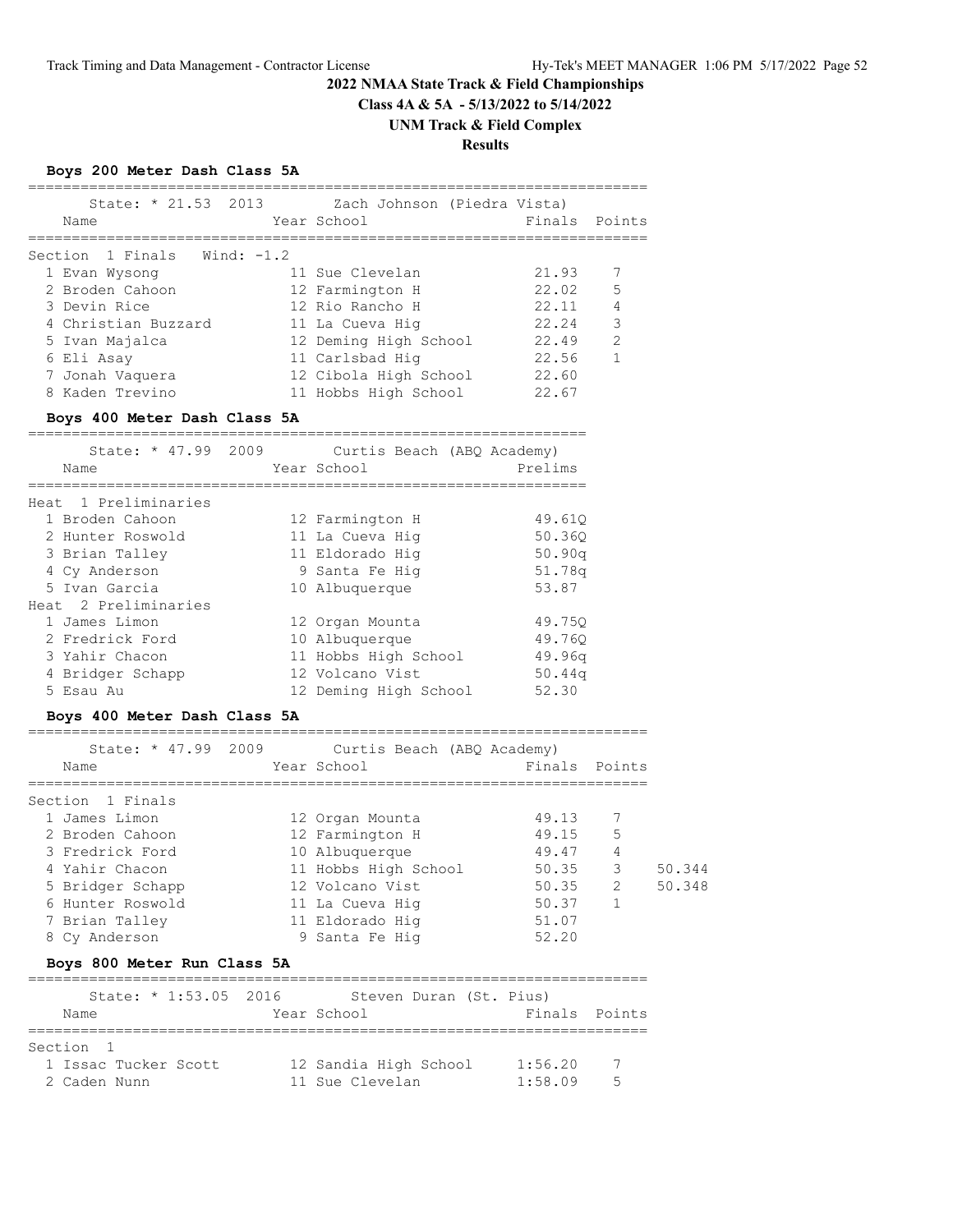**Class 4A & 5A - 5/13/2022 to 5/14/2022**

# **UNM Track & Field Complex**

# **Results**

#### **....Boys 800 Meter Run Class 5A**

| 3 Dawson Gunn    | 12 Rio Rancho H        | 1:58.21 | 4              |
|------------------|------------------------|---------|----------------|
| 4 Bryce Owens    | 11 Carlsbad Hig        | 2:01.26 | 3              |
| 5 Caelan Pando   | 12 Hobbs High School   | 2:01.76 | $\mathcal{L}$  |
| 6 Andrew Bigelow | 10 Manzano High School | 2:01.84 | $\overline{1}$ |
| 7 Jude Lucero    | 11 Volcano Vist        | 2:03.49 |                |
| 8 Seth Leslie    | 11 Piedra Vista        | 2:03.59 |                |
| 9 Corbin Coombs  | 9 Organ Mounta         | 2:05.23 |                |
| 10 Dax Rios      | 12 Centennial H        | 2:07.59 |                |
| 11 Jett Smith    | 11 Eldorado Hig        | 2:11.49 |                |

#### **Boys 1600 Meter Run Class 5A**

#### =======================================================================

|                      | State: * 4:12.60 2009 Gareth Gilna (Los Alamos)    |               |                |
|----------------------|----------------------------------------------------|---------------|----------------|
| Name                 | Year School                                        | Finals Points |                |
| 1 Bahozhoni Church   | 4:17.55<br>12 Albuquerque                          |               | 7              |
| 2 Steven West        | 11 Sandia High School 4:17.59                      |               | 5              |
| 3 Dawson Gunn        | 12 Rio Rancho H 4:22.58                            |               | $\overline{4}$ |
|                      | 4 Issac Tucker Scott 12 Sandia High School 4:24.84 |               | 3              |
| 5 Naseem Dhaouadi    | 12 Eldorado Hig                         4:27.32    |               | $\overline{2}$ |
| 6 Celso Garcia       | 12 Alamogordo H 4:30.57                            |               | $\mathbf{1}$   |
| 7 Corbin Coombs      | 9 Organ Mounta 4:32.09                             |               |                |
| 8 Cody Toya          | 12 Sue Clevelan                                    | 4:32.38       |                |
| 9 Thomas Croshaw     | 11 Volcano Vist                                    | 4:36.63       |                |
| 10 Brett Bybee       | 12 Organ Mounta 4:40.50                            |               |                |
| 11 Nick Moore        | 10 Eldorado Hig 4:41.03                            |               |                |
| 12 Adrian Villegas   | 12 Hobbs High School 4:41.18                       |               |                |
| 13 Sammy Fuentes     | 9 Clovis High School 4:45.26                       |               |                |
| 14 Ivan Watchman     | 11 Sandia High School 4:46.32                      |               |                |
| 15 Grant Vlaun       | 9 La Cueva Hiq 4:48.14                             |               |                |
| 16 Andre Letter-Hart | 12 Albuquerque                                     | 5:02.14       |                |
|                      |                                                    |               |                |

#### **Boys 3200 Meter Run Class 5A**

#### ======================================================================= State: \* 9:19.63 2010 Kyle Pittman (Los Alamos)

| State: * 9:19.63 2010 | Kyle Pittman (Los Alamos) |          |                |
|-----------------------|---------------------------|----------|----------------|
| Name                  | Year School               | Finals   | Points         |
| 1 Bahozhoni Church    | 12 Albuquerque            | 9:24.69  | 7              |
| 2 Steven West         | 11 Sandia High School     | 9:36.78  | 5              |
| 3 Naseem Dhaouadi     | 12 Eldorado Hig           | 9:38.07  | $\overline{4}$ |
| 4 Thomas Croshaw      | 11 Volcano Vist           | 9:51.66  | 3              |
| 5 Nick Moore          | 10 Eldorado Hig           | 9:54.11  | 2              |
| 6 Celso Garcia        | 12 Alamogordo H           | 9:54.62  |                |
| 7 Brett Bybee         | 12 Organ Mounta           | 10:00.46 |                |
| 8 Jeron Wisner        | 9 Organ Mounta            | 10:12.81 |                |
| 9 Caiden Dawes        | 12 Sue Clevelan           | 10:22.76 |                |
| 10 Adrian Villegas    | 12 Hobbs High School      | 10:30.68 |                |
| 11 Elijah Flores      | 12 Farmington H           | 10:51.63 |                |
| 12 Dominic Ouintana   | 9 Albuquerque             | 10:55.77 |                |
| 13 Michael Kulek      | 12 Eldorado Hig           | 11:00.14 |                |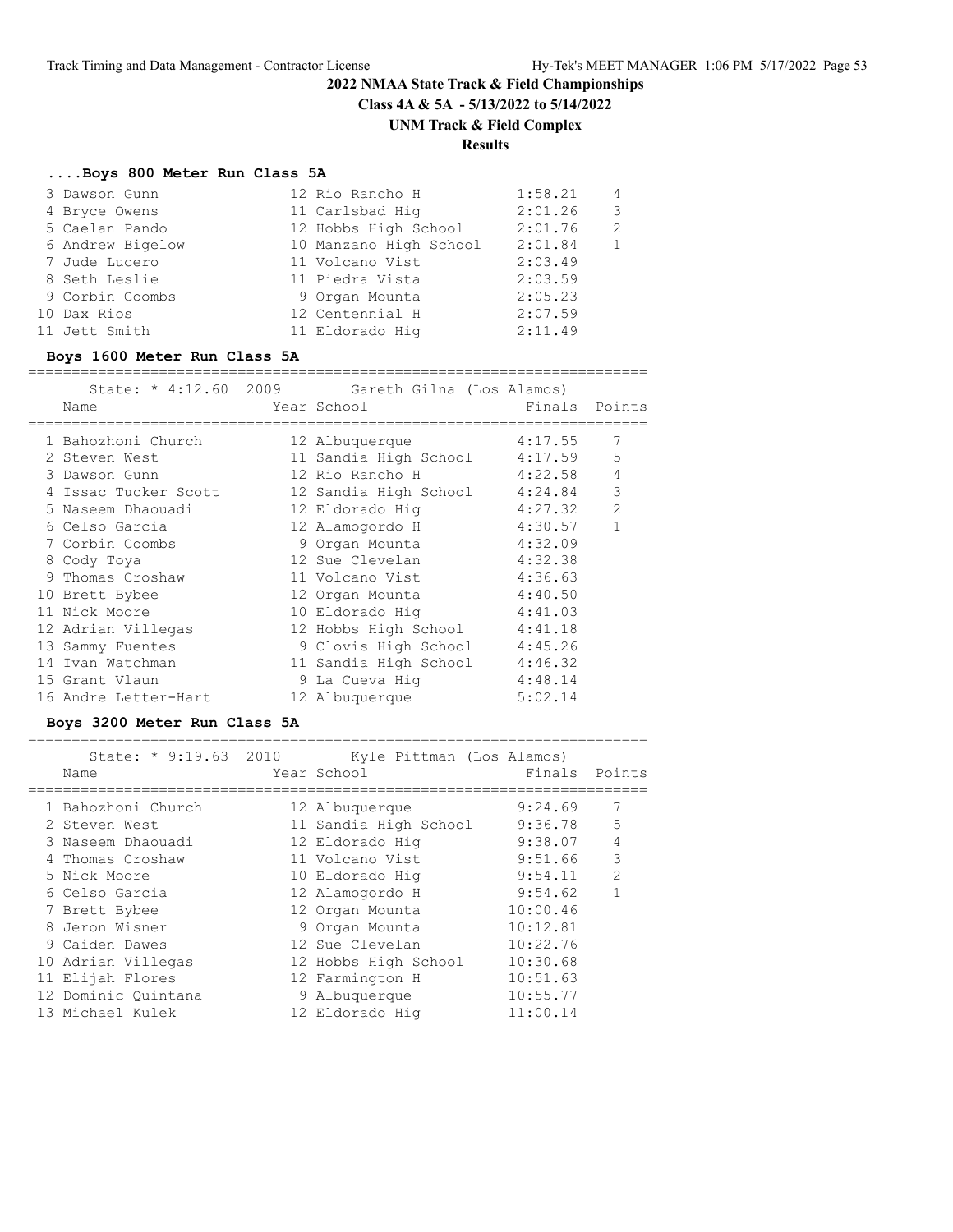**Class 4A & 5A - 5/13/2022 to 5/14/2022**

# **UNM Track & Field Complex**

**Results**

# **Boys 110 Meter Hurdles Class 5A**

| State: * 14.24 2008               | Curtis Beach (ABQ Academy) |         |
|-----------------------------------|----------------------------|---------|
| Name                              | Year School                | Prelims |
|                                   |                            |         |
| 1 Preliminaries Wind: 0.6<br>Heat |                            |         |
| 1 Robert Nora                     | 11 Clovis High School      | 14.770  |
| 2 Bryce Joshlin                   | 11 Piedra Vista            | 15.150  |
| 3 Devonte Shendo                  | 11 Sue Clevelan            | 15.18q  |
| 4 Dane Naylor                     | 11 Carlsbad Hig            | 15.98q  |
| 5 Matthew Sell                    | 12 Alamogordo H            | 16.73   |
| 6 Zach Steen                      | 11 Manzano High School     | 17.97   |
| Heat 2 Preliminaries Wind: -0.6   |                            |         |
| 1 Antonio Avila                   | 12 Sue Clevelan            | 15.010  |
| 2 Willie Johns                    | 11 Rio Rancho H            | 15.100  |
| 3 Anthony Heavyrunner             | 12 Rio Rancho H            | 15.19q  |
| 4 Zack Sell                       | 11 Alamogordo H            | 15.99q  |
| 5 Gabriel Palomino                | 10 Hobbs High School       | 16.04   |
| 6 Sebastian Brothers              | 12 Eldorado Hiq            | 16.30   |
| 7 Lorenzo Ibarra                  | 10 Los Lunas Hi            | 16.76   |

# **Boys 110 Meter Hurdles Class 5A**

| State: * 14.24 2008<br>Name | Curtis Beach (ABO Academy)<br>Year School | Finals Points |                |        |
|-----------------------------|-------------------------------------------|---------------|----------------|--------|
| Section 1 Finals Wind: 0.9  |                                           |               |                |        |
| 1 Antonio Avila             | 12 Sue Clevelan                           | 14.31         | 7              |        |
| 2 Willie Johns              | 11 Rio Rancho H                           | 14.58         | $5^{\circ}$    | 14.571 |
| 3 Robert Nora               | 11 Clovis High School                     | 14.58         | $\overline{4}$ | 14.574 |
| 4 Bryce Joshlin             | 11 Piedra Vista                           | 14.79         | 3              |        |
| 5 Anthony Heavyrunner       | 12 Rio Rancho H                           | 14.85         | $\mathcal{L}$  |        |
| 6 Devonte Shendo            | 11 Sue Clevelan                           | 15.18         |                |        |
| 7 Zack Sell                 | 11 Alamogordo H                           | 15.47         |                |        |
| 8 Dane Naylor               | 11 Carlsbad Hig                           | 15.69         |                |        |

#### **Boys 300 Meter Hurdles Class 5A**

|                       | State: * 37.89 2005 Spivey Vasquez (Aztec) |         |                         |
|-----------------------|--------------------------------------------|---------|-------------------------|
| Name                  | Year School                                | Prelims |                         |
| Heat 1 Preliminaries  |                                            |         |                         |
| 1 Willie Johns        | 11 Rio Rancho H                            | 39.570  |                         |
| 2 Antonio Avila       | 12 Sue Clevelan                            | 39.800  |                         |
| 3 Gabe Kotter         | 12 Alamogordo H                            | 41.81q  |                         |
| 4 Dane Naylor         | 11 Carlsbad Hig                            | 42.57q  |                         |
| 5 Zach Steen          | 11 Manzano High School 47.17               |         |                         |
| -- Robert Nora        | 11 Clovis High School                      |         | DO Finished out of lane |
| Heat 2 Preliminaries  |                                            |         |                         |
| 1 Anthony Heavyrunner | 12 Rio Rancho H                            | 40.100  |                         |
| 2 Kayden Gonzalez     | 12 Farmington H                            | 40.610  |                         |
| 3 Brian Monclava      | 11 Piedra Vista                            | 40.86q  |                         |
| 4 Mason Lovato        | 11 Volcano Vist                            | 41.36g  |                         |
| 5 Zack Sell           | 11 Alamogordo H                            | 42.76   |                         |
| 6 Gabriel Palomino    | 10 Hobbs High School                       | 44.22   |                         |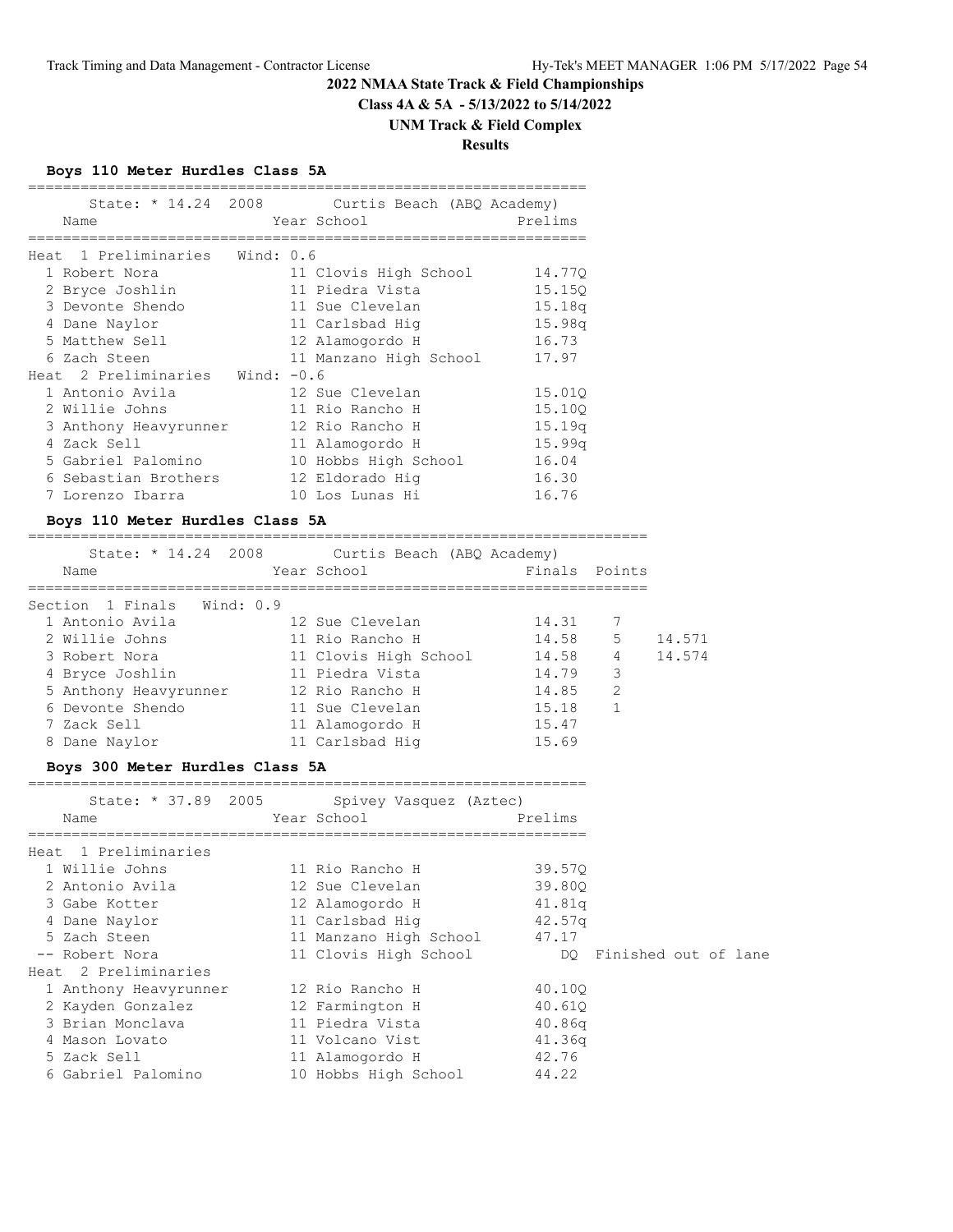**Class 4A & 5A - 5/13/2022 to 5/14/2022**

**UNM Track & Field Complex**

**Results**

# **Boys 300 Meter Hurdles Class 5A**

|   | State: * 37.89 2005<br>Name     | Spivey Vasquez (Aztec)<br>Year School |         | Finals Points  |
|---|---------------------------------|---------------------------------------|---------|----------------|
|   | Section 1 Finals                |                                       |         |                |
|   | 1 Antonio Avila                 | 12 Sue Clevelan                       | 38.36   | 7              |
|   | 2 Willie Johns                  | 11 Rio Rancho H                       | 39.22 5 |                |
|   | 3 Anthony Heavyrunner           | 12 Rio Rancho H                       | 39.89   | $\overline{4}$ |
|   | 4 Kayden Gonzalez               | 12 Farmington H                       | 40.77   | 3              |
|   | 5 Gabe Kotter                   | 12 Alamogordo H                       | 41.20   | $\overline{2}$ |
|   | 6 Mason Lovato                  | 11 Volcano Vist                       | 41.56   | $\mathbf{1}$   |
|   | 7 Brian Monclava                | 11 Piedra Vista                       | 41.67   |                |
| 8 | Dane Naylor                     | 11 Carlsbad Hig                       | 42.16   |                |
|   | Boys 4x100 Meter Relay Class 5A |                                       |         |                |

| State: * 41.88<br>2021       | Sue Cleveland            |
|------------------------------|--------------------------|
| School                       | Prelims                  |
|                              |                          |
| 1 Preliminaries<br>Heat      |                          |
| 1 Farmington High School     | 42.35Q                   |
| 1) Christian Baca 12         | 2) Michael Beck 9        |
| 3) Kayden Gonzalez 12        | 4) Broden Cahoon 12      |
| 2 Sue Cleveland High School  | 43.20Q                   |
| 1) Evan Wysong 11            | 2) Koen Biggs 12         |
| 3) Brayden Ford 12           | 4) Brandon West 12       |
| 3 Hobbs High School          | 43.26q                   |
| 1) Alex Blanchard 12         | 2) Malachi Rodriguez 12  |
| 3) Jeremiah Jaquez 10        | 4) Kaden Trevino 11      |
| 4 Deming High School         | 43.75q                   |
| 1) Fabian Reyna 11           | Joseph Reza 12<br>2)     |
| 3) Isaac Baeza 12            | Ivan Majalca 12<br>4)    |
| 5 Cibola High School         | 43.92                    |
| 1) Adam Trujillo 12          | 2) Nathan Lopez 12       |
| 3) Derrick Velasquez 9       | Jonah Vaquera 12<br>4)   |
| 6 Carlsbad High School       | 44.38                    |
| 1) Ian Sandoval 9            | 2) Eli Asay 11           |
| 3) Chris Serna 11            | Helam Pedroza 11<br>4)   |
| 7 Santa Fe High School       | 45.32                    |
| Isaiah Madril 12<br>1)       | 2) Adan Chavez 12        |
| 3) Alex Mora 10              | 4) Harrison Ostenberg 12 |
| Heat 2 Preliminaries         |                          |
| 1 Rio Rancho High School     | 42.620                   |
| 1) R.J. Brown 12             | 2) Devin Rice 12         |
| 3) Marcus Wright 12          | 4) Logan Hoyer 12        |
| 2 Piedra Vista High School   | 43.03Q                   |
| 1) John Magee 12             | 2) Bryce Joshlin 11      |
| 3) Brayden Smith 11          | 4) Brian Monclava 11     |
| 3 La Cueva High School       | 43.06q                   |
| 1) Gabe Buie 11              | 2) Matthew Martinez 12   |
| 3) Cruz Markham 10           | 4) Christian Buzzard 11  |
| 4 Centennial High School     | 43.22q                   |
| 1) Mikah Gutierrez 11        | Christian Ortiz 10<br>2) |
| 3) Isaiah Vallejos 10        | Deven Lundien 11<br>4)   |
| 5 Organ Mountain High School | 44.00                    |
|                              |                          |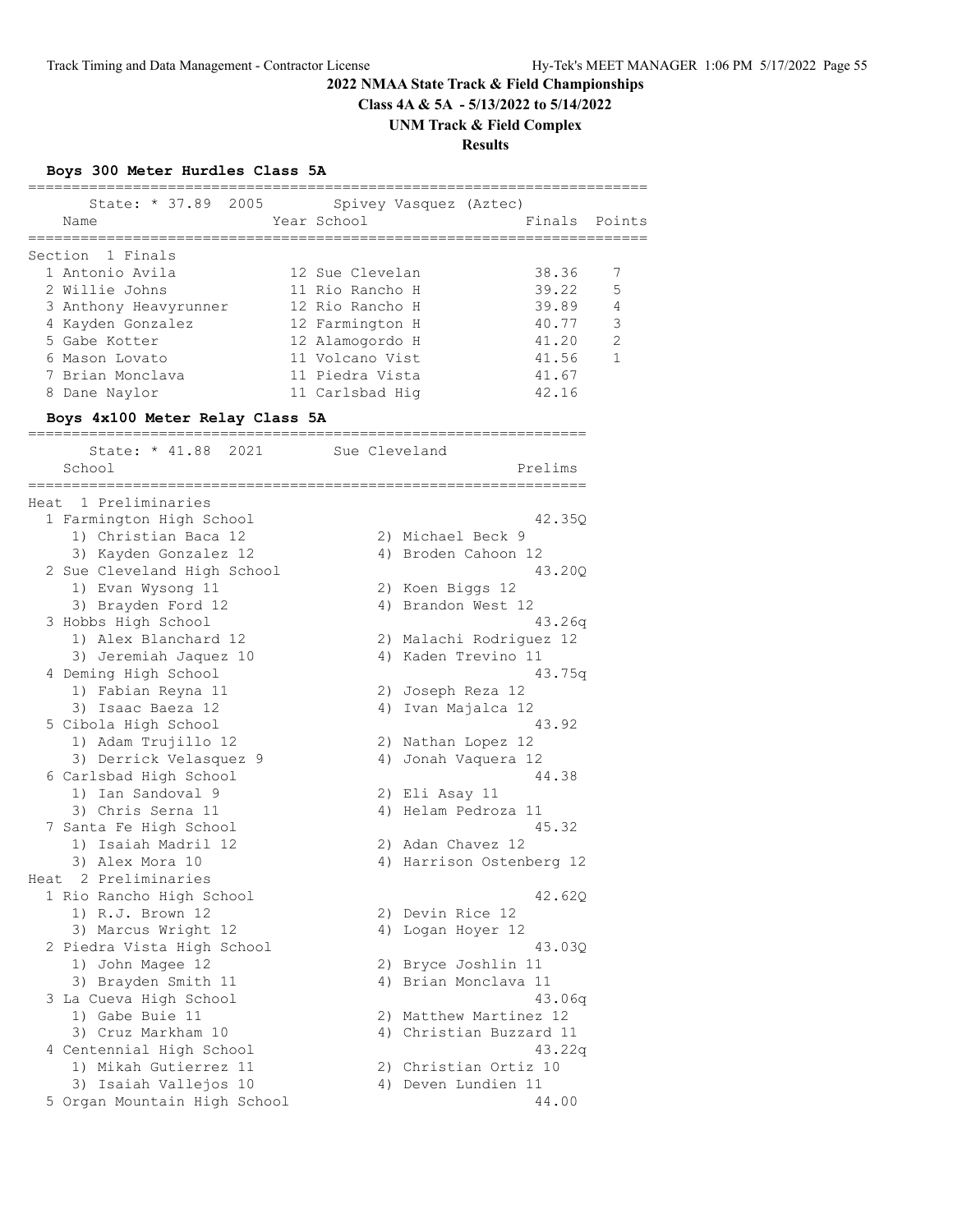**Class 4A & 5A - 5/13/2022 to 5/14/2022**

**UNM Track & Field Complex**

#### **Results**

#### **....Boys 4x100 Meter Relay Class 5A**

| 1) Isaiah Maldonado 11   | 2) Nathanyal Chavez 10    |
|--------------------------|---------------------------|
| 3) Ali Roberto Garcia 12 | 4) Gabriel Lopez 11       |
| 6 Roswell High School    | 44.63                     |
| 1) Saul Arras 10         | 2) Robert Truex 11        |
| 3) Jacob Sedillo 11      | 4) Christian Hernandez 11 |
| 7 Los Lunas High School  | 45.49                     |
| 1) Aden Pairett 12       | 2) Lorenzo Ibarra 10      |
| 3) Dominic Trujillo 10   | 4) Austin Crown 10        |
|                          |                           |

#### **Boys 4x100 Meter Relay Class 5A**

======================================================================= State: \* 41.88 2021 Sue Cleveland School **Finals** Points ======================================================================= Section 1 Finals 1 La Cueva High School 41.90 10 1) Gabe Buie 11 2) Matthew Martinez 12 3) Cruz Markham 10 4) Christian Buzzard 11 2 Sue Cleveland High School 41.96 8 1) Evan Wysong 11 2) Koen Biggs 12 3) Brayden Ford 12 4) Brandon West 12 3 Farmington High School 42.23 6 1) Christian Baca 12 2) Michael Beck 9 3) Kayden Gonzalez 12 (4) Broden Cahoon 12 4 Rio Rancho High School 42.40 4 1) R.J. Brown 12 2) Devin Rice 12 3) Marcus Wright 12 4) Logan Hoyer 12 5 Centennial High School 42.76 2 1) Mikah Gutierrez 11 2) Christian Ortiz 10 3) Isaiah Vallejos 10  $\hskip1cm$  4) Deven Lundien 11 6 Piedra Vista High School 42.79 1 1) John Magee 12 2) Bryce Joshlin 11 3) John Magee 12 (2) Bryce Joshlin 11 (3) Brayden Smith 11 (3) 4) Brian Monclava 11 7 Hobbs High School 43.60 1) Alex Blanchard 12 2) Malachi Rodriguez 12 3) Jeremiah Jaquez 10 4) Kaden Trevino 11 8 Deming High School 44.07 1) Fabian Reyna 11 2) Joseph Reza 12 3) Isaac Baeza 12 4) Ivan Majalca 12

#### **Boys 4x200 Meter Relay Class 5A**

| State: * 1:28.09 2019        | Volcano Vista          |
|------------------------------|------------------------|
| School                       | Prelims                |
| Heat 1 Preliminaries         |                        |
| 1 Sue Cleveland High School  | 1:29.370               |
| 1) Evan Wysong 11            | 2) Koen Biggs 12       |
| 3) Brayden Ford 12           | 4) Brandon West 12     |
| 2 Organ Mountain High School | 1:30.350               |
| 1) Gabriel Lopez 11          | 2) Isaiah Maldonado 11 |
| 3) Nathanyal Chavez 10       | 4) James Limon 12      |
| 3 Volcano Vista High School  | 1:32.37                |
| 1) Nathan Diaz 11            | 2) Tristan Cordova 11  |
|                              |                        |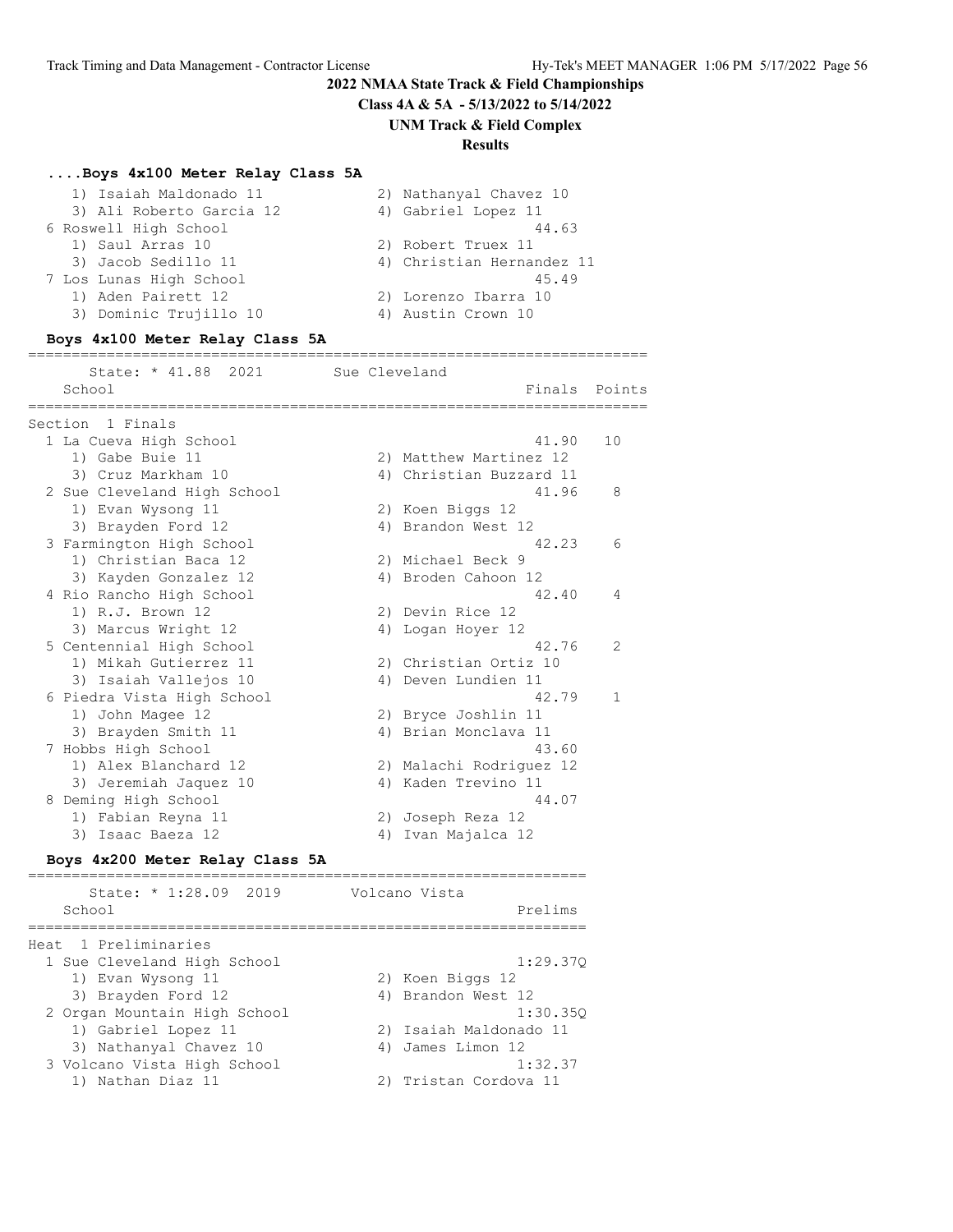**Class 4A & 5A - 5/13/2022 to 5/14/2022**

**UNM Track & Field Complex**

#### **Results**

#### **....Boys 4x200 Meter Relay Class 5A**

3) Eli Salas 9 4) Bridger Schapp 12 4 Las Cruces High School 1:33.93 1) Chris Hamilton 12 (2) German Banda 9 3) William Keonog 11 (4) David Barela 11 5 Los Lunas High School 1:35.37 1) Austin Crown 10 2) Dominic Trujillo 10 3) Demetrio Pino 9 4) Hadley Beaty 12 -- Hobbs High School DQ Out of Zone 1) Alex Blanchard 12 2) Jeremiah Jaquez 10 3) Malachi Rodriguez 12 4) Kaden Trevino 11 Heat 2 Preliminaries 1 Rio Rancho High School 1:29.27Q 1) R.J. Brown 12 2) Logan Hoyer 12 3) Marcus Wright 12 (4) Devin Rice 12 2 Centennial High School 1:30.77Q 1) Mikah Gutierrez 11 2) Deven Lundien 11 3) Christian Ortiz 10 4) Isaiah Vallejos 10 3 Farmington High School 1:31.72q 1) Christian Baca 12 2) Michael Beck 9 3) Josiyah Archuleta 11  $\hskip1cm$  4) Asher Harrison 11 4 Deming High School 1:32.83 1) Fabian Reyna 11 2) Angel Ortega 11 3) Isaac Baeza 12  $\hskip1cm$  4) Ivan Majalca 12 5 Roswell High School 1:33.54 1) Saul Arras 10 2) Robert Truex 11 3) Jaison Hicks 11 (4) Jacob Sedillo 11 Heat 3 Preliminaries 1 La Cueva High School 1:28.75Q 1) Gabe Buie 11 2) Matthew Martinez 12 3) Cruz Markham 10 4) Christian Buzzard 11 2 Piedra Vista High School 1:30.08Q 1) John Magee 12 2) Brian Monclava 11 3) Bryce Joshlin 11 4) Brayden Smith 11 3 Cibola High School 1:31.95q 1) Jonah Vaquera 12 2) Derrick Velasquez 9 3) Nathan Lopez 12 4) Adam Trujillo 12 4 Santa Fe High School 1:33.04 1) Adan Chavez 12 2) Owen Lock 10 3) Alex Mora 10 4) Harrison Ostenberg 12 5 Manzano High School 1:37.26 1) Jaylin Lakes 11 2) Brandon Reyes 12 3) Edward Romero 11 (4) Zach Steen 11 -- Carlsbad High School DQ Out of Zone 1) Chris Serna 11 2) Eli Asay 11 3) Dane Naylor 11 (4) Helam Pedroza 11

**Boys 4x200 Meter Relay Class 5A** ======================================================================= State: \* 1:28.09 2019 Volcano Vista School **Finals** Points ======================================================================= Section 1 Finals 1 Rio Rancho High School 1:27.78\* 10 1) R.J. Brown 12 2) Logan Hoyer 12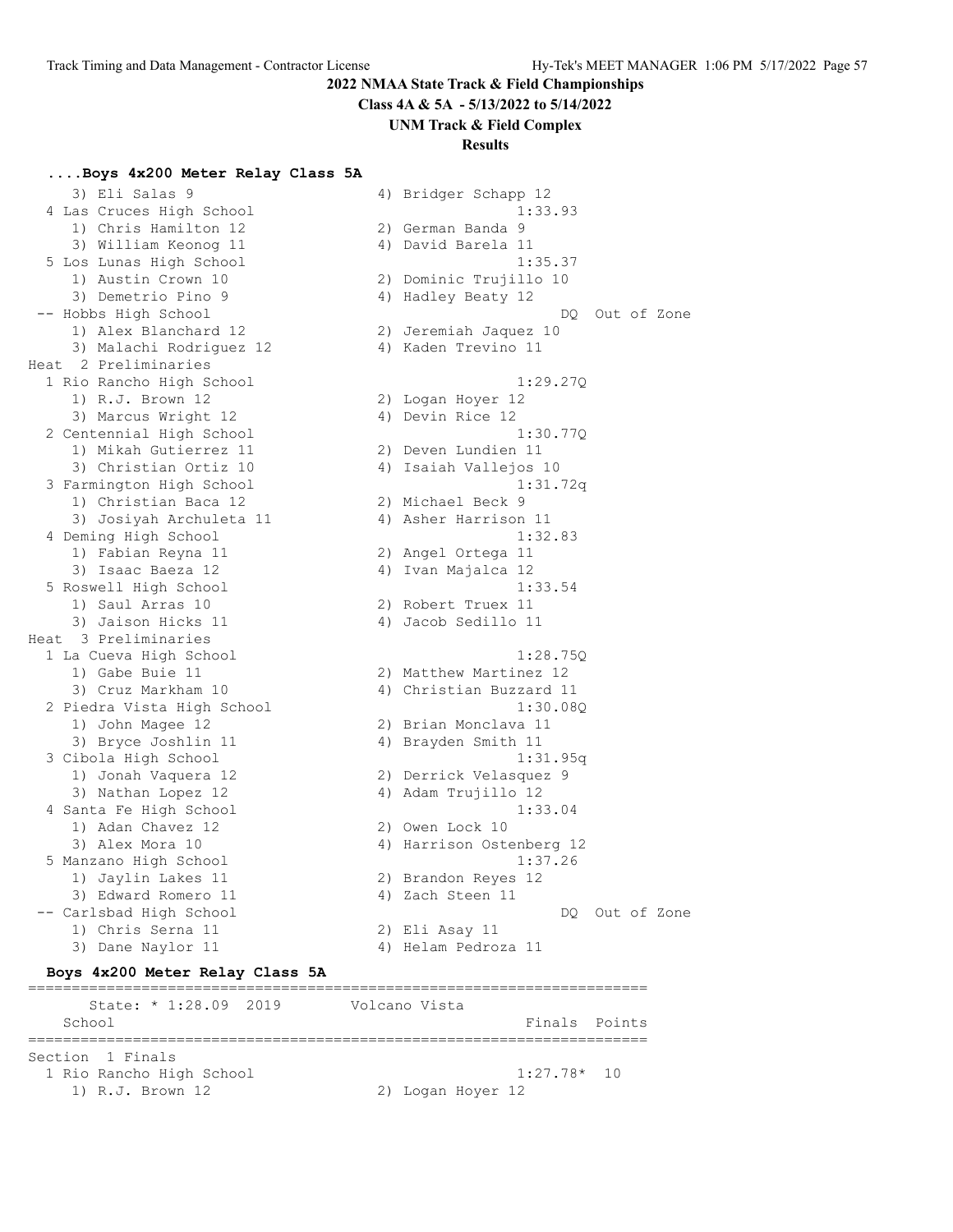**Class 4A & 5A - 5/13/2022 to 5/14/2022**

#### **UNM Track & Field Complex**

#### **Results**

#### **....Boys 4x200 Meter Relay Class 5A**

| 3) Marcus Wright 12                  | 4) Devin Rice 12                                                               |
|--------------------------------------|--------------------------------------------------------------------------------|
| 2 La Cueva High School               | 1:28.64<br>8                                                                   |
| 1) Gabe Buie 11                      | 2) Matthew Martinez 12                                                         |
| 3) Cruz Markham 10                   | 4) Christian Buzzard 11                                                        |
| 3 Sue Cleveland High School          | 1:28.83<br>6                                                                   |
| 1) Evan Wysong 11                    | 2) Koen Biggs 12                                                               |
| 3) Brayden Ford 12                   | 4) Brandon West 12                                                             |
| 4 Organ Mountain High School         | 1:30.32<br>4                                                                   |
| 1) Gabriel Lopez 11                  | 2) Isaiah Maldonado 11                                                         |
| 3) Nathanyal Chavez 10               | 4) James Limon 12                                                              |
| 5 Centennial High School             | 1:31.12<br>2                                                                   |
| 1) Mikah Gutierrez 11                | 2) Deven Lundien 11                                                            |
| 3) Christian Ortiz 10                | 4) Isaiah Vallejos 10                                                          |
| 6 Piedra Vista High School           | 1:31.13<br>1                                                                   |
| 1) John Magee 12                     | 2) Brian Monclava 11                                                           |
| 3) Bryce Joshlin 11                  | 4) Brayden Smith 11                                                            |
| 7 Farmington High School             | 1:31.31                                                                        |
| 1) Christian Baca 12                 | 2) Michael Beck 9                                                              |
| 3) Josiyah Archuleta 11              | 4) Asher Harrison 11                                                           |
| 8 Cibola High School                 | 1:33.96                                                                        |
| 1) Jonah Vaquera 12                  | 2) Derrick Velasquez 9                                                         |
| 3) Nathan Lopez 12                   | 4) Adam Trujillo 12                                                            |
| Boys 4x400 Meter Relay Class 5A      | ======================================                                         |
| State: * 3:20.19 2019                | Sue Cleveland                                                                  |
| School<br>-------------------------- | Prelims<br>,,,,,,,,,,,,,,,,,,,,,,,,<br>, , , , , , , , , , , , , , , , , , , , |
| 1 Preliminaries<br>Heat              |                                                                                |
| 1 Sue Cleveland High School          | 3:28.54Q                                                                       |
| 1) Koen Biggs 12                     | 2) Brayden Ford 12                                                             |
| 3) Brandon West 12                   | 4) Tyler Griffith 10                                                           |
| 2 Alamogordo High School             |                                                                                |
|                                      | 3:29.030                                                                       |
| 1) Isaiah Dalmas 11                  | 2) Zack Sell 11                                                                |
| 3) Omar Enriquez 10                  | 4) Gabe Kotter 12                                                              |
| 3 Organ Mountain High School         | 3:29.10q                                                                       |
| 1) Trevon John Del Ferraro 11        | 2) Dorian Riverra 12                                                           |
| 3) Nathanyal Chavez 10               | 4) Jonthan Torres 12                                                           |
| 4 Volcano Vista High School          | 3:37.06q                                                                       |
| 1) Cade Wallin 12                    | 2) Emiliano Anaya 9<br>4) Taylor Rodgers 12                                    |

 5 Santa Fe High School 3:40.83 1) Daniel Busemeyer 9 2) Owen Lock 10 3) Valin Wittenburg 9 4) Cy Anderson 9 -- La Cueva High School DQ Cut in too early 1) Hunter Roswold 11 2) Gabe Trujillo 12 3) Jack Glover 11 4) Cruz Markham 10 -- Los Lunas High School **DQ** Cut in too early 1) Devlin Whitson 12 2) Rashaud Cordova 11 3) Austin Crown 10 4) Hadley Beaty 12 Heat 2 Preliminaries 1 Farmington High School 3:25.28Q

1) Jesus Becerra-Legarda 11 2) Christian Baca 12

3) Michael Beck 9 4) Broden Cahoon 12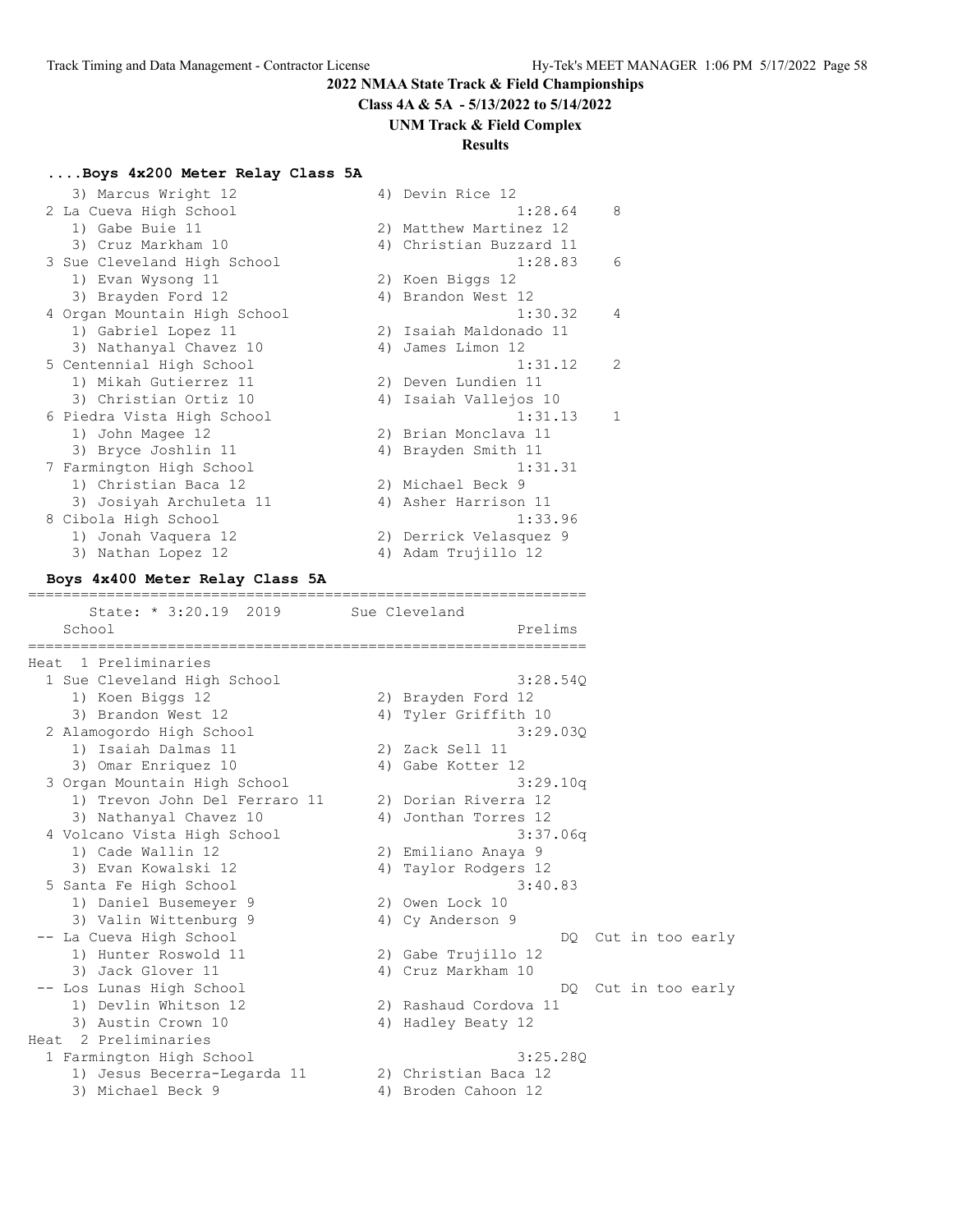**Class 4A & 5A - 5/13/2022 to 5/14/2022**

#### **UNM Track & Field Complex**

#### **Results**

#### **....Boys 4x400 Meter Relay Class 5A**

| 2 Hobbs High School       | 3:28.830                 |
|---------------------------|--------------------------|
| 1) Gabriel Palomino 10    | 2) Ryan Middleton 11     |
| 3) Aaron Mora 12          | 4) Caelan Pando 12       |
| 3 Rio Rancho High School  | 3:30.72q                 |
| 1) Anthony Heavyrunner 12 | 2) R.J. Brown 12         |
| 3) Sebastian Rubio 11     | 4) Kennedy Alexander 10  |
| 4 Eldorado High School    | 3:32.42q                 |
| 1) Cooper Beggs 11        | 2) Sebastian Brothers 12 |
| 3) Eyob Femling 10        | 4) Brian Talley 11       |
| 5 Clovis High School      | 3:41.02                  |
| 1) Kaleb Foggie 10        | 2) Kash Roberts 10       |
| 3) Jase Nordgren 12       | 4) Aiden Johnson 12      |
|                           |                          |

#### **Boys 4x400 Meter Relay Class 5A**

======================================================================= State: \* 3:20.19 2019 Sue Cleveland

| School                        |    | Finals                   | Points      |                 |
|-------------------------------|----|--------------------------|-------------|-----------------|
| 1 Finals<br>Section           |    |                          |             |                 |
| 1 Sue Cleveland High School   |    | 3:22.67                  | 10          |                 |
| 1) Koen Biggs 12              |    | 2) Brayden Ford 12       |             |                 |
| 3) Brandon West 12            |    | 4) Tyler Griffith 10     |             |                 |
| 2 Farmington High School      |    | 3:25.10                  | 8           |                 |
| 1) Jesus Becerra-Legarda 11   |    | 2) Christian Baca 12     |             |                 |
| 3) Michael Beck 9             |    | 4) Broden Cahoon 12      |             |                 |
| 3 Organ Mountain High School  |    | 3:25.13                  | 6           |                 |
| 1) Trevon John Del Ferraro 11 |    | 2) Dorian Riverra 12     |             |                 |
| 3) Nathanyal Chavez 10        |    | 4) Jonthan Torres 12     |             |                 |
| 4 Alamogordo High School      |    | 3:26.09                  | 4           |                 |
| 1) Isaiah Dalmas 11           |    | 2) Zack Sell 11          |             |                 |
| 3) Omar Enriquez 10           |    | 4) Gabe Kotter 12        |             |                 |
| 5 Eldorado High School        |    | 3:27.95                  | 2           |                 |
| 1) Cooper Beggs 11            |    | 2) Sebastian Brothers 12 |             |                 |
| 3) Eyob Femling 10            |    | 4) Brian Talley 11       |             |                 |
| 6 Rio Rancho High School      |    | 3:28.18                  | $\mathbf 1$ |                 |
| 1) Anthony Heavyrunner 12     |    | 2) R.J. Brown 12         |             |                 |
| 3) Sebastian Rubio 11         |    | 4) Kennedy Alexander 10  |             |                 |
| 7 Volcano Vista High School   |    | 3:34.25                  |             |                 |
| 1) Cade Wallin 12             |    | 2) Emiliano Anaya 9      |             |                 |
| 3) Evan Kowalski 12           | 4) | Taylor Rodgers 12        |             |                 |
| -- Hobbs High School          |    | DO                       |             | Out of the Lane |
| 1) Gabriel Palomino 10        |    | 2) Ryan Middleton 11     |             |                 |
| Aaron Mora 12<br>3)           | 4) | Caelan Pando 12          |             |                 |

# **Boys 4x800 Meter Relay Class 5A**

======================================================================= State: \* 8:09.95 2021 Sue Cleveland School **Finals** Points ======================================================================= Section 1 1 Hobbs High School 8:09.69\* 10 1) Diego Vega 12 2) Caelan Pando 12 3) Adrian Villegas 12 (4) Yahir Chacon 11 2 Sue Cleveland High School 8:15.82 8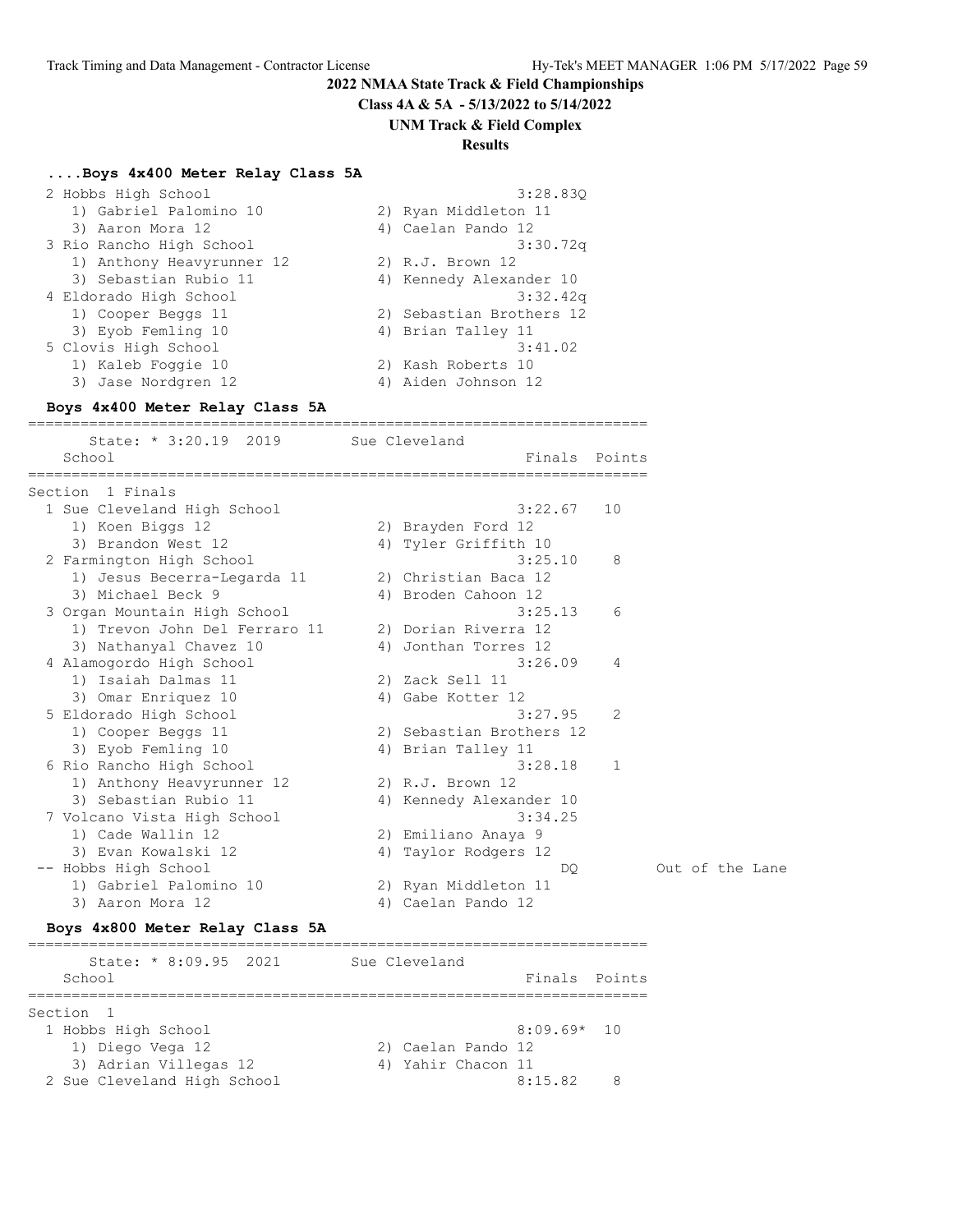**Class 4A & 5A - 5/13/2022 to 5/14/2022**

#### **UNM Track & Field Complex**

# **Results**

#### **....Boys 4x800 Meter Relay Class 5A**

| 1) Cody Toya 12              |    | 2) Caiden Dawes 12     |                |
|------------------------------|----|------------------------|----------------|
| 3) Colin Ross 11             |    | 4) Santiago Armijo 11  |                |
| 3 Organ Mountain High School |    | 8:19.41                | 6              |
| 1) Jonthan Torres 12         |    | 2) Jeron Wisner 9      |                |
| 3) Brett Bybee 12            |    | 4) Corbin Coombs 9     |                |
| 4 Volcano Vista High School  |    | 8:21.87                | $\overline{4}$ |
| 1) Jude Lucero 11            |    | 2) Orion Chavez 10     |                |
| 3) Stoney Cuthen 11          |    | 4) Dallan Reed 10      |                |
| 5 Centennial High School     |    | 8:27.54                | 2              |
| 1) Jotham Jarry 10           |    | 2) Eaven Rogers 10     |                |
| 3) Dax Rios 12               |    | 4) Alexander Pineda 12 |                |
| 6 Alamogordo High School     |    | 8:30.95                | 1              |
| 1) Thomas Bond 11            |    | 2) Isaiah Dalmas 11    |                |
| 3) Angel Avila 11            |    | 4) Celso Garcia 12     |                |
| 7 Rio Rancho High School     |    | 8:38.03                |                |
| 1) Kennedy Alexander 10      |    | 2) Collyn Tomoyose 10  |                |
| 3) Skyler Galbraith 10       |    | 4) Mason Steel 11      |                |
| 8 La Cueva High School       |    | 8:43.09                |                |
| 1) Grant Vlaun 9             |    | 2) James Stuart 10     |                |
| 3) Jack Glover 11            | 4) | Spencer Gilbertson 10  |                |
| 9 Clovis High School         |    | 8:45.31                |                |
| 1) Sammy Fuentes 9           |    | 2) Jase Nordgren 12    |                |
| 3) Fidel Madrid 10           |    | 4) Aiden Johnson 12    |                |
| 10 Sandia High School        |    | 8:48.42                |                |
| 1) Taylor Vance 11           |    | 2) Dylan D'Arco 12     |                |
| 3) Bersise Burdick 11        | 4) | Ivan Watchman 11       |                |
| 11 Eldorado High School      |    | 8:52.79                |                |
| 1) Eyob Femling 10           |    | 2) Desi Garcia 10      |                |
| 3) Gustav Bourdon 12         |    | 4) Nick Moore 10       |                |
| 12 Santa Fe High School      |    | 8:54.30                |                |
| 1) Daniel Busemeyer 9        |    | 2) Mason Nichols 12    |                |
| 3) Tanner Black 12           |    | 4) Max Anderson 11     |                |
| 13 Los Lunas High School     |    | 9:11.29                |                |
| 1) Andrew Mckinney 12        |    | 2) Austin Watts 11     |                |
| 3) Robert Perea 10           |    | 4) Treyton Padilla 12  |                |
|                              |    |                        |                |

# **Boys 1600 Sprint Medley Class 5A**

|      | State: * 3:32.20 2016<br>School | St. Pius | Prelims               |
|------|---------------------------------|----------|-----------------------|
|      |                                 |          |                       |
| Heat | 1 Preliminaries                 |          |                       |
|      | 1 Sue Cleveland High School     |          | 3:40.090              |
|      | 1) Brayden Ford 12              |          | 2) Brandon West 12    |
|      | 3) Kyler Badwarrior 10          |          | 4) Caden Nunn 11      |
|      | 2 Sandia High School            |          | 3:42.200              |
|      | 1) Joaquin Garcia 11            |          | 2) Jacob Miranda 12   |
|      | 3) Bersise Burdick 11           | 4)       | Luke Sanchez 12       |
|      | 3 Centennial High School        |          | 3:42.89q              |
|      | 1) Isaiah Vallejos 10           |          | 2) Christian Ortiz 10 |
|      | 3) Alexander Pineda 12          |          | 4) Dax Rios 12        |
|      | 4 Volcano Vista High School     |          | 3:45.20q              |
|      | 1) Joshua Larranaga-Ontiveros 9 |          | 2) Brennan Grant 10   |
|      | 3) Brayden Moss 12              |          | Dallan Reed 10        |
|      |                                 |          |                       |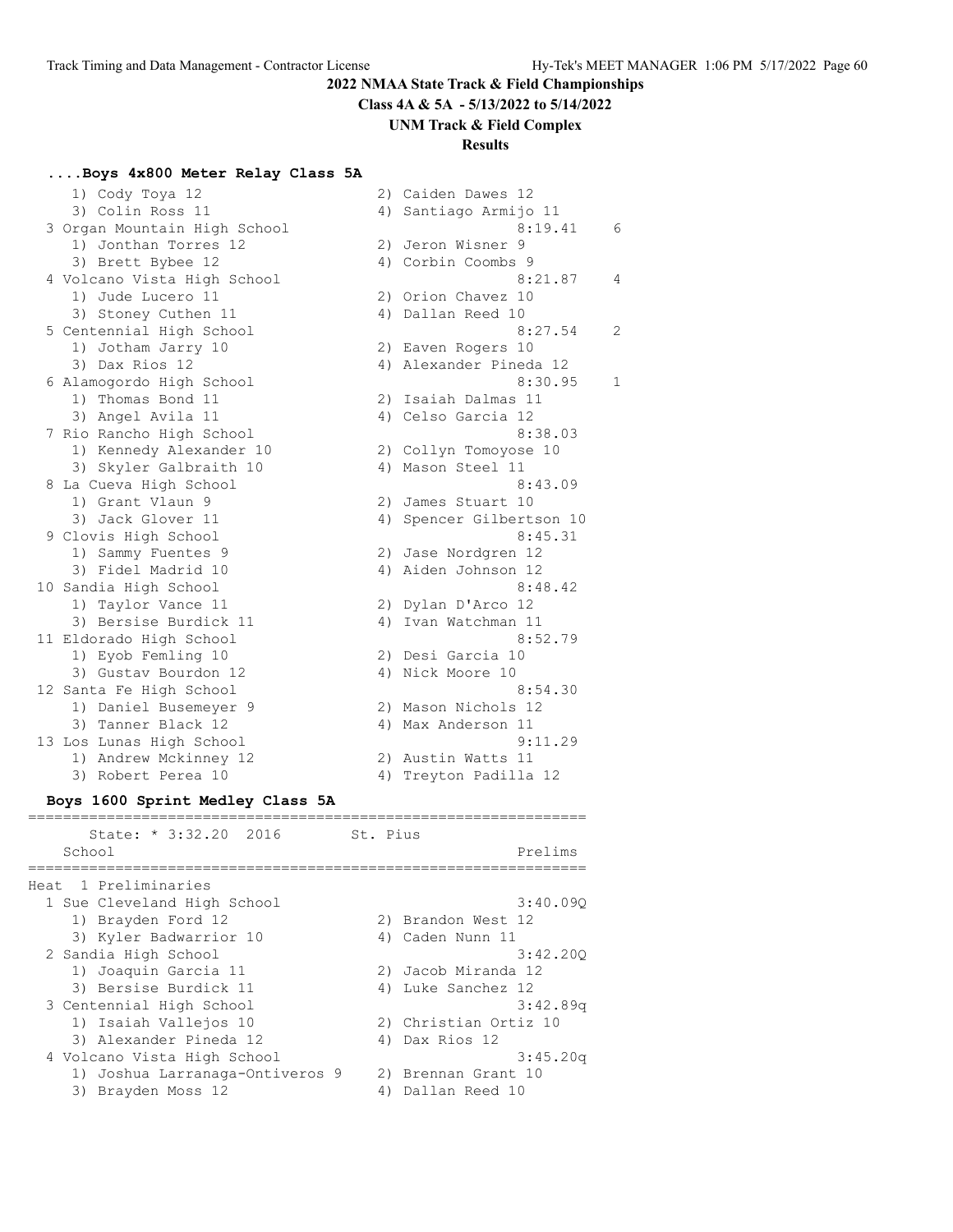**Class 4A & 5A - 5/13/2022 to 5/14/2022**

#### **UNM Track & Field Complex**

# **Results**

#### **....Boys 1600 Sprint Medley Class 5A**

| 5 Roswell High School        |    | 3:46.16q                |
|------------------------------|----|-------------------------|
| 1) Robert Truex 11           |    | 2) Jacob Sedillo 11     |
| 3) Christian Hernandez 11    |    | 4) Joshua Martinez 9    |
| 6 Santa Fe High School       |    | 3:48.86                 |
| 1) Adan Chavez 12            |    | 2) Alex Mora 10         |
| 3) Isaiah Madril 12          |    | 4) Max Anderson 11      |
| 7 Los Lunas High School      |    | 4:09.55                 |
| 1) Jacob Garcia 10           |    | 2) Naithan Gurela 12    |
| 3) Jesus Ibarra 12           |    | 4) Andrew Mckinney 12   |
| Heat 2 Preliminaries         |    |                         |
| 1 Rio Rancho High School     |    | 3:38.000                |
| 1) Marcus Wright 12          |    | 2) Sebastian Rubio 11   |
| 3) Logan Hoyer 12            |    | 4) Dawson Gunn 12       |
| 2 Organ Mountain High School |    | 3:40.800                |
| 1) James Limon 12            |    | 2) Gabriel Lopez 11     |
| 3) Dorian Riverra 12         |    | 4) Jonthan Torres 12    |
| 3 Hobbs High School          |    | 3:45.18q                |
| 1) Jeremiah Jaquez 10        |    | 2) Malachi Rodriguez 12 |
| 3) Alex Blanchard 12         |    | 4) Diego Vega 12        |
| 4 Alamogordo High School     |    | 3:47.96                 |
| 1) Adam Shock 11             |    | 2) TyHeed Lewis 10      |
| 3) Isaiah Dalmas 11          | 4) | Omar Enriquez 10        |
| 5 Carlsbad High School       |    | 3:48.24                 |
| 1) Ian Sandoval 9            |    | 2) Chris Serna 11       |
| 3) Helam Pedroza 11          |    | 4) Bryce Owens 11       |
| 6 Eldorado High School       |    | 4:04.99                 |
| 1) Nick Ramos 10             |    | 2) Nathaniel Steen 9    |
| 3) Francisco Arroyo 11       |    | 4) Jett Smith 11        |

#### **Boys 1600 Sprint Medley Class 5A**

======================================================================= State: \* 3:32.20 2016 St. Pius School **Finals** Points ======================================================================= Section 1 Finals 1 Sue Cleveland High School 3:33.97 10 1) Brayden Ford 12 2) Brandon West 12 3) Kyler Badwarrior 10 <a>> 4) Caden Nunn 11 2 Rio Rancho High School 3:34.31 8 1) Marcus Wright 12 2) Sebastian Rubio 11 3) Logan Hoyer 12 4) Dawson Gunn 12 3 Sandia High School 3:39.63 6 1) Joaquin Garcia 11 2) Jacob Miranda 12 3) Bersise Burdick 11 (4) Luke Sanchez 12 4 Organ Mountain High School 3:40.73 4 1) James Limon 12 2) Gabriel Lopez 11 3) Dorian Riverra 12 (4) Jonthan Torres 12 5 Centennial High School 3:41.63 2 1) Isaiah Vallejos 10 2) Christian Ortiz 10 3) Alexander Pineda 12 (4) Dax Rios 12 6 Roswell High School 3:44.66 1 1) Robert Truex 11 2) Jacob Sedillo 11 3) Joshua Martinez 9 1988 (4) Javin Sanchez 11 7 Volcano Vista High School 3:45.09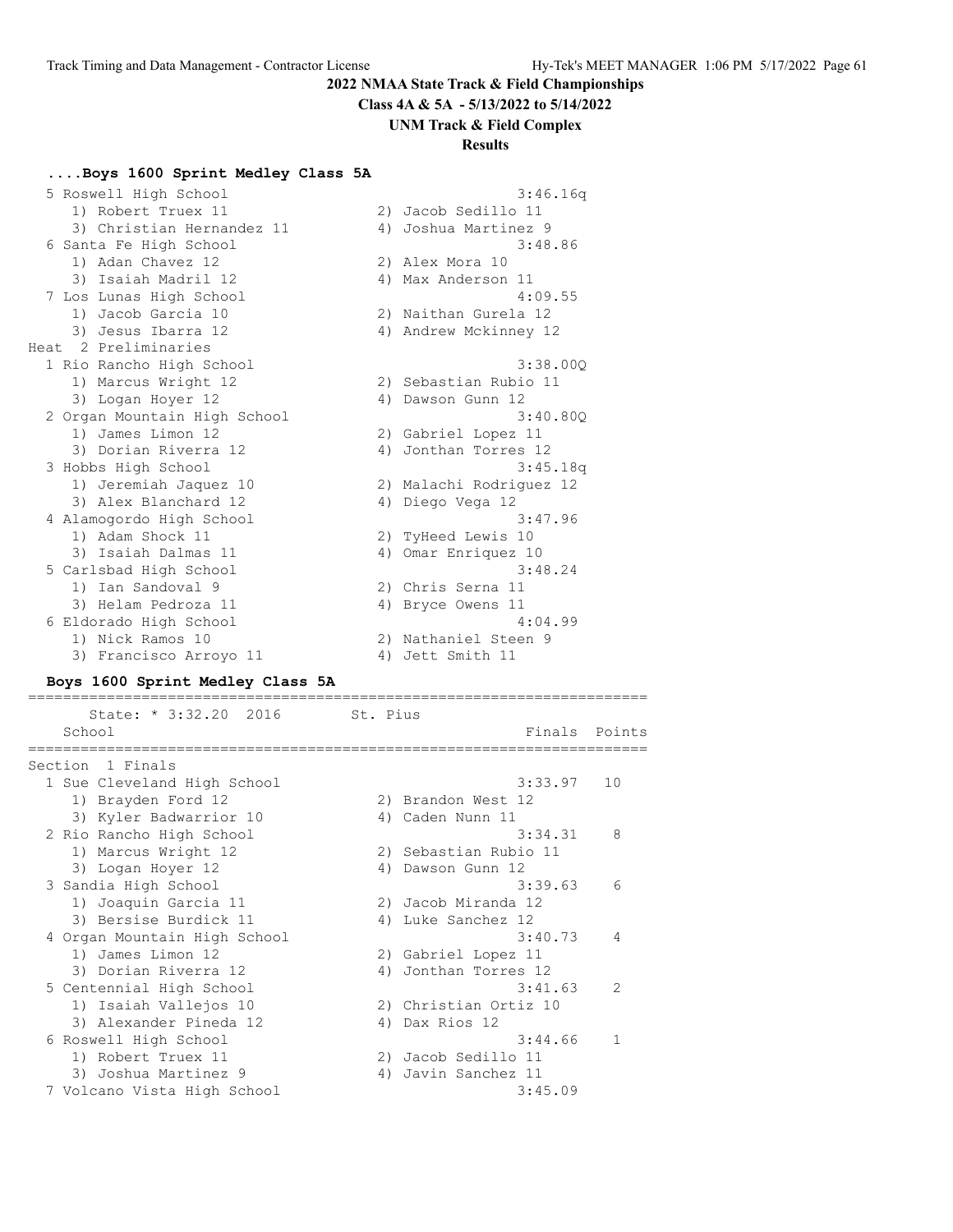**Class 4A & 5A - 5/13/2022 to 5/14/2022**

# **UNM Track & Field Complex**

# **Results**

# **....Boys 1600 Sprint Medley Class 5A**

| 1) Joshua Larranaga-Ontiveros 9 | 2) Brennan Grant 10     |
|---------------------------------|-------------------------|
| 3) Brayden Moss 12              | 4) Dallan Reed 10       |
| 8 Hobbs High School             | 3:48.96                 |
| 1) Jeremiah Jaquez 10           | 2) Malachi Rodriguez 12 |
| 3) Alex Blanchard 12            | 4) Diego Vega 12        |

# **Boys High Jump Class 5A**

| Name                                                  |  | State: * 7-00 2011 Carlos Hernandez (Santa Teresa)<br>Year School | Finals Points |             |
|-------------------------------------------------------|--|-------------------------------------------------------------------|---------------|-------------|
| Flight 1                                              |  |                                                                   |               |             |
|                                                       |  | 1 Gabriel Ball 12 Eldorado Hig 6-07.00 7                          |               |             |
| $6 - 00$ $6 - 02$ $6 - 04$ $6 - 06$ $6 - 07$ $6 - 09$ |  |                                                                   |               |             |
| 0 0 0 XXO O XXX                                       |  |                                                                   |               |             |
| 2 Cole Savage                                         |  | 12 Sue Clevelan                                                   | $6 - 02.00$   | 5           |
| $5 - 10$ 6-00 6-02 6-04                               |  |                                                                   |               |             |
| O XXO O XXX                                           |  |                                                                   |               |             |
| 3 Dorian Riverra                                      |  | 12 Organ Mounta 6-00.00                                           |               | 4           |
| $5 - 08$ $5 - 10$ $6 - 00$ $6 - 02$                   |  |                                                                   |               |             |
| O O O XXX                                             |  |                                                                   |               |             |
| 4 Davion Smith                                        |  | 11 Mayfield Hig                                                   | J6-00.00      | 2.50        |
| $5 - 08$ $5 - 10$ $6 - 00$ $6 - 02$                   |  |                                                                   |               |             |
| O O XO XXX                                            |  |                                                                   |               |             |
| 4 Gabe Kotter                                         |  | 12 Alamogordo H                                                   | J6-00.00 2.50 |             |
| $5 - 08$ $5 - 10$ $6 - 00$ $6 - 02$                   |  |                                                                   |               |             |
| O O XO XXX                                            |  |                                                                   |               |             |
| 6 RJ Madrid                                           |  | 11 Albuquerque                                                    | $J6 - 00.00$  | $\mathbf 1$ |
| $5 - 08$ $5 - 10$ $6 - 00$ $6 - 02$                   |  |                                                                   |               |             |
| XO XO XO XXX                                          |  |                                                                   |               |             |
| 7 Gabe Trujillo                                       |  | 12 La Cueva Hiq                                                   | $J6 - 00.00$  |             |
| $5 - 10$ $6 - 00$ $6 - 02$                            |  |                                                                   |               |             |
| O XXO XXX                                             |  |                                                                   |               |             |
| 8 Zack Sell                                           |  | 11 Alamogordo H                                                   | $5 - 10.00$   |             |
| $5 - 08$ $5 - 10$ $6 - 00$                            |  |                                                                   |               |             |
| O O XXX                                               |  |                                                                   |               |             |
| 9 Robert Nora                                         |  | 11 Clovis High School J5-10.00                                    |               |             |
| $5 - 08$ $5 - 10$ $6 - 00$                            |  |                                                                   |               |             |
| XXO XXO P                                             |  |                                                                   |               |             |
| 10 Aidan Mendoza                                      |  | 10 Organ Mounta 5-08.00                                           |               |             |
| $5 - 08$ $5 - 10$                                     |  |                                                                   |               |             |
| XXO XXX                                               |  |                                                                   |               |             |
| -- Aaron Mora                                         |  | 12 Hobbs High School                                              | ΝH            |             |
| $5 - 10$                                              |  |                                                                   |               |             |
| XXX                                                   |  |                                                                   |               |             |
| -- Zarek Becker                                       |  | 11 Cibola High School                                             | ΝH            |             |
| $5 - 08$                                              |  |                                                                   |               |             |
| XXX                                                   |  |                                                                   |               |             |
| -- Adrian Mora                                        |  | 8 Hobbs High School                                               | ΝH            |             |
| $5 - 08$                                              |  |                                                                   |               |             |
| XXX                                                   |  |                                                                   |               |             |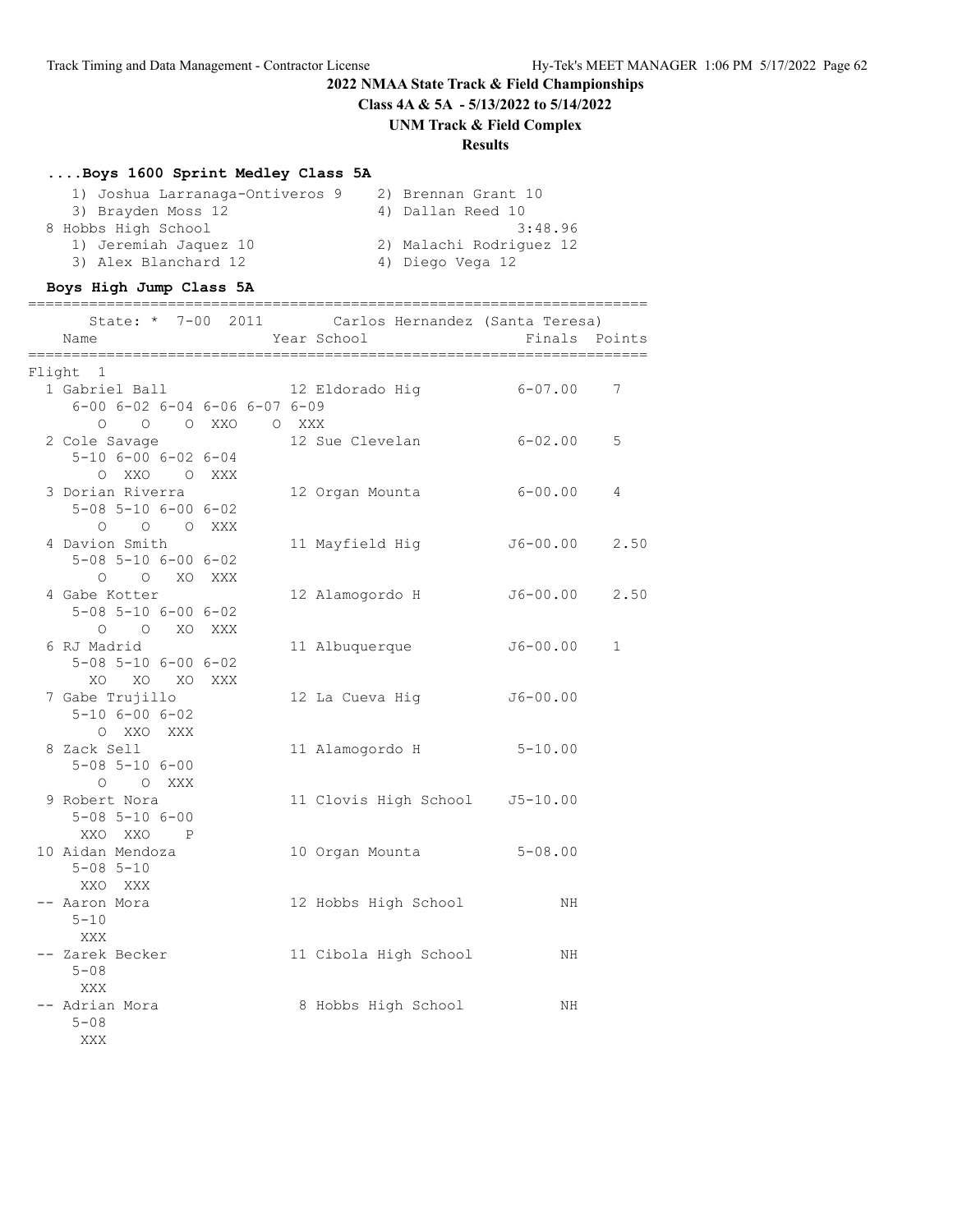**Class 4A & 5A - 5/13/2022 to 5/14/2022**

#### **UNM Track & Field Complex**

# **Results**

#### **Boys Pole Vault Class 5A**

| Name                                                                                                                                                  |                                                 | Year School | State: * 15-03.25 2016 Nathan Burnett (Del Norte) | Finals Points  |   |
|-------------------------------------------------------------------------------------------------------------------------------------------------------|-------------------------------------------------|-------------|---------------------------------------------------|----------------|---|
| 1 Jonthan Torres<br>$13 - 00$ $13 - 09$                                                                                                               | <b>XXX</b>                                      |             | 12 Organ Mounta                                   | $13 - 00.00$ 7 |   |
| XO.                                                                                                                                                   | 11-06 12-00 12-06 13-00                         |             | 2 Paul Whitelock 12 Centennial H                  | $12 - 06.00$   | 5 |
| 3 Kayden Gonzalez                                                                                                                                     | 0 0 0 XXX<br>11-06 12-00 12-06 13-00<br>O O XXX |             | 12 Farmington H J12-06.00                         |                | 4 |
| XO.<br>4 Joey Marquez<br>XO.                                                                                                                          | 11-06 12-00 12-06 13-00<br>O XXO                | <b>XXX</b>  | 11 Alamogordo H J12-06.00                         |                | 3 |
| 5 Carter Bergsten                                                                                                                                     | 11-06 12-00 12-06<br>XO XO XXX                  |             | 11 Rio Rancho H                                   | $12 - 00.00$   | 2 |
| -- Sebastian Farrell<br>$11 - 06$<br>XXX                                                                                                              |                                                 |             | 12 Rio Rancho H                                   | NH             |   |
| -- Devlin Whitson<br>$11 - 06$<br><b>XXX</b>                                                                                                          |                                                 |             | 12 Los Lunas Hi                                   | ΝH             |   |
| -- Logan McKinney<br>$11 - 06$<br>XXX                                                                                                                 |                                                 |             | 12 Sue Clevelan                                   | NH             |   |
| -- Lucas Lopez<br>$12 - 00$                                                                                                                           |                                                 |             | 12 La Cueva Hiq                                   | ΝH             |   |
| XXX<br>-- Logan Talley<br>$11 - 06$<br>and a series of the series of the series of the series of the series of the series of the series of the series |                                                 |             | 9 Los Lunas Hi                                    | ΝH             |   |

#### **Boys Long Jump Class 5A**

#### ============================================================================ State: \* 23-04.25 2021 Brad Thomas (La Cueva) Name **Name** Year School **Finals** Wind Points ============================================================================ 1 Dylan Lee 12 La Cueva Hig 22-04.00 +0.0 7 FOUL(-0.1)  $20-04.50(-1.3)$  FOUL(+0.0) FOUL(+0.0)  $21-01.25(-1.0)$   $22-04(+0.0)$  2 Kayden Gonzalez 12 Farmington H 22-02.25 -1.2 5 21-04.25(-1.8) 20-03(-0.9) 21-04.50(+0.0) 21-09.25(-0.1) 22-02.25(-1.2) 22-02(-1.2) 3 Antonio Avila 12 Sue Clevelan 21-09.50 -1.1 4 21-09.50(-1.1) 20-01.25(-1.1) FOUL FOUL FOUL FOUL 4 Robert Nora 11 Clovis High School 21-06.00 +0.0 3 21-02(-0.1) FOUL 20-11.50(-1.4) FOUL 21-06(+0.0) 19-03.75(-1.3) 5 Evan Wysong 11 Sue Clevelan 21-04.00 -2.2 2 20-09.50(-1.4) 20-11.75(-0.5) 21-03.25(+0.0) 21-04(-2.2) FOUL(-1.1) 21-01.50(-0.3) 6 Nathanyal Chavez 10 Organ Mounta 20-07.25 -0.3 1 20-07.25(-0.3) 20-04.75(-1.2) 19-06.25(+0.0) 20-00.25(+0.0) 20-05.75(+0.0) 20-01.25(-1.5) 12 Farmington H J20-07.25 -1.4 20-02.50(+0.0) 19-08.75(-1.2) 19-07(-1.1) 19-06.75(-0.1) 20-07.25(-1.4) FOUL(-0.3)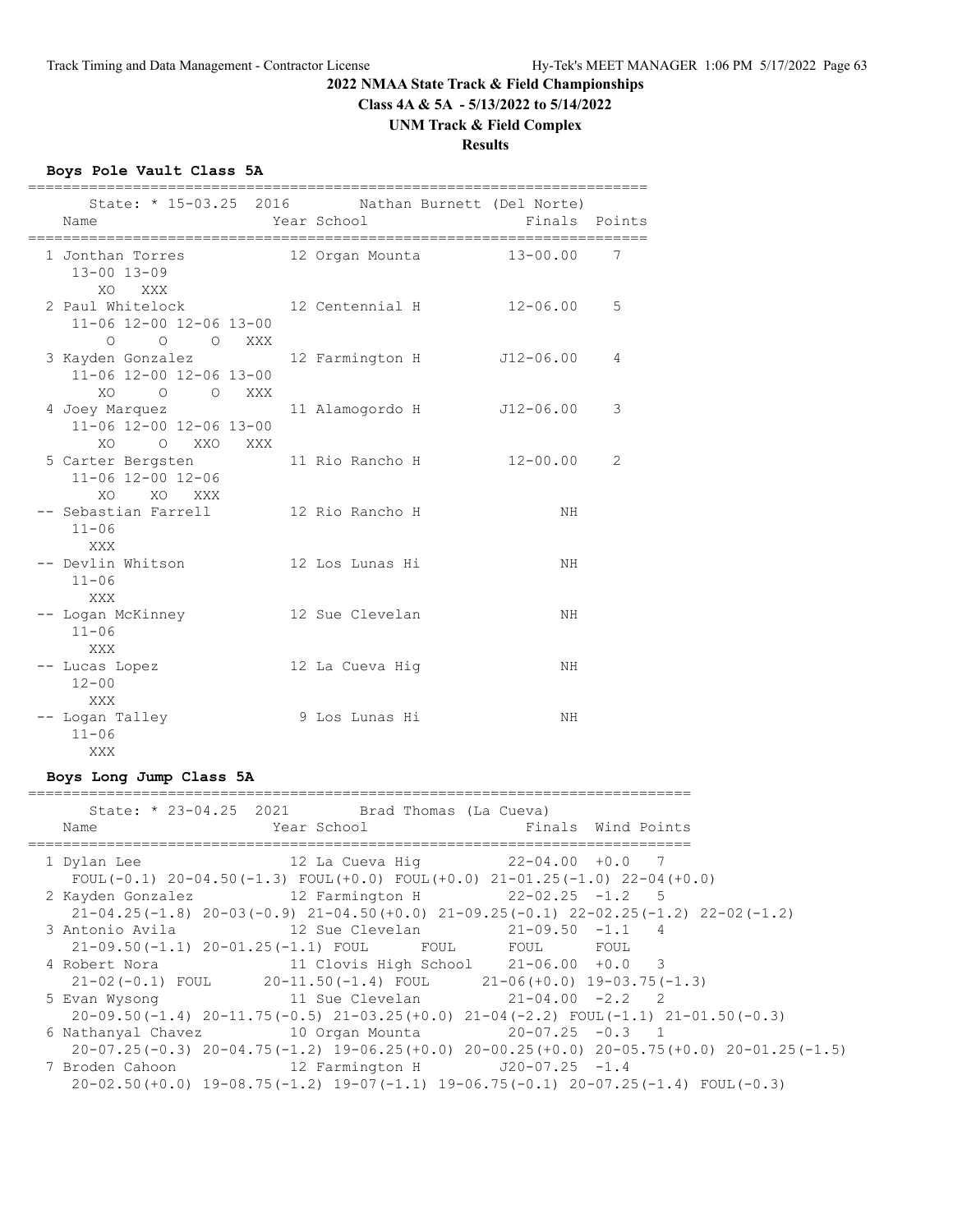**Class 4A & 5A - 5/13/2022 to 5/14/2022**

#### **UNM Track & Field Complex**

# **Results**

#### **....Boys Long Jump Class 5A**

|                          | 8 Koen Biggs 12 Sue Clevelan 20-03.00 -0.1                           |  |
|--------------------------|----------------------------------------------------------------------|--|
|                          | $12-10.25(-0.3)$ 19-05.25(-0.6) 20-02.50(-1.4) FOUL 20-03(-0.1) FOUL |  |
|                          | 9 Daniel Hernandez 10 Centennial H 20-01.25 +0.0                     |  |
|                          | $17-08.25(-0.9)$ $18-11(-1.1)$ $20-01.25(+0.0)$                      |  |
|                          | 10 Collis Bousliman 12 La Cueva Hig 19-11.25 -0.8                    |  |
| FOUL FOUL 19-11.25(-0.8) |                                                                      |  |
|                          | 11 Harrison Ostenberg 12 Santa Fe Hig 19-07.50 -0.4                  |  |
|                          | $19-07.50(-0.4)$ $18-05.75(-1.3)$ FOUL(-0.3)                         |  |
|                          | 12 D'Markis Franklin 8 Hobbs High School 19-03.25 -1.7               |  |
| FOUL 19-03.25(-1.7) FOUL |                                                                      |  |
|                          | 13 Hadley Beaty 12 Los Lunas Hi 18-10.75 -1.3                        |  |
|                          | $18-00.25(-0.4)$ $18-09.75(-1.5)$ $18-10.75(-1.3)$                   |  |
|                          | 14 Alex Blanchard 12 Hobbs High School 18-10.50 -1.7                 |  |
|                          | $18-06.25(-0.6)$ $18-10.50(-1.7)$ $17-10(+0.0)$                      |  |
|                          | 15 Alexander Pineda $12$ Centennial H $18-10.25$ -0.7                |  |
| FOUL FOUL 18-10.25(-0.7) |                                                                      |  |
|                          | 16 Joaquin Higuera 10 Sandia High School 18-07.25 -0.8               |  |
|                          | $18-01.50 (+0.0)$ $18-07.25 (-0.8)$ $18-06.25 (-1.7)$                |  |

**Boys Triple Jump Class 5A**

============================================================================ State: \* 46-11 2013 Kale Brown (ABQ Academy) Name **The School** Year School **Finals** Wind Points

|                                  | 1 Kayden Gonzalez 12 Farmington H 47-00.25* -0.1 7<br>FOUL $47-00.25(-0.1)$ FOUL $44-04(-0.6)$ FOUL $41-03.25(-0.1)$ |                                                                                                       |  |
|----------------------------------|----------------------------------------------------------------------------------------------------------------------|-------------------------------------------------------------------------------------------------------|--|
|                                  | 2 Robert Nora 11 Clovis High School 43-08.25 -0.9 5                                                                  |                                                                                                       |  |
|                                  |                                                                                                                      | 43-02.75 (+0.0) 43-03.75 (+0.0) 41-06.75 (-0.1) 43-08.25 (-0.9) 42-10.25 (-0.2) 43-03.50 (-0.8)       |  |
|                                  | 3 Luis Palma                       11 Farmington H           43-01.25 -0.8   4                                       |                                                                                                       |  |
|                                  |                                                                                                                      | $40-09.75(+0.0)$ $42-00.75(-0.9)$ $41-11(-0.3)$ $42-03.25(-1.4)$ $43-01.25(-0.8)$ $42-04.75(-0.8)$    |  |
|                                  |                                                                                                                      |                                                                                                       |  |
|                                  | 39-02.75(+0.0) FOUL FOUL FOUL $40-08(-0.1)$ 43-00.75(+0.0)                                                           |                                                                                                       |  |
|                                  | 5 Tyson Hobbs 9 Organ Mounta 41-02.00 -0.5 2                                                                         |                                                                                                       |  |
|                                  |                                                                                                                      | $39-11.50 (+0.0)$ $39-02.50 (-0.1)$ $38-11.75 (-1.0)$ $38-07 (-2.1)$ $39-07.50 (-1.7)$ $41-02 (-0.5)$ |  |
|                                  | 6 Daniel Hernandez $10$ Centennial H $40-00.50$ $-0.3$ 1                                                             |                                                                                                       |  |
|                                  |                                                                                                                      | FOUL 39-09 (-0.6) $38-11$ (+0.0) FOUL 39-02.25 (-1.4) $40-00.50$ (-0.3)                               |  |
|                                  | 7 Jaison Hicks 11 Roswell High School 39-09.00 -1.4                                                                  |                                                                                                       |  |
|                                  | 38-09.75(+0.0) 39-05.50(-0.3) 39-09(-1.4) FOUL 39-02(-2.3) FOUL                                                      |                                                                                                       |  |
|                                  | 8 Adam Jaramillo           9 Volcano Vist         38-08.25 +0.0                                                      |                                                                                                       |  |
|                                  |                                                                                                                      | $38-08.25(+0.0)$ $37-03.25(+0.0)$ $36-07(-0.7)$ $36-07(-1.7)$ FOUL $32-06.50(+0.0)$                   |  |
|                                  | 9 Jonathan Ramirez 12 Hobbs High School 38-03.00 +0.0                                                                |                                                                                                       |  |
| FOUL FOUL 38-03 (+0.0)           |                                                                                                                      |                                                                                                       |  |
|                                  | 10 Audey Caldwell 11 Albuquerque 36-02.00 +0.0                                                                       |                                                                                                       |  |
| FOUL $36-02 (+0.0) 35-04 (+0.0)$ |                                                                                                                      |                                                                                                       |  |
|                                  | 11 Jesus Ibarra $12$ Los Lunas Hi $35-09.75$ +0.0                                                                    |                                                                                                       |  |
|                                  | $35-09.75(+0.0)$ $35-07.50(+0.0)$ $34-08.25(-1.0)$                                                                   |                                                                                                       |  |
|                                  | -- Matthew Bergsten 10 Rio Rancho H FOUL                                                                             |                                                                                                       |  |
| FOUL FOUL FOUL                   |                                                                                                                      |                                                                                                       |  |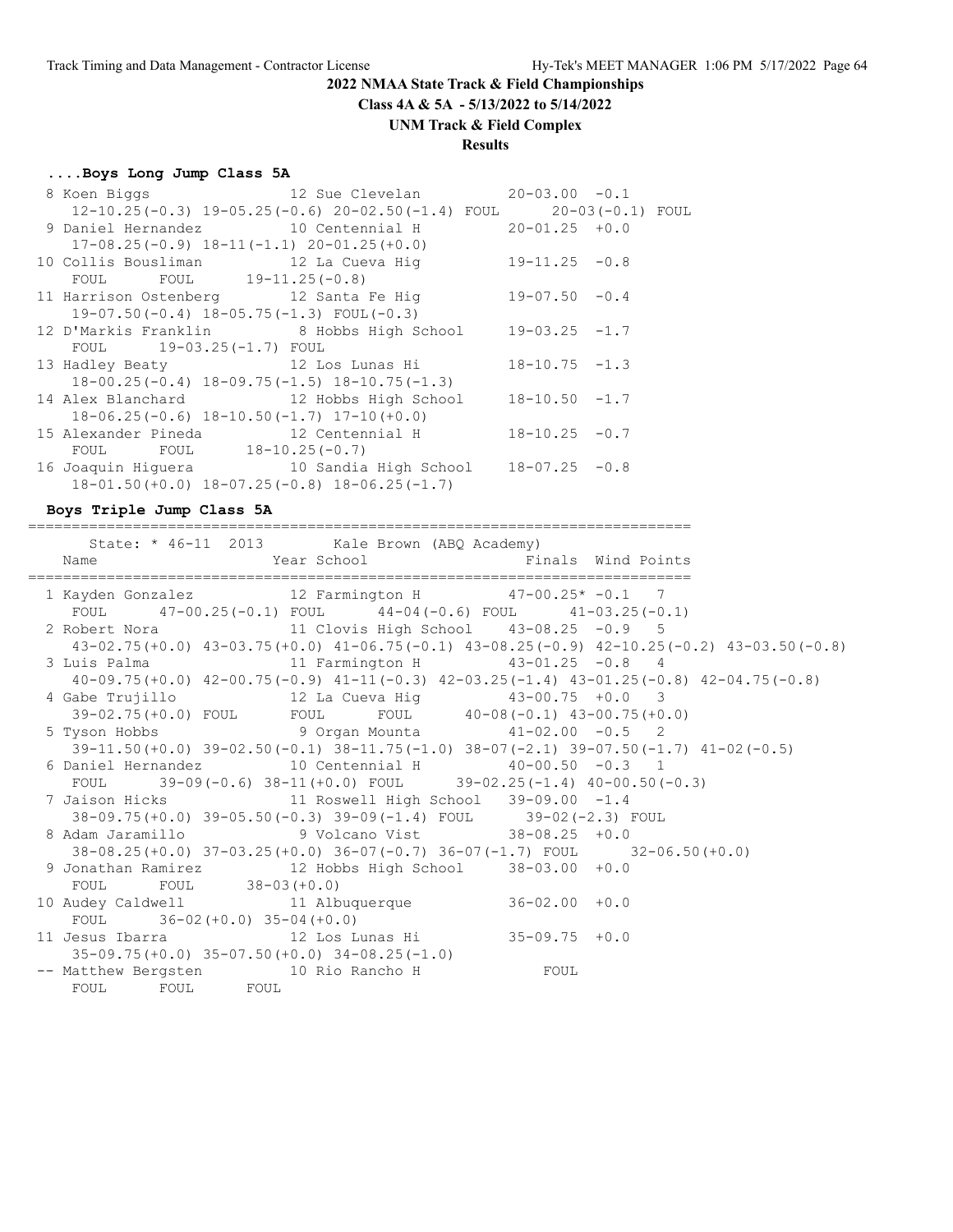**Class 4A & 5A - 5/13/2022 to 5/14/2022**

**UNM Track & Field Complex**

# **Results**

# **Boys Shot Put Class 5A**

| ===============================<br>State: * 58-06 2017 Jackson Morris (ABQ Academy)<br>Year School<br>Name                        |              | Finals Points |
|-----------------------------------------------------------------------------------------------------------------------------------|--------------|---------------|
| 1 Stratton Shufelt 10 Sue Clevelan<br>50-04.50 48-06 FOUL FOUL 52-01.50 50-03.75                                                  | $52 - 01.50$ | 7             |
| 2 Daniel Campos 12 Volcano Vist 50-05.00<br>50-04.75 48-02.25 48-04.25 FOUL 50-05 FOUL                                            |              | 5             |
| 3 Reuben Johnson 11 Cibola High School 50-03.75<br>48-06 FOUL 48-06 43-05.75 FOUL 50-03.75<br>4 Ben Hoff 12 Piedra Vista 50-00.25 |              | 4             |
| 47-07 45-09.25 45-10.75 45-08 47-11 50-00.25                                                                                      |              | 3             |
| 12 Rio Rancho H<br>5 Cayden Romero<br>47-04 46-04 47-08 FOUL 49-01.25 48-08.25                                                    | $49 - 01.25$ | 2             |
| 11 Deming High School 48-03.75<br>6 Ian Ortiz 11 Deming High School<br>48-03.75 FOUL 43-09 45-00.50 40-04 45-01.25                |              | 1             |
| 7 Justin Gonzales 12 Cibola High School 47-01.50<br>44-07.50 47-01.50 46-04.25 42-08.25 46-00.50 FOUL                             |              |               |
| 12 Sue Clevelan 46-08.00<br>8 Camryn Bannerman                                                                                    |              |               |
| 45-01.25 46-08 46-02.75 45-01.50 45-00 45-01<br>9 Andrew Aguirre 11 Atrisco Heri 46-05.50<br>45-10 46-05.50 44-06.75              |              |               |
| 10 Tre Evans 12 Li<br>46-01.25 43-04.50 43-08.25<br>12 Las Cruces H 46-01.25                                                      |              |               |
| 11 Gavin Brumley 12 Hobbs High School 44-07.00<br>$43-07$ $43-07.25$ $44-07$                                                      |              |               |
| ge Angeles 12 Clovis High School 44-03.50<br>43-02.50 39-04.50 44-03.50<br>12 Gage Angeles                                        |              |               |
| 13 Jeremiah Johnson 10 Clovis High School 44-01.50<br>$40-03.50$ $44-01.50$ $43-00$                                               |              |               |
| 14 Adrian Salas 12 Atrisco Heri 1944-01.50<br>FOUL FOUL 44-01.50                                                                  |              |               |
| 11 Sandia High School 43-08.00<br>15 Franklin Finch<br>43-05 43-08 FOUL                                                           |              |               |
| 12 Organ Mounta 43-02.00<br>16 Diego Abeyta<br>FOUL 40-11 43-02                                                                   |              |               |
| 12 Albuquerque 42-06.00<br>17 Tim Felder<br>39-10.75 42-06 33-08.75                                                               |              |               |
| 18 Josh Perry<br>41-03.25 39-10 40-07.50<br>11 Sue Clevelan 41-03.25                                                              |              |               |
| 12 Los Lunas Hi 38-11.25<br>19 Eric Aragon<br>38-07.75 38-11 38-11.25                                                             |              |               |
| 12 Sue Clevelan<br>-- Charles Sanchez<br>FOUL FOUL FOUL                                                                           | FOUL         |               |

# **Boys Discus Throw Class 5A**

|                     | State: * 179-00 2017 | Jackson Morris (ABQ Academy)            |               |                |
|---------------------|----------------------|-----------------------------------------|---------------|----------------|
| Name                |                      | Year School                             | Finals Points |                |
| 1 Reuben Johnson    |                      | 11 Cibola High School                   | $152 - 00$    | $\overline{7}$ |
|                     | 143-10 152-00 147-06 | 135-02 145-07 FOUL                      |               |                |
| 2 Christian Kennedy |                      | 12 Alamogordo H                         | $145 - 11$    | $5^{\circ}$    |
|                     |                      | 124-02 130-05 140-08 136-09 FOUL 145-11 |               |                |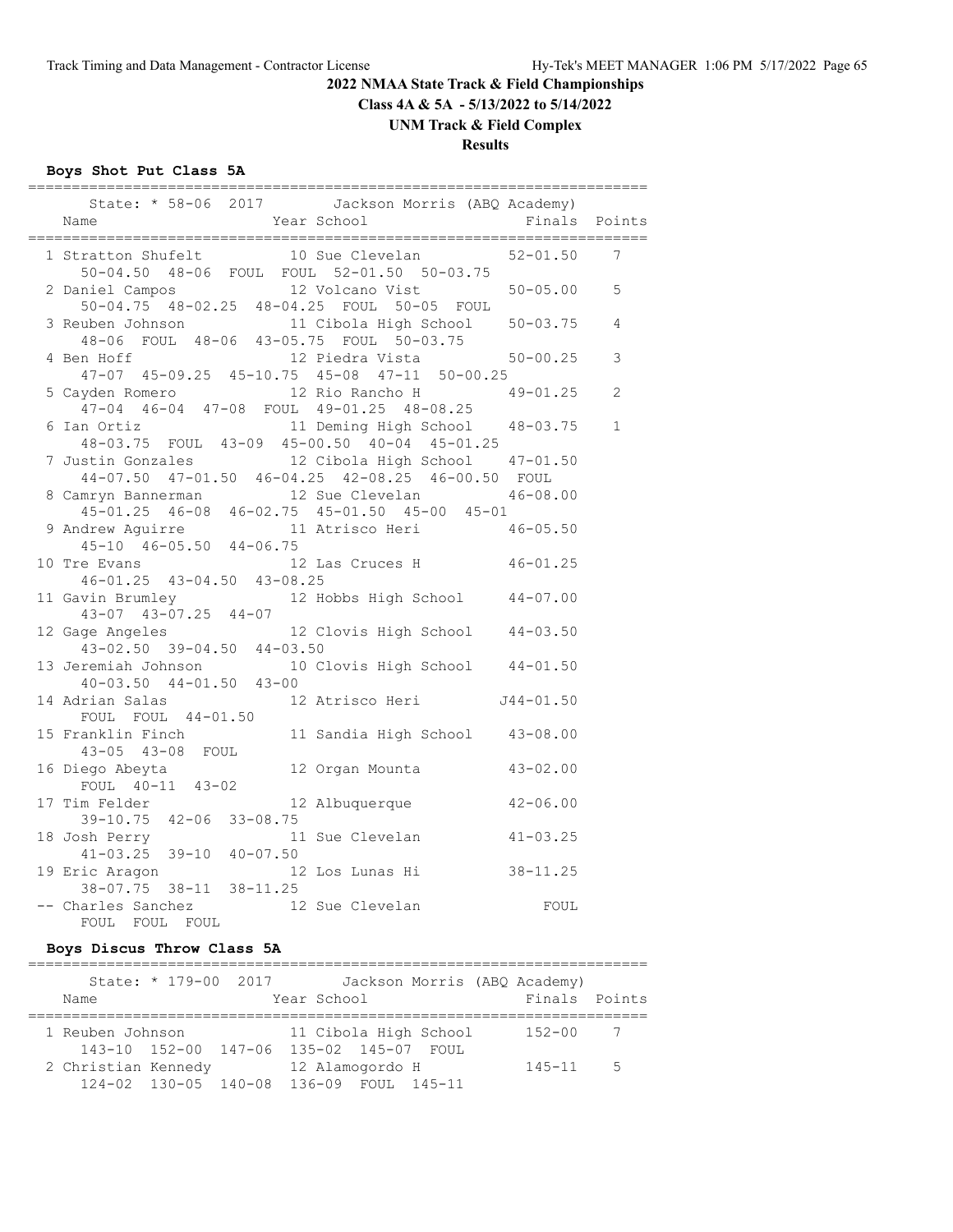**Class 4A & 5A - 5/13/2022 to 5/14/2022**

#### **UNM Track & Field Complex**

# **Results**

#### **....Boys Discus Throw Class 5A**

| 3 Daniel Campos 12 Volcano Vist         |                                                                 | $142 - 04$ | $\overline{4}$ |
|-----------------------------------------|-----------------------------------------------------------------|------------|----------------|
| FOUL FOUL 142-04 FOUL FOUL 137-07       |                                                                 |            |                |
| 4 Stratton Shufelt 10 Sue Clevelan      |                                                                 | $140 - 03$ | $\mathcal{E}$  |
| 131-02 FOUL FOUL FOUL FOUL 140-03       |                                                                 |            |                |
|                                         | 5 Evan Gomez 12 Farmington H 140-00                             |            | $\overline{2}$ |
| 140-00 130-04 FOUL FOUL 123-10 119-10   |                                                                 |            |                |
| 6 Charles Sanchez 12 Sue Clevelan       |                                                                 | $133 - 09$ | $\mathbf{1}$   |
| 133-09 FOUL 130-07 124-08 FOUL FOUL     |                                                                 |            |                |
|                                         | 7 Soni Siaosi                 12 Hobbs High School       132-10 |            |                |
| 127-10 128-08 128-09 117-08 FOUL 132-10 |                                                                 |            |                |
|                                         | 8 Aldo Argott 12 Hobbs High School                              | $129 - 06$ |                |
| 125-11 FOUL 129-06 123-07 127-05 FOUL   |                                                                 |            |                |
| 9 Ben Hoff                              | 12 Piedra Vista                                                 | $122 - 02$ |                |
| 109-03 122-02 108-00                    |                                                                 |            |                |
| 10 Edward Romero                        | 11 Manzano High School                                          | $113 - 10$ |                |
| 113-10 108-02 103-02                    |                                                                 |            |                |
| 11 Ian Ortiz                            | 11 Deming High School 112-03                                    |            |                |
| 106-07 112-03 FOUL                      |                                                                 |            |                |
| -- Malachi Strange                      | 11 Cibola High School FOUL                                      |            |                |
| FOUL FOUL FOUL                          |                                                                 |            |                |
| -- Tim Felder                           | 12 Albuquerque                                                  | FOUL       |                |
| FOUL FOUL FOUL                          |                                                                 |            |                |

#### **Boys Javelin Throw Class 5A**

| _______________________________<br>Name                                                                                 | State: * 207-04 2004 Sean Richardson (Silver)<br>Year School <a> Finals Points</a> Finals Points | _____________________________ |  |
|-------------------------------------------------------------------------------------------------------------------------|--------------------------------------------------------------------------------------------------|-------------------------------|--|
| 1 Dominic Vasquez 12 Sue Clevelan 164-01 7<br>139-02 145-07 142-00 138-03 125-00 164-01                                 |                                                                                                  |                               |  |
| 2 Gabe Castillo 11 Los Lunas Hi 162-06 5                                                                                | 151-00 156-02 154-00 156-05 162-06 151-09                                                        |                               |  |
| 3 Ali Roberto Garcia 12 Organ Mounta 158-08 4<br>141-04 127-06 127-00 158-08 138-03 151-01                              |                                                                                                  |                               |  |
| 4 Devin Gallegos 12 Los Lunas Hi 1158-08 3                                                                              | FOUL 135-06 148-04 145-02 150-05 158-08                                                          |                               |  |
| 5 Vernan Molinar 10 Roswell High School 157-11 2                                                                        | 119-11 128-06 151-05 156-05 157-11 141-07                                                        |                               |  |
| 6 Josiah Escobedo               12 West Mesa Hi                   150-03     1<br>150-03 FOUL 135-11 140-10 FOUL 128-03 |                                                                                                  |                               |  |
| 7 Omar Argott 11 Hobbs High School 146-06                                                                               | 129-00 126-00 146-06 137-03 131-00 128-07                                                        |                               |  |
| 8 Brandon Tenorio 11 Sue Clevelan                                                                                       | 139-01 135-09 131-03 138-03 135-07 141-05                                                        | $141 - 05$                    |  |
| 9 Jimmy Bowen 12 Alamogordo H<br>FOUL 138-07 137-08                                                                     |                                                                                                  | 138-07                        |  |
| 10 Aaron Hewey 12 Farmington H<br>FOUL FOUL 137-01                                                                      |                                                                                                  | $137 - 01$                    |  |
|                                                                                                                         | Women - Class 4A - Team Rankings - 20 Events Scored                                              |                               |  |
| 1) Los Alamos High School 165 2) ABQ Academy 63<br>3) Hope Christian High School 40.50 4) Artesia High School 40        |                                                                                                  |                               |  |

5) Portales High School 31.50 6) Bloomfield High School 19